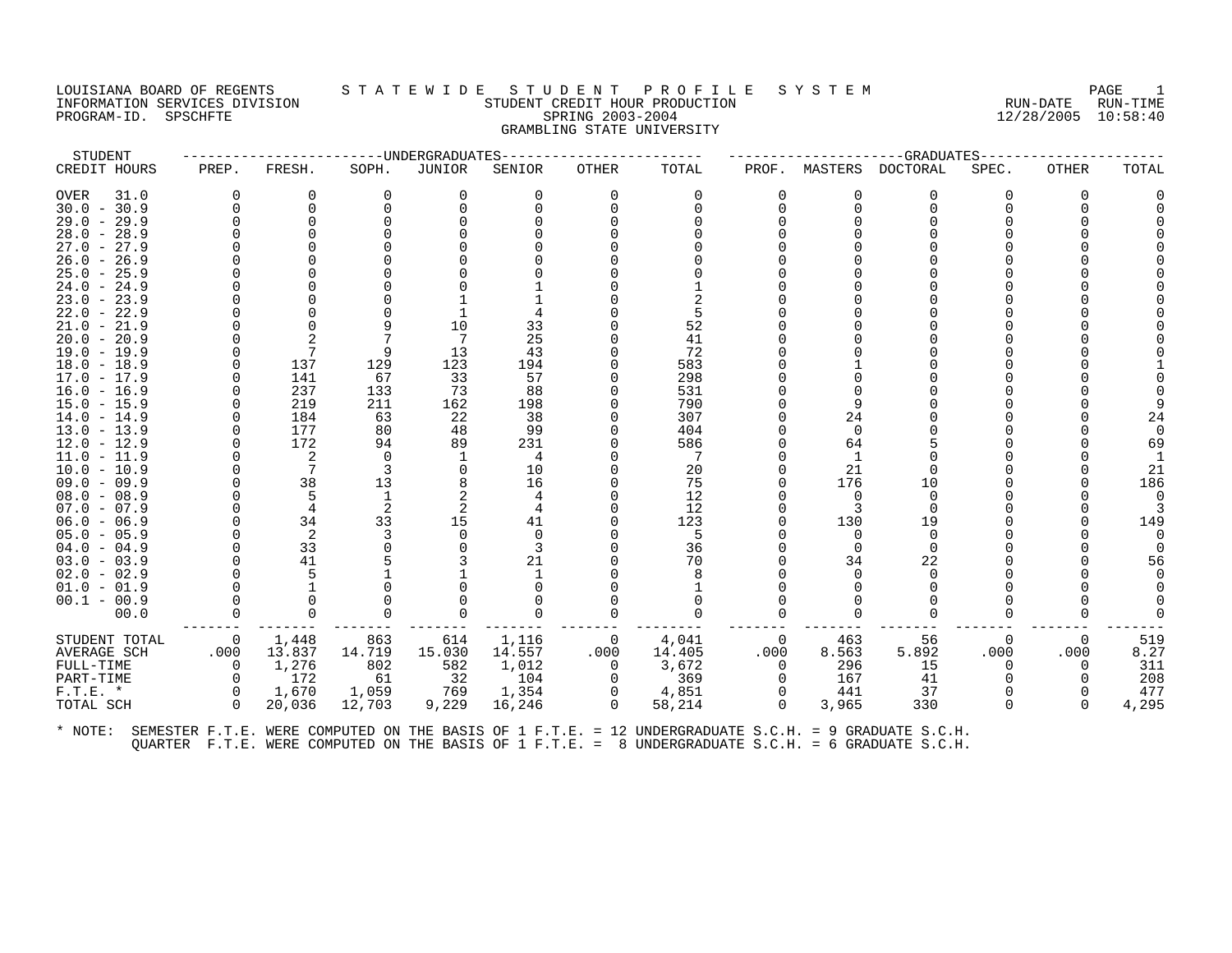#### LOUISIANA BOARD OF REGENTS STATEWIDE STUDE NT PROFILE SYSTEM PAGE 2<br>INFORMATION SERVICES DIVISION STATE WILL STUDENT CREDIT HOUR PRODUCTION INGUISIANA BOARD OF REGISTION SERVICES DIVISION SUBSERVICES SUBSERVICES SUBSERVICES SUBSERVICES SUBSERVICES SU<br>INFORMATION SERVICES DIVISION STUDENT STUDENT CREDIT HOUR PRODUCTION SUBSERVICES SUBSERVICES SUBSERVICES SUBSE PROGRAM-ID. SPSCHFTE SPRING 2003-2004 LOUISIANA TECH UNIVERSITY

| STUDENT                        |          |            |            | ----UNDERGRADUATES |            |         |              |          |           | -GRADUATES   |          |       |          |
|--------------------------------|----------|------------|------------|--------------------|------------|---------|--------------|----------|-----------|--------------|----------|-------|----------|
| CREDIT HOURS                   | PREP.    | FRESH.     | SOPH.      | JUNIOR             | SENIOR     | OTHER   | TOTAL        | PROF.    | MASTERS   | DOCTORAL     | SPEC.    | OTHER | TOTAL    |
| 31.0<br>OVER                   |          | 0          | 0          | 0                  |            | 0       | 0            |          | 0         | 0            |          | 0     |          |
| $30.0 - 30.9$                  |          | $\Omega$   | $\Omega$   | $\Omega$           |            |         | $\Omega$     | ∩        | $\Omega$  | $\Omega$     |          |       |          |
| $29.0 - 29.9$                  |          | ∩          |            |                    |            |         |              |          |           |              |          |       |          |
| $28.0 - 28.9$                  |          |            |            |                    |            |         |              |          |           |              |          |       |          |
| $27.0 - 27.9$                  |          |            |            |                    |            |         |              |          |           |              |          |       |          |
| $26.0 - 26.9$                  |          |            |            |                    |            |         |              |          |           |              |          |       |          |
| $25.0 - 25.9$                  |          |            |            |                    |            |         |              |          |           |              |          |       |          |
| $24.0 - 24.9$                  |          |            |            |                    |            |         |              |          |           |              |          |       |          |
| $23.0 - 23.9$                  |          |            |            |                    |            |         |              |          |           |              |          |       |          |
| 22.0 - 22.9                    |          |            |            |                    |            |         |              |          |           |              |          |       |          |
| $21.0 - 21.9$                  |          |            |            |                    |            |         |              |          |           |              |          |       |          |
| $20.0 - 20.9$                  |          |            |            |                    |            |         |              |          |           |              |          |       |          |
| $19.0 - 19.9$                  |          |            |            |                    |            |         |              |          |           |              |          |       |          |
| $18.0 - 18.9$                  |          |            |            |                    |            |         |              |          |           |              |          |       |          |
| $17.0 - 17.9$                  |          |            |            |                    |            |         |              |          |           |              |          |       |          |
| 16.0 - 16.9                    |          |            |            |                    |            |         |              |          |           |              |          |       |          |
| 15.0 - 15.9                    |          |            |            |                    | 24         |         | 31           |          |           |              |          |       |          |
| 14.0 - 14.9                    |          | 8          | 21         | 17                 | 36         |         | 82           |          |           |              |          |       |          |
| $13.0 - 13.9$                  |          | 31         | 38         | 41                 | 73         |         | 185          |          |           |              |          |       |          |
| 12.0 - 12.9                    |          | 472        | 490        | 465                | 700        | 12      | 2,139        |          | 12        |              |          |       | 12       |
| 11.0 - 11.9                    |          | 344        | 281        | 210                | 276        | 10      | 1,122<br>977 |          | 30        |              |          |       | 30<br>26 |
| $10.0 - 10.9$<br>$09.0 - 09.9$ |          | 403<br>527 | 222<br>437 | 146<br>384         | 200<br>579 | 6<br>27 | 1,956        |          | 18<br>130 | 8<br>12      |          |       | 146      |
| $08.0 - 08.9$                  |          | 135        | 119        | 75                 | 219        | 14      | 563          |          | -6        | 1            |          |       |          |
| $07.0 - 07.9$                  |          | 53         | 20         | 18                 | 26         | 6       | 123          |          | 80        | 25           |          |       | 105      |
| $06.0 - 06.9$                  | 2        | 129        | 73         | 65                 | 175        | 38      | 482          |          | 580       | 93           |          | 23    | 696      |
| $05.0 - 05.9$                  |          | 29         | 22         | 28                 | 42         | 32      | 153          |          |           |              |          |       |          |
| $04.0 - 04.9$                  | $\Omega$ | 34         | 11         | 3                  | 25         | 10      | 83           |          |           | $\mathbf{1}$ |          |       | 13       |
| $03.0 - 03.9$                  | 12       | 133        | 51         | 42                 | 96         | 353     | 687          |          | 277       | 63           |          | 347   | 687      |
| $02.0 - 02.9$                  |          | 3          |            |                    |            | 32      | 46           |          |           |              |          | 0     |          |
| $01.0 - 01.9$                  |          |            |            |                    |            |         | 16           |          |           |              |          |       |          |
| $00.1 - 00.9$                  |          |            |            |                    |            |         | $\Omega$     |          |           |              |          |       |          |
| 00.0                           |          | 3          |            |                    |            |         |              |          |           |              |          |       |          |
| STUDENT TOTAL                  | 18       | 2,309      | 1,793      | 1,503              | 2,485      | 546     | 8,654        | $\Omega$ | 1,144     | 209          | $\Omega$ | 381   | 1,734    |
| AVERAGE SCH                    | 4.722    | 9.418      | 9.943      | 9.998              | 9.688      | 4.197   | 9.366        | .000     | 5.952     | 5.483        | .000     | 3.262 | 5.30     |
| FULL-TIME                      | 4        | 1,924      | 1,613      | 1,340              | 2,108      | 71      | 7,060        | $\Omega$ | 859       | 140          | $\Omega$ | 27    | 1,026    |
| PART-TIME                      | 14       | 385        | 180        | 163                | 377        | 475     | 1,594        |          | 285       | 69           |          | 354   | 708      |
| $F.T.E. *$                     | 11       | 2,715      | 2,229      | 1,877              | 3,010      | 287     | 10,127       | 0        | 1,135     | 191          |          | 207   | 1,533    |
| TOTAL SCH                      | 85       | 21,720     | 17,829     | 15,017             | 24,076     | 2,292   | 81,019       | $\Omega$ | 6,810     | 1,146        | $\Omega$ | 1,243 | 9,199    |
|                                |          |            |            |                    |            |         |              |          |           |              |          |       |          |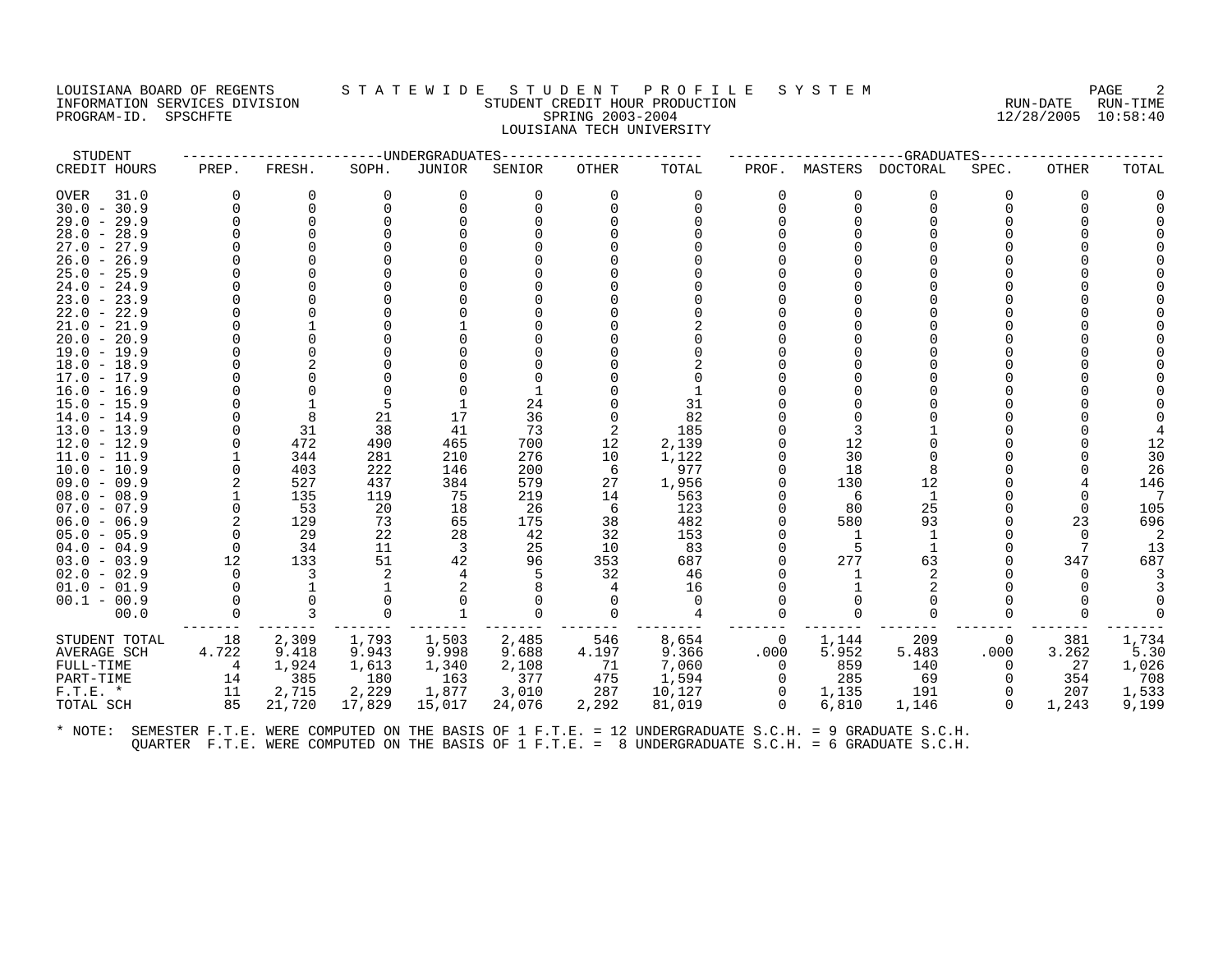# LOUISIANA BOARD OF REGENTS STATEWIDE STUDE NT PROFILE SYSTEM MANUSIANA BOARD OF REGENTS STATEWIDE STUDENT CREDIT HOUR PRODUCTION THE RUN-DATE RUN-TIME INFORMATION SERVICES DIVISION STUDENT CREDIT HOUR PRODUCTION RUN-DATE RUN-TIME PROGRAM-ID. SPSCHFTE SPRING 2003-2004 12/28/2005 10:58:40 MCNEESE STATE UNIVERSITY

STUDENT ------------------------UNDERGRADUATES------------------------ ---------------------GRADUATES----------------------

CREDIT HOURS PREP. FRESH. SOPH. JUNIOR SENIOR OTHER TOTAL PROF. MASTERS DOCTORAL SPEC. OTHER TOTAL OVER 31.0 0 0 0 0 0 0 0 0 0 0 0 0 0 30.0 - 30.9 0 0 0 0 0 0 0 0 0 0 0 0 0 29.0 - 29.9 0 0 0 0 0 0 0 0 0 0 0 0 0 28.0 - 28.9 0 0 0 0 1 0 1 0 0 0 0 0 0 27.0 - 27.9 0 0 1 1 0 0 2 0 0 0 0 0 0 26.0 - 26.9 0 0 0 0 1 0 1 0 0 0 0 0 0 25.0 - 25.9 0 0 1 0 2 0 3 0 0 0 0 0 0 24.0 - 24.9 0 0 1 1 6 0 8 0 0 0 0 0 0 23.0 - 23.9 0 1 0 2 2 0 5 0 0 0 0 0 0 22.0 - 22.9 0 9 13 12 22 0 56 0 0 0 0 0 0 21.0 - 21.9 1 19 28 36 83 0 167 0 1 0 0 1 2 20.0 - 20.9 0 28 35 25 40 0 128 0 0 0 0 0 0 19.0 - 19.9 0 74 57 40 71 0 242 0 0 0 0 0 0 18.0 - 18.9 2 191 172 169 167 0 701 0 2 0 0 0 2 17.0 - 17.9 1 171 84 87 79 0 422 0 0 0 0 0 0 16.0 - 16.9 2 312 122 83 96 0 615 0 1 0 0 0 1 15.0 - 15.9 0 483 327 258 248 0 1,316 0 16 0 1 1 18 14.0 - 14.9 0 133 75 53 83 0 344 0 0 0 0 1 1 13.0 - 13.9 0 184 114 114 161 0 573 0 2 0 0 1 3 12.0 - 12.9 0 259 235 192 322 0 1,008 0 88 0 5 8 101 11.0 - 11.9 0 21 10 6 22 0 59 0 2 0 0 2 4 10.0 - 10.9 0 44 22 22 28 1 117 0 19 0 0 1 20 09.0 - 09.9 1 63 49 51 116 1 281 0 145 0 5 25 175 08.0 - 08.9 0 9 3 12 16 1 41 0 1 0 0 0 1 07.0 - 07.9 1 32 14 9 40 4 100 0 13 0 0 0 13 06.0 - 06.9 4 86 72 53 132 14 361 0 263 0 17 63 343 05.0 - 05.9 0 2 1 4 4 0 11 0 0 0 0 0 0 04.0 - 04.9 0 9 10 2 16 3 40 0 3 0 0 4 7 03.0 - 03.9 102 30 23 24 70 16 265 0 185 0 5 104 294 02.0 - 02.9 0 0 0 0 0 1 1 0 1 0 0 0 1 01.0 - 01.9 0 1 0 1 2 0 4 0 6 0 0 1 7 00.1 - 00.9 0 0 0 0 0 0 0 0 0 0 0 0 0 00.0 0 0 0 0 0 5 5 0 0 0 0 10 10 ------- ------- ------- ------- ------- ------- -------- ------- ------- ------- ------- ------- ------- STUDENT TOTAL 114 2,161 1,469 1,257 1,830 46 6,877 0 748 0 33 222 1,003 AVERAGE SCH 3.964 14.214 14.230 14.277 13.363 4.902 13.777 .000 6.903 .000 7.181 5.297 6.56 FULL-TIME 6 1,864 1,265 1,073 1,384 0 5,592 0 276 0 11 40 327 PART-TIME 108 297 204 184 446 46 1,285 0 472 0 22 182 676 F.T.E. \* 38 2,560 1,742 1,496 2,038 17 7,890 0 574 0 26 125 725 TOTAL SCH 452 30,717 20,905 17,947 24,456 201 94,678 0 5,164 0 237 1,123 6,524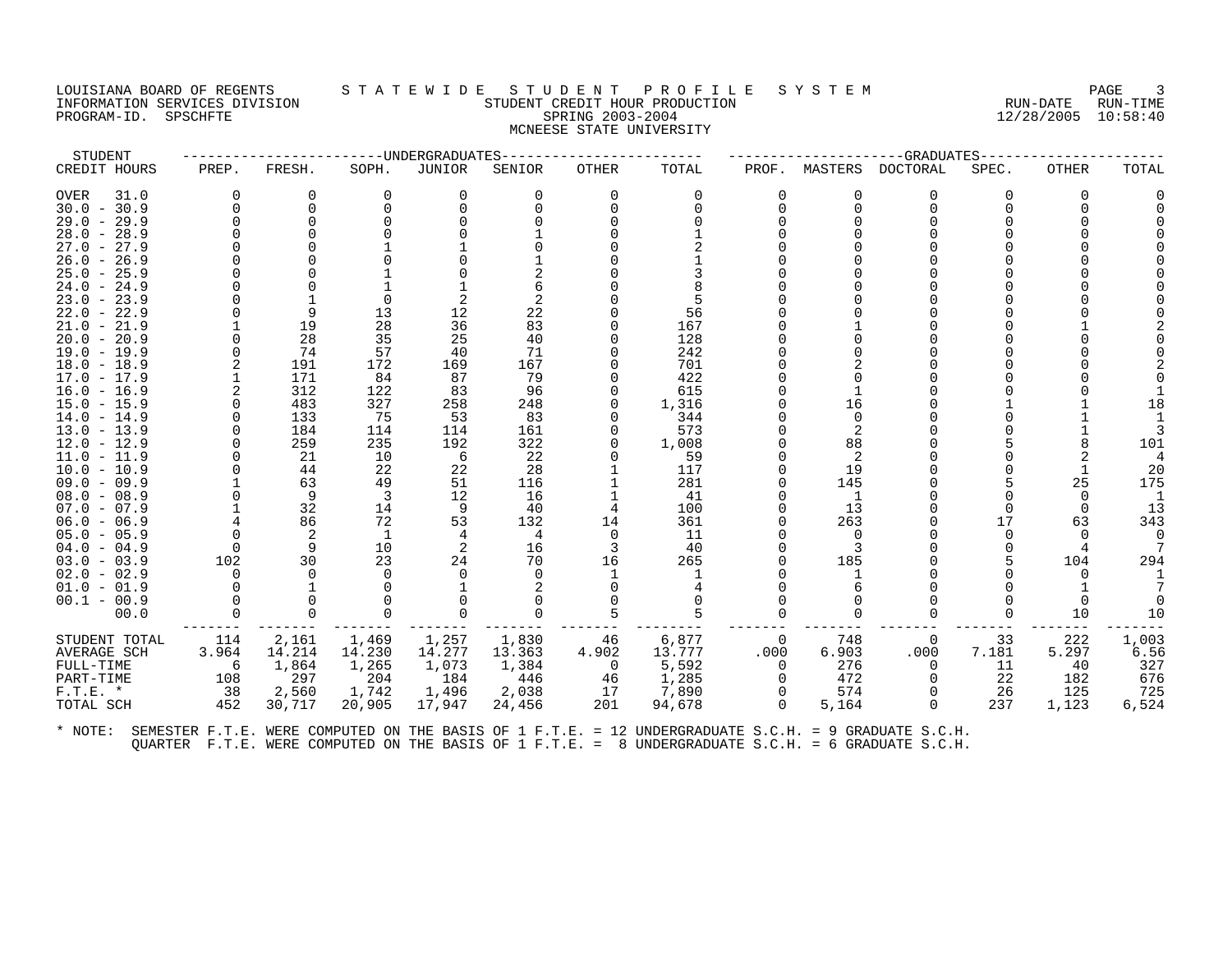#### LOUISIANA BOARD OF REGENTS STATEWIDE STUDE NT PROFILE SYSTEM PAGE 4<br>INFORMATION SERVICES DIVISION STATE WILL STUDENT CREDIT HOUR PRODUCTION INFORMATION SERVICES DIVISION SUBSERVICES ON A SUBSERVICES ON SUBSERVICES SUBSERVICES ON SUBSERVICES ON SUBSER<br>PROGRAM-ID. SPSCHFTE STUDENT SPRING 2003-2004 SPRING 2003-2004 2003-2004 PROGRAM-ID. SPSCHFTE SERIES SPRING 2003-2004 NICHOLLS STATE UNIVERSITY

| STUDENT                         |              |          |        | ---UNDERGRADUATES |        |          |          |          |          | -GRADUATES |       |          |       |
|---------------------------------|--------------|----------|--------|-------------------|--------|----------|----------|----------|----------|------------|-------|----------|-------|
| CREDIT HOURS                    | PREP.        | FRESH.   | SOPH.  | JUNIOR            | SENIOR | OTHER    | TOTAL    | PROF.    | MASTERS  | DOCTORAL   | SPEC. | OTHER    | TOTAL |
| 31.0<br>OVER                    |              | 0        | 0      | 0                 |        | 0        | 0        |          | 0        | 0          |       | 0        |       |
| $30.0 - 30.9$                   |              | $\Omega$ | $\cap$ | $\Omega$          |        |          | $\Omega$ |          | $\Omega$ | $\Omega$   |       |          |       |
| $29.0 - 29.9$                   |              | ∩        |        |                   |        |          |          |          |          |            |       |          |       |
| $28.0 - 28.9$                   |              |          |        |                   |        |          |          |          |          |            |       |          |       |
| $27.0 - 27.9$                   |              |          |        |                   |        |          |          |          |          |            |       |          |       |
| $26.0 - 26.9$                   |              |          |        |                   |        |          |          |          |          |            |       |          |       |
| $25.0 - 25.9$                   |              |          |        |                   |        |          |          |          |          |            |       |          |       |
| $24.0 - 24.9$                   |              |          |        |                   |        |          |          |          |          |            |       |          |       |
| $23.0 - 23.9$                   |              |          |        |                   |        |          |          |          |          |            |       |          |       |
| $22.0 - 22.9$                   |              | 10       | 18     | 21                | 68     |          | 117      |          |          |            |       |          |       |
| 21.0 -<br>21.9<br>$20.0 - 20.9$ |              | 5        | 7      | 5                 |        |          | 26       |          |          |            |       |          |       |
| $19.0 - 19.9$                   |              | 36       | 21     | 23                | 34     |          | 114      |          |          |            |       |          |       |
| 18.0 - 18.9                     |              | 156      | 157    | 161               | 149    |          | 623      |          |          |            |       |          |       |
| $17.0 - 17.9$                   |              | 49       | 48     | 46                | 44     |          | 187      |          |          |            |       |          |       |
| $16.0 - 16.9$                   |              | 179      | 95     | 58                | 78     |          | 410      |          |          |            |       |          |       |
| $15.0 - 15.9$                   |              | 579      | 367    | 249               | 289    |          | 1,486    |          |          |            |       |          |       |
| $14.0 - 14.9$                   |              | 42       | 43     | 55                | 65     |          | 205      |          |          |            |       |          |       |
| $13.0 - 13.9$                   |              | 110      | 75     | 41                | 128    |          | 354      |          |          |            |       |          |       |
| $12.0 - 12.9$                   |              | 601      | 250    | 167               | 291    |          | 1,317    |          | 22       |            |       |          | 32    |
| $11.0 - 11.9$                   |              | 6        | 2      | 12                | 29     |          | 50       |          | 8        |            |       |          |       |
| $10.0 - 10.9$                   |              | 10       | 15     | 17                | 31     |          | 73       |          | 14       |            |       |          | 14    |
| $09.0 - 09.9$                   |              | 102      | 50     | 36                | 71     |          | 263      |          | 59       |            |       |          | 70    |
| $08.0 - 08.9$                   |              | 3        |        | 6                 | 11     |          | 21       |          |          |            |       |          |       |
| $07.0 - 07.9$                   |              | 10       | 16     | 11                | 47     |          | 85       |          | 22       |            |       |          | 24    |
| $06.0 - 06.9$                   |              | 109      | 85     | 64                | 112    | 11       | 381      |          | 164      |            |       | 51       | 222   |
| $05.0 - 05.9$                   |              | 2        |        | 3                 | 5      | $\Omega$ | 13       |          |          |            |       |          |       |
| $04.0 - 04.9$                   |              | 3        |        | <sup>0</sup>      |        | 3        | 12       |          | 13       |            |       | $\Omega$ | 13    |
| $03.0 - 03.9$                   |              | 60       | 44     | 49                | 73     | 14       | 240      |          | 231      |            |       | 69       | 300   |
| $02.0 - 02.9$<br>$01.0 - 01.9$  |              |          |        |                   |        |          |          |          |          |            |       |          |       |
| $00.1 - 00.9$                   |              | O        |        |                   |        |          |          |          |          |            |       |          |       |
| 00.0                            |              |          |        |                   |        |          |          |          |          |            |       |          | 11    |
|                                 |              |          |        |                   |        |          |          |          |          |            |       |          |       |
| STUDENT TOTAL                   | 0            | 2,074    | 1,302  | 1,028             | 1,549  | 49       | 6,002    | 0        | 555      | 0          | 20    | 134      | 709   |
| AVERAGE SCH                     | .000         | 13.241   | 13.536 | 13.592            | 13.012 | 6.688    | 13.257   | .000     | 5.597    | .000       | 8.450 | 4.740    | 5.51  |
| FULL-TIME                       | <sup>n</sup> | 1,767    | 1,083  | 828               | 1,164  | 10       | 4,852    | $\Omega$ | 112      | 0          | 12    | 9        | 133   |
| PART-TIME                       |              | 307      | 219    | 200               | 385    | 39       | 1,150    |          | 443      |            |       | 125      | 576   |
| $F.T.E. *$                      | $\Omega$     | 2,288    | 1,468  | 1,164             | 1,680  | 25       | 6,624    | 0        | 340      | 0          | 19    | 69       | 428   |
| TOTAL SCH                       | $\Omega$     | 27,450   | 17,611 | 13,973            | 20,156 | 301      | 79,491   | $\Omega$ | 3,062    | $\Omega$   | 169   | 621      | 3,852 |
|                                 |              |          |        |                   |        |          |          |          |          |            |       |          |       |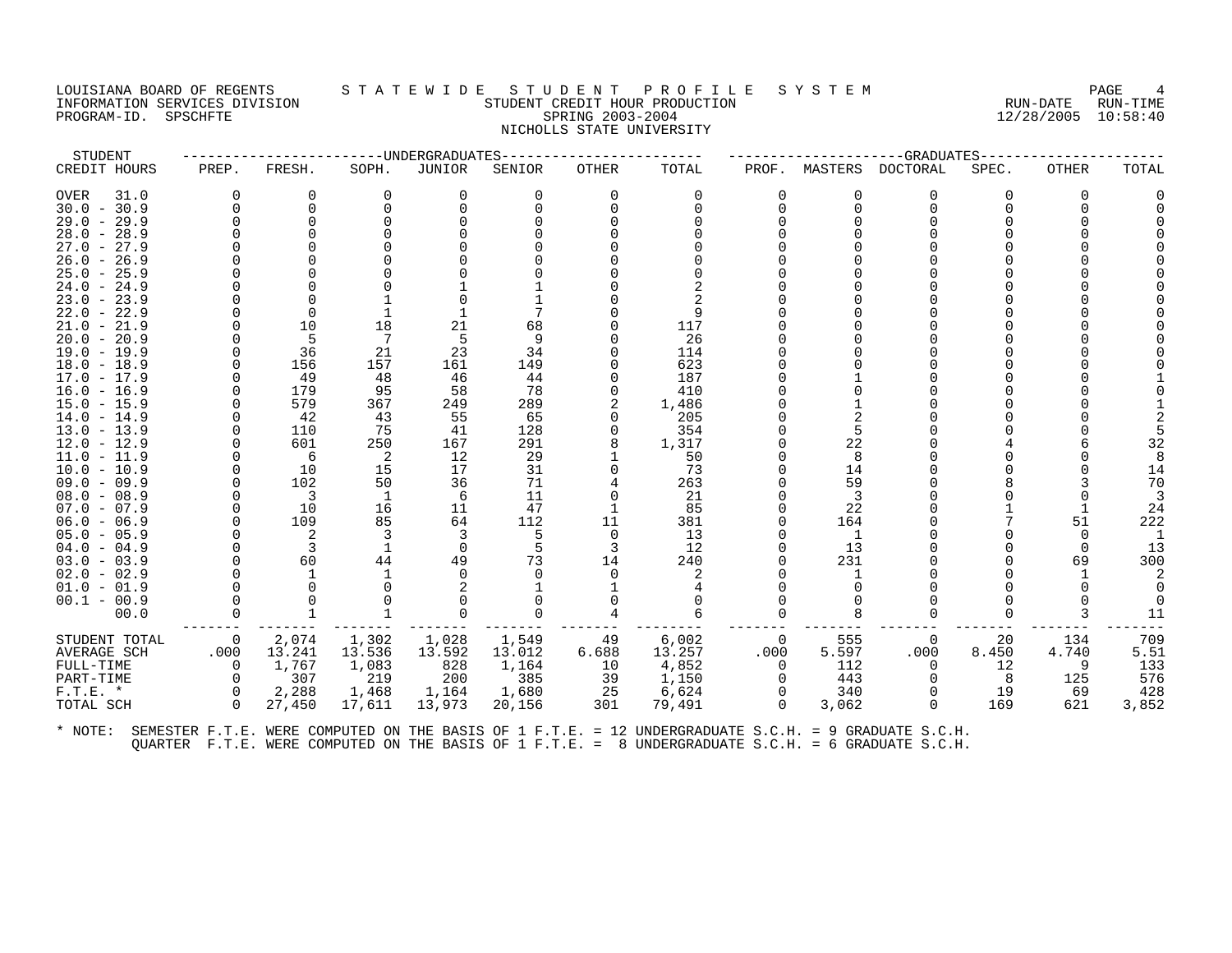#### LOUISIANA BOARD OF REGENTS STATEWIDE STUDENT PROFILE SYSTEM PAGE 5<br>INFORMATION SERVICES DIVISION STATEWIDENT CREDIT HOUR PRODUCTION 10.000 PRODUCTION INFORMATION STUDENT CREDIT HOUR PRODUCTION SERVICES AND SERVICE SUN-TIME SERVING 2003-2004 PROGRAM-ID. SPSCHFTE SERING 2003-2004 UNIVERSITY OF LA. AT MONROE

| FRESH.<br>SOPH.<br>JUNIOR<br>OTHER<br>TOTAL<br>DOCTORAL<br>SPEC.<br>TOTAL<br>PREP.<br>SENIOR<br>PROF.<br>MASTERS<br>OTHER<br>31.0<br>0<br>O<br>0<br>$\Omega$<br>0<br>0<br>0<br>0<br>$\Omega$<br>0<br>0<br>$\Omega$<br>$\Omega$<br>O<br>0<br>$\Omega$<br>∩<br>∩<br>$\Omega$<br>$29.0 - 29.9$<br>$\cap$<br>$28.0 - 28.9$<br>$27.0 - 27.9$<br>$26.0 - 26.9$<br>$25.0 - 25.9$<br>$24.0 - 24.9$<br>$23.0 - 23.9$<br>$22.0 - 22.9$<br>20<br>29<br>$21.0 - 21.9$<br>3<br>12<br>$\overline{2}$<br>19<br>$20.0 - 20.9$<br>13<br>12<br>79<br>$19.0 - 19.9$<br>10<br>44<br>16<br>17<br>122<br>133<br>170<br>143<br>150<br>237<br>700<br>$18.0 - 18.9$<br>158<br>90<br>381<br>17<br>$17.0 - 17.9$<br>74<br>59<br>603<br>49<br>$16.0 - 16.9$<br>256<br>116<br>97<br>134<br>40<br>286<br>323<br>38<br>75<br>$15.0 - 15.9$<br>387<br>298<br>1,294<br>26<br>78<br>179<br>84<br>88<br>409<br>73<br>2<br>$14.0 - 14.9$<br>58<br>3<br>207<br>542<br>10<br>29<br>$13.0 - 13.9$<br>107<br>78<br>150<br>9<br>10<br>190<br>321<br>222<br>442<br>1,199<br>78<br>73<br>32<br>$12.0 - 12.9$<br>214<br>U<br>23<br>3<br>$11.0 - 11.9$<br>6<br>22<br>57<br>6<br>$\Omega$<br>32<br>$10.0 - 10.9$<br>30<br>12<br>10<br>14<br>18<br>84<br>53<br>45<br>12<br>183<br>$09.0 - 09.9$<br>80<br>101<br>280<br>160<br>13<br>7<br>15<br>$08.0 - 08.9$<br>41<br>6<br>25<br>11<br>19<br>5<br>$07.0 - 07.9$<br>60<br>-6<br>$\Omega$<br>88<br>71<br>55<br>244<br>$06.0 - 06.9$<br>130<br>190<br>481<br>169<br>10<br>8<br>23<br>$05.0 - 05.9$<br>9<br>∩<br>12<br>12<br>39<br>$04.0 - 04.9$<br>6<br>8<br>2<br>237<br>$03.0 - 03.9$<br>13<br>93<br>40<br>40<br>114<br>300<br>131<br>21<br>82<br>$02.0 - 02.9$<br>∩<br>17<br>9<br>$01.0 - 01.9$<br>$00.1 - 00.9$<br>$\Omega$<br>0<br>28<br>33<br>00.0<br>$\Omega$<br>$\Omega$<br>1,317<br>2,123<br>1,175<br>2,089<br>STUDENT TOTAL<br>1,274<br>$\overline{0}$<br>6,678<br>387<br>650<br>94<br>26<br>160<br>17<br>3.764<br>13.069<br>13.036<br>9.95<br>13.337<br>13.467<br>12.649<br>.000<br>15.441<br>8.012<br>9.531<br>8.560<br>4.987<br>AVERAGE SCH<br>1,695<br>978<br>5,256<br>325<br>802<br>1,043<br>1,540<br>385<br>$\Omega$<br>$\Omega$<br>61<br>12<br>19<br>17<br>428<br>197<br>549<br>515<br>231<br>1,422<br>325<br>33<br>141<br>PART-TIME<br>2<br>14<br>$\Omega$<br>2,312<br>1,314<br>574<br>$F.T.E. *$<br>1,415<br>2,173<br>7,219<br>664<br>100<br>24<br>89<br>1,450<br>-5<br>0<br>64<br>27,747<br>16,979<br>15,770<br>26,070<br>$\Omega$<br>86,630<br>5,976<br>5,168<br>896<br>214<br>798<br>13,052 | STUDENT       |  | ---UNDERGRADUATES |  |  | --GRADUATES-- |  |  |
|----------------------------------------------------------------------------------------------------------------------------------------------------------------------------------------------------------------------------------------------------------------------------------------------------------------------------------------------------------------------------------------------------------------------------------------------------------------------------------------------------------------------------------------------------------------------------------------------------------------------------------------------------------------------------------------------------------------------------------------------------------------------------------------------------------------------------------------------------------------------------------------------------------------------------------------------------------------------------------------------------------------------------------------------------------------------------------------------------------------------------------------------------------------------------------------------------------------------------------------------------------------------------------------------------------------------------------------------------------------------------------------------------------------------------------------------------------------------------------------------------------------------------------------------------------------------------------------------------------------------------------------------------------------------------------------------------------------------------------------------------------------------------------------------------------------------------------------------------------------------------------------------------------------------------------------------------------------------------------------------------------------------------------------------------------------------------------------------------------------------------------------------------------------------------------------------------------------------------------------------------------------------------------------------------------------------------------------------------------------------------------------------------------------------------------------------------------------------------------------------------------------|---------------|--|-------------------|--|--|---------------|--|--|
|                                                                                                                                                                                                                                                                                                                                                                                                                                                                                                                                                                                                                                                                                                                                                                                                                                                                                                                                                                                                                                                                                                                                                                                                                                                                                                                                                                                                                                                                                                                                                                                                                                                                                                                                                                                                                                                                                                                                                                                                                                                                                                                                                                                                                                                                                                                                                                                                                                                                                                                | CREDIT HOURS  |  |                   |  |  |               |  |  |
|                                                                                                                                                                                                                                                                                                                                                                                                                                                                                                                                                                                                                                                                                                                                                                                                                                                                                                                                                                                                                                                                                                                                                                                                                                                                                                                                                                                                                                                                                                                                                                                                                                                                                                                                                                                                                                                                                                                                                                                                                                                                                                                                                                                                                                                                                                                                                                                                                                                                                                                | OVER          |  |                   |  |  |               |  |  |
|                                                                                                                                                                                                                                                                                                                                                                                                                                                                                                                                                                                                                                                                                                                                                                                                                                                                                                                                                                                                                                                                                                                                                                                                                                                                                                                                                                                                                                                                                                                                                                                                                                                                                                                                                                                                                                                                                                                                                                                                                                                                                                                                                                                                                                                                                                                                                                                                                                                                                                                | $30.0 - 30.9$ |  |                   |  |  |               |  |  |
|                                                                                                                                                                                                                                                                                                                                                                                                                                                                                                                                                                                                                                                                                                                                                                                                                                                                                                                                                                                                                                                                                                                                                                                                                                                                                                                                                                                                                                                                                                                                                                                                                                                                                                                                                                                                                                                                                                                                                                                                                                                                                                                                                                                                                                                                                                                                                                                                                                                                                                                |               |  |                   |  |  |               |  |  |
|                                                                                                                                                                                                                                                                                                                                                                                                                                                                                                                                                                                                                                                                                                                                                                                                                                                                                                                                                                                                                                                                                                                                                                                                                                                                                                                                                                                                                                                                                                                                                                                                                                                                                                                                                                                                                                                                                                                                                                                                                                                                                                                                                                                                                                                                                                                                                                                                                                                                                                                |               |  |                   |  |  |               |  |  |
|                                                                                                                                                                                                                                                                                                                                                                                                                                                                                                                                                                                                                                                                                                                                                                                                                                                                                                                                                                                                                                                                                                                                                                                                                                                                                                                                                                                                                                                                                                                                                                                                                                                                                                                                                                                                                                                                                                                                                                                                                                                                                                                                                                                                                                                                                                                                                                                                                                                                                                                |               |  |                   |  |  |               |  |  |
|                                                                                                                                                                                                                                                                                                                                                                                                                                                                                                                                                                                                                                                                                                                                                                                                                                                                                                                                                                                                                                                                                                                                                                                                                                                                                                                                                                                                                                                                                                                                                                                                                                                                                                                                                                                                                                                                                                                                                                                                                                                                                                                                                                                                                                                                                                                                                                                                                                                                                                                |               |  |                   |  |  |               |  |  |
|                                                                                                                                                                                                                                                                                                                                                                                                                                                                                                                                                                                                                                                                                                                                                                                                                                                                                                                                                                                                                                                                                                                                                                                                                                                                                                                                                                                                                                                                                                                                                                                                                                                                                                                                                                                                                                                                                                                                                                                                                                                                                                                                                                                                                                                                                                                                                                                                                                                                                                                |               |  |                   |  |  |               |  |  |
|                                                                                                                                                                                                                                                                                                                                                                                                                                                                                                                                                                                                                                                                                                                                                                                                                                                                                                                                                                                                                                                                                                                                                                                                                                                                                                                                                                                                                                                                                                                                                                                                                                                                                                                                                                                                                                                                                                                                                                                                                                                                                                                                                                                                                                                                                                                                                                                                                                                                                                                |               |  |                   |  |  |               |  |  |
|                                                                                                                                                                                                                                                                                                                                                                                                                                                                                                                                                                                                                                                                                                                                                                                                                                                                                                                                                                                                                                                                                                                                                                                                                                                                                                                                                                                                                                                                                                                                                                                                                                                                                                                                                                                                                                                                                                                                                                                                                                                                                                                                                                                                                                                                                                                                                                                                                                                                                                                |               |  |                   |  |  |               |  |  |
|                                                                                                                                                                                                                                                                                                                                                                                                                                                                                                                                                                                                                                                                                                                                                                                                                                                                                                                                                                                                                                                                                                                                                                                                                                                                                                                                                                                                                                                                                                                                                                                                                                                                                                                                                                                                                                                                                                                                                                                                                                                                                                                                                                                                                                                                                                                                                                                                                                                                                                                |               |  |                   |  |  |               |  |  |
|                                                                                                                                                                                                                                                                                                                                                                                                                                                                                                                                                                                                                                                                                                                                                                                                                                                                                                                                                                                                                                                                                                                                                                                                                                                                                                                                                                                                                                                                                                                                                                                                                                                                                                                                                                                                                                                                                                                                                                                                                                                                                                                                                                                                                                                                                                                                                                                                                                                                                                                |               |  |                   |  |  |               |  |  |
|                                                                                                                                                                                                                                                                                                                                                                                                                                                                                                                                                                                                                                                                                                                                                                                                                                                                                                                                                                                                                                                                                                                                                                                                                                                                                                                                                                                                                                                                                                                                                                                                                                                                                                                                                                                                                                                                                                                                                                                                                                                                                                                                                                                                                                                                                                                                                                                                                                                                                                                |               |  |                   |  |  |               |  |  |
|                                                                                                                                                                                                                                                                                                                                                                                                                                                                                                                                                                                                                                                                                                                                                                                                                                                                                                                                                                                                                                                                                                                                                                                                                                                                                                                                                                                                                                                                                                                                                                                                                                                                                                                                                                                                                                                                                                                                                                                                                                                                                                                                                                                                                                                                                                                                                                                                                                                                                                                |               |  |                   |  |  |               |  |  |
|                                                                                                                                                                                                                                                                                                                                                                                                                                                                                                                                                                                                                                                                                                                                                                                                                                                                                                                                                                                                                                                                                                                                                                                                                                                                                                                                                                                                                                                                                                                                                                                                                                                                                                                                                                                                                                                                                                                                                                                                                                                                                                                                                                                                                                                                                                                                                                                                                                                                                                                |               |  |                   |  |  |               |  |  |
|                                                                                                                                                                                                                                                                                                                                                                                                                                                                                                                                                                                                                                                                                                                                                                                                                                                                                                                                                                                                                                                                                                                                                                                                                                                                                                                                                                                                                                                                                                                                                                                                                                                                                                                                                                                                                                                                                                                                                                                                                                                                                                                                                                                                                                                                                                                                                                                                                                                                                                                |               |  |                   |  |  |               |  |  |
|                                                                                                                                                                                                                                                                                                                                                                                                                                                                                                                                                                                                                                                                                                                                                                                                                                                                                                                                                                                                                                                                                                                                                                                                                                                                                                                                                                                                                                                                                                                                                                                                                                                                                                                                                                                                                                                                                                                                                                                                                                                                                                                                                                                                                                                                                                                                                                                                                                                                                                                |               |  |                   |  |  |               |  |  |
|                                                                                                                                                                                                                                                                                                                                                                                                                                                                                                                                                                                                                                                                                                                                                                                                                                                                                                                                                                                                                                                                                                                                                                                                                                                                                                                                                                                                                                                                                                                                                                                                                                                                                                                                                                                                                                                                                                                                                                                                                                                                                                                                                                                                                                                                                                                                                                                                                                                                                                                |               |  |                   |  |  |               |  |  |
|                                                                                                                                                                                                                                                                                                                                                                                                                                                                                                                                                                                                                                                                                                                                                                                                                                                                                                                                                                                                                                                                                                                                                                                                                                                                                                                                                                                                                                                                                                                                                                                                                                                                                                                                                                                                                                                                                                                                                                                                                                                                                                                                                                                                                                                                                                                                                                                                                                                                                                                |               |  |                   |  |  |               |  |  |
|                                                                                                                                                                                                                                                                                                                                                                                                                                                                                                                                                                                                                                                                                                                                                                                                                                                                                                                                                                                                                                                                                                                                                                                                                                                                                                                                                                                                                                                                                                                                                                                                                                                                                                                                                                                                                                                                                                                                                                                                                                                                                                                                                                                                                                                                                                                                                                                                                                                                                                                |               |  |                   |  |  |               |  |  |
|                                                                                                                                                                                                                                                                                                                                                                                                                                                                                                                                                                                                                                                                                                                                                                                                                                                                                                                                                                                                                                                                                                                                                                                                                                                                                                                                                                                                                                                                                                                                                                                                                                                                                                                                                                                                                                                                                                                                                                                                                                                                                                                                                                                                                                                                                                                                                                                                                                                                                                                |               |  |                   |  |  |               |  |  |
|                                                                                                                                                                                                                                                                                                                                                                                                                                                                                                                                                                                                                                                                                                                                                                                                                                                                                                                                                                                                                                                                                                                                                                                                                                                                                                                                                                                                                                                                                                                                                                                                                                                                                                                                                                                                                                                                                                                                                                                                                                                                                                                                                                                                                                                                                                                                                                                                                                                                                                                |               |  |                   |  |  |               |  |  |
|                                                                                                                                                                                                                                                                                                                                                                                                                                                                                                                                                                                                                                                                                                                                                                                                                                                                                                                                                                                                                                                                                                                                                                                                                                                                                                                                                                                                                                                                                                                                                                                                                                                                                                                                                                                                                                                                                                                                                                                                                                                                                                                                                                                                                                                                                                                                                                                                                                                                                                                |               |  |                   |  |  |               |  |  |
|                                                                                                                                                                                                                                                                                                                                                                                                                                                                                                                                                                                                                                                                                                                                                                                                                                                                                                                                                                                                                                                                                                                                                                                                                                                                                                                                                                                                                                                                                                                                                                                                                                                                                                                                                                                                                                                                                                                                                                                                                                                                                                                                                                                                                                                                                                                                                                                                                                                                                                                |               |  |                   |  |  |               |  |  |
|                                                                                                                                                                                                                                                                                                                                                                                                                                                                                                                                                                                                                                                                                                                                                                                                                                                                                                                                                                                                                                                                                                                                                                                                                                                                                                                                                                                                                                                                                                                                                                                                                                                                                                                                                                                                                                                                                                                                                                                                                                                                                                                                                                                                                                                                                                                                                                                                                                                                                                                |               |  |                   |  |  |               |  |  |
|                                                                                                                                                                                                                                                                                                                                                                                                                                                                                                                                                                                                                                                                                                                                                                                                                                                                                                                                                                                                                                                                                                                                                                                                                                                                                                                                                                                                                                                                                                                                                                                                                                                                                                                                                                                                                                                                                                                                                                                                                                                                                                                                                                                                                                                                                                                                                                                                                                                                                                                |               |  |                   |  |  |               |  |  |
|                                                                                                                                                                                                                                                                                                                                                                                                                                                                                                                                                                                                                                                                                                                                                                                                                                                                                                                                                                                                                                                                                                                                                                                                                                                                                                                                                                                                                                                                                                                                                                                                                                                                                                                                                                                                                                                                                                                                                                                                                                                                                                                                                                                                                                                                                                                                                                                                                                                                                                                |               |  |                   |  |  |               |  |  |
|                                                                                                                                                                                                                                                                                                                                                                                                                                                                                                                                                                                                                                                                                                                                                                                                                                                                                                                                                                                                                                                                                                                                                                                                                                                                                                                                                                                                                                                                                                                                                                                                                                                                                                                                                                                                                                                                                                                                                                                                                                                                                                                                                                                                                                                                                                                                                                                                                                                                                                                |               |  |                   |  |  |               |  |  |
|                                                                                                                                                                                                                                                                                                                                                                                                                                                                                                                                                                                                                                                                                                                                                                                                                                                                                                                                                                                                                                                                                                                                                                                                                                                                                                                                                                                                                                                                                                                                                                                                                                                                                                                                                                                                                                                                                                                                                                                                                                                                                                                                                                                                                                                                                                                                                                                                                                                                                                                |               |  |                   |  |  |               |  |  |
|                                                                                                                                                                                                                                                                                                                                                                                                                                                                                                                                                                                                                                                                                                                                                                                                                                                                                                                                                                                                                                                                                                                                                                                                                                                                                                                                                                                                                                                                                                                                                                                                                                                                                                                                                                                                                                                                                                                                                                                                                                                                                                                                                                                                                                                                                                                                                                                                                                                                                                                |               |  |                   |  |  |               |  |  |
|                                                                                                                                                                                                                                                                                                                                                                                                                                                                                                                                                                                                                                                                                                                                                                                                                                                                                                                                                                                                                                                                                                                                                                                                                                                                                                                                                                                                                                                                                                                                                                                                                                                                                                                                                                                                                                                                                                                                                                                                                                                                                                                                                                                                                                                                                                                                                                                                                                                                                                                |               |  |                   |  |  |               |  |  |
|                                                                                                                                                                                                                                                                                                                                                                                                                                                                                                                                                                                                                                                                                                                                                                                                                                                                                                                                                                                                                                                                                                                                                                                                                                                                                                                                                                                                                                                                                                                                                                                                                                                                                                                                                                                                                                                                                                                                                                                                                                                                                                                                                                                                                                                                                                                                                                                                                                                                                                                |               |  |                   |  |  |               |  |  |
|                                                                                                                                                                                                                                                                                                                                                                                                                                                                                                                                                                                                                                                                                                                                                                                                                                                                                                                                                                                                                                                                                                                                                                                                                                                                                                                                                                                                                                                                                                                                                                                                                                                                                                                                                                                                                                                                                                                                                                                                                                                                                                                                                                                                                                                                                                                                                                                                                                                                                                                |               |  |                   |  |  |               |  |  |
|                                                                                                                                                                                                                                                                                                                                                                                                                                                                                                                                                                                                                                                                                                                                                                                                                                                                                                                                                                                                                                                                                                                                                                                                                                                                                                                                                                                                                                                                                                                                                                                                                                                                                                                                                                                                                                                                                                                                                                                                                                                                                                                                                                                                                                                                                                                                                                                                                                                                                                                |               |  |                   |  |  |               |  |  |
|                                                                                                                                                                                                                                                                                                                                                                                                                                                                                                                                                                                                                                                                                                                                                                                                                                                                                                                                                                                                                                                                                                                                                                                                                                                                                                                                                                                                                                                                                                                                                                                                                                                                                                                                                                                                                                                                                                                                                                                                                                                                                                                                                                                                                                                                                                                                                                                                                                                                                                                |               |  |                   |  |  |               |  |  |
|                                                                                                                                                                                                                                                                                                                                                                                                                                                                                                                                                                                                                                                                                                                                                                                                                                                                                                                                                                                                                                                                                                                                                                                                                                                                                                                                                                                                                                                                                                                                                                                                                                                                                                                                                                                                                                                                                                                                                                                                                                                                                                                                                                                                                                                                                                                                                                                                                                                                                                                | FULL-TIME     |  |                   |  |  |               |  |  |
|                                                                                                                                                                                                                                                                                                                                                                                                                                                                                                                                                                                                                                                                                                                                                                                                                                                                                                                                                                                                                                                                                                                                                                                                                                                                                                                                                                                                                                                                                                                                                                                                                                                                                                                                                                                                                                                                                                                                                                                                                                                                                                                                                                                                                                                                                                                                                                                                                                                                                                                |               |  |                   |  |  |               |  |  |
|                                                                                                                                                                                                                                                                                                                                                                                                                                                                                                                                                                                                                                                                                                                                                                                                                                                                                                                                                                                                                                                                                                                                                                                                                                                                                                                                                                                                                                                                                                                                                                                                                                                                                                                                                                                                                                                                                                                                                                                                                                                                                                                                                                                                                                                                                                                                                                                                                                                                                                                |               |  |                   |  |  |               |  |  |
|                                                                                                                                                                                                                                                                                                                                                                                                                                                                                                                                                                                                                                                                                                                                                                                                                                                                                                                                                                                                                                                                                                                                                                                                                                                                                                                                                                                                                                                                                                                                                                                                                                                                                                                                                                                                                                                                                                                                                                                                                                                                                                                                                                                                                                                                                                                                                                                                                                                                                                                | TOTAL SCH     |  |                   |  |  |               |  |  |
|                                                                                                                                                                                                                                                                                                                                                                                                                                                                                                                                                                                                                                                                                                                                                                                                                                                                                                                                                                                                                                                                                                                                                                                                                                                                                                                                                                                                                                                                                                                                                                                                                                                                                                                                                                                                                                                                                                                                                                                                                                                                                                                                                                                                                                                                                                                                                                                                                                                                                                                |               |  |                   |  |  |               |  |  |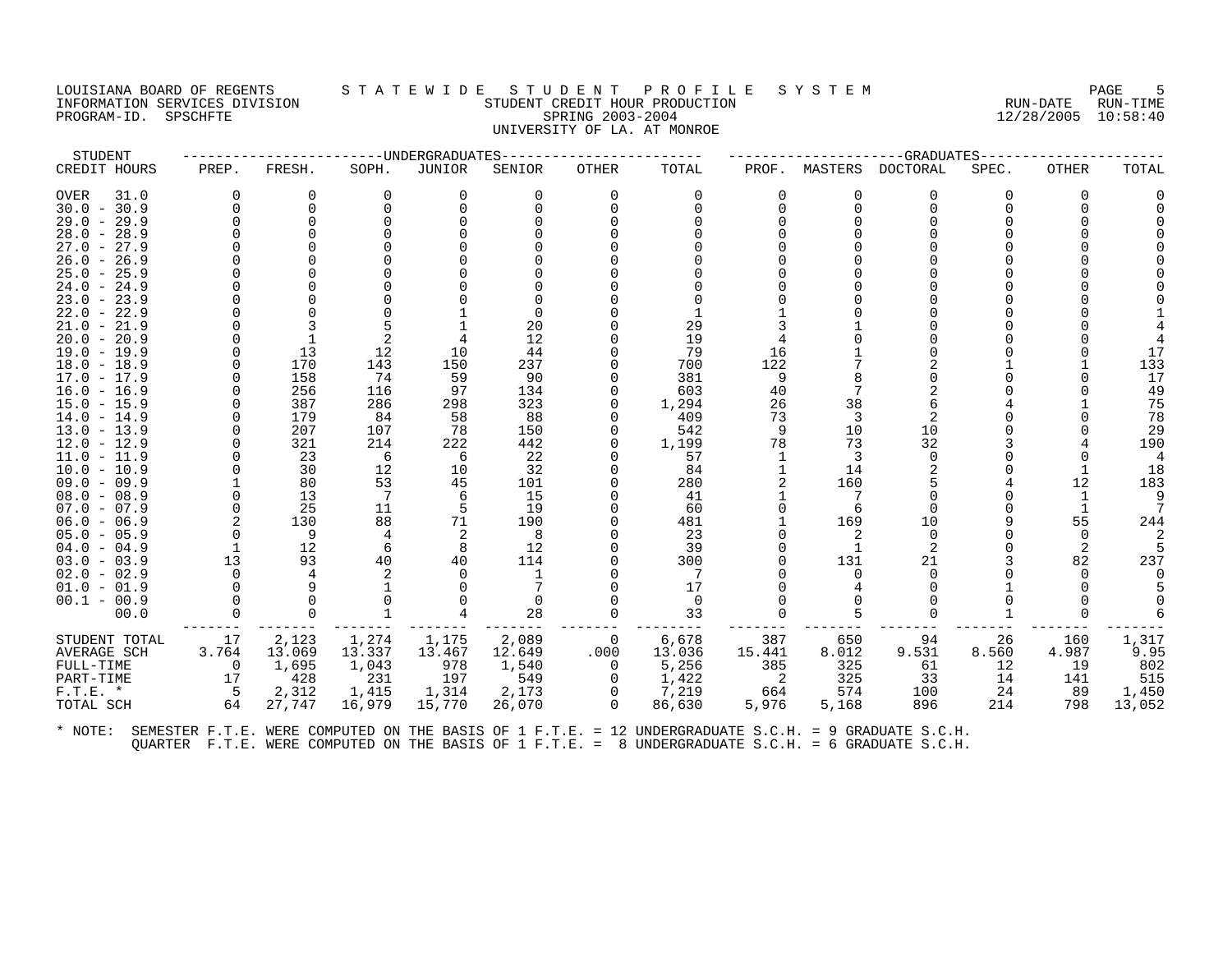# LOUISIANA BOARD OF REGENTS STATEWIDE STUDENT PROFILE SYSTEM PAGE FOR THE RUN-DATE RUN-TIME<br>INFORMATION SERVICES DIVISION STUDENT CREDIT HOUR PRODUCTION PROPOSITION INFORMATION SERVICES DIVISION STUDENT CREDIT HOUR PRODUCTION RUN-DATE RUN-TIME PROGRAM-ID. SPSCHFTE SPRING 2003-2004 12/28/2005 10:58:40 NORTHWESTERN STATE UNIVERSITY

STUDENT ------------------------UNDERGRADUATES------------------------ ---------------------GRADUATES---------------------- CREDIT HOURS PREP. FRESH. SOPH. JUNIOR SENIOR OTHER TOTAL PROF. MASTERS DOCTORAL SPEC. OTHER TOTAL OVER 31.0 0 0 0 0 0 0 0 0 0 0 0 0 0 30.0 - 30.9 0 0 0 0 0 0 0 0 0 0 0 0 0 29.0 - 29.9 0 0 0 0 0 0 0 0 0 0 0 0 0 28.0 - 28.9 0 0 0 0 0 0 0 0 0 0 0 0 0 27.0 - 27.9 0 0 0 0 0 0 0 0 0 0 0 0 0 26.0 - 26.9 0 0 0 0 0 0 0 0 0 0 0 0 0 25.0 - 25.9 0 1 0 1 1 0 3 0 0 0 0 0 0 24.0 - 24.9 0 0 1 0 6 0 7 0 0 0 0 0 0 23.0 - 23.9 0 0 1 3 9 0 13 0 0 0 0 0 0 22.0 - 22.9 0 1 2 6 15 0 24 0 0 0 0 0 0 21.0 - 21.9 0 18 34 43 80 0 175 0 0 0 0 0 0 20.0 - 20.9 0 47 25 33 43 0 148 0 0 0 0 0 0 19.0 - 19.9 0 87 54 44 56 0 241 0 0 0 0 1 1 18.0 - 18.9 0 164 161 132 186 0 643 0 1 0 0 0 1 17.0 - 17.9 0 290 144 85 79 0 598 0 0 0 0 0 0 16.0 - 16.9 1 252 131 82 97 0 563 0 1 0 0 0 1 15.0 - 15.9 0 404 301 277 339 0 1,321 0 10 0 0 0 10 14.0 - 14.9 0 305 149 130 109 0 693 0 3 0 0 0 3 13.0 - 13.9 0 223 132 84 117 0 556 0 3 0 0 1 4 12.0 - 12.9 1 428 328 245 421 0 1,423 0 52 0 2 4 58 11.0 - 11.9 0 32 25 10 37 0 104 0 2 0 0 2 4 10.0 - 10.9 0 62 34 18 82 0 196 0 3 0 0 3 6 09.0 - 09.9 1 155 131 69 124 0 480 0 152 0 10 18 180 08.0 - 08.9 0 35 17 21 65 0 138 0 6 0 0 0 6 07.0 - 07.9 0 44 59 44 60 0 207 0 1 0 0 1 2 06.0 - 06.9 15 200 132 142 189 0 678 0 334 0 42 114 490 05.0 - 05.9 0 1 6 9 16 0 32 0 10 0 0 0 10 04.0 - 04.9 0 20 13 8 15 0 56 0 1 0 0 2 3 03.0 - 03.9 32 92 58 54 85 0 321 0 215 1 28 186 430 02.0 - 02.9 1 2 3 8 8 0 22 0 0 0 0 4 4 01.0 - 01.9 1 5 3 4 13 0 26 0 0 0 0 0 0 00.1 - 00.9 0 0 0 0 0 0 0 0 0 0 0 0 0 00.0 0 0 0 0 0 0 0 0 0 0 0 0 0 ------- ------- ------- ------- ------- ------- -------- ------- ------- ------- ------- ------- ------- STUDENT TOTAL 52 2,868 1,944 1,552 2,252 0 8,668 0 794 1 82 336 1,213 AVERAGE SCH 4.346 13.187 13.079 13.056 12.690 .000 12.957 .000 6.381 3.000 5.487 4.639 5.83 FULL-TIME 2 2,220 1,463 1,165 1,558 0 6,408 0 227 0 12 29 268 PART-TIME 50 648 481 387 694 0 2,260 0 567 1 70 307 945 F.T.E. \* 19 3,152 2,119 1,689 2,382 0 9,360 0 563 0 50 173 787 TOTAL SCH 226 37,822 25,426 20,263 28,578 0 112,315 0 5,067 3 450 1,559 7,079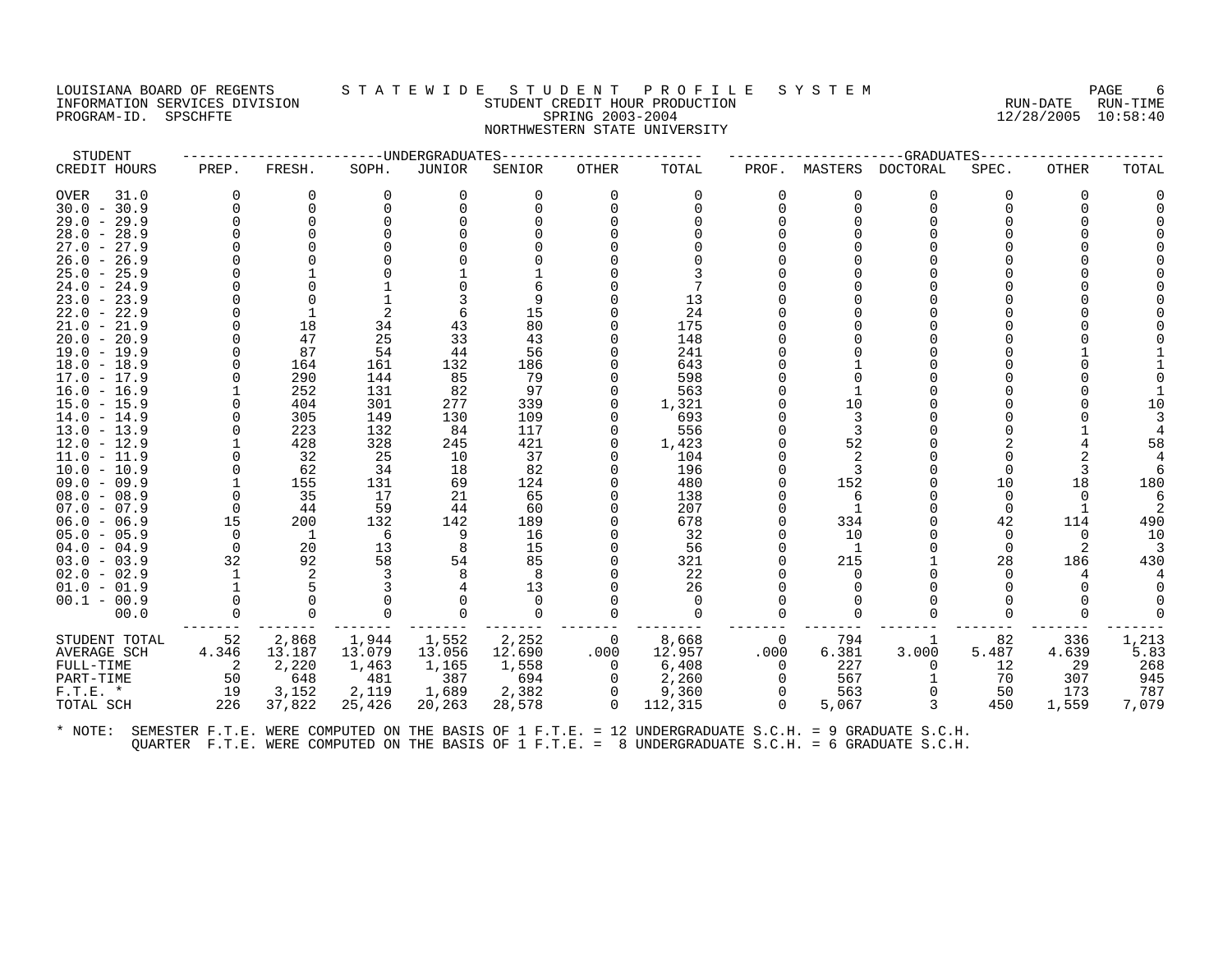## LOUISIANA BOARD OF REGENTS STATEWIDE STUDENT PROFILE SYSTEM PAGE 7<br>INFORMATION SERVICES DIVISION STUDENT CREDIT HOUR PRODUCTION PROPOSE 10:00/2005 10:58:40 INFORMATION SERVICES DIVISION STUDENT CREDIT HOUR PRODUCTION RUN-DATE RUN-TIME PROGRAM-ID. SPSCHFTE SPRING 2003-2004 12/28/2005 10:58:40 SOUTHEASTERN LA. UNIVERSITY

# STUDENT ------------------------UNDERGRADUATES------------------------ ---------------------GRADUATES---------------------- CREDIT HOURS PREP. FRESH. SOPH. JUNIOR SENIOR OTHER TOTAL PROF. MASTERS DOCTORAL SPEC. OTHER TOTAL OVER 31.0 0 0 0 0 0 0 0 0 0 0 0 0 0 30.0 - 30.9 0 0 0 0 0 0 0 0 0 0 0 0 0 29.0 - 29.9 0 0 0 0 0 0 0 0 0 0 0 0 0 28.0 - 28.9 0 0 0 0 0 0 0 0 0 0 0 0 0 27.0 - 27.9 0 0 0 0 0 0 0 0 0 0 0 0 0 26.0 - 26.9 0 0 0 0 0 0 0 0 0 0 0 0 0 25.0 - 25.9 0 0 0 0 0 0 0 0 0 0 0 0 0 24.0 - 24.9 0 1 1 0 0 0 2 0 0 0 0 0 0 23.0 - 23.9 0 0 0 0 0 0 0 0 0 0 0 0 0 22.0 - 22.9 0 1 0 1 8 0 10 0 0 0 0 0 0 21.0 - 21.9 0 5 4 7 30 0 46 0 0 0 0 0 0 20.0 - 20.9 0 11 3 3 4 0 21 0 0 0 0 0 0 19.0 - 19.9 0 92 47 64 70 0 273 0 0 0 0 0 0 18.0 - 18.9 0 232 202 232 339 0 1,005 0 0 0 0 0 0 17.0 - 17.9 0 201 111 65 78 0 455 0 1 0 0 0 1 16.0 - 16.9 0 510 236 191 178 0 1,115 0 0 0 0 1 1 15.0 - 15.9 0 988 685 553 617 0 2,843 0 14 0 0 0 14 14.0 - 14.9 0 256 169 136 124 0 685 0 0 0 0 0 0 13.0 - 13.9 0 434 279 229 433 0 1,375 0 2 0 0 1 3 12.0 - 12.9 0 789 720 523 734 0 2,766 0 118 0 0 13 131 11.0 - 11.9 0 34 26 32 52 0 144 0 3 0 0 1 4 10.0 - 10.9 0 83 28 18 48 0 177 0 23 0 0 1 24 09.0 - 09.9 0 103 101 81 236 3 524 0 312 0 0 24 336 08.0 - 08.9 0 15 13 16 19 0 63 0 5 0 0 0 5 07.0 - 07.9 1 28 18 28 46 1 122 0 11 0 0 0 11 06.0 - 06.9 6 142 132 90 209 39 618 0 569 0 0 139 708  $\begin{array}{cccccccccccc} 08.0 & -& 08.9 & 0 & 15 & 13 & 16 & 19 & 0 & 63 & 0 & 5 & 0 & 0 & 0 & 5 \ 07.0 & -& 07.9 & 1 & 28 & 18 & 28 & 46 & 1 & 122 & 0 & 11 & 0 & 0 & 0 & 11 \ 06.0 & -& 06.9 & 6 & 142 & 132 & 90 & 209 & 39 & 618 & 0 & 569 & 0 & 0 & 139 & 708 \ 05.0 & -& 05.9 & 0 & 3 & 3 &$ 04.0 - 04.9 3 9 5 3 22 1 43 0 6 0 0 5 11 03.0 - 03.9 17 79 40 47 117 26 326 0 392 0 0 446 838 02.0 - 02.9 0 1 2 0 4 0 7 0 1 0 0 1 2 01.0 - 01.9 1 4 1 1 3 1 11 0 4 0 0 2 6 00.1 - 00.9 0 0 0 0 0 0 0 0 0 0 0 0 0 00.0 0 2 1 0 1 6 10 0 1 0 0 8 9 ------- ------- ------- ------- ------- ------- -------- ------- ------- ------- ------- ------- ------- STUDENT TOTAL 28 4,023 2,827 2,322 3,377 77 12,654 0 1,462 0 0 645 2,107 AVERAGE SCH 3.821 13.672 13.420 13.575 12.825 4.943 13.301 .000 6.486 .000 .000 4.133 5.77 FULL-TIME 0 3,520 2,457 2,004 2,615 0 10,596 0 473 0 0 41 514 PART-TIME 28 503 370 318 762 77 2,058 0 989 0 0 604 1,593 F.T.E. \* 9 4,582 3,160 2,627 3,608 29 14,015 0 1,053 0 0 293 1,346 TOTAL SCH 107 54,979 37,925 31,523 43,299 351 168,184 0 9,477 0 0 2,633 12,110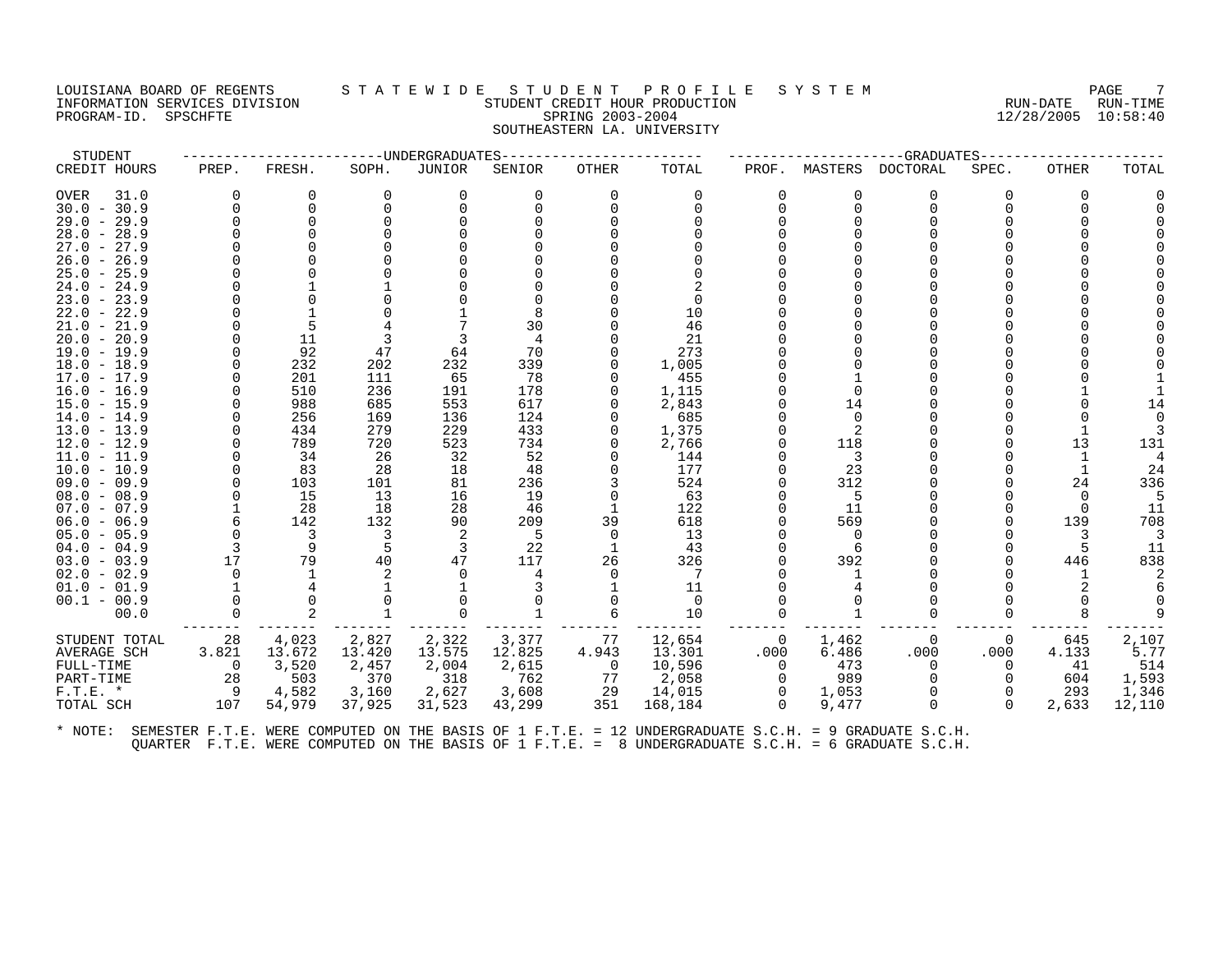#### LOUISIANA BOARD OF REGENTS STATEWIDE STUDENT PROFILE SYSTEM NAGE 8 INDESS DIVISION SERVICES DIVISION SERVICES DE LA LIBRO DE LA LIBRO DE LA LIBRO DE LA LIBRO DE LA LIBRO DE LA L<br>INFORMATION STUDENT CREDIT STUDENT CREDIT HOUR PRODUCTION PRODUCTION 19/99/99/900 10:59:49 PROGRAM-ID. SPSCHFTE 12-23... (2003) 2004 12/28/2005 10:58:40 UNIVERSITY OF LA. IN LAFAYETTE

| STUDENT                  |          |             |            | ---UNDERGRADUATES |            |                |              |                |                      | --GRADUATES    |          |          |          |
|--------------------------|----------|-------------|------------|-------------------|------------|----------------|--------------|----------------|----------------------|----------------|----------|----------|----------|
| CREDIT HOURS             | PREP.    | FRESH.      | SOPH.      | <b>JUNIOR</b>     | SENIOR     | OTHER          | TOTAL        | PROF.          | MASTERS              | DOCTORAL       | SPEC.    | OTHER    | TOTAL    |
| <b>OVER</b><br>31.0      | $\Omega$ | $\mathbf 0$ | $\Omega$   | $\Omega$          | $\Omega$   | $\Omega$       | $\Omega$     | $\Omega$       | $\Omega$             | $\Omega$       | ∩        | $\Omega$ |          |
| $30.0 - 30.9$            | $\Omega$ | $\Omega$    |            | $\Omega$          | $\Omega$   | $\Omega$       | $\Omega$     | $\Omega$       | $\Omega$             | $\Omega$       |          | $\Omega$ |          |
| $29.0 - 29.9$            |          | $\Omega$    |            | 0                 |            |                |              | $\Omega$       | 0                    | $\Omega$       |          | 0        |          |
| $28.0 - 28.9$            |          |             |            |                   |            |                |              |                | $\Omega$             |                |          |          |          |
| $27.0 - 27.9$            |          |             |            |                   |            |                |              |                |                      |                |          |          |          |
| $26.0 - 26.9$            |          |             |            |                   |            |                |              |                | U                    | $\Omega$       |          |          |          |
| $25.0 - 25.9$            |          |             |            |                   |            |                |              |                |                      |                |          |          |          |
| $24.0 - 24.9$            |          |             |            |                   |            |                |              |                |                      |                |          |          |          |
| $23.0 - 23.9$            |          |             |            |                   |            |                |              |                |                      | $\cap$         |          |          |          |
| $22.0 - 22.9$            |          | $\Omega$    |            | 2                 | 8          |                | 11           |                |                      |                |          |          |          |
| $21.0 - 21.9$            |          | 4           | 11         | 11                | 40         |                | 66           |                |                      |                |          |          |          |
| $20.0 - 20.9$            |          | 30          | 31         | 44                | 82         |                | 187          |                |                      | $\cap$         |          |          |          |
| $19.0 - 19.9$            |          | 73          | 49         | 49                | 75         |                | 247          |                |                      | $\Omega$       |          |          |          |
| $18.0 - 18.9$            |          | 226         | 243        | 304               | 397        |                | 1,170        |                |                      | $\Omega$       |          |          |          |
| $17.0 - 17.9$            |          | 355         | 248        | 150               | 178        |                | 931          |                | $\overline{2}$<br>11 | $\cap$         |          |          |          |
| $16.0 - 16.9$            |          | 425         | 235        | 182               | 184        |                | 1,026        |                | 30                   | 9              |          |          | 11       |
| $15.0 - 15.9$<br>$-14.9$ |          | 730<br>490  | 683<br>310 | 684<br>203        | 734        | 3              | 2,834        |                | .5                   | $\overline{a}$ |          |          | 40       |
| 14.0<br>$13.0 - 13.9$    |          |             |            |                   | 232<br>266 | $\overline{2}$ | 1,237<br>929 |                | 69                   | 6              |          |          | 75       |
| $12.0 - 12.9$            |          | 325<br>550  | 186<br>541 | 150<br>446        | 756        | 5              | 2,298        |                | 136                  | 13             |          |          | 150      |
| $11.0 - 11.9$            |          | 50          | 40         | 15                | 43         |                | 150          |                | 12                   | 6              |          |          | 19       |
| $10.0 - 10.9$            |          | 42          | 21         | 17                | 58         |                | 142          |                | 75                   | 21             |          |          | 97       |
| $09.0 - 09.9$            |          | 96          | 100        | 90                | 217        |                | 510          |                | 245                  | 82             |          |          | 335      |
| $08.0 - 08.9$            |          | 27          | 27         | 17                | 32         |                | 107          |                | 2                    | $\mathbf 0$    |          | $\Omega$ | 2        |
| $07.0 - 07.9$            | $\Omega$ | 17          | 21         | 21                | 41         |                | 101          |                | 20                   | 2              |          | 6        | 28       |
| $06.0 - 06.9$            | 67       | 93          | 102        | 70                | 322        | 30             | 684          |                | 202                  | 6              |          | 63       | 271      |
| $05.0 - 05.9$            | $\Omega$ | 10          | 14         | 9                 | 15         | 3              | 51           |                | 11                   | 6              |          | $\Omega$ | 17       |
| $04.0 - 04.9$            |          | -2          | 5          | 9                 | 21         | 7              | 45           |                | 3                    | $\mathbf{1}$   |          |          | 8        |
| $03.0 - 03.9$            | 131      | 46          | 59         | 45                | 320        | 230            | 831          | $\Omega$       | 213                  | 22             |          | 191      | 426      |
| $02.0 - 02.9$            | $\Omega$ | 4           |            |                   | 10         | 103            | 132          |                | 2                    | $\Omega$       |          | 14       | 16       |
| $01.0 - 01.9$            | $\Omega$ | $\Omega$    |            | $\Omega$          | 4          | 44             | 49           | 0              | 12                   | $\overline{2}$ |          | 5        | 19       |
| $00.1 - 00.9$            | $\Omega$ | $\mathbf 0$ |            | $\Omega$          | $\Omega$   | $\Omega$       | $\Omega$     |                | $\Omega$             | $\Omega$       |          | $\Omega$ | $\Omega$ |
| 00.0                     | 7        | 14          | 11         | 8                 | 22         |                | 66           |                |                      | $\Omega$       |          |          | 7        |
| STUDENT TOTAL            | 210      | 3,610       | 2,948      | 2,534             | 4,060      | 448            | 13,810       | $\overline{0}$ | 1,057                | 178            | 0        | 298      | 1,533    |
| AVERAGE SCH              | 4.147    | 14.060      | 13.783     | 14.063            | 12.550     | 3.292          | 13.064       | .000           | 8.063                | 8.780          | .000     | 3.938    | 7.34     |
| FULL-TIME                | 1        | 3,209       | 2,539      | 2,226             | 2,955      | 12             | 10,942       | $\Omega$       | 588                  | 139            | $\Omega$ | 12       | 739      |
| PART-TIME                | 209      | 401         | 409        | 308               | 1,105      | 436            | 2,868        | $\Omega$       | 469                  | 39             | $\Omega$ | 286      | 794      |
| $F.T.E.$ *               | 70       | 4,214       | 3,374      | 2,960             | 4,223      | 122            | 14,963       | $\mathbf 0$    | 943                  | 174            |          | 129      | 1,246    |
| TOTAL SCH                | 842      | 50,563      | 40,482     | 35,525            | 50,680     | 1,462          | 179,554      | $\Omega$       | 8,491                | 1,563          | $\cap$   | 1,162    | 11,216   |
|                          |          |             |            |                   |            |                |              |                |                      |                |          |          |          |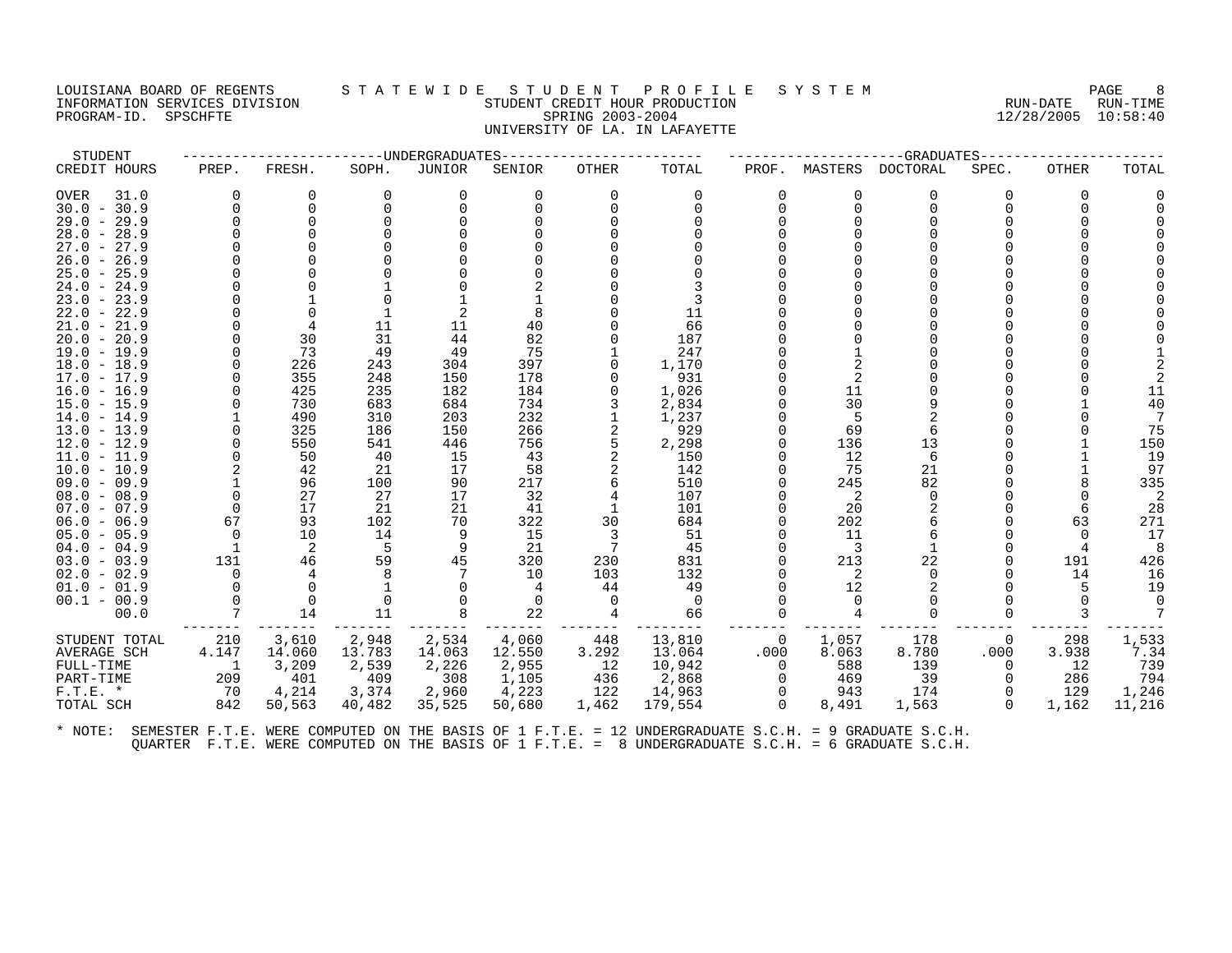#### LOUISIANA BOARD OF REGENTS STATEWIDE STUDENT PROFILE SYSTEM PAGE 9<br>INFORMATION SERVICES DIVISION STATEWIST STUDENT CREDIT HOUR PRODUCTION THE STUDENT CREDIT HOUR PRODUCTION SERVICES AND SERVICES ON SERVICES SERVICES SERVICES SERVICES SERVICES SERVICES SERVICES SERVICES SERVICES SERVICES SERVICES SERVICES SERVICES SERVICES SERVICES SERVICES SERVICES SERVICES PROGRAM-ID. SPSCHFTE SERING 2003-2004 L.S.U. AT ALEXANDRIA

| STUDENT       |                |          |          | -----------------------WNDERGRADUATES |        | -------------- |                |          |          | -------------------GRADUATES----- |       |              |       |
|---------------|----------------|----------|----------|---------------------------------------|--------|----------------|----------------|----------|----------|-----------------------------------|-------|--------------|-------|
| CREDIT HOURS  | PREP.          | FRESH.   | SOPH.    | JUNIOR                                | SENIOR | OTHER          | TOTAL          | PROF.    |          | MASTERS DOCTORAL                  | SPEC. | <b>OTHER</b> | TOTAL |
| OVER<br>31.0  | $\Omega$       | 0        | $\Omega$ | $\Omega$                              | 0      | $\Omega$       | 0              | $\Omega$ | 0        | $\Omega$                          | 0     | $\Omega$     |       |
| $30.0 - 30.9$ | $\Omega$       | $\Omega$ |          |                                       |        |                |                | $\Omega$ | $\Omega$ | $\Omega$                          |       |              |       |
| $29.0 - 29.9$ | $\Omega$       | $\Omega$ |          |                                       |        |                |                |          |          |                                   |       |              |       |
| $28.0 - 28.9$ |                |          |          |                                       |        |                |                |          |          |                                   |       |              |       |
| $27.0 - 27.9$ |                |          |          |                                       |        |                |                |          |          |                                   |       |              |       |
| $26.0 - 26.9$ |                |          |          |                                       |        |                |                |          |          |                                   |       |              |       |
| $25.0 - 25.9$ |                |          |          |                                       |        |                |                |          |          |                                   |       |              |       |
| $24.0 - 24.9$ |                |          |          |                                       |        |                |                |          |          |                                   |       |              |       |
| $23.0 - 23.9$ |                |          |          |                                       |        |                |                |          |          |                                   |       |              |       |
| $22.0 - 22.9$ |                |          |          |                                       |        |                |                |          |          |                                   |       |              |       |
| $21.0 - 21.9$ |                |          |          |                                       |        |                |                |          |          |                                   |       |              |       |
| $20.0 - 20.9$ |                | $\Omega$ |          |                                       |        |                |                |          |          |                                   |       |              |       |
| $19.0 - 19.9$ | 0              | 5        |          |                                       |        |                | 12             |          |          |                                   |       |              |       |
| $18.0 - 18.9$ | $\Omega$       | 13       | 11       | 10                                    |        |                | 39             |          |          |                                   |       |              |       |
| $17.0 - 17.9$ | $\Omega$       | 9        | -1       |                                       |        |                | 13             |          |          |                                   |       |              |       |
| $16.0 - 16.9$ | $\Omega$       | 21       | 22       | 10                                    |        |                | 60             |          |          |                                   |       |              |       |
| $15.0 - 15.9$ |                | 77       | 62       | 36                                    | 31     |                | 206            |          |          |                                   |       |              |       |
| $14.0 - 14.9$ | $\Omega$       | 96       | 23       | 18                                    | 2      |                | 139            |          |          |                                   |       |              |       |
| $13.0 - 13.9$ | $\Omega$       | 129      | 91       | 44                                    | 18     |                | 282            |          |          |                                   |       |              |       |
| $12.0 - 12.9$ | $\Omega$       | 395      | 166      | 105                                   | 69     |                | 735            |          |          |                                   |       |              |       |
| 11.0 - 11.9   |                | 40       | 18       | 30                                    | 26     |                | 114            |          |          |                                   |       |              |       |
| $10.0 - 10.9$ |                | 53       | 62       | 28                                    | 18     |                | 162            |          |          |                                   |       |              |       |
| $09.0 - 09.9$ | $\Omega$       | 130      | 77       | 56                                    | 48     |                | 311            |          |          |                                   |       |              |       |
| $08.0 - 08.9$ | $\Omega$       | 45       | 19       | 21                                    | 22     |                | 107            |          |          |                                   |       |              |       |
| $07.0 - 07.9$ | $\Omega$       | 39       | 47       | 13                                    | 12     |                | 111            |          |          |                                   |       |              |       |
| $06.0 - 06.9$ | 5              | 159      | 104      | 69                                    | 66     |                | 403            |          |          |                                   |       |              |       |
| $05.0 - 05.9$ | 3              | 18       | - 5      | -5                                    | 5      |                | 36             |          |          |                                   |       |              |       |
| $04.0 - 04.9$ | 0              | 19       | 19       | 15                                    | 14     |                | 67             |          |          |                                   |       |              |       |
| $03.0 - 03.9$ | 10             | 88       | 41       | 32                                    | 53     |                | 224            |          |          |                                   |       |              |       |
| $02.0 - 02.9$ | $\mathbf 0$    | $\Omega$ |          | 1                                     |        |                | $\overline{2}$ |          |          |                                   |       |              |       |
| $01.0 - 01.9$ | $\Omega$       | 6        |          |                                       |        |                | 15             |          |          |                                   |       |              |       |
| $00.1 - 00.9$ | $\Omega$       |          |          |                                       |        |                | $\Omega$       |          |          |                                   |       |              |       |
| 00.0          | $\Omega$       | $\Omega$ | $\Omega$ |                                       |        |                | 1              | $\Omega$ | 0        | $\Omega$                          |       |              |       |
| STUDENT TOTAL | 19             | 1,343    | 775      | 504                                   | 408    | - 0            | 3,049          | 0        | 0        | 0                                 | 0     | 0            |       |
| AVERAGE SCH   | 4.473          | 10.363   | 10.188   | 10.146                                | 9.078  | .000           | 10.074         | .000     | .000     | .000                              | .000  | .000         | .00   |
| FULL-TIME     | $\overline{0}$ | 746      | 379      | 232                                   | 139    | 0              | 1,496          | 0        | O        | 0                                 |       |              |       |
| PART-TIME     | 19             | 597      | 396      | 272                                   | 269    | 0              | 1,553          | $\Omega$ |          | $\Omega$                          |       |              |       |
| $F.T.E. *$    | $\overline{7}$ | 1,160    | 658      | 426                                   | 308    | 0              | 2,559          |          |          |                                   |       |              |       |
| TOTAL SCH     | 85             | 13,918   | 7,896    | 5,114                                 | 3,695  | $\Omega$       | 30,708         | $\Omega$ | $\Omega$ | $\Omega$                          | 0     | $\Omega$     |       |
|               |                |          |          |                                       |        |                |                |          |          |                                   |       |              |       |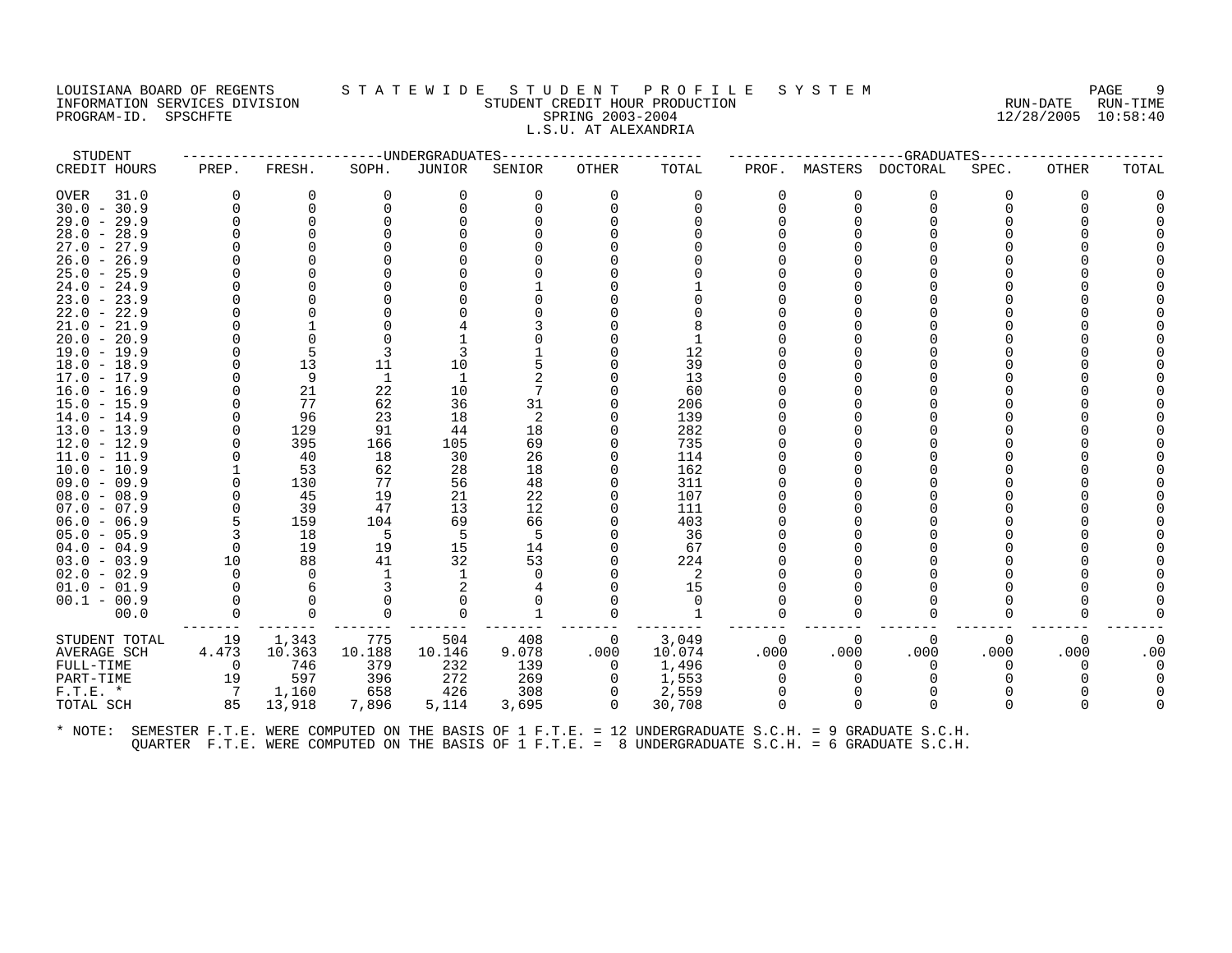#### LOUISIANA BOARD OF REGENTS S T A T E W I D E S T U D E N T P R O F I L E S Y S T E M PAGE 10 INFORMATION SERVICES DIVISION STUDENT CREDIT HOUR PRODUCTION RUN-DATE RUN-TIME PROGRAM-ID. SPSCHFTE SPRING 2003-2004 12/28/2005 10:58:40 L.S.U. AT BATON ROUGE

| STUDENT             |                |          |          | --UNDERGRADUATES |        |              |          |          |          | -GRADUATES      |       |       |        |
|---------------------|----------------|----------|----------|------------------|--------|--------------|----------|----------|----------|-----------------|-------|-------|--------|
| CREDIT HOURS        | PREP.          | FRESH.   | SOPH.    | <b>JUNIOR</b>    | SENIOR | <b>OTHER</b> | TOTAL    | PROF.    | MASTERS  | <b>DOCTORAL</b> | SPEC. | OTHER | TOTAL  |
| <b>OVER</b><br>31.0 | ∩              | 0        | $\Omega$ | 0                |        |              | $\Omega$ | 0        | O        | 0               | U     |       |        |
| $30.0 - 30.9$       |                | $\Omega$ |          |                  |        |              |          | U        | $\cap$   | $\Omega$        |       |       |        |
| $29.0 - 29.9$       |                | $\Omega$ |          |                  |        |              |          |          |          | $\Omega$        |       |       |        |
| $28.0 - 28.9$       |                |          |          |                  |        |              |          |          |          |                 |       |       |        |
| $27.0 - 27.9$       |                |          |          |                  |        |              |          |          |          |                 |       |       |        |
| $26.0 - 26.9$       |                |          |          |                  |        |              |          | U        |          |                 |       |       |        |
| $25.0 - 25.9$       |                |          |          |                  |        |              |          |          |          |                 |       |       |        |
| $24.0 - 24.9$       |                |          |          |                  |        |              |          | 24       |          |                 |       |       | 24     |
| $23.0 - 23.9$       |                |          |          |                  |        |              |          | 94       |          |                 |       |       | 94     |
| $22.0 - 22.9$       |                |          |          |                  |        |              |          | 45       |          |                 |       |       | 45     |
| $21.0 - 21.9$       |                |          |          |                  | 70     |              | 83       | 2        |          |                 |       |       |        |
| $20.0 - 20.9$       |                |          | 8        | 8                | 44     |              | 62       | 12       |          |                 |       |       | 12     |
| $19.0 - 19.9$       |                | 112      | 126      | 142              | 180    |              | 561      | 7        | 32       |                 |       |       | 41     |
| $18.0 - 18.9$       |                | 343      | 331      | 419              | 642    |              | 1,739    | 50       | 13       |                 |       |       | 69     |
| $17.0 - 17.9$       |                | 366      | 380      | 353              | 333    |              | 1,435    | 9        | 16       |                 |       |       | 32     |
| $16.0 - 16.9$       |                | 879      | 950      | 739              | 576    |              | 3,148    | 66       | 109      | 13              |       |       | 190    |
| $15.0 - 15.9$       | ∩              | 2,063    | 1,851    | 1,829            | 1,799  | 29           | 7,571    |          | 209      | 47              |       |       | 259    |
| $14.0 - 14.9$       |                | 300      | 328      | 361              | 413    |              | 1,409    | 13       | 43       | 33              |       |       | 91     |
| $13.0 - 13.9$       |                | 304      | 464      | 454              | 555    | 14           | 1,791    | $\Omega$ | 114      | 92              |       |       | 209    |
| $12.0 - 12.9$       |                | 599      | 841      | 867              | 1,673  | 54           | 4,034    | 11       | 356      | 191             |       |       | 565    |
| $11.0 - 11.9$       |                | 5        | 16       | 25               | 51     | -2           | 99       | $\Omega$ | 53       | 50              |       |       | 105    |
| $10.0 - 10.9$       |                | 3        | 27       | 31               | 91     |              | 155      | O        | 124      | 174             |       |       | 302    |
| $09.0 - 09.9$       |                | 38       | 65       | 87               | 263    | 39           | 492      |          | 598      | 660             |       | 27    | 1,286  |
| $08.0 - 08.9$       |                | 3        |          | 11               | 37     | 12           | 67       |          | 14       | 13              |       |       | 29     |
| $07.0 - 07.9$       |                | 2        |          | 19               | 51     | 11           | 91       |          | 20       | 7               |       |       | 29     |
| $06.0 - 06.9$       |                | 17       | 61       | 91               | 285    | 120          | 574      |          | 419      | 86              |       | 108   | 621    |
| $05.0 - 05.9$       |                |          |          | 3                | 17     | -6           | 28       |          |          | 24              |       | 3     | 35     |
| $04.0 - 04.9$       | $\overline{2}$ | $\Omega$ |          | 11               | 23     | 39           | 77       |          | 21       | 7               |       | 14    | 51     |
| $03.0 - 03.9$       |                | 17       | 40       | 43               | 202    | 260          | 564      |          | 207      | 244             | 18    | 269   | 738    |
| $02.0 - 02.9$       |                | $\Omega$ | $\Omega$ |                  | 4      | 16           | 23       |          | 5        | 1               |       |       |        |
| $01.0 - 01.9$       |                | $\cap$   |          |                  |        |              | 16       |          | 69       | 17              |       |       | 89     |
| $00.1 - 00.9$       |                | $\Omega$ | $\Omega$ |                  |        |              | $\Omega$ | U        | $\Omega$ | $\Omega$        |       |       |        |
| 00.0                |                | $\Omega$ | 19       | 38               | 44     | 12           | 113      | 0        | 29       | 32              |       |       | 65     |
| STUDENT TOTAL       | 5              | 5,060    | 5,523    | 5,543            | 7,359  | 643          | 24,133   | 343      | 2,458    | 1,705           | 30    | 455   | 4,991  |
| <b>AVERAGE SCH</b>  | 4.200          | 14.953   | 14.590   | 14.437           | 13.569 | 6.133        | 14.096   | 19.469   | 9.526    | 8.910           | 4.400 | 4.623 | 9.52   |
| FULL-TIME           | $\Omega$       | 4,974    | 5,281    | 5,178            | 6,285  | 116          | 21,834   | 335      | 1,667    | 1,274           | 2     | 49    | 3,327  |
| PART-TIME           |                | 86       | 242      | 365              | 1,074  | 527          | 2,299    | 8        | 791      | 431             | 28    | 406   | 1,664  |
| $F.T.E.$ *          | 2              | 6,305    | 6,692    | 6,623            | 8,272  | 323          | 28,216   | 742      | 2,571    | 1,656           | 15    | 232   | 5,216  |
| TOTAL SCH           | 21             | 75,663   | 80,306   | 79,478           | 99,259 | 3,870        | 338,597  | 6,678    | 23,139   | 14,908          | 132   | 2,085 | 46,942 |
|                     |                |          |          |                  |        |              |          |          |          |                 |       |       |        |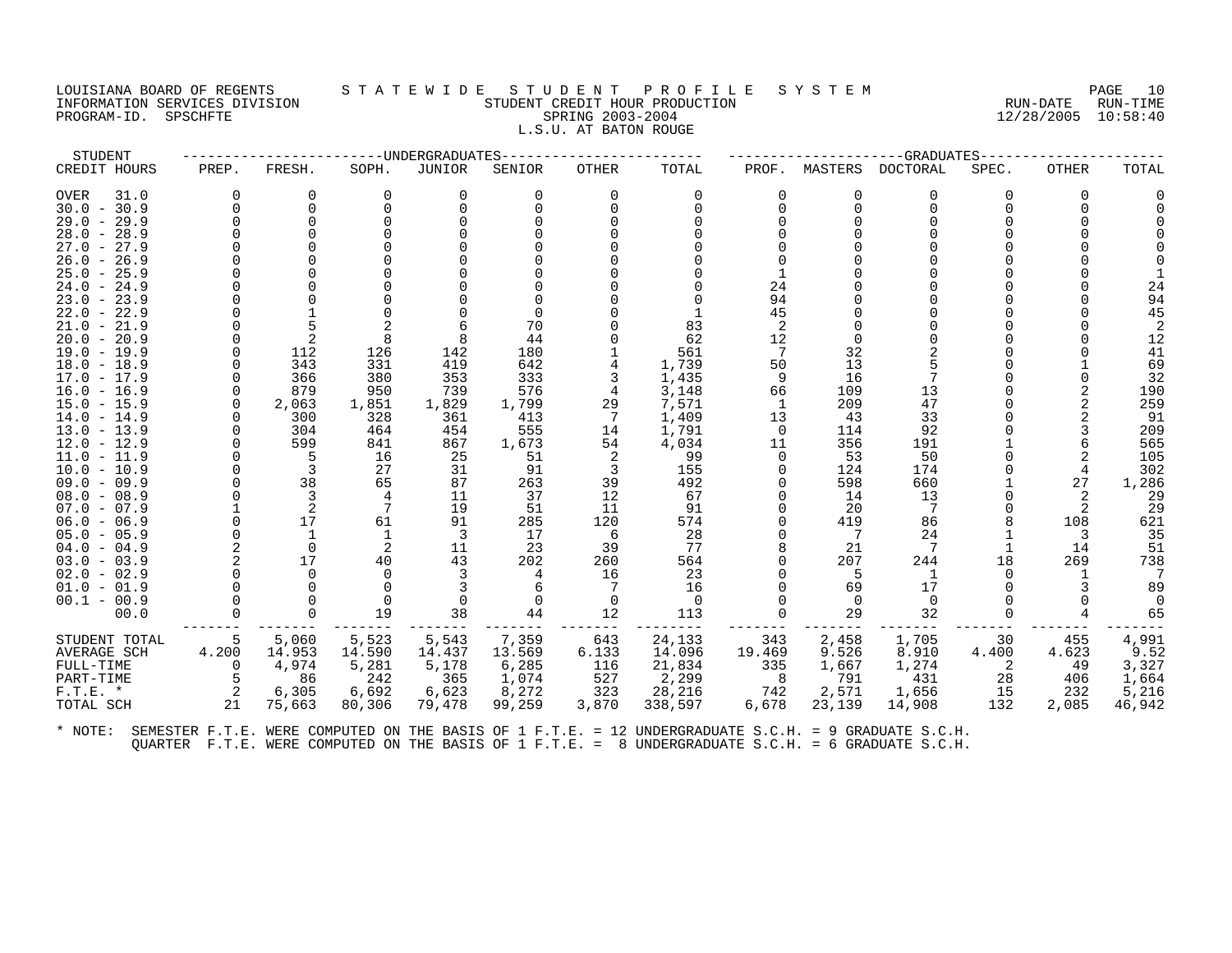## LOUISIANA BOARD OF REGENTS STATEWIDE STUDENT PROFILE SYSTEM NAGE 11 INFORMATION SERVICES DIVISION SANCE IN THE STUDENT CREDIT HOUR PRODUCTION SERVICES DIVISION SUM-TIME<br>INFORMATION SERVICES DIVISION STUDENT STUDENT CREDIT HOUR PRODUCTION SERVICES (12/28/2005 10:58:40 PROGRAM-ID. SPSCHFTE SPRING 2003-2004 L.S.U. AT EUNICE

| STUDENT                        |          |                         | --------------DNDERGRADUATES |          |             |                |                                                                                                      |              |          | -----------------GRADUATES----- |          |          |          |
|--------------------------------|----------|-------------------------|------------------------------|----------|-------------|----------------|------------------------------------------------------------------------------------------------------|--------------|----------|---------------------------------|----------|----------|----------|
| CREDIT HOURS                   | PREP.    | FRESH.                  | SOPH.                        | JUNIOR   | SENIOR      | OTHER          | TOTAL                                                                                                | PROF.        | MASTERS  | DOCTORAL                        | SPEC.    | OTHER    | TOTAL    |
| <b>OVER</b><br>31.0            | $\Omega$ | $\Omega$                | $\Omega$                     | $\Omega$ | $\Omega$    | $\Omega$       | $\Omega$                                                                                             | $\Omega$     | $\Omega$ | $\Omega$                        | $\Omega$ | $\Omega$ |          |
| $30.0 - 30.9$                  |          | 0                       |                              | $\Omega$ |             | $\cap$         | $\Omega$                                                                                             | $\Omega$     | $\Omega$ | $\Omega$                        |          |          |          |
| $29.0 - 29.9$                  |          | $\Omega$                |                              |          |             |                |                                                                                                      | $\Omega$     |          | ∩                               |          |          |          |
| $28.0 - 28.9$                  |          |                         |                              |          |             |                |                                                                                                      |              |          |                                 |          |          |          |
| $27.0 - 27.9$                  |          |                         |                              |          |             |                |                                                                                                      |              |          |                                 |          |          |          |
| $26.0 - 26.9$                  |          |                         |                              |          |             |                |                                                                                                      |              |          |                                 |          |          |          |
| $25.0 - 25.9$                  |          |                         |                              |          |             |                |                                                                                                      |              |          |                                 |          |          |          |
| $24.0 - 24.9$                  |          |                         |                              |          |             |                |                                                                                                      |              |          |                                 |          |          |          |
| $23.0 - 23.9$                  |          |                         |                              |          |             |                |                                                                                                      |              |          |                                 |          |          |          |
| $22.0 - 22.9$                  |          |                         |                              |          |             |                |                                                                                                      |              |          |                                 |          |          |          |
| $21.0 - 21.9$                  |          |                         |                              |          |             |                |                                                                                                      |              |          |                                 |          |          |          |
| $20.0 - 20.9$                  |          | $\Omega$                |                              |          |             |                |                                                                                                      |              |          |                                 |          |          |          |
| $19.0 - 19.9$                  |          | 12                      |                              |          |             |                | 17                                                                                                   |              |          |                                 |          |          |          |
| $18.0 - 18.9$                  |          | 42                      | 31                           |          |             | 19             | 92                                                                                                   |              |          |                                 |          |          |          |
| $17.0 - 17.9$                  |          | 18                      | 9                            |          |             | 3              | 30                                                                                                   |              |          |                                 |          |          |          |
| $16.0 - 16.9$                  |          | 57                      | 22                           |          |             | 14             | 93                                                                                                   |              |          |                                 |          |          |          |
| $15.0 - 15.9$                  |          | 193                     | 84                           |          |             | 52             | 329                                                                                                  |              |          |                                 |          |          |          |
| $14.0 - 14.9$                  |          | 56                      | 19                           |          |             | 17             | 92                                                                                                   |              |          |                                 |          |          |          |
| $13.0 - 13.9$                  |          | 151                     | 50                           |          |             | 24             | 225                                                                                                  |              |          |                                 |          |          |          |
| $12.0 - 12.9$                  |          | 514                     | 204                          |          |             | 122            | 840                                                                                                  |              |          |                                 |          |          |          |
| $11.0 - 11.9$                  |          | 24                      | 15                           |          |             | 60             | 99                                                                                                   |              |          |                                 |          |          |          |
| $10.0 - 10.9$                  |          | 54                      | 39                           |          |             | 36             | 129                                                                                                  |              |          |                                 |          |          |          |
| $09.0 - 09.9$                  |          | 138                     | 78                           |          |             | 42             | 258                                                                                                  |              |          |                                 |          |          |          |
| $08.0 - 08.9$                  |          | -11                     | 17                           |          |             | 15             | 43<br>71                                                                                             |              |          |                                 |          |          |          |
| $07.0 - 07.9$                  |          | 33<br>209               | 18<br>90                     |          |             | 20             |                                                                                                      |              |          |                                 |          |          |          |
| $06.0 - 06.9$                  |          | $\overline{\mathbf{3}}$ | 8                            |          |             | 128            | 427                                                                                                  |              |          |                                 |          |          |          |
| $05.0 - 05.9$<br>$04.0 - 04.9$ |          | 15                      | 16                           |          |             | - 7<br>16      | 18<br>47                                                                                             |              |          |                                 |          |          |          |
| $03.0 - 03.9$                  |          | 100                     | 48                           |          |             | 119            | 267                                                                                                  |              |          |                                 |          |          |          |
| $02.0 - 02.9$                  |          | $\overline{1}$          |                              |          |             | $\overline{4}$ | 6                                                                                                    |              |          |                                 |          |          |          |
| $01.0 - 01.9$                  |          | 21                      |                              |          |             | 12             | 40                                                                                                   |              |          |                                 |          |          |          |
| $00.1 - 00.9$                  |          | 0                       |                              |          |             | $\Omega$       | 0                                                                                                    |              |          |                                 |          |          |          |
| 00.0                           |          | $\mathbf 0$             | 0                            | $\Omega$ | $\Omega$    | $\Omega$       | $\Omega$                                                                                             |              | ∩        | ∩                               |          |          |          |
|                                |          |                         |                              |          |             |                |                                                                                                      |              |          |                                 |          |          |          |
| STUDENT TOTAL                  | 0        | 1,652                   | 760                          | 0        | 0           | 711            | 3,123                                                                                                | 0            | $\Omega$ | $\Omega$                        | 0        | 0        | $\Omega$ |
| <b>AVERAGE SCH</b>             | .000     | 10.913                  | 10.630                       | .000     | .000        | 8.905          | 10.387                                                                                               | .000         | .000     | .000                            | .000     | .000     | .00      |
| FULL-TIME                      | $\Omega$ | 1,043                   | 423                          | $\Omega$ | $\Omega$    | 252            | 1,718                                                                                                | $\Omega$     | $\Omega$ | $\Omega$                        |          | $\Omega$ |          |
| PART-TIME                      | $\Omega$ | 609                     | 337                          | $\Omega$ |             | 459            | 1,405                                                                                                | <sup>n</sup> |          |                                 |          |          |          |
| $F.T.E.$ *                     | 0        | 1,502                   | 673                          | 0        | 0           | 528            | 2,703                                                                                                | $\Omega$     | $\Omega$ | $\Omega$                        |          |          |          |
| TOTAL SCH                      | $\Omega$ | 18,029                  | 8,079                        | $\Omega$ | $\mathbf 0$ | 6,332          | 32,440                                                                                               | $\Omega$     | $\Omega$ | $\Omega$                        |          |          |          |
| * NOTE:                        |          |                         |                              |          |             |                | SEMESTER F.T.E. WERE COMPUTED ON THE BASIS OF 1 F.T.E. = 12 UNDERGRADUATE S.C.H. = 9 GRADUATE S.C.H. |              |          |                                 |          |          |          |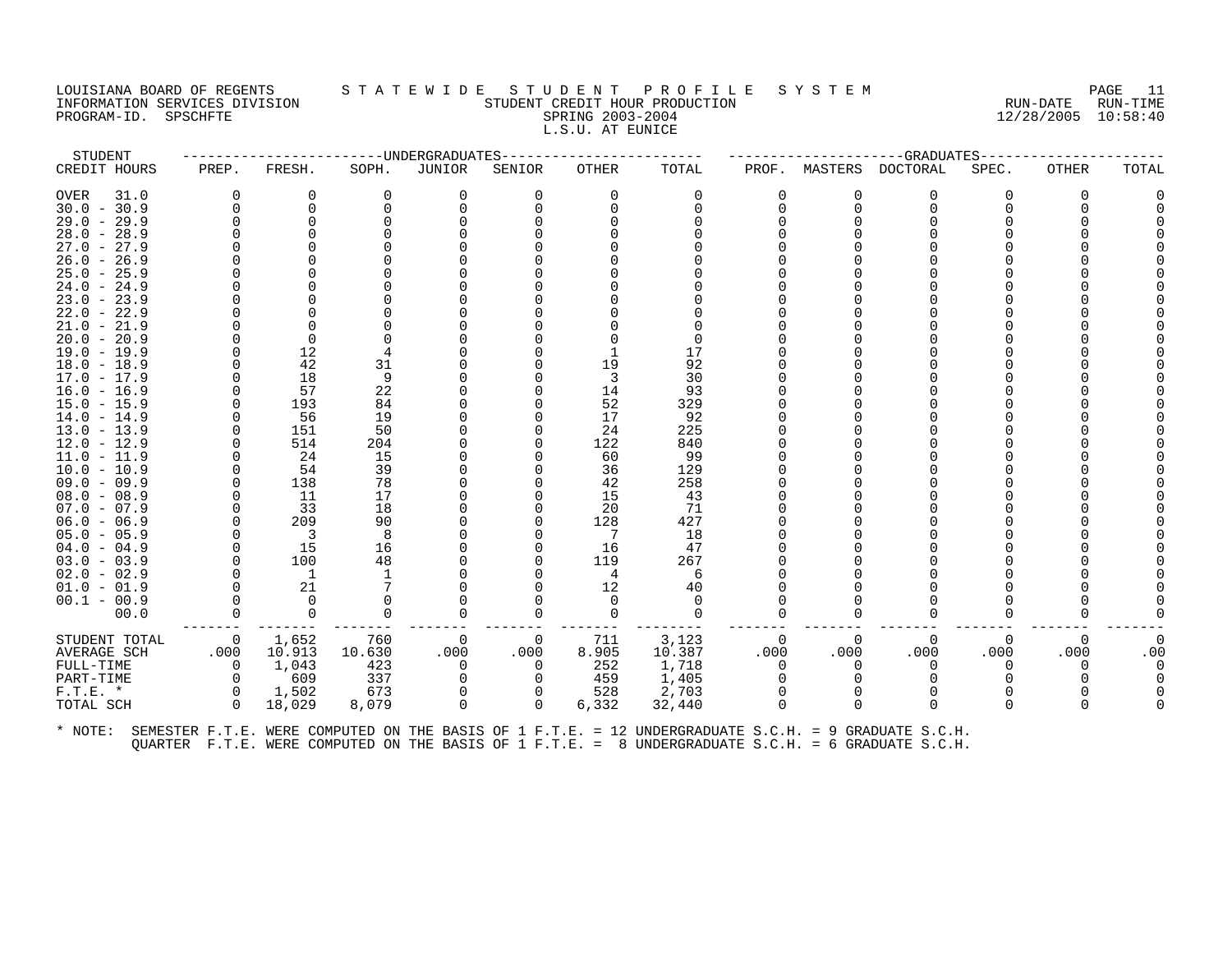#### LOUISIANA BOARD OF REGENTS S T A T E W I D E S T U D E N T P R O F I L E S Y S T E M PAGE 12 INFORMATION SERVICES DIVISION STUDENT CREDIT HOUR PRODUCTION RUN-DATE RUN-TIME PROGRAM-ID. SPSCHFTE SPRING 2003-2004 12/28/2005 10:58:40 L.S.U. AT SHREVEPORT

| STUDENT       |                |          | -------------UNDERGRADUATES |          |          |          |                      |          |          | --GRADUATES |          |              |       |
|---------------|----------------|----------|-----------------------------|----------|----------|----------|----------------------|----------|----------|-------------|----------|--------------|-------|
| CREDIT HOURS  | PREP.          | FRESH.   | SOPH.                       | JUNIOR   | SENIOR   | OTHER    | TOTAL                | PROF.    | MASTERS  | DOCTORAL    | SPEC.    | <b>OTHER</b> | TOTAL |
| OVER<br>31.0  |                | $\Omega$ | $\Omega$                    | $\Omega$ | $\Omega$ | $\Omega$ | 0                    |          | 0        | 0           | $\Omega$ | $\Omega$     |       |
| $30.0 - 30.9$ |                | $\Omega$ |                             |          |          |          |                      |          | 0        | $\Omega$    |          |              |       |
| $29.0 - 29.9$ |                | $\Omega$ |                             |          |          |          |                      |          |          |             |          |              |       |
| $28.0 - 28.9$ |                |          |                             |          |          |          |                      |          |          |             |          |              |       |
| $27.0 - 27.9$ |                |          |                             |          |          |          |                      |          |          |             |          |              |       |
| $26.0 - 26.9$ |                |          |                             |          |          |          |                      |          |          |             |          |              |       |
| $25.0 - 25.9$ |                |          |                             |          |          |          |                      |          |          |             |          |              |       |
| $24.0 - 24.9$ |                |          |                             |          |          |          |                      |          |          |             |          |              |       |
| $23.0 - 23.9$ |                |          |                             |          |          |          |                      |          |          |             |          |              |       |
| $22.0 - 22.9$ |                |          |                             |          |          |          |                      |          |          |             |          |              |       |
| $21.0 - 21.9$ |                |          |                             |          | 11       |          | 17                   |          |          |             |          |              |       |
| $20.0 - 20.9$ |                |          |                             | $\Omega$ |          |          | .5                   |          |          |             |          |              |       |
| 19.0 - 19.9   |                |          | .5                          | 14       | 19       |          | 39                   |          |          |             |          |              |       |
| $18.0 - 18.9$ |                |          | 41                          | 49       | 76       |          | 174                  |          |          |             |          |              |       |
| 17.0 - 17.9   |                | 15       | 18                          | 14       | 11       |          | 58                   |          |          |             |          |              |       |
| 16.0 - 16.9   |                | 37       | 15                          | 27       | 33       |          | 112                  |          |          |             |          |              |       |
| $15.0 - 15.9$ |                | 125      | 93                          | 139      | 170      |          | 527                  |          |          |             |          |              |       |
| $14.0 - 14.9$ |                | 29       | 34                          | 36       | 34       |          | 133                  |          |          |             |          |              |       |
| $13.0 - 13.9$ |                | 106      | 45                          | 49       | 53       |          | 253                  |          |          |             |          |              |       |
| 12.0 - 12.9   |                | 334      | 214                         | 229      | 250      | $\Omega$ | 1,027                |          |          |             |          | 26           | 36    |
| 11.0 - 11.9   |                | 3        | 4                           | 8        | 9        |          | 24                   |          |          |             |          |              |       |
| $10.0 - 10.9$ |                | -8       | 14                          | 19       | 8        |          | 49                   |          |          |             |          |              |       |
| 09.0 - 09.9   |                | 54       | 51                          | 67       | 91       |          | 266                  |          | 26       |             |          | 62           | 95    |
| $08.0 - 08.9$ |                | $\Omega$ | 4                           | 5        | 9        |          | 18                   |          | $\Omega$ |             |          |              |       |
| $07.0 - 07.9$ |                | 6        | 12                          | 12       | 20       |          | 51                   |          |          |             |          |              |       |
| $06.0 - 06.9$ |                | 75       | 71                          | 81       | 144      | 18       | 390                  |          | 70       |             |          | 172          | 245   |
| $05.0 - 05.9$ |                | $\Omega$ | $\Omega$                    | $\Omega$ | 2        | $\Omega$ | -2                   |          | $\Omega$ |             |          |              |       |
| $04.0 - 04.9$ |                | 1        |                             |          | 7        | 5        | 23                   |          |          |             |          |              |       |
| $03.0 - 03.9$ |                | 29       | 48                          | 44       | 94       | 38       | 261                  |          | 54       |             |          | 301          | 355   |
| $02.0 - 02.9$ |                | $\Omega$ |                             | 0        |          | $\Omega$ | 1                    |          |          |             |          |              |       |
| $01.0 - 01.9$ |                | $\Omega$ |                             |          |          |          | 12                   |          |          |             |          |              |       |
| $00.1 - 00.9$ |                | $\Omega$ |                             |          |          |          | $\Omega$<br>$\Omega$ |          |          | ∩           |          |              |       |
| 00.0          |                |          |                             |          |          |          |                      |          |          |             |          |              |       |
| STUDENT TOTAL | 10             | 831      | 681                         | 802      | 1,050    | 69       | 3,443                | $\Omega$ | 162      | 0           | 19       | 587          | 768   |
| AVERAGE SCH   | 3.900          | 11.843   | 11.481                      | 11.869   | 11.323   | 4.188    | 11.442               | .000     | 5.617    | .000        | 10.105   | 5.114        | 5.34  |
| FULL-TIME     | $\Omega$       | 654      | 468                         | 561      | 662      | -1       | 2,346                | $\Omega$ | 31       | $\Omega$    | 16       | 96           | 143   |
| PART-TIME     | 10             | 177      | 213                         | 241      | 388      | 68       | 1,097                |          | 131      | $\Omega$    | 3        | 491          | 625   |
| $F.T.E. *$    | $\overline{3}$ | 820      | 652                         | 793      | 991      | 24       | 3,283                |          | 101      | $\Omega$    | 21       | 334          | 456   |
| TOTAL SCH     | 39             | 9,842    | 7,819                       | 9,519    | 11,890   | 289      | 39,398               |          | 910      | $\Omega$    | 192      | 3,002        | 4,104 |
|               |                |          |                             |          |          |          |                      |          |          |             |          |              |       |
|               |                |          |                             |          |          |          |                      |          |          |             |          |              |       |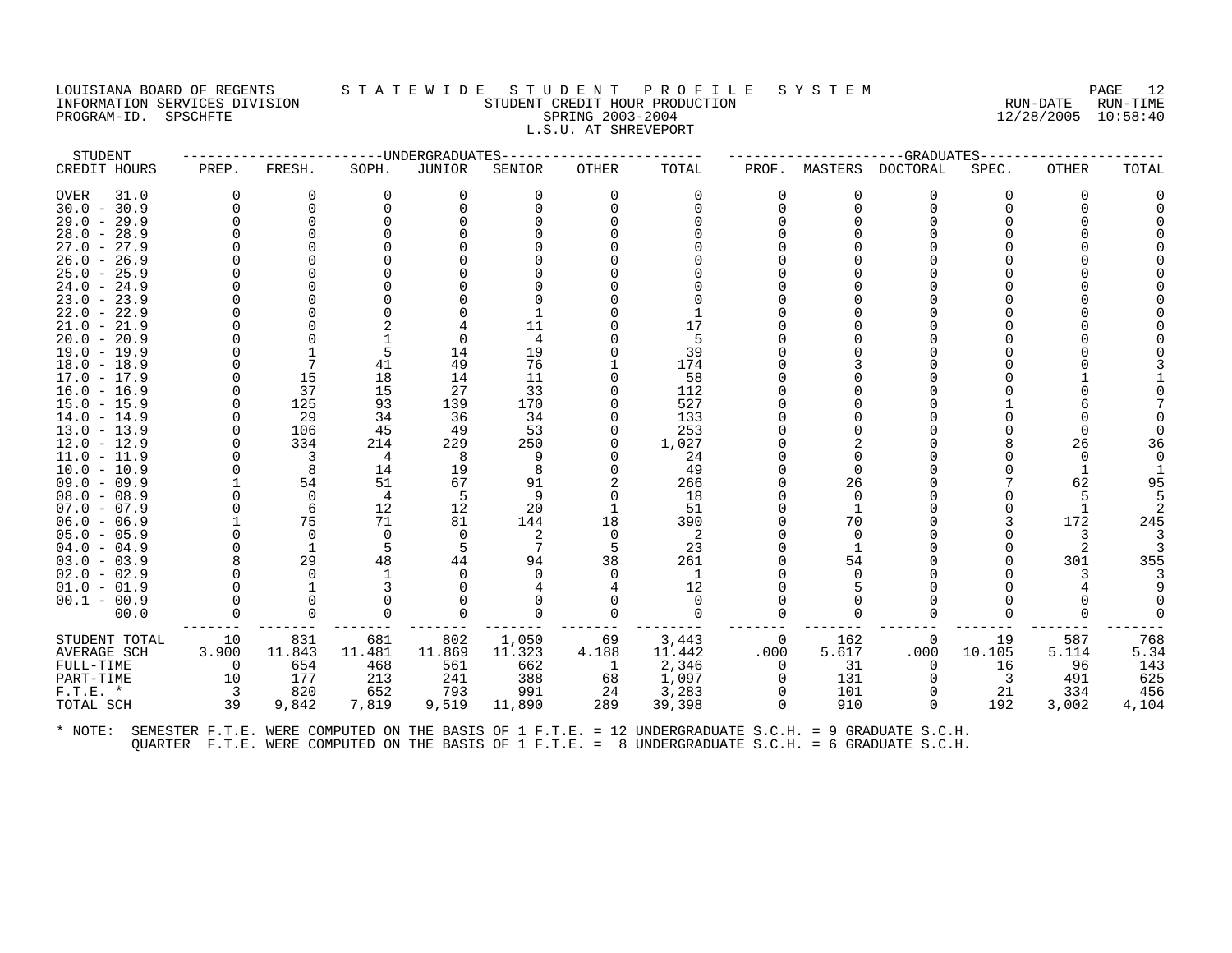#### LOUISIANA BOARD OF REGENTS STATEWIDE STUDENT PROFILE SYSTEM PAGE 13<br>INFORMATION SERVICES DIVISION STATEWIDES STUDENT CREDIT HOUR PRODUCTION AND SERVICE RUN-DATE RUN-FOLLA INFORMATION SERVICES DIVISION STUDENT CREDIT HOUR PRODUCTION RUN-DATE RUN-TIME PROGRAM-ID. SPSCHFTE SERIES SPRING 2003-2004 UNIVERSITY OF NEW ORLEANS

| STUDENT                        |          |          |                          | -------------UNDERGRADUATES |           |                |           |                |          | -GRADUATES- |          |              |          |
|--------------------------------|----------|----------|--------------------------|-----------------------------|-----------|----------------|-----------|----------------|----------|-------------|----------|--------------|----------|
| CREDIT HOURS                   | PREP.    | FRESH.   | SOPH.                    | JUNIOR                      | SENIOR    | OTHER          | TOTAL     | PROF.          | MASTERS  | DOCTORAL    | SPEC.    | <b>OTHER</b> | TOTAL    |
| OVER<br>31.0                   | $\Omega$ | O        | $\Omega$                 | O                           | U         |                | $\Omega$  | 0              | ∩        | $\Omega$    | 0        | $\Omega$     |          |
| $30.0 - 30.9$                  | U        | ∩        |                          |                             |           |                |           | 0              | $\Omega$ | $\Omega$    |          |              |          |
| $29.0 - 29.9$                  |          | $\Omega$ |                          |                             |           |                |           |                |          |             |          |              |          |
| $28.0 - 28.9$                  |          |          |                          |                             |           |                |           |                |          |             |          |              |          |
| $27.0 - 27.9$                  |          |          |                          |                             |           |                |           |                |          |             |          |              |          |
| $26.0 - 26.9$                  |          |          |                          |                             |           |                |           |                |          |             |          |              |          |
| $25.0 - 25.9$                  |          |          |                          |                             |           |                |           |                |          |             |          |              |          |
| $24.0 - 24.9$                  |          |          |                          |                             |           |                |           |                |          |             |          |              |          |
| $23.0 - 23.9$                  |          |          |                          |                             |           |                |           |                |          |             |          |              |          |
| $22.0 - 22.9$                  |          |          |                          |                             | 13        |                | 17        |                |          |             |          |              |          |
| $21.0 - 21.9$                  |          |          |                          |                             | 31        |                | 39        |                |          |             |          |              |          |
| $20.0 - 20.9$                  |          |          |                          |                             | 19        |                | 31        |                |          |             |          |              |          |
| $19.0 - 19.9$                  |          | 45       | 57                       | 101                         | 108       |                | 311       |                |          |             |          |              |          |
| $18.0 - 18.9$                  |          | 133      | 132                      | 154                         | 211       |                | 638       |                |          |             |          |              |          |
| $17.0 - 17.9$                  | $\Omega$ | 50       | 70                       | 59                          | 106       |                | 285       |                |          |             |          |              |          |
| $16.0 - 16.9$                  |          | 307      | 274                      | 257                         | 253       |                | 1,096     |                |          |             |          |              |          |
| $15.0 - 15.9$                  |          | 693      | 440                      | 439                         | 444       | 19             | 2,035     |                | 27       |             |          |              | 37       |
| $14.0 - 14.9$                  | $\Omega$ | 72       | 87                       | 77                          | 150       | $\Omega$       | 386       |                | 8        | $\Omega$    |          |              |          |
| $13.0 - 13.9$                  | $\Omega$ | 344      | 328                      | 281                         | 312       |                | 1,270     |                | 11       | 10          |          |              | 24       |
| $12.0 - 12.9$                  | $\Omega$ | 1,009    | 681                      | 531                         | 645       | 31             | 2,897     |                | 254      | 35          |          | 21           | 310      |
| $11.0 - 11.9$                  | $\Omega$ | 12       | 18                       | 13                          | 47        | 1              | 91        |                | 12       | 0           |          |              | 13       |
| $10.0 - 10.9$                  |          | 89       | 65                       | 84                          | 109       | 1              | 348       |                | 136      | 62          |          | 6<br>40      | 204      |
| $09.0 - 09.9$                  |          | 307      | 205                      | 166                         | 286       | 19<br>$\Omega$ | 984       |                | 645      | 178         |          |              | 863      |
| $08.0 - 08.9$<br>$07.0 - 07.9$ | $\Omega$ | 8<br>65  | 11<br>41                 | 10<br>35                    | 31<br>104 | 1              | 60<br>246 |                | 12<br>32 | $\Omega$    |          | 2<br>23      | 14<br>56 |
| $06.0 - 06.9$                  | 2        | 273      | 232                      | 229                         | 449       | 46             | 1,231     |                | 796      | 75          |          | 163          | 1,034    |
| $05.0 - 05.9$                  | $\Omega$ | 3        | $\overline{\phantom{0}}$ | 6                           | 10        |                | 29        |                | 14       | $\Omega$    |          | 17           | 31       |
| $04.0 - 04.9$                  | 3        | 3        | 13                       | 9                           | 53        | 16             | 97        | 0              | 15       |             |          | 35           | 51       |
| $03.0 - 03.9$                  | 35       | 80       | 87                       | 94                          | 247       | 89             | 632       | U              | 575      | 99          |          | 410          | 1,084    |
| $02.0 - 02.9$                  |          |          |                          |                             |           |                | 10        |                | 32       |             |          | 38           | 71       |
| $01.0 - 01.9$                  |          |          |                          |                             |           |                | 19        | 0              | 9        |             |          |              | 16       |
| $00.1 - 00.9$                  |          | $\Omega$ |                          |                             |           |                | $\Omega$  |                | $\Omega$ | $\Omega$    |          |              |          |
| 00.0                           |          | 2        |                          | 2                           |           |                |           | $\Omega$       | 64       | 18          |          | $\Omega$     | 82       |
| STUDENT TOTAL                  | 42       | 3,500    | 2,752                    | 2,568                       | 3,645     | 258            | 12,765    | $\overline{0}$ | 2,654    | 488         | 0        | 770          | 3,912    |
| AVERAGE SCH                    | 3.333    | 12.374   | 12.426                   | 12.618                      | 11.674    | 7.000          | 12.096    | .000           | 7.038    | 7.651       | .000     | 4.587        | 6.62     |
| FULL-TIME                      | - 0      | 2,657    | 2,074                    | 1,916                       | 2,296     | 68             | 9,011     | 0              | 1,105    | 289         | $\Omega$ | 79           | 1,473    |
| PART-TIME                      | 42       | 843      | 678                      | 652                         | 1,349     | 190            | 3,754     | $\Omega$       | 1,549    | 199         | 0        | 691          | 2,439    |
| $F.T.E. *$                     | 12       | 3,607    | 2,848                    | 2,698                       | 3,545     | 151            | 12,861    | 0              | 2,026    | 400         | 0        | 392          | 2,818    |
| TOTAL SCH                      | 140      | 43,286   | 34,174                   | 32,380                      | 42,543    | 1,806          | 154,329   | $\Omega$       | 18,231   | 3,596       | $\Omega$ | 3,532        | 25,359   |
|                                |          |          |                          |                             |           |                |           |                |          |             |          |              |          |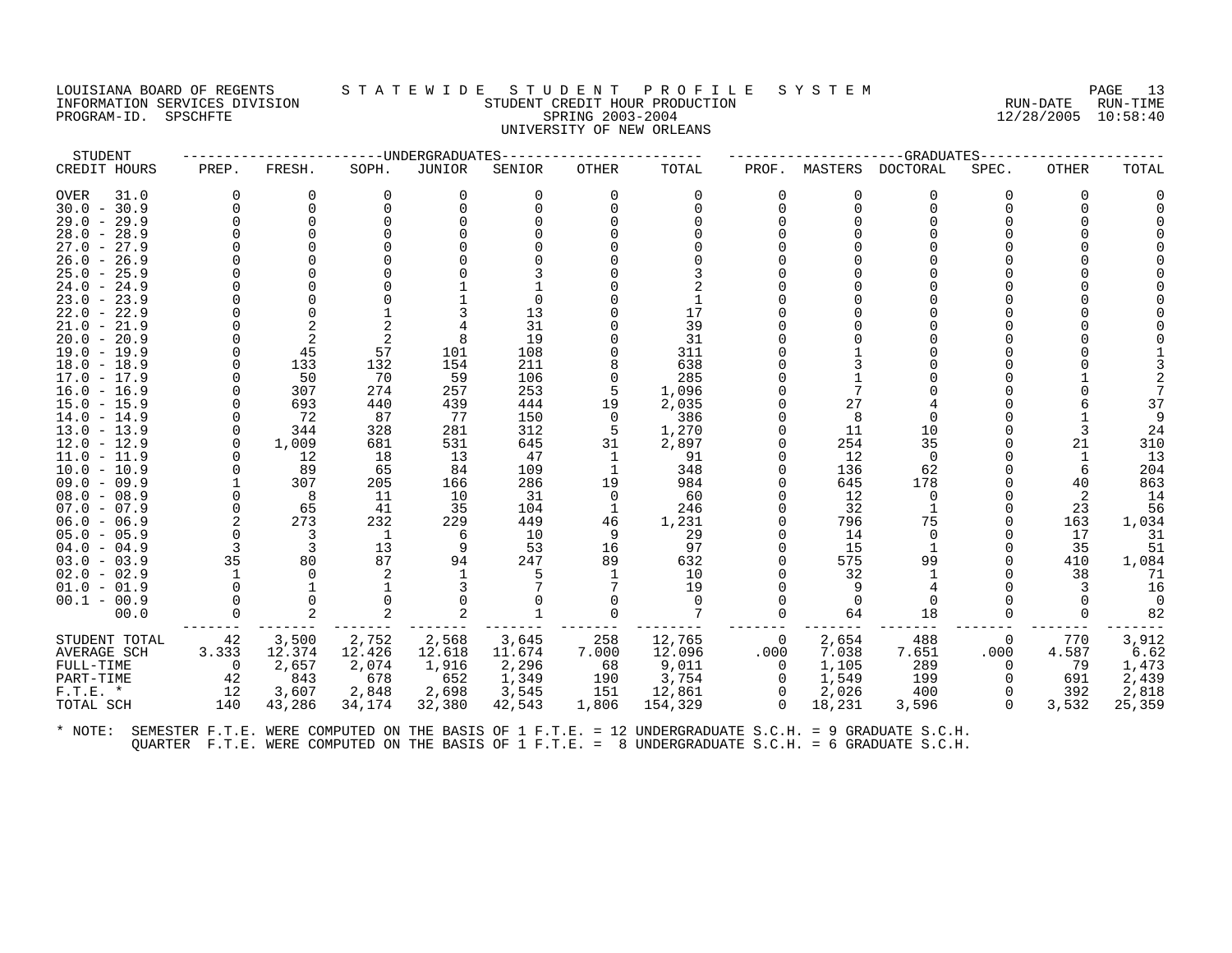#### LOUISIANA BOARD OF REGENTS STATEWIDE STUDENT PROFILE SYSTEM NAGE 14 INFORMATION SERVICES DIVISION SANCE IN THE STUDENT CREDIT HOUR PRODUCTION SERVICES DIVISION SUM-TIME<br>INFORMATION SERVICES DIVISION STUDENT STUDENT CREDIT HOUR PRODUCTION SERVICES (12/28/2005 10:58:40 PROGRAM-ID. SPSCHFTE SERIES SPRING 2003-2004 L.S.U. LAW CENTER

| PREP.<br>O<br>∩ | FRESH.<br>0<br>0<br>0 | SOPH.<br>$\Omega$     | JUNIOR<br>0 | -------------UNDERGRADUATES---------------<br>SENIOR<br>0 | OTHER     | TOTAL<br>$\Omega$ | PROF.<br>U       |                                                                         | -----------------GRADUATES-----<br>MASTERS DOCTORAL | SPEC.                                                                                                             | OTHER            | TOTAL  |
|-----------------|-----------------------|-----------------------|-------------|-----------------------------------------------------------|-----------|-------------------|------------------|-------------------------------------------------------------------------|-----------------------------------------------------|-------------------------------------------------------------------------------------------------------------------|------------------|--------|
|                 |                       |                       |             |                                                           |           |                   |                  |                                                                         |                                                     |                                                                                                                   |                  |        |
|                 |                       |                       |             |                                                           |           |                   |                  | O                                                                       | 0                                                   | $\Omega$                                                                                                          | $\Omega$         |        |
|                 |                       |                       |             |                                                           |           |                   |                  | ∩                                                                       | $\Omega$                                            |                                                                                                                   |                  |        |
|                 |                       |                       |             |                                                           |           |                   |                  |                                                                         |                                                     |                                                                                                                   |                  |        |
|                 |                       |                       |             |                                                           |           |                   |                  |                                                                         |                                                     |                                                                                                                   |                  |        |
|                 |                       |                       |             |                                                           |           |                   |                  |                                                                         |                                                     |                                                                                                                   |                  |        |
|                 |                       |                       |             |                                                           |           |                   |                  |                                                                         |                                                     |                                                                                                                   |                  |        |
|                 |                       |                       |             |                                                           |           |                   |                  |                                                                         |                                                     |                                                                                                                   |                  |        |
|                 |                       |                       |             |                                                           |           |                   |                  |                                                                         |                                                     |                                                                                                                   |                  |        |
|                 |                       |                       |             |                                                           |           |                   |                  |                                                                         |                                                     |                                                                                                                   |                  |        |
|                 |                       |                       |             |                                                           |           |                   |                  |                                                                         |                                                     |                                                                                                                   |                  |        |
|                 |                       |                       |             |                                                           |           |                   |                  |                                                                         |                                                     |                                                                                                                   |                  |        |
|                 |                       |                       |             |                                                           |           |                   |                  |                                                                         |                                                     |                                                                                                                   |                  |        |
|                 |                       |                       |             |                                                           |           |                   |                  |                                                                         |                                                     |                                                                                                                   |                  |        |
|                 |                       |                       |             |                                                           |           |                   |                  |                                                                         |                                                     |                                                                                                                   |                  |        |
|                 |                       |                       |             |                                                           |           |                   |                  |                                                                         |                                                     |                                                                                                                   |                  |        |
|                 |                       |                       |             |                                                           |           |                   |                  |                                                                         |                                                     |                                                                                                                   |                  | 315    |
|                 |                       |                       |             |                                                           |           |                   |                  |                                                                         |                                                     |                                                                                                                   |                  | 142    |
|                 |                       |                       |             |                                                           |           |                   |                  |                                                                         |                                                     |                                                                                                                   |                  | 115    |
|                 |                       |                       |             |                                                           |           |                   |                  |                                                                         |                                                     |                                                                                                                   |                  | 53     |
|                 |                       |                       |             |                                                           |           |                   |                  |                                                                         |                                                     |                                                                                                                   |                  | 35     |
|                 |                       |                       |             |                                                           |           |                   |                  |                                                                         |                                                     |                                                                                                                   |                  | 11     |
|                 |                       |                       |             |                                                           |           |                   |                  |                                                                         |                                                     |                                                                                                                   |                  |        |
|                 |                       |                       |             |                                                           |           |                   |                  |                                                                         |                                                     |                                                                                                                   |                  |        |
|                 |                       |                       |             |                                                           |           |                   |                  |                                                                         |                                                     |                                                                                                                   |                  |        |
|                 |                       |                       |             |                                                           |           |                   |                  |                                                                         |                                                     |                                                                                                                   |                  |        |
|                 |                       |                       |             |                                                           |           |                   |                  |                                                                         |                                                     |                                                                                                                   |                  |        |
|                 |                       |                       |             |                                                           |           |                   |                  |                                                                         |                                                     |                                                                                                                   |                  |        |
|                 |                       |                       |             |                                                           |           |                   |                  |                                                                         |                                                     |                                                                                                                   |                  |        |
|                 |                       |                       |             |                                                           |           |                   |                  |                                                                         |                                                     |                                                                                                                   |                  |        |
|                 |                       |                       |             |                                                           |           |                   |                  |                                                                         |                                                     |                                                                                                                   |                  |        |
|                 |                       |                       |             |                                                           |           |                   |                  |                                                                         |                                                     |                                                                                                                   |                  |        |
|                 |                       |                       |             |                                                           |           |                   |                  |                                                                         |                                                     |                                                                                                                   |                  |        |
|                 |                       |                       |             |                                                           |           |                   |                  |                                                                         |                                                     |                                                                                                                   |                  |        |
| $\Omega$        | 0                     | $\Omega$              | $\Omega$    | $\Omega$                                                  | $\Omega$  | 0                 | 711              | $\Omega$                                                                | $\Omega$                                            | $\Omega$                                                                                                          | $\Omega$         | 711    |
|                 |                       |                       |             |                                                           |           |                   |                  |                                                                         |                                                     |                                                                                                                   |                  | 14.42  |
| ∩               | $\Omega$              |                       | $\Omega$    |                                                           |           | $\Omega$          |                  |                                                                         | 0                                                   | $\Omega$                                                                                                          | O                | 683    |
|                 |                       |                       |             |                                                           |           | $\Omega$          | 28               |                                                                         |                                                     |                                                                                                                   |                  | 28     |
|                 | 0                     |                       | 0           |                                                           |           | 0                 |                  |                                                                         | O                                                   |                                                                                                                   | $\Omega$         | 1,138  |
| ∩               | $\Omega$              | $\Omega$              | $\Omega$    | $\Omega$                                                  | $\Omega$  | $\Omega$          | 10,243           | $\Omega$                                                                | $\Omega$                                            |                                                                                                                   | $\cap$           | 10,243 |
|                 | ∩<br>.000             | $\Omega$<br>0<br>.000 | 0<br>.000   | .000                                                      | 0<br>.000 | .000              | $\Omega$<br>.000 | 315<br>142<br>115<br>53<br>35<br>11<br>3<br>9<br>14.426<br>683<br>1,138 | .000                                                | O<br>.000<br>SEMESTER F.T.E. WERE COMPUTED ON THE BASIS OF 1 F.T.E. = 12 UNDERGRADUATE S.C.H. = 9 GRADUATE S.C.H. | $\Omega$<br>.000 | .000   |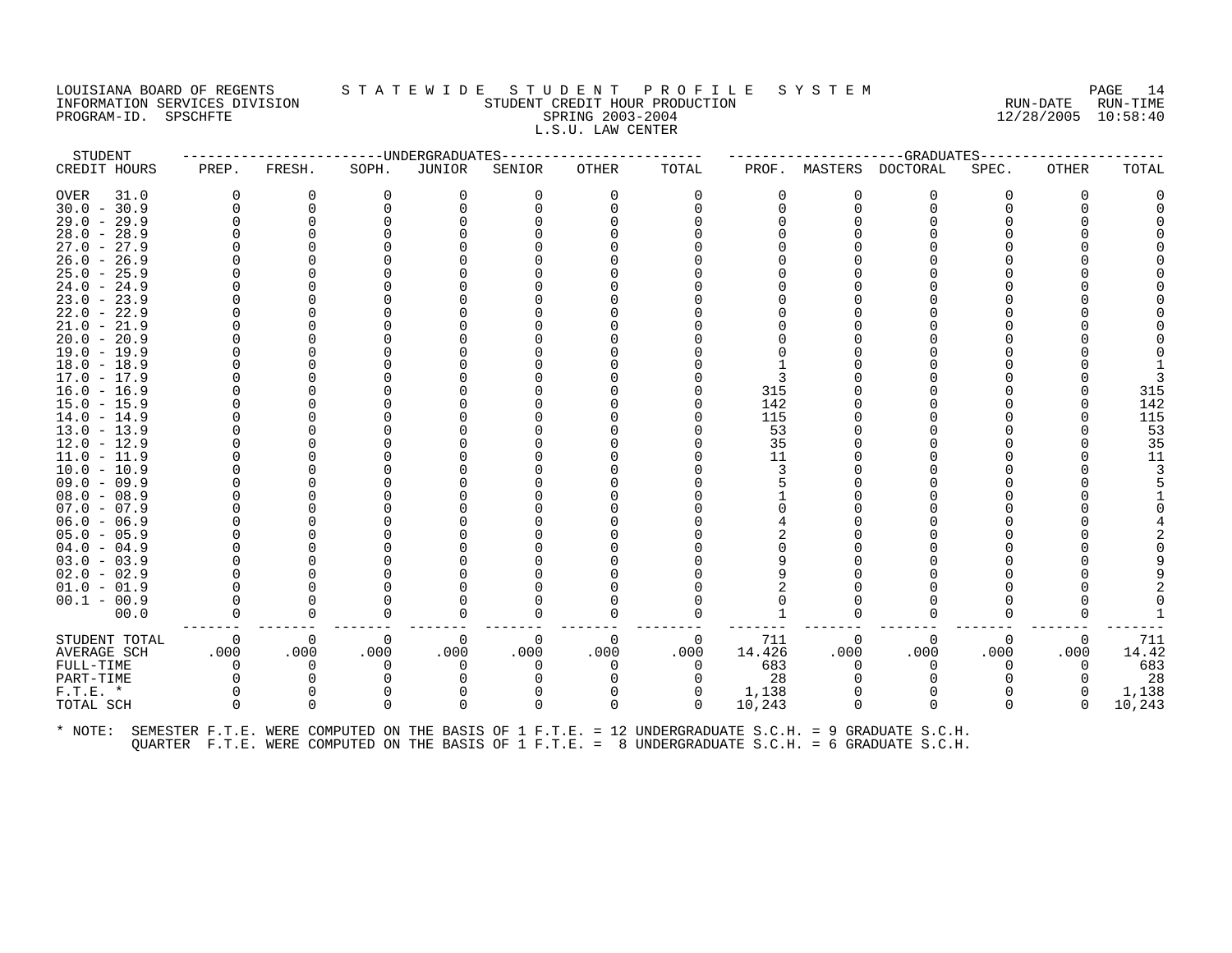## LOUISIANA BOARD OF REGENTS S T A T E W I D E S T U D E N T P R O F I L E S Y S T E M PAGE 15 INFORMATION SERVICES DIVISION STUDENT CREDIT HOUR PRODUCTION RUN-DATE RUN-TIME PROGRAM-ID. SPSCHFTE SPRING 2003-2004 12/28/2005 10:58:40 SOUTHERN U. AT BATON ROUGE

| STUDENT                        |                |          | -------------UNDERGRADUATES |          |          |              |          |                |                |          | --GRADUATES----- |              |       |
|--------------------------------|----------------|----------|-----------------------------|----------|----------|--------------|----------|----------------|----------------|----------|------------------|--------------|-------|
| CREDIT HOURS                   | PREP.          | FRESH.   | SOPH.                       | JUNIOR   | SENIOR   | OTHER        | TOTAL    | PROF.          | MASTERS        | DOCTORAL | SPEC.            | <b>OTHER</b> | TOTAL |
| OVER<br>31.0                   | <sup>0</sup>   | $\Omega$ | $\Omega$                    | $\Omega$ | $\Omega$ | $\Omega$     | $\Omega$ | $\Omega$       | O              | $\Omega$ | <sup>0</sup>     | 0            |       |
| $30.0 - 30.9$                  |                | $\Omega$ |                             |          |          | <sup>n</sup> |          | $\Omega$       | $\Omega$       | $\Omega$ |                  |              |       |
| $29.0 - 29.9$                  |                | $\Omega$ |                             |          |          |              |          |                |                |          |                  |              |       |
| $28.0 - 28.9$                  |                |          |                             |          |          |              |          |                |                |          |                  |              |       |
| $27.0 - 27.9$                  |                |          |                             |          |          |              |          |                |                |          |                  |              |       |
| $26.0 - 26.9$                  |                |          |                             |          |          |              |          |                |                |          |                  |              |       |
| $25.0 - 25.9$                  |                |          |                             |          |          |              |          |                |                |          |                  |              |       |
| $24.0 - 24.9$                  |                |          |                             |          |          |              |          |                |                |          |                  |              |       |
| $23.0 - 23.9$                  |                |          |                             |          |          |              |          |                |                |          |                  |              |       |
| $22.0 - 22.9$                  |                |          |                             |          | 13       |              | 15       |                |                |          |                  |              |       |
| $21.0 - 21.9$                  |                |          | 2                           |          | 29       |              | 35       |                |                |          |                  |              |       |
| $20.0 - 20.9$                  |                | 3        | 2                           |          | 23       |              | 29       |                |                |          |                  |              |       |
| $19.0 - 19.9$                  |                | 73       | 95                          | 107      | 232      |              | 507      |                |                |          |                  |              |       |
| $18.0 - 18.9$                  |                | 162      | 162                         | 243      | 362      |              | 929      |                |                |          |                  |              |       |
| $17.0 - 17.9$                  |                | 249      | 127                         | 107      | 172      |              | 655      |                |                |          |                  |              |       |
| 16.0 - 16.9                    |                | 327      | 244                         | 169      | 200      |              | 940      |                |                |          |                  |              |       |
| $15.0 - 15.9$                  |                | 276      | 314                         | 323      | 336      | $\Omega$     | 1,249    |                | 35             |          |                  |              | 36    |
| $14.0 - 14.9$                  |                | 227      | 117                         | 86       | 155      |              | 585      |                | $\Omega$       |          |                  |              |       |
| $13.0 - 13.9$                  |                | 245      | 136                         | 114      | 184      |              | 680      |                |                |          |                  |              |       |
| $12.0 - 12.9$                  |                | 165      | 217                         | 208      | 379      |              | 970      |                | 111            |          |                  | 11           | 127   |
| $11.0 - 11.9$                  |                | - 8      | -8                          | 9        | 22       |              | 47       |                |                |          |                  |              | 11    |
| $10.0 - 10.9$                  |                | 12       | 8                           | 10       | 29       |              | 59       |                | $\overline{2}$ |          |                  |              |       |
| $09.0 - 09.9$                  |                | 19       | 22                          | 30       | 67       |              | 139      |                | 257            | 28       |                  | 26           | 311   |
| $08.0 - 08.9$                  |                | 3        | 4                           | 3        | 14       |              | 25       |                | 5              | $\Omega$ |                  | 2            |       |
| $07.0 - 07.9$                  |                | 3        | 2                           | 4        | 22       |              | 31       |                | 12             | 2        |                  |              | 18    |
| $06.0 - 06.9$                  |                | 22       | 18                          | 18       | 99       | 6            | 163      |                | 391            | 29       |                  | 175          | 597   |
| $05.0 - 05.9$                  |                | 2        | 3                           | 2        | 8        | $\Omega$     | 15       |                | 2              | $\Omega$ |                  |              |       |
| $04.0 - 04.9$                  |                | 3        |                             |          | 8        | 29           | 45       |                | 2              | $\Omega$ |                  |              |       |
| $03.0 - 03.9$                  |                | 15       |                             | 12       | 46       | 53           | 134      |                | 84             | 28       |                  | 129          | 245   |
| $02.0 - 02.9$                  |                |          |                             |          |          |              |          |                |                |          |                  |              |       |
| $01.0 - 01.9$<br>$00.1 - 00.9$ |                |          |                             |          |          |              |          |                |                |          |                  |              |       |
| 00.0                           |                |          |                             | $\Omega$ | $\Omega$ |              |          |                |                |          |                  |              |       |
|                                |                |          |                             |          |          |              |          |                |                |          |                  |              |       |
| STUDENT TOTAL                  | $\overline{0}$ | 1,815    | 1,491                       | 1,456    | 2,407    | 98           | 7,267    | $\overline{0}$ | 917            | 95       | 6                | 366          | 1,384 |
| AVERAGE SCH                    | .000           | 14.840   | 14.855                      | 14.969   | 14.481   | 3.673        | 14.600   | .000           | 7.772          | 6.515    | 4.000            | 5.434        | 7.05  |
| FULL-TIME                      | $\Omega$       | 1,727    | 1,416                       | 1,364    | 2,089    | - 2          | 6,598    | $\Omega$       | 420            | 36       | $\Omega$         | 46           | 502   |
| PART-TIME                      | $\Omega$       | 88       | 75                          | 92       | 318      | 96           | 669      | $\Omega$       | 497            | 59       | 6                | 320          | 882   |
| $F.T.E. *$                     | $\Omega$       | 2,245    | 1,846                       | 1,816    | 2,905    | 30           | 8,842    | $\overline{0}$ | 792            | 69       |                  | 221          | 1,084 |
| TOTAL SCH                      | $\Omega$       | 26,935   | 22,150                      | 21,796   | 34,858   | 360          | 106,099  | $\Omega$       | 7,127          | 619      | 24               | 1,989        | 9,759 |
|                                |                |          |                             |          |          |              |          |                |                |          |                  |              |       |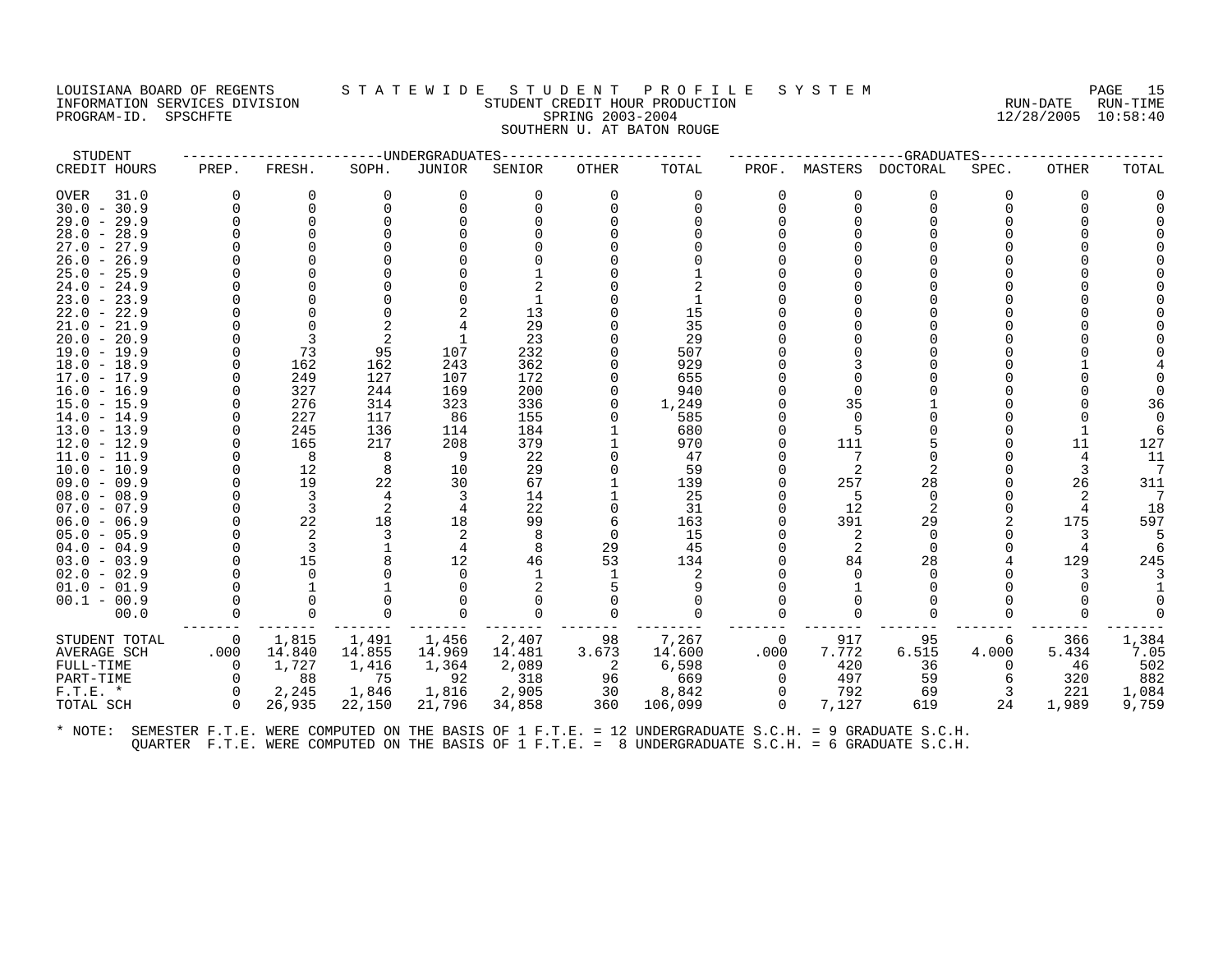## LOUISIANA BOARD OF REGENTS STATEWIDE STUDENT PROFILE SYSTEM PAGE 16<br>INFORMATION SERVICES DIVISION STATEWING STUDENT CREDIT HOUR PRODUCTION FOR THE RUN-DATE RUN-TIME INFORMATION SERVICES DIVISION STUDENT CREDIT HOUR PRODUCTION RUN-DATE RUN-TIME PROGRAM-ID. SPSCHFTE SPRING 2003-2004 12/28/2005 10:58:40 SOUTHERN U. AT NEW ORLEANS

| STUDENT       |          |          |          | -------------UNDERGRADUATES |        |          |          |          |          | --GRADUATES- |          |              |       |
|---------------|----------|----------|----------|-----------------------------|--------|----------|----------|----------|----------|--------------|----------|--------------|-------|
| CREDIT HOURS  | PREP.    | FRESH.   | SOPH.    | <b>JUNIOR</b>               | SENIOR | OTHER    | TOTAL    | PROF.    | MASTERS  | DOCTORAL     | SPEC.    | <b>OTHER</b> | TOTAL |
| OVER<br>31.0  | $\Omega$ | 0        | $\Omega$ | $\Omega$                    | 0      | $\Omega$ | $\Omega$ | $\Omega$ | 0        | $\Omega$     | 0        | $\Omega$     |       |
| $30.0 - 30.9$ | $\Omega$ | $\Omega$ |          |                             |        |          |          | $\Omega$ | $\Omega$ | $\Omega$     |          |              |       |
| $29.0 - 29.9$ | O        | $\Omega$ |          |                             |        |          |          |          |          |              |          |              |       |
| $28.0 - 28.9$ |          |          |          |                             |        |          |          |          |          |              |          |              |       |
| $27.0 - 27.9$ |          |          |          |                             |        |          |          |          |          |              |          |              |       |
| $26.0 - 26.9$ |          |          |          |                             |        |          |          |          |          |              |          |              |       |
| $25.0 - 25.9$ |          |          |          |                             |        |          |          |          |          |              |          |              |       |
| $24.0 - 24.9$ |          |          |          |                             |        |          |          |          |          |              |          |              |       |
| $23.0 - 23.9$ |          |          |          |                             |        |          |          |          |          |              |          |              |       |
| $22.0 - 22.9$ |          |          |          |                             |        |          |          |          |          |              |          |              |       |
| $21.0 - 21.9$ |          |          |          |                             | 17     |          | 20       |          |          |              |          |              |       |
| $20.0 - 20.9$ |          |          |          |                             | 14     |          | 15       |          |          |              |          |              |       |
| $19.0 - 19.9$ | O        | 3        |          | 17                          | 25     |          | 49       |          |          |              |          |              |       |
| $18.0 - 18.9$ | $\Omega$ | 11       | 18       | 37                          | 92     |          | 158      |          |          |              |          |              |       |
| $17.0 - 17.9$ |          | 7        | 8        | 8                           | 20     |          | 43       |          |          |              |          |              |       |
| $16.0 - 16.9$ |          | 25       | 16       | 28                          | 43     |          | 112      |          | 44       |              |          |              | 46    |
| $15.0 - 15.9$ |          | 72       | 52       | 79                          | 129    |          | 332      |          | 6        |              |          |              | 12    |
| $14.0 - 14.9$ | $\Omega$ | 22       | 23       | 19                          | 36     |          | 100      |          | 69       |              |          |              | 69    |
| $13.0 - 13.9$ | $\Omega$ | 214      | 54       | 28                          | 58     |          | 354      |          | 3        |              |          |              |       |
| $12.0 - 12.9$ | $\Omega$ | 304      | 154      | 185                         | 277    |          | 920      |          | 28       |              |          | 30           | 58    |
| $11.0 - 11.9$ |          | 4        | 3        | 2                           | 23     |          | 32       |          | 2        |              |          |              |       |
| 10.0 - 10.9   |          | 16       | 10       | 5                           | 18     |          | 49       |          | 3        |              |          |              |       |
| $09.0 - 09.9$ | O        | 36       | 38       | 39                          | 97     |          | 210      |          | 60       |              |          | 30           | 90    |
| $08.0 - 08.9$ | $\Omega$ | -1       |          | 2                           | 20     |          | 28       |          | 24       |              |          | 9            | 33    |
| $07.0 - 07.9$ | $\Omega$ | 6        | 6        |                             | 15     |          | 31       |          | 3        |              |          |              | 11    |
| $06.0 - 06.9$ | $\Omega$ | 66       | 31       | 32                          | 97     |          | 226      | 0        | 196      |              |          | 167          | 363   |
| $05.0 - 05.9$ |          | 1        | $\Omega$ | $\Omega$                    |        |          | 5        |          | 39       |              |          |              | 42    |
| $04.0 - 04.9$ |          | 2        |          | 1                           |        |          | 12       |          |          |              |          |              |       |
| $03.0 - 03.9$ |          | 18       | 13       | 12                          | 37     |          | 80       |          |          |              |          | 51           | 58    |
| $02.0 - 02.9$ |          | $\Omega$ | $\Omega$ |                             |        |          |          |          |          |              |          |              |       |
| $01.0 - 01.9$ |          |          |          |                             |        |          |          |          |          |              |          |              |       |
| $00.1 - 00.9$ |          |          |          |                             |        |          |          |          |          |              |          |              |       |
| 00.0          | $\Omega$ | $\Omega$ | $\Omega$ |                             |        |          | $\Omega$ | 0        | $\Omega$ | $\Omega$     |          |              |       |
| STUDENT TOTAL | 0        | 808      | 440      | 501                         | 1,035  | 0        | 2,784    | 0        | 493      | 0            | 0        | 314          | 807   |
| AVERAGE SCH   | .000     | 11.922   | 11.961   | 12.712                      | 12.342 | .000     | 12.227   | .000     | 9.119    | .000         | .000     | 6.831        | 8.22  |
| FULL-TIME     | $\Omega$ | 658      | 330      | 404                         | 718    | 0        | 2,110    | $\Omega$ | 224      | 0            | 0        | 74           | 298   |
| PART-TIME     | $\Omega$ | 150      | 110      | 97                          | 317    | 0        | 674      | $\Omega$ | 269      | $\Omega$     | $\Omega$ | 240          | 509   |
| $F.T.E. *$    | $\Omega$ | 803      | 439      | 531                         | 1,065  | 0        | 2,837    | $\Omega$ | 500      | $\Omega$     | 0        | 238          | 738   |
| TOTAL SCH     | $\Omega$ | 9,633    | 5,263    | 6,369                       | 12,775 | $\Omega$ | 34,040   | $\Omega$ | 4,496    | $\Omega$     | $\Omega$ | 2,145        | 6,641 |
|               |          |          |          |                             |        |          |          |          |          |              |          |              |       |
|               |          |          |          |                             |        |          |          |          |          |              |          |              |       |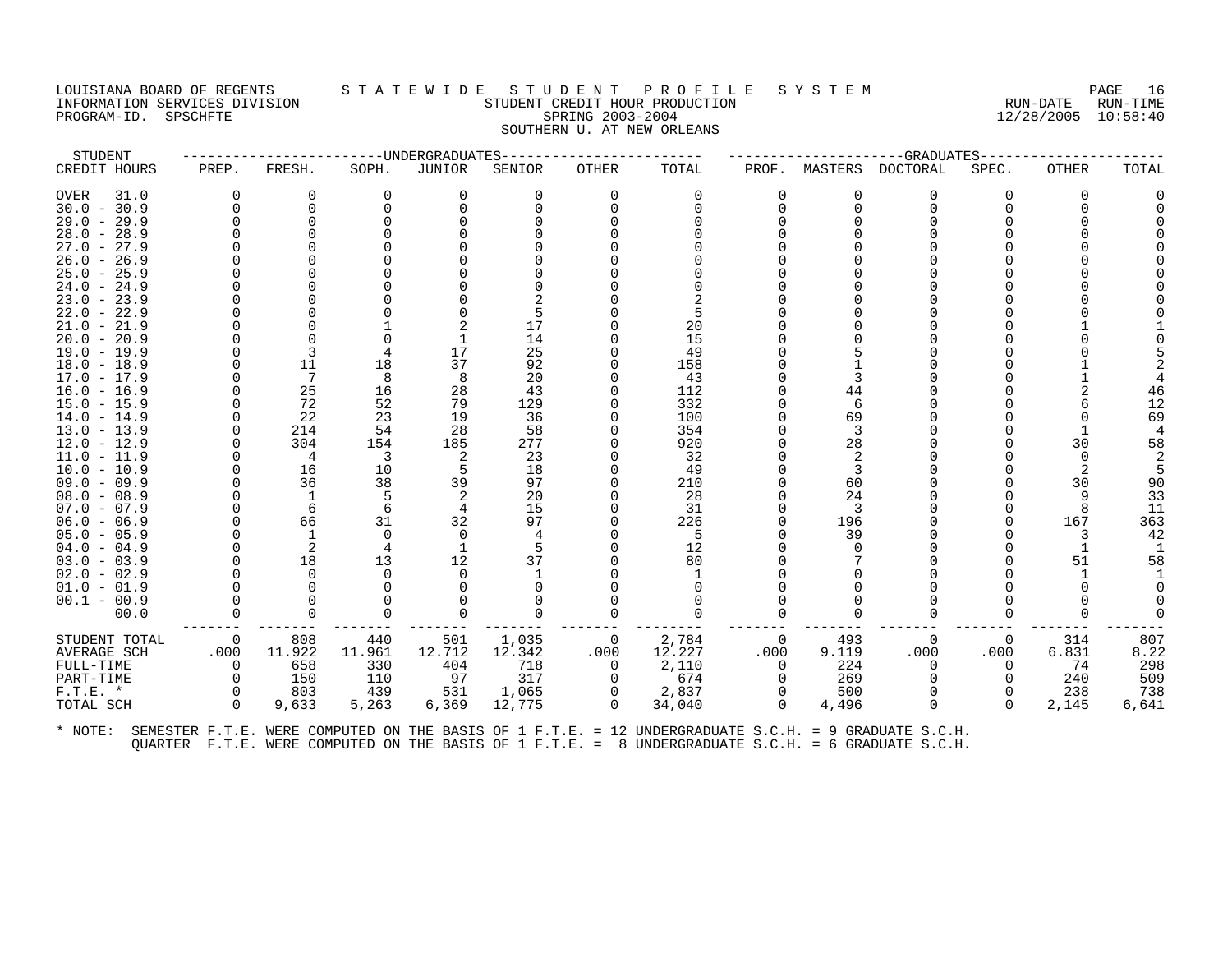#### LOUISIANA BOARD OF REGENTS STATEWIDE STUDENT PROFILE SYSTEM NAGE 17 INFORMATION SERVICES DIVISION SUBSERVICES ON SUBSERVICES SUBSERVICES SUBSERVICES SUBSERVICES DIVISION SUBSERVICES SUBSERVICES SUBSERVICES SUBSERVICES SUBSERVICES ON SUBSERVICES SUBSERVICES SUBSERVICES SUBSERVICES ON SUBSER PROGRAM-ID. SPSCHFTE SPRING 2003-2004 SOUTHERN U. AT SHREVEPORT

| STUDENT             |          |          |          | -----UNDERGRADUATES |          | ------------- |          |              |          | --GRADUATES                                                                                          |          |              |       |
|---------------------|----------|----------|----------|---------------------|----------|---------------|----------|--------------|----------|------------------------------------------------------------------------------------------------------|----------|--------------|-------|
| CREDIT HOURS        | PREP.    | FRESH.   | SOPH.    | JUNIOR              | SENIOR   | <b>OTHER</b>  | TOTAL    | PROF.        | MASTERS  | DOCTORAL                                                                                             | SPEC.    | OTHER        | TOTAL |
| <b>OVER</b><br>31.0 | 0        | 0        | 0        | 0                   | 0        | 0             | 0        | 0            | 0        | 0                                                                                                    | O        | 0            |       |
| $30.0 - 30.9$       |          |          |          | 0                   | 0        | $\Omega$      | 0        | 0            | $\Omega$ | $\Omega$                                                                                             |          | <sup>0</sup> |       |
| $29.0 - 29.9$       |          |          |          |                     |          |               |          |              |          |                                                                                                      |          |              |       |
| $28.0 - 28.9$       |          |          |          |                     |          |               |          |              |          |                                                                                                      |          |              |       |
| $27.0 -$<br>27.9    |          |          |          |                     |          |               |          | ∩            |          |                                                                                                      |          |              |       |
| $26.0 - 26.9$       |          |          |          |                     |          |               |          |              |          |                                                                                                      |          |              |       |
| $25.0 - 25.9$       |          |          |          |                     |          |               |          |              |          |                                                                                                      |          |              |       |
| $24.0 -$<br>24.9    |          |          |          |                     |          |               |          |              |          |                                                                                                      |          |              |       |
| 23.9<br>$23.0 -$    |          |          |          |                     |          |               |          |              |          |                                                                                                      |          |              |       |
| $22.0 - 22.9$       |          |          |          |                     |          |               |          |              |          |                                                                                                      |          |              |       |
| $21.0 -$<br>21.9    |          |          | 16       |                     |          |               | 17       |              |          |                                                                                                      |          |              |       |
| $20.0 - 20.9$       |          |          | 10       |                     |          |               | 11       |              |          |                                                                                                      |          |              |       |
| $19.0 - 19.9$       |          | 5        | 20       |                     |          |               | 25       |              |          |                                                                                                      |          |              |       |
| $18.0 - 18.9$       |          | 26       | 50       |                     |          |               | 76       |              |          |                                                                                                      |          |              |       |
| 17.0<br>$-17.9$     |          | 16       | 30       |                     |          |               | 46       |              |          |                                                                                                      |          |              |       |
| $16.0 - 16.9$       |          | 52       | 42       |                     |          |               | 94       |              |          |                                                                                                      |          |              |       |
| $15.0 - 15.9$       |          | 93       | 123      |                     |          |               | 216      |              |          |                                                                                                      |          |              |       |
| 14.0<br>$-14.9$     |          | 111      | 76       |                     |          |               | 187      |              |          |                                                                                                      |          |              |       |
| $13.0 - 13.9$       |          | 174      | 139      |                     |          |               | 313      |              |          |                                                                                                      |          |              |       |
| $12.0 - 12.9$       |          | 260      | 246      |                     |          |               | 506      |              |          |                                                                                                      |          |              |       |
| 11.0<br>$-11.9$     |          | 27       | 22       |                     |          |               | 49       |              |          |                                                                                                      |          |              |       |
| $10.0 - 10.9$       |          | 62       | 26       |                     |          |               | 88       |              |          |                                                                                                      |          |              |       |
| $09.0 - 09.9$       |          | 113      | 52       |                     |          |               | 165      |              |          |                                                                                                      |          |              |       |
| $08.0 - 08.9$       |          | 29       | 11       |                     |          |               | 40       |              |          |                                                                                                      |          |              |       |
| $07.0 - 07.9$       |          | 36       | 28       |                     |          |               | 64       |              |          |                                                                                                      |          |              |       |
| $06.0 - 06.9$       |          | 100      | 34       |                     |          |               | 134      |              |          |                                                                                                      |          |              |       |
| $05.0 - 05.9$       |          | 14       | 4        |                     |          |               | 18       |              |          |                                                                                                      |          |              |       |
| $04.0 - 04.9$       |          | 57       | 24       |                     |          |               | 81       |              |          |                                                                                                      |          |              |       |
| $03.0 - 03.9$       |          | 148      | 31       |                     |          |               | 179      |              |          |                                                                                                      |          |              |       |
| $02.0 - 02.9$       |          | 2        | $\Omega$ |                     |          |               | 2        |              |          |                                                                                                      |          |              |       |
| $01.0 - 01.9$       |          |          |          |                     |          |               |          |              |          |                                                                                                      |          |              |       |
| $00.1 - 00.9$       |          |          |          |                     |          |               |          |              |          |                                                                                                      |          |              |       |
| 00.0                |          | $\Omega$ | 0        | $\Omega$            | 0        |               | $\Omega$ | <sup>0</sup> | $\Omega$ | $\Omega$                                                                                             |          |              |       |
| STUDENT TOTAL       | 0        | 1,327    | 994      | 0                   | 0        | 0             | 2,321    | 0            | 0        | 0                                                                                                    | $\Omega$ | 0            |       |
| <b>AVERAGE SCH</b>  | .000     | 10.401   | 12.613   | .000                | .000     | .000          | 11.348   | .000         | .000     | .000                                                                                                 | .000     | .000         | .00   |
| FULL-TIME           | $\Omega$ | 739      | 761      | $\Omega$            | $\Omega$ | $\Omega$      | 1,500    | $\Omega$     | $\Omega$ | 0                                                                                                    |          | 0            |       |
| PART-TIME           | $\Omega$ | 588      | 233      | ∩                   |          |               | 821      |              |          |                                                                                                      |          |              |       |
| $F.T.E.$ *          | $\Omega$ | 1,150    | 1,045    | 0                   | 0        | 0             | 2,195    | $\Omega$     | $\Omega$ | $\Omega$                                                                                             |          |              |       |
| TOTAL SCH           | $\Omega$ | 13,803   | 12,538   | $\Omega$            | $\Omega$ | $\Omega$      | 26,341   | $\Omega$     | $\Omega$ | $\Omega$                                                                                             |          | U            |       |
| * NOTE:             |          |          |          |                     |          |               |          |              |          | SEMESTER F.T.E. WERE COMPUTED ON THE BASIS OF 1 F.T.E. = 12 UNDERGRADUATE S.C.H. = 9 GRADUATE S.C.H. |          |              |       |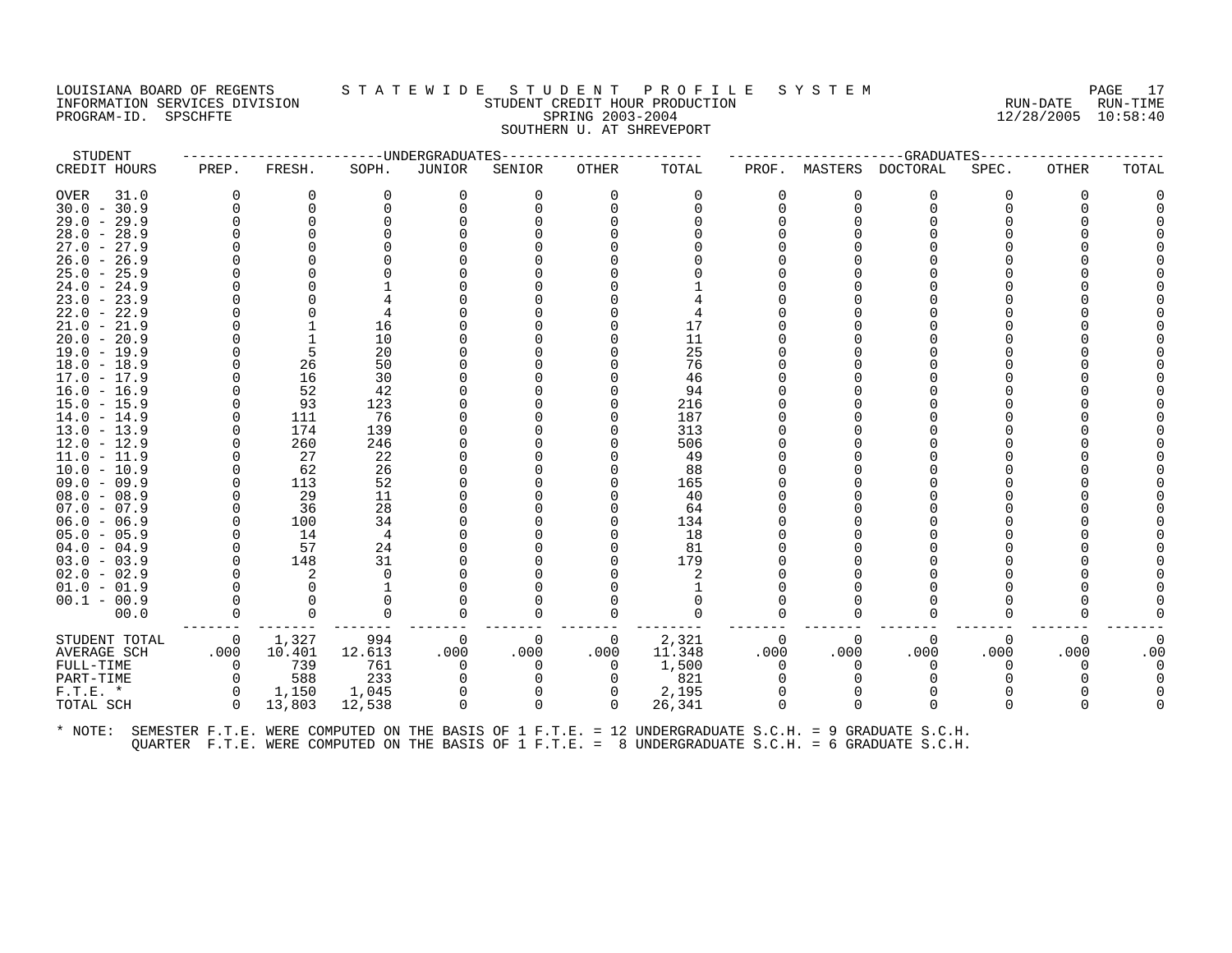#### LOUISIANA BOARD OF REGENTS STATEWIDE STUDENT PROFILE SYSTEM NAGE 18 INFORMATION SERVICES DIVISION SUNGLERICAL STUDENT CREDIT HOUR PRODUCTION SUNGLERIC RUN-DATE RUN-TIME RUN-TIME<br>PROGRAM-ID. SPSCHFTE SERING 2003-2004 SPRING 2003-2004 PROGRAM-ID. SPSCHFTE SERING 2003-2004 SOUTHERN LAW CENTER

| STUDENT       |          | --------------------WNDERGRADUATES |                |          |          | -------------- |          |        |          | ----------GRADUATES-                                                                                 |          |              |       |
|---------------|----------|------------------------------------|----------------|----------|----------|----------------|----------|--------|----------|------------------------------------------------------------------------------------------------------|----------|--------------|-------|
| CREDIT HOURS  | PREP.    | FRESH.                             | SOPH.          | JUNIOR   | SENIOR   | OTHER          | TOTAL    | PROF.  | MASTERS  | DOCTORAL                                                                                             | SPEC.    | <b>OTHER</b> | TOTAL |
| 31.0<br>OVER  |          | 0                                  | $\Omega$       | 0        | 0        |                | 0        | 0      |          | $\Omega$                                                                                             |          | O            |       |
| $30.0 - 30.9$ |          | 0                                  |                | 0        |          |                |          | O      |          |                                                                                                      |          |              |       |
| $29.0 - 29.9$ |          |                                    |                |          |          |                |          |        |          |                                                                                                      |          |              |       |
| $28.0 - 28.9$ |          |                                    |                |          |          |                |          |        |          |                                                                                                      |          |              |       |
| $27.0 - 27.9$ |          |                                    |                |          |          |                |          |        |          |                                                                                                      |          |              |       |
| $26.0 - 26.9$ |          |                                    |                |          |          |                |          |        |          |                                                                                                      |          |              |       |
| $25.0 - 25.9$ |          |                                    |                |          |          |                |          |        |          |                                                                                                      |          |              |       |
| $24.0 - 24.9$ |          |                                    |                |          |          |                |          |        |          |                                                                                                      |          |              |       |
| $23.0 - 23.9$ |          |                                    |                |          |          |                |          |        |          |                                                                                                      |          |              |       |
| $22.0 - 22.9$ |          |                                    |                |          |          |                |          |        |          |                                                                                                      |          |              |       |
| $21.0 - 21.9$ |          |                                    |                |          |          |                |          |        |          |                                                                                                      |          |              |       |
| $20.0 - 20.9$ |          |                                    |                |          |          |                |          |        |          |                                                                                                      |          |              |       |
| $19.0 - 19.9$ |          |                                    |                |          |          |                |          | 29     |          |                                                                                                      |          |              | 29    |
| $18.0 - 18.9$ |          |                                    |                |          |          |                |          | 26     |          |                                                                                                      |          |              | 26    |
| $17.0 - 17.9$ |          |                                    |                |          |          |                |          | 41     |          |                                                                                                      |          |              | 41    |
| $16.0 - 16.9$ |          |                                    |                |          |          |                |          | 48     |          |                                                                                                      |          |              | 48    |
| $15.0 - 15.9$ |          |                                    |                |          |          |                |          | 155    |          |                                                                                                      |          |              | 155   |
| $14.0 - 14.9$ |          |                                    |                |          |          |                |          | 20     |          |                                                                                                      |          |              | 20    |
| $13.0 - 13.9$ |          |                                    |                |          |          |                |          | 32     |          |                                                                                                      |          |              | 32    |
| $12.0 - 12.9$ |          |                                    |                |          |          |                |          | 40     |          |                                                                                                      |          |              | 40    |
| $11.0 - 11.9$ |          |                                    |                |          |          |                |          | 3      |          |                                                                                                      |          |              |       |
| $10.0 - 10.9$ |          |                                    |                |          |          |                |          |        |          |                                                                                                      |          |              |       |
| $09.0 - 09.9$ |          |                                    |                |          |          |                |          |        |          |                                                                                                      |          |              |       |
| $08.0 - 08.9$ |          |                                    |                |          |          |                |          |        |          |                                                                                                      |          |              |       |
| $07.0 - 07.9$ |          |                                    |                |          |          |                |          |        |          |                                                                                                      |          |              |       |
| $06.0 - 06.9$ |          |                                    |                |          |          |                |          |        |          |                                                                                                      |          |              |       |
| $05.0 - 05.9$ |          |                                    |                |          |          |                |          |        |          |                                                                                                      |          |              |       |
| $04.0 - 04.9$ |          |                                    |                |          |          |                |          |        |          |                                                                                                      |          |              |       |
| $03.0 - 03.9$ |          |                                    |                |          |          |                |          |        |          |                                                                                                      |          |              |       |
| $02.0 - 02.9$ |          |                                    |                |          |          |                |          |        |          |                                                                                                      |          |              |       |
| $01.0 - 01.9$ |          |                                    |                |          |          |                |          |        |          |                                                                                                      |          |              |       |
| $00.1 - 00.9$ |          |                                    |                |          |          |                |          |        |          |                                                                                                      |          |              |       |
| 00.0          |          | $\Omega$                           |                |          | O        |                |          |        |          |                                                                                                      |          |              |       |
| STUDENT TOTAL | $\Omega$ | 0                                  | $\overline{0}$ | 0        | $\Omega$ | $\Omega$       | 0        | 409    | $\Omega$ | 0                                                                                                    | $\Omega$ | 0            | 409   |
| AVERAGE SCH   | .000     | .000                               | .000           | .000     | .000     | .000           | .000     | 15.105 | .000     | .000                                                                                                 | .000     | .000         | 15.10 |
| FULL-TIME     |          | 0                                  | $\Omega$       | $\Omega$ |          |                | 0        | 406    |          | $\Omega$                                                                                             | $\Omega$ | $\Omega$     | 406   |
| PART-TIME     |          | $\Omega$                           |                |          |          |                |          | 3      |          |                                                                                                      |          |              |       |
| $F.T.E. *$    |          | 0                                  |                |          |          |                |          | 686    |          |                                                                                                      |          |              | 686   |
| TOTAL SCH     |          | $\Omega$                           | $\Omega$       | $\Omega$ | 0        | $\Omega$       | $\Omega$ | 6,178  | 0        | $\Omega$                                                                                             | $\Omega$ | $\Omega$     | 6,178 |
| * NOTE:       |          |                                    |                |          |          |                |          |        |          | SEMESTER F.T.E. WERE COMPUTED ON THE BASIS OF 1 F.T.E. = 12 UNDERGRADUATE S.C.H. = 9 GRADUATE S.C.H. |          |              |       |
|               |          |                                    |                |          |          |                |          |        |          |                                                                                                      |          |              |       |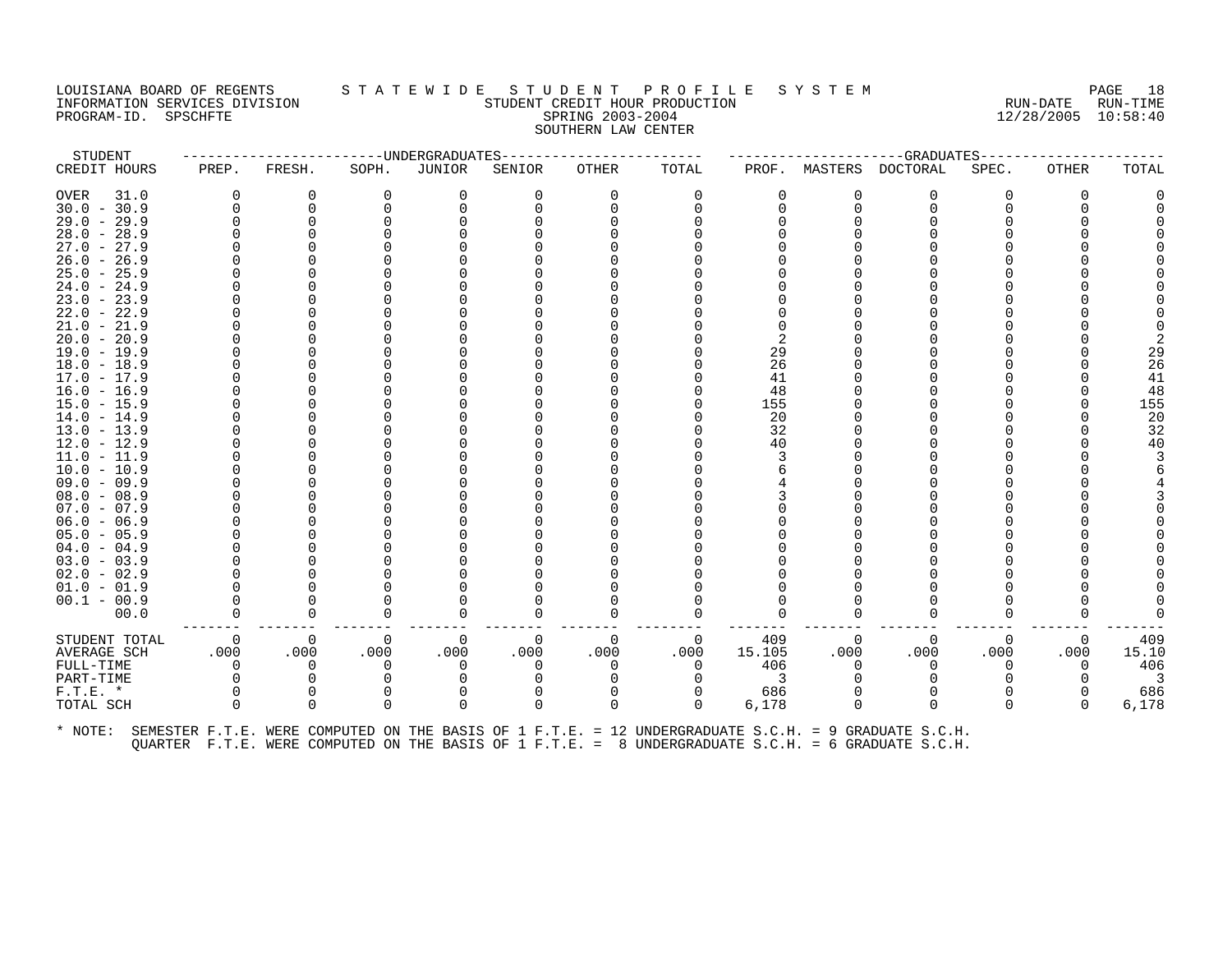## LOUISIANA BOARD OF REGENTS STATEWIDE STUDE NT PROFILE SYSTEM MANUSIANA BOARD OF REGENTS STATEWIDE STUDENT CREDIT HOUR PRODUCTION THE RUN-DATE RUN-TIME INFORMATION SERVICES DIVISION STUDENT CREDIT HOUR PRODUCTION RUN-DATE RUN-TIME PROGRAM-ID. SPSCHFTE SPRING 2003-2004 12/28/2005 10:58:40 BATON ROUGE COMMUNITY COLLEGE

STUDENT ------------------------UNDERGRADUATES------------------------ ---------------------GRADUATES---------------------- CREDIT HOURS PREP. FRESH. SOPH. JUNIOR SENIOR OTHER TOTAL PROF. MASTERS DOCTORAL SPEC. OTHER TOTAL OVER 31.0 0 0 0 0 0 0 0 0 0 0 0 0 0 30.0 - 30.9 0 0 0 0 0 0 0 0 0 0 0 0 0 29.0 - 29.9 0 0 0 0 0 0 0 0 0 0 0 0 0 28.0 - 28.9 0 0 0 0 0 0 0 0 0 0 0 0 0 27.0 - 27.9 0 0 1 0 0 0 1 0 0 0 0 0 0 26.0 - 26.9 0 0 0 0 0 0 0 0 0 0 0 0 0 25.0 - 25.9 0 0 0 0 0 0 0 0 0 0 0 0 0 24.0 - 24.9 0 3 0 0 0 0 3 0 0 0 0 0 0 23.0 - 23.9 0 0 1 0 0 0 1 0 0 0 0 0 0 22.0 - 22.9 0 1 0 0 0 0 1 0 0 0 0 0 0 21.0 - 21.9 0 0 0 0 0 0 0 0 0 0 0 0 0 20.0 - 20.9 0 0 0 0 0 0 0 0 0 0 0 0 0 19.0 - 19.9 0 4 0 0 0 0 4 0 0 0 0 0 0 18.0 - 18.9 0 69 29 0 0 6 104 0 0 0 0 0 0 17.0 - 17.9 0 12 14 0 0 2 28 0 0 0 0 0 0 16.0 - 16.9 0 112 29 0 0 6 147 0 0 0 0 0 0 15.0 - 15.9 0 480 113 0 0 21 614 0 0 0 0 0 0 14.0 - 14.9 0 38 32 0 0 6 76 0 0 0 0 0 0 13.0 - 13.9 0 301 110 0 0 20 431 0 0 0 0 0 0 12.0 - 12.9 0 1,216 287 0 0 64 1,567 0 0 0 0 0 0 11.0 - 11.9 0 11 15 0 0 4 30 0 0 0 0 0 0 10.0 - 10.9 0 84 27 0 0 11 122 0 0 0 0 0 0 09.0 - 09.9 0 437 99 0 0 23 559 0 0 0 0 0 0 08.0 - 08.9 0 11 5 0 0 2 18 0 0 0 0 0 0 0 07.0 - 07.9 0 56 24 0 0 11 91 0 0 0 0 0 0 06.0 - 06.9 0 503 94 0 0 48 645 0 0 0 0 0 0 05.0 - 05.9 0 4 5 0 0 2 11 0 0 0 0 0 0 04.0 - 04.9 0 37 27 0 0 21 85 0 0 0 0 0 0 03.0 - 03.9 0 462 95 0 0 49 606 0 0 0 0 0 0 02.0 - 02.9 0 1 1 0 0 0 2 0 0 0 0 0 0 01.0 - 01.9 0 12 6 0 0 4 22 0 0 0 0 0 0 00.1 - 00.9 0 0 0 0 0 0 0 0 0 0 0 0 0 00.0 0 0 0 0 0 0 0 0 0 0 0 0 0 ------- ------- ------- ------- ------- ------- -------- ------- ------- ------- ------- ------- ------- STUDENT TOTAL 0 3,854 1,014 0 0 300 5,168 0 0 0 0 0 0 AVERAGE SCH .000 10.276 10.665 .000 .000 8.840 10.269 .000 .000 .000 .000 .000 .00 FULL-TIME 0 2,236 616 0 0 125 2,977 0 0 0 0 0 0 PART-TIME 0 1,618 398 0 0 175 2,191 0 0 0 0 0 0 F.T.E. \* 0 3,300 901 0 0 221 4,423 0 0 0 0 0 0 TOTAL SCH 0 39,605 10,815 0 0 2,652 53,072 0 0 0 0 0 0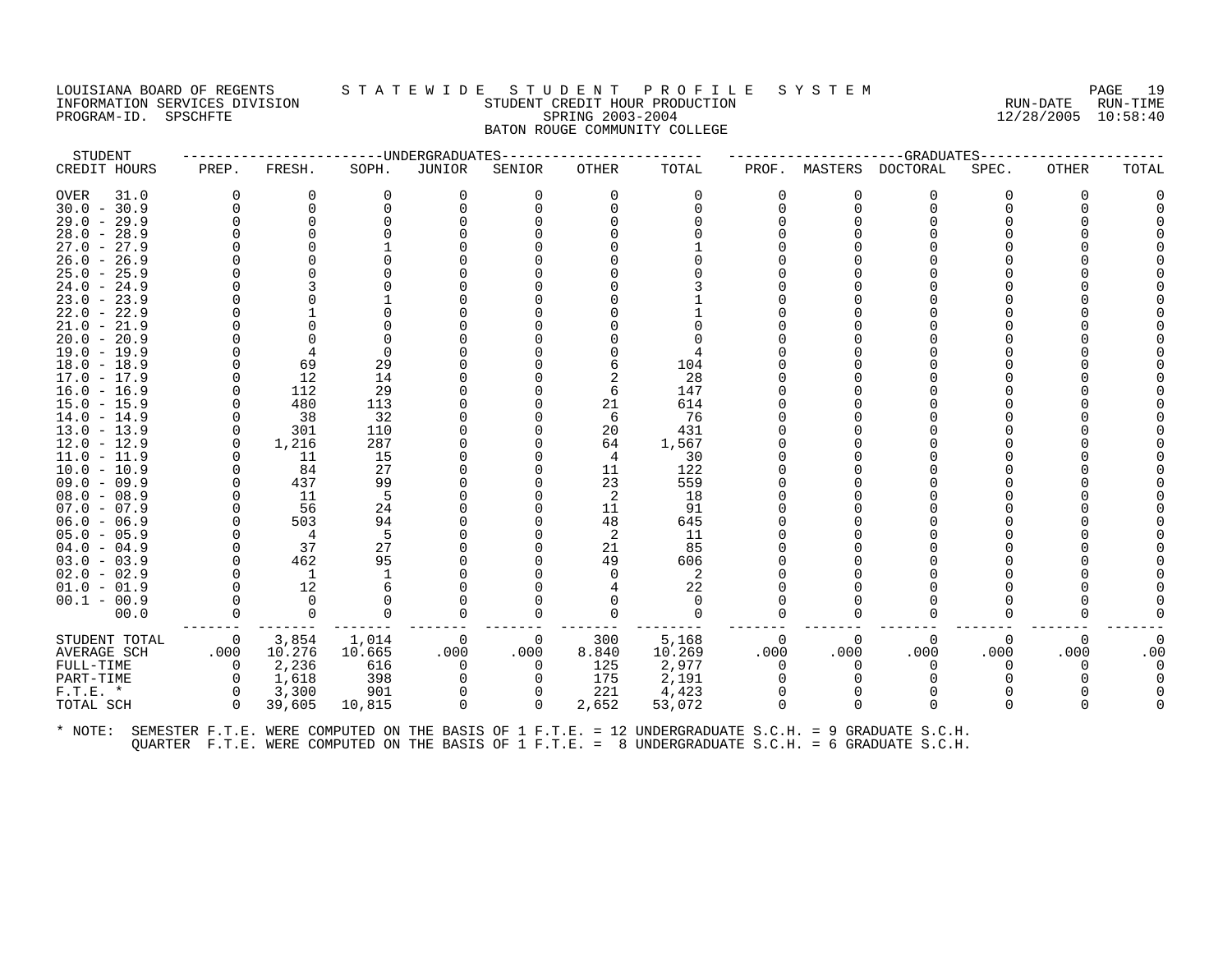## LOUISIANA BOARD OF REGENTS STATEWIDE STUDENT PROFILE SYSTEM PAGE 20<br>INFORMATION SERVICES DIVISION STUBENT CREDIT HOUR PRODUCTION INFORMATION SERVICES DIVISION SUNGLERICAL STUDENT CREDIT HOUR PRODUCTION SUNGLERIC RUN-DATE RUN-TIME RUN-TIME<br>PROGRAM-ID. SPSCHFTE SERING 2003-2004 SPRING 2003-2004 PROGRAM-ID. SPSCHFTE SERING 2003-2004 BOSSIER PARISH COMMUNITY COLLEGE

| STUDENT       |                          |                |          | ---------------------DNDERGRADUATES |                | ---------------- |              |          |          | ------------------GRADUATES----- |          |              |       |
|---------------|--------------------------|----------------|----------|-------------------------------------|----------------|------------------|--------------|----------|----------|----------------------------------|----------|--------------|-------|
| CREDIT HOURS  | PREP.                    | FRESH.         | SOPH.    | JUNIOR                              | SENIOR         | OTHER            | TOTAL        | PROF.    |          | MASTERS DOCTORAL                 | SPEC.    | <b>OTHER</b> | TOTAL |
| OVER<br>31.0  | 0                        | 0              | $\Omega$ | 0                                   | 0              | $\Omega$         | 0            | $\Omega$ | 0        | 0                                | 0        | $\Omega$     |       |
| $30.0 - 30.9$ | $\Omega$                 | $\Omega$       |          |                                     |                |                  |              | 0        | $\Omega$ | $\Omega$                         |          |              |       |
| $29.0 - 29.9$ | $\Omega$                 | $\Omega$       |          |                                     |                |                  |              |          |          |                                  |          |              |       |
| $28.0 - 28.9$ |                          |                |          |                                     |                |                  |              |          |          |                                  |          |              |       |
| $27.0 - 27.9$ |                          |                |          |                                     |                |                  |              |          |          |                                  |          |              |       |
| $26.0 - 26.9$ |                          |                |          |                                     |                |                  |              |          |          |                                  |          |              |       |
| $25.0 - 25.9$ |                          |                |          |                                     |                |                  |              |          |          |                                  |          |              |       |
| $24.0 - 24.9$ |                          |                |          |                                     |                |                  |              |          |          |                                  |          |              |       |
| $23.0 - 23.9$ |                          |                |          |                                     |                |                  |              |          |          |                                  |          |              |       |
| $22.0 - 22.9$ |                          |                |          |                                     |                |                  |              |          |          |                                  |          |              |       |
| $21.0 - 21.9$ |                          | 3              |          |                                     |                |                  | 9            |          |          |                                  |          |              |       |
| $20.0 - 20.9$ |                          | $\overline{2}$ |          |                                     |                |                  | 10           |          |          |                                  |          |              |       |
| $19.0 - 19.9$ | $\Omega$                 | 7              | 10       |                                     |                |                  | 20           |          |          |                                  |          |              |       |
| $18.0 - 18.9$ | $\Omega$                 | 22             | 22       |                                     |                |                  | 50           |          |          |                                  |          |              |       |
| 17.0 - 17.9   | $\Omega$                 | 5              |          |                                     |                |                  | 13           |          |          |                                  |          |              |       |
| $16.0 - 16.9$ | $\Omega$                 | 71             | 40       |                                     |                | 11               | 122          |          |          |                                  |          |              |       |
| $15.0 - 15.9$ | $\Omega$                 | 164            | 135      |                                     |                | 29               | 328          |          |          |                                  |          |              |       |
| $14.0 - 14.9$ | 0                        | 17             | 29       |                                     |                | -7               | 53           |          |          |                                  |          |              |       |
| 13.0 - 13.9   | $\Omega$                 | 140            | 114      |                                     |                | 31               | 285          |          |          |                                  |          |              |       |
| $12.0 - 12.9$ | 0                        | 702            | 397      |                                     |                | 114              | 1,213        |          |          |                                  |          |              |       |
| $11.0 - 11.9$ |                          | $\overline{1}$ | 23       |                                     |                | -7               | 31           |          |          |                                  |          |              |       |
| $10.0 - 10.9$ | $\Omega$                 | -52            | 51       |                                     |                | 16               | 119          |          |          |                                  |          |              |       |
| $09.0 - 09.9$ | $\Omega$                 | 253            | 157      |                                     |                | 58               | 468          |          |          |                                  |          |              |       |
| $08.0 - 08.9$ | $\Omega$                 | -5             | 17       |                                     |                | 12               | 34           |          |          |                                  |          |              |       |
| $07.0 - 07.9$ | $\Omega$                 | 32             | 64       |                                     |                | -26              | 122          |          |          |                                  |          |              |       |
| $06.0 - 06.9$ | 2                        | 321            | 251      |                                     |                | 154              | 728          |          |          |                                  |          |              |       |
| $05.0 - 05.9$ | $\mathbf 0$              | $\overline{2}$ | $-5$     |                                     |                | - 9              | 16           |          |          |                                  |          |              |       |
| $04.0 - 04.9$ | $\Omega$                 | 19             | 35       |                                     |                | 55               | 109          |          |          |                                  |          |              |       |
| $03.0 - 03.9$ |                          | 107            | 142      |                                     |                | 280              | 532          |          |          |                                  |          |              |       |
| $02.0 - 02.9$ | $\Omega$                 | 2              | - 3      |                                     |                | - 1              | 6            |          |          |                                  |          |              |       |
| $01.0 - 01.9$ | $\Omega$                 | 4              | 10       |                                     |                | 47               | 61           |          |          |                                  |          |              |       |
| $00.1 - 00.9$ |                          |                | $\Omega$ |                                     |                |                  |              |          |          |                                  |          |              |       |
| 00.0          | $\Omega$                 | $\Omega$       | $\Omega$ | $\Omega$                            | 0              | $\overline{1}$   | $\mathbf{1}$ | $\Omega$ | 0        | $\Omega$                         | 0        |              |       |
| STUDENT TOTAL | 5                        | 1,931          | 1,530    | - 0                                 | $\Omega$       | 868              | 4,334        | $\Omega$ | $\Omega$ | $\Omega$                         | $\Omega$ | $\Omega$     |       |
| AVERAGE SCH   | 4.200                    | 10.465         | 9.990    | .000                                | .000           | 6.663            | 9.529        | .000     | .000     | .000                             | .000     | .000         | .00   |
| FULL-TIME     | 0                        | 1,133          | 772      | 0                                   | $\overline{0}$ | 202              | 2,107        | 0        | $\Omega$ | 0                                | 0        | O            |       |
| PART-TIME     | $-5$                     | 798            | 758      | $\Omega$                            | $\Omega$       | 666              | 2,227        | $\Omega$ |          | $\Omega$                         |          |              |       |
| $F.T.E. *$    | $\overline{\phantom{a}}$ | 1,684          | 1,274    |                                     |                | 481              | 3,441        |          |          |                                  |          |              |       |
| TOTAL SCH     | 21                       | 20,208         | 15,285   | $\Omega$                            | $\Omega$       | 5,777            | 41,291       | $\Omega$ | $\Omega$ | $\Omega$                         | 0        |              |       |
|               |                          |                |          |                                     |                |                  |              |          |          |                                  |          |              |       |
|               |                          |                |          |                                     |                |                  |              |          |          |                                  |          |              |       |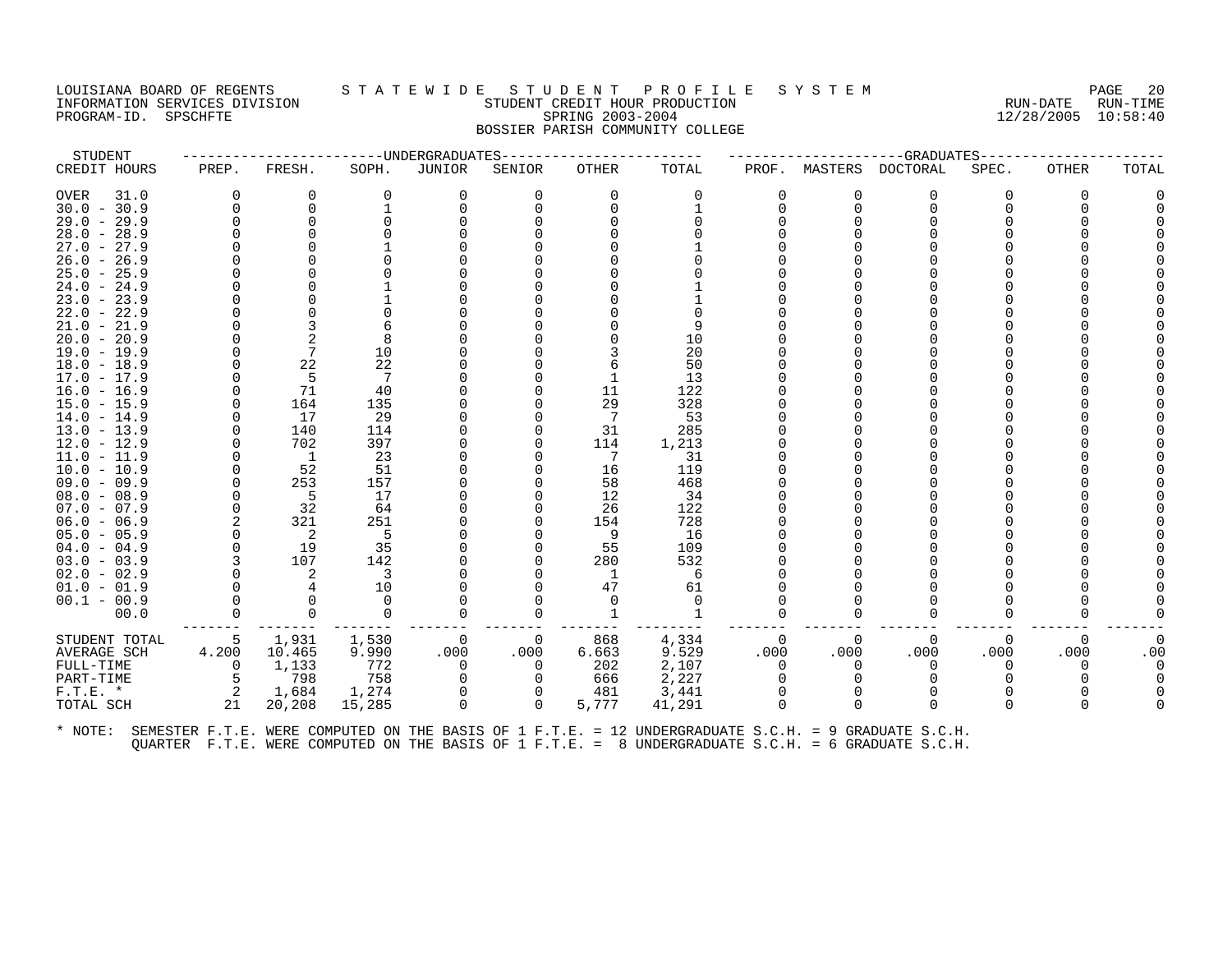## LOUISIANA BOARD OF REGENTS STATEWIDE STUDENT PROFILE SYSTEM PAGE 21<br>INFORMATION SERVICES DIVISION STATEWES STUDENT CREDIT HOUR PRODUCTION PROTOCOLOGY ARUN-DATE RUN-TIME THE STUDENT CREDIT HOUR PRODUCTION SERVICES SERVICES DESCRIPTION RUN-DATE RUN-TIME<br>SPRING 2003-2004 898-891 2004 PROGRAM-ID. SPSCHFTE SERIES SPRING 2003-2004 DELGADO COMMUNITY COLLEGE

| STUDENT                        |                          |                | ---------------------DNDERGRADUATES |          |                | --------------- |                |                |          | ------------------GRADUATES----- |       |              |       |
|--------------------------------|--------------------------|----------------|-------------------------------------|----------|----------------|-----------------|----------------|----------------|----------|----------------------------------|-------|--------------|-------|
| CREDIT HOURS                   | PREP.                    | FRESH.         | SOPH.                               | JUNIOR   | SENIOR         | OTHER           | TOTAL          | PROF.          | MASTERS  | DOCTORAL                         | SPEC. | <b>OTHER</b> | TOTAL |
| OVER<br>31.0                   | $\Omega$                 | 0              | 0                                   | $\Omega$ | 0              | $\Omega$        | $\Omega$       | $\Omega$       | 0        | $\Omega$                         | 0     | $\Omega$     |       |
| $30.0 - 30.9$                  | $\Omega$                 | $\Omega$       |                                     |          |                |                 |                | 0              | $\Omega$ | $\Omega$                         |       |              |       |
| $29.0 - 29.9$                  | $\Omega$                 | $\Omega$       |                                     |          |                |                 |                |                |          |                                  |       |              |       |
| $28.0 - 28.9$                  |                          |                |                                     |          |                |                 |                |                |          |                                  |       |              |       |
| $27.0 - 27.9$                  |                          |                |                                     |          |                |                 |                |                |          |                                  |       |              |       |
| $26.0 - 26.9$                  |                          |                |                                     |          |                |                 |                |                |          |                                  |       |              |       |
| $25.0 - 25.9$                  |                          |                |                                     |          |                |                 |                |                |          |                                  |       |              |       |
| $24.0 - 24.9$                  |                          |                |                                     |          |                |                 |                |                |          |                                  |       |              |       |
| $23.0 - 23.9$                  |                          |                |                                     |          |                |                 |                |                |          |                                  |       |              |       |
| $22.0 - 22.9$                  |                          | $\Omega$       |                                     |          |                |                 |                |                |          |                                  |       |              |       |
| $21.0 - 21.9$                  | $\Omega$                 | 61             | 16                                  |          |                |                 | 83             |                |          |                                  |       |              |       |
| $20.0 - 20.9$                  | $\Omega$                 | 14             | .5                                  |          |                |                 | 24             |                |          |                                  |       |              |       |
| $19.0 - 19.9$                  | $\Omega$                 | -5             | 12                                  |          |                | 19              | 36             |                |          |                                  |       |              |       |
| $18.0 - 18.9$                  |                          | 71             | 74                                  |          |                | 87              | 232            |                |          |                                  |       |              |       |
| 17.0 - 17.9                    |                          | 73             | 38                                  |          |                | 39              | 150            |                |          |                                  |       |              |       |
| $16.0 - 16.9$                  |                          | 102            | 99                                  |          |                | 79              | 280            |                |          |                                  |       |              |       |
| $15.0 - 15.9$                  |                          | 315            | 183                                 |          |                | 128             | 626            |                |          |                                  |       |              |       |
| $14.0 - 14.9$                  |                          | 577            | 142                                 |          |                | 98              | 818            |                |          |                                  |       |              |       |
| $13.0 - 13.9$                  | 0                        | 421            | 365<br>733                          |          |                | 308<br>525      | 1,095<br>3,820 |                |          |                                  |       |              |       |
| $12.0 - 12.9$<br>$11.0 - 11.9$ | $\Omega$                 | 2,562<br>311   | 86                                  |          |                | 84              | 481            |                |          |                                  |       |              |       |
| $10.0 - 10.9$                  | 1                        | 170            | 201                                 |          |                | 186             | 558            |                |          |                                  |       |              |       |
| $09.0 - 09.9$                  | 2                        | 1,012          | 404                                 |          |                | 721             | 2,139          |                |          |                                  |       |              |       |
| $08.0 - 08.9$                  | $\overline{0}$           | 264            | 106                                 |          |                | 110             | 480            |                |          |                                  |       |              |       |
| $07.0 - 07.9$                  | 0                        | 172            | 227                                 |          |                | 279             | 678            |                |          |                                  |       |              |       |
| $06.0 - 06.9$                  | 29                       | 1,581          | 610                                 |          |                | 568             | 2,788          |                |          |                                  |       |              |       |
| $05.0 - 05.9$                  | $\overline{\phantom{a}}$ | 89             | 44                                  |          |                | 75              | 211            |                |          |                                  |       |              |       |
| $04.0 - 04.9$                  | -1                       | 100            | 99                                  |          |                | 143             | 343            |                |          |                                  |       |              |       |
| $03.0 - 03.9$                  | 99                       | 733            | 258                                 |          |                | 389             | 1,479          |                |          |                                  |       |              |       |
| $02.0 - 02.9$                  | 2                        | 13             | 5                                   |          |                | 18              | 38             |                |          |                                  |       |              |       |
| $01.0 - 01.9$                  | $\Omega$                 | 41             | 15                                  |          |                | 17              | 73             |                |          |                                  |       |              |       |
| $00.1 - 00.9$                  | $\Omega$                 | $\overline{0}$ | $\Omega$                            |          |                | $\Omega$        | $\Omega$       |                |          |                                  |       |              |       |
| 00.0                           | $\Omega$                 | $\mathbf 0$    | $\Omega$                            |          | 0              | $\Omega$        | $\Omega$       | $\Omega$       | ∩        | $\Omega$                         |       |              |       |
| STUDENT TOTAL                  | 139                      | 8,687          | 3,726                               | 0        | $\overline{0}$ | 3,890           | 16,442         | $\overline{0}$ | 0        | $\mathbf 0$                      | 0     | $\Omega$     |       |
| AVERAGE SCH                    | 3.949                    | 9.781          | 9.850                               | .000     | .000           | 9.123           | 9.592          | .000           | .000     | .000                             | .000  | .000         | .00   |
| FULL-TIME                      | 2                        | 4,201          | 1,671                               | $\Omega$ | $\Omega$       | 1,300           | 7,174          | $\Omega$       | $\Omega$ | $\Omega$                         |       | $\Omega$     |       |
| PART-TIME                      | 137                      | 4,486          | 2,055                               |          | 0              | 2,590           | 9,268          | $\Omega$       |          | $\Omega$                         |       |              |       |
| $F.T.E. *$                     | 46                       | 7,081          | 3,059                               | $\Omega$ | $\Omega$       | 2,958           | 13,143         | $\Omega$       |          |                                  |       |              |       |
| TOTAL SCH                      | 549                      | 84,969         | 36,704                              | $\Omega$ | $\Omega$       | 35,492          | 157,714        | $\Omega$       | $\Omega$ | $\Omega$                         |       | $\Omega$     |       |
|                                |                          |                |                                     |          |                |                 |                |                |          |                                  |       |              |       |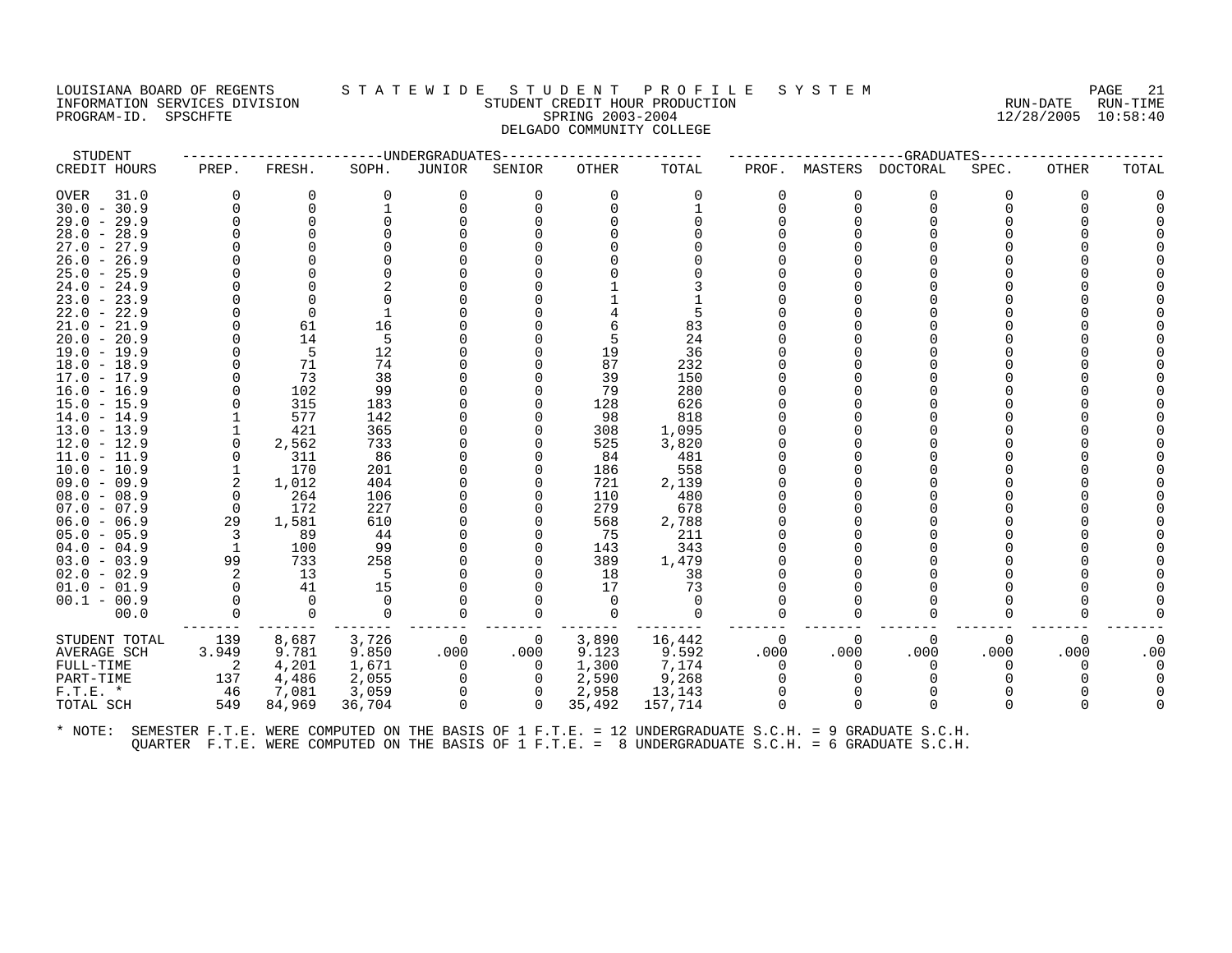## LOUISIANA BOARD OF REGENTS STATEWIDE STUDENT PROFILE SYSTEM PAGE 22 INFORMATION SERVICES DIVISION SUNGLERICAL STUDENT CREDIT HOUR PRODUCTION SUNGLERIC RUN-DATE RUN-TIME<br>PROGRAM-ID. SPSCHFTE SERING 2003-2004 SPRING 2003-2004 PROGRAM-ID. SPSCHFTE SERING 2003-2004 ELAINE P. NUNEZ COMMUN. COLLEGE

| STUDENT<br>CREDIT HOURS<br>OVER<br>31.0<br>$30.0 - 30.9$<br>$29.0 - 29.9$<br>$28.0 - 28.9$<br>$27.0 - 27.9$<br>$26.0 - 26.9$<br>$25.0 - 25.9$ | PREP.<br>$\Omega$<br>$\mathbf 0$<br>$\Omega$ | FRESH.<br>$\mathbf 0$<br>$\mathbf 0$<br>$\mathbf 0$ | SOPH.<br>$\Omega$ | ----------------------DNDERGRADUATES-<br>JUNIOR<br>0 | SENIOR         | OTHER<br>$\Omega$ | TOTAL<br>0 | 0<br>$\Omega$ | PROF. MASTERS<br>$\Omega$<br>$\Omega$ | -------------------GRADUATES-<br>DOCTORAL<br>0<br>0<br>0 | SPEC.<br>0 | OTHER    | TOTAL |
|-----------------------------------------------------------------------------------------------------------------------------------------------|----------------------------------------------|-----------------------------------------------------|-------------------|------------------------------------------------------|----------------|-------------------|------------|---------------|---------------------------------------|----------------------------------------------------------|------------|----------|-------|
|                                                                                                                                               |                                              |                                                     |                   |                                                      |                |                   |            |               |                                       |                                                          |            |          |       |
|                                                                                                                                               |                                              |                                                     |                   |                                                      |                |                   |            |               |                                       |                                                          |            |          |       |
|                                                                                                                                               |                                              |                                                     |                   |                                                      |                |                   |            |               |                                       |                                                          |            |          |       |
|                                                                                                                                               |                                              |                                                     |                   |                                                      |                |                   |            |               |                                       |                                                          |            |          |       |
|                                                                                                                                               |                                              |                                                     |                   |                                                      |                |                   |            |               |                                       |                                                          |            |          |       |
|                                                                                                                                               |                                              |                                                     |                   |                                                      |                |                   |            |               |                                       |                                                          |            |          |       |
|                                                                                                                                               |                                              |                                                     |                   |                                                      |                |                   |            |               |                                       |                                                          |            |          |       |
|                                                                                                                                               |                                              |                                                     |                   |                                                      |                |                   |            |               |                                       |                                                          |            |          |       |
| $24.0 - 24.9$                                                                                                                                 |                                              |                                                     |                   |                                                      |                |                   |            |               |                                       |                                                          |            |          |       |
| $23.0 - 23.9$                                                                                                                                 |                                              |                                                     |                   |                                                      |                |                   |            |               |                                       |                                                          |            |          |       |
| $22.0 - 22.9$                                                                                                                                 |                                              |                                                     |                   |                                                      |                |                   |            |               |                                       |                                                          |            |          |       |
| $21.0 - 21.9$                                                                                                                                 |                                              |                                                     |                   |                                                      |                |                   |            |               |                                       |                                                          |            |          |       |
| $20.0 - 20.9$                                                                                                                                 |                                              |                                                     |                   |                                                      |                | 12                | 25         |               |                                       |                                                          |            |          |       |
| $19.0 - 19.9$                                                                                                                                 |                                              |                                                     |                   |                                                      |                | 8                 | 17         |               |                                       |                                                          |            |          |       |
| $18.0 - 18.9$                                                                                                                                 |                                              |                                                     | 13                |                                                      |                | 15                | 36         |               |                                       |                                                          |            |          |       |
| $17.0 - 17.9$                                                                                                                                 |                                              | 7                                                   | 6                 |                                                      |                | -1                | 14         |               |                                       |                                                          |            |          |       |
| $16.0 - 16.9$                                                                                                                                 |                                              | 35                                                  | 11                |                                                      |                | 11                | 57         |               |                                       |                                                          |            |          |       |
| $15.0 - 15.9$                                                                                                                                 |                                              | 54                                                  | 53                |                                                      |                | 33                | 141        |               |                                       |                                                          |            |          |       |
| $14.0 - 14.9$                                                                                                                                 |                                              | 34                                                  | 12                |                                                      |                | -5                | 51         |               |                                       |                                                          |            |          |       |
| $13.0 - 13.9$                                                                                                                                 | 0                                            | 132                                                 | 62                |                                                      |                | 23                | 217        |               |                                       |                                                          |            |          |       |
| $12.0 - 12.9$                                                                                                                                 | $\Omega$                                     | 308                                                 | 135               |                                                      |                | 115               | 558        |               |                                       |                                                          |            |          |       |
| $11.0 - 11.9$                                                                                                                                 | $\Omega$                                     | 6                                                   | 8                 |                                                      |                | 6                 | 20         |               |                                       |                                                          |            |          |       |
| $10.0 - 10.9$                                                                                                                                 | 2                                            | 62                                                  | 25                |                                                      |                | 15                | 104        |               |                                       |                                                          |            |          |       |
| $09.0 - 09.9$                                                                                                                                 | $\overline{2}$                               | 139                                                 | 54                |                                                      |                | 61                | 256        |               |                                       |                                                          |            |          |       |
| $08.0 - 08.9$                                                                                                                                 | $\Omega$                                     | $_{\rm 8}$                                          |                   |                                                      |                | -6                | 21         |               |                                       |                                                          |            |          |       |
| $07.0 - 07.9$                                                                                                                                 | 10                                           | 52                                                  | 42                |                                                      |                | 29                | 133        |               |                                       |                                                          |            |          |       |
| $06.0 - 06.9$                                                                                                                                 | 20                                           | 150                                                 | 68                |                                                      |                | 102               | 340        |               |                                       |                                                          |            |          |       |
| $05.0 - 05.9$                                                                                                                                 | -2                                           | 8                                                   |                   |                                                      |                | 6                 | 18         |               |                                       |                                                          |            |          |       |
| $04.0 - 04.9$                                                                                                                                 | $\overline{\phantom{a}}^2$                   | 12                                                  |                   |                                                      |                | 12                | 31         |               |                                       |                                                          |            |          |       |
| $03.0 - 03.9$                                                                                                                                 | 37                                           | 86                                                  | 29                |                                                      |                | 62                | 214        |               |                                       |                                                          |            |          |       |
| $02.0 - 02.9$                                                                                                                                 | $\Omega$                                     | 1                                                   | $\Omega$          |                                                      |                | $\Omega$          | 1          |               |                                       |                                                          |            |          |       |
| $01.0 - 01.9$                                                                                                                                 |                                              | $\Omega$                                            |                   |                                                      |                |                   |            |               |                                       |                                                          |            |          |       |
| $00.1 - 00.9$                                                                                                                                 | $\Omega$                                     | $\Omega$                                            |                   |                                                      |                |                   |            |               |                                       |                                                          |            |          |       |
| 00.0                                                                                                                                          | 0                                            | 0                                                   |                   |                                                      | 0              |                   |            | 0             | $\Omega$                              |                                                          |            |          |       |
| STUDENT TOTAL                                                                                                                                 | 76                                           | 1,113                                               | 552               | $\mathbf 0$                                          | $\Omega$       | 524               | 2,265      | 0             | $\Omega$                              | $\mathbf 0$                                              | 0          | $\Omega$ |       |
| AVERAGE SCH                                                                                                                                   | 4.894                                        | 10.198                                              | 10.842            | .000                                                 | .000           | 9.528             | 10.022     | .000          | .000                                  | .000                                                     | .000       | .000     | .00   |
| FULL-TIME                                                                                                                                     | $\overline{\phantom{0}}$                     | 589                                                 | 311               | $\mathbf{0}$                                         | $\Omega$       | 223               | 1,124      | $\Omega$      | $\Omega$                              | $\Omega$                                                 | $\Omega$   |          |       |
| PART-TIME                                                                                                                                     | 75                                           | 524                                                 | 241               | $\Omega$                                             | $\Omega$       | 301               | 1,141      | $\Omega$      |                                       |                                                          |            |          |       |
| $F.T.E. *$                                                                                                                                    | 31                                           | 946                                                 | 499               | 0                                                    | 0              | 416               | 1,892      | $\mathbf 0$   | 0                                     |                                                          |            |          |       |
| TOTAL SCH                                                                                                                                     | 372                                          | 11,351                                              | 5,985             | $\Omega$                                             | $\overline{0}$ | 4,993             | 22,701     | $\Omega$      | $\Omega$                              | $\Omega$                                                 | $\Omega$   |          |       |
| $\star$ varia control proposition control of the pacto of 1 proposed in the proposeding control of the Control of City                        |                                              |                                                     |                   |                                                      |                |                   |            |               |                                       |                                                          |            |          |       |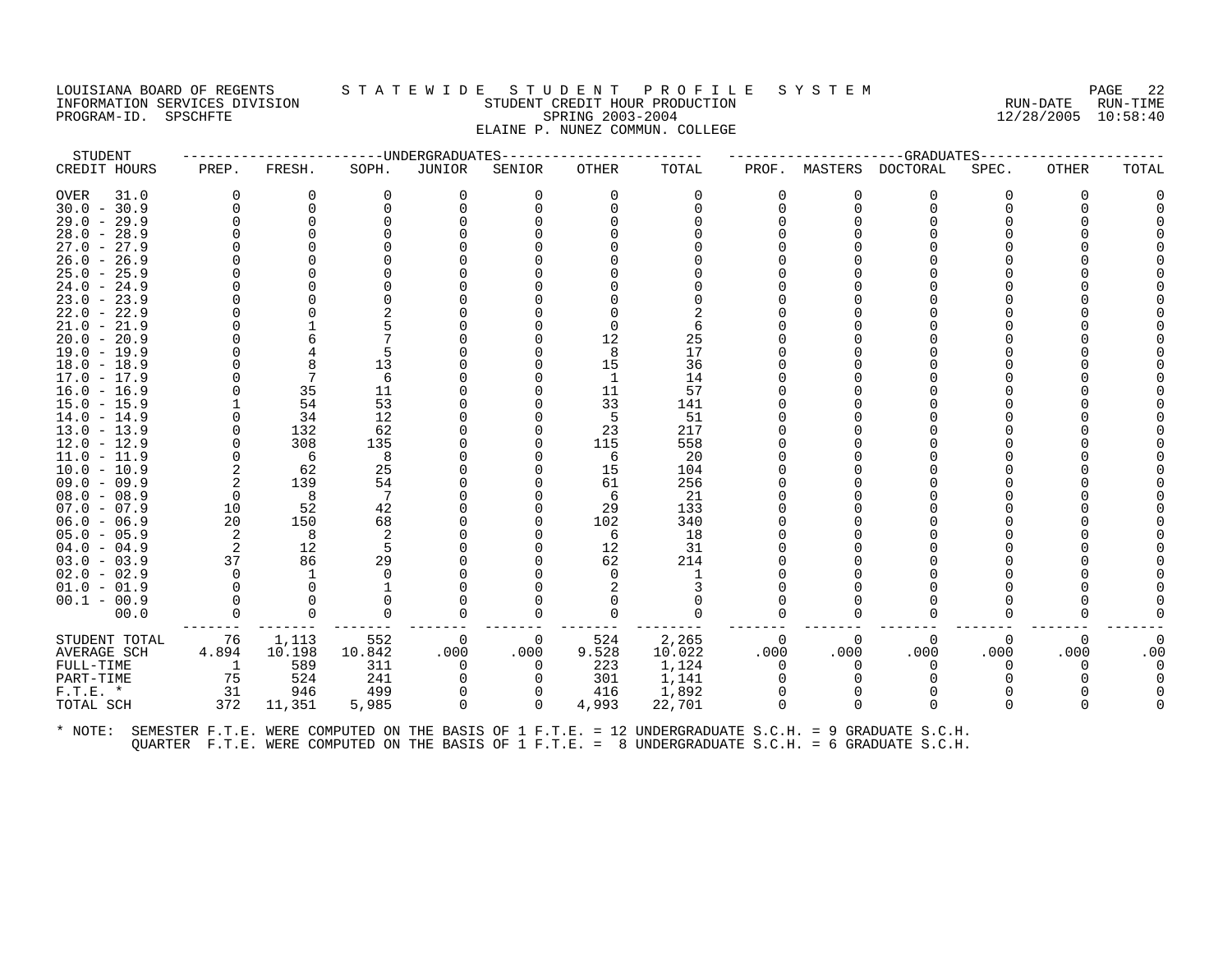PROGRAM-ID. SPSCHFTE

# LOUISIANA BOARD OF REGENTS STATEWIDE STUDENT PROFILE SYSTEM PAGE 23<br>INFORMATION SERVICES DIVISION STATE WILL STUDENT CREDIT HOUR PRODUCTION INFORMATION SERVICES DIVISION SUNGLERICAL STUDENT CREDIT HOUR PRODUCTION SUNGLERIC RUN-DATE RUN-TIME RUN-TIME<br>PROGRAM-ID. SPSCHFTE SERING 2003-2004 SPRING 2003-2004 RIVER PARISHES COMMUNITY COLLEGE

| STUDENT             |          |          |          | -----UNDERGRADUATES |                | ------------- |          |             |          | --GRADUATES                                                                                          |          |              |       |
|---------------------|----------|----------|----------|---------------------|----------------|---------------|----------|-------------|----------|------------------------------------------------------------------------------------------------------|----------|--------------|-------|
| CREDIT HOURS        | PREP.    | FRESH.   | SOPH.    | JUNIOR              | SENIOR         | <b>OTHER</b>  | TOTAL    | PROF.       | MASTERS  | DOCTORAL                                                                                             | SPEC.    | OTHER        | TOTAL |
| <b>OVER</b><br>31.0 | $\Omega$ | 0        | 0        | $\Omega$            | 0              | $\Omega$      | 0        | 0           | 0        | 0                                                                                                    | ∩        | 0            |       |
| $30.0 - 30.9$       |          |          | O        | 0                   | 0              | $\Omega$      | 0        | $\mathbf 0$ | $\Omega$ | 0                                                                                                    |          | <sup>0</sup> |       |
| $29.0 - 29.9$       |          |          |          |                     |                |               |          | $\Omega$    |          |                                                                                                      |          |              |       |
| $28.0 - 28.9$       |          |          |          |                     |                |               |          | $\Omega$    |          |                                                                                                      |          |              |       |
| $27.0 - 27.9$       |          |          |          |                     |                |               |          | $\Omega$    |          |                                                                                                      |          |              |       |
| $26.0 - 26.9$       |          |          |          |                     |                |               |          |             |          |                                                                                                      |          |              |       |
| $25.0 - 25.9$       |          |          |          |                     |                |               |          |             |          |                                                                                                      |          |              |       |
| $24.0 - 24.9$       |          |          |          |                     |                |               |          | ∩           |          |                                                                                                      |          |              |       |
| $23.0 - 23.9$       |          |          |          |                     |                |               |          |             |          |                                                                                                      |          |              |       |
| $22.0 - 22.9$       |          |          |          |                     |                |               |          |             |          |                                                                                                      |          |              |       |
| $21.0 - 21.9$       |          |          |          |                     |                |               |          |             |          |                                                                                                      |          |              |       |
| $20.0 - 20.9$       |          |          |          |                     |                |               |          |             |          |                                                                                                      |          |              |       |
| $19.0 - 19.9$       |          |          |          |                     |                |               |          |             |          |                                                                                                      |          |              |       |
| $18.0 - 18.9$       |          | 12       |          |                     |                |               | 18       |             |          |                                                                                                      |          |              |       |
| $17.0 - 17.9$       |          | $\Omega$ |          |                     |                |               | $\Omega$ |             |          |                                                                                                      |          |              |       |
| $16.0 - 16.9$       |          | 13       | 3        |                     |                |               | 16       |             |          |                                                                                                      |          |              |       |
| $15.0 - 15.9$       |          | 55       | 22       |                     |                |               | 77       |             |          |                                                                                                      |          |              |       |
| $14.0 - 14.9$       |          | 2        | 0        |                     |                |               | 2        |             |          |                                                                                                      |          |              |       |
| $13.0 - 13.9$       |          | 29       | 15       |                     |                |               | 44       |             |          |                                                                                                      |          |              |       |
| $12.0 - 12.9$       |          | 89       | 34       |                     |                |               | 125      |             |          |                                                                                                      |          |              |       |
| $11.0 - 11.9$       |          | 1        | 1        |                     |                |               | 2        |             |          |                                                                                                      |          |              |       |
| $10.0 - 10.9$       |          |          | $\Omega$ |                     |                |               |          |             |          |                                                                                                      |          |              |       |
| $09.0 - 09.9$       |          | 42       | 21       |                     |                |               | 66       |             |          |                                                                                                      |          |              |       |
| $08.0 - 08.9$       |          | -1       |          |                     |                |               | 2        |             |          |                                                                                                      |          |              |       |
| $07.0 - 07.9$       | $\Omega$ | 15       |          |                     |                |               | 20       |             |          |                                                                                                      |          |              |       |
| $06.0 - 06.9$       | 11       | 100      | 39       |                     |                | 19            | 169      |             |          |                                                                                                      |          |              |       |
| $05.0 - 05.9$       | $\Omega$ | $\Omega$ | $\Omega$ |                     |                | $\Omega$      | $\Omega$ |             |          |                                                                                                      |          |              |       |
| $04.0 - 04.9$       | $\Omega$ | 4        |          |                     |                |               | 8        |             |          |                                                                                                      |          |              |       |
| $03.0 - 03.9$       | 42       | 62       | 19       |                     |                | 15            | 138      |             |          |                                                                                                      |          |              |       |
| $02.0 - 02.9$       |          | $\Omega$ | $\Omega$ |                     |                |               | $\Omega$ |             |          |                                                                                                      |          |              |       |
| $01.0 - 01.9$       |          |          |          |                     |                |               |          |             |          |                                                                                                      |          |              |       |
| $00.1 - 00.9$       |          |          |          |                     |                |               | 0        |             |          |                                                                                                      |          |              |       |
| 00.0                |          |          | 0        | 0                   | 0              |               | $\Omega$ | $\Omega$    |          |                                                                                                      |          |              |       |
| STUDENT TOTAL       | 53       | 432      | 169      | $\mathbf 0$         | $\overline{0}$ | 44            | 698      | 0           | 0        | 0                                                                                                    | $\Omega$ | $\mathbf 0$  |       |
| AVERAGE SCH         | 3.622    | 9.553    | 9.940    | .000                | .000           | 5.227         | 8.924    | .000        | .000     | .000                                                                                                 | .000     | .000         | .00   |
| FULL-TIME           | $\Omega$ | 203      | 83       | $\Omega$            | $\Omega$       | -2            | 288      | $\Omega$    | $\Omega$ | <sup>o</sup>                                                                                         |          | 0            |       |
| PART-TIME           | 53       | 229      | 86       | $\Omega$            | $\Omega$       | 42            | 410      | $\Omega$    |          | $\Omega$                                                                                             |          |              |       |
| $F.T.E.$ *          | 16       | 344      | 140      | 0                   | 0              | 19            | 519      | $\Omega$    |          |                                                                                                      |          |              |       |
| TOTAL SCH           | 192      | 4,127    | 1,680    | $\Omega$            | $\Omega$       | 230           | 6,229    | $\Omega$    | $\Omega$ | $\Omega$                                                                                             |          | $\Omega$     |       |
| $*$ NOTE:           |          |          |          |                     |                |               |          |             |          | SEMESTER F.T.E. WERE COMPUTED ON THE BASIS OF 1 F.T.E. = 12 UNDERGRADUATE S.C.H. = 9 GRADUATE S.C.H. |          |              |       |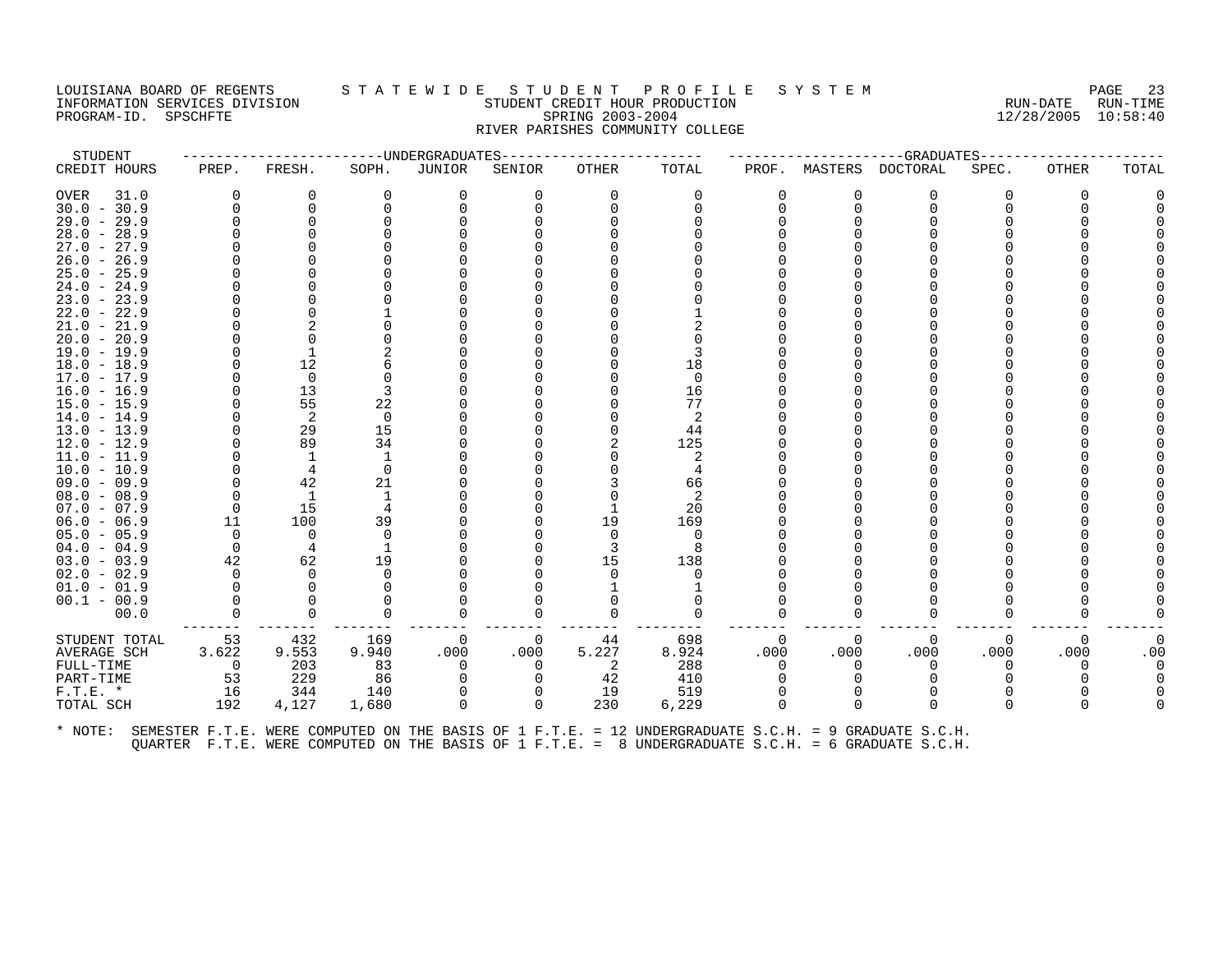## LOUISIANA BOARD OF REGENTS STATEWIDE STUDE NT PROFILE SYSTEM PAGE 24<br>INFORMATION SERVICES DIVISION STATE WILL STUDENT CREDIT HOUR PRODUCTION FROM THE RUN-DATE RUN-TIME INFORMATION SERVICES DIVISION STUDENT CREDIT HOUR PRODUCTION PROGRAM-ID. SPSCHFTE 12-23... (2003) 2004 12/28/2005 10:58:40 SOUTH LA. COMMUNITY COLLEGE

| STUDENT             |       |          |          | -----UNDERGRADUATES |             |              |          |              |          | --GRADUATES                                                                                          |          |       |       |
|---------------------|-------|----------|----------|---------------------|-------------|--------------|----------|--------------|----------|------------------------------------------------------------------------------------------------------|----------|-------|-------|
| CREDIT HOURS        | PREP. | FRESH.   | SOPH.    | JUNIOR              | SENIOR      | <b>OTHER</b> | TOTAL    | PROF.        | MASTERS  | DOCTORAL                                                                                             | SPEC.    | OTHER | TOTAL |
| <b>OVER</b><br>31.0 | 0     | 0        | 0        | 0                   | 0           | $\Omega$     | 0        | 0            | 0        | 0                                                                                                    | O        | 0     |       |
| $30.0 - 30.9$       |       |          |          | $\Omega$            | 0           | $\Omega$     | 0        | 0            | $\Omega$ | $\Omega$                                                                                             |          | U     |       |
| $29.0 - 29.9$       |       |          |          |                     |             |              |          |              |          |                                                                                                      |          |       |       |
| $28.0 - 28.9$       |       |          |          |                     |             |              |          |              |          |                                                                                                      |          |       |       |
| $27.0 -$<br>27.9    |       |          |          |                     |             |              |          |              |          |                                                                                                      |          |       |       |
| $26.0 - 26.9$       |       |          |          |                     |             |              |          |              |          |                                                                                                      |          |       |       |
| $25.0 - 25.9$       |       |          |          |                     |             |              |          |              |          |                                                                                                      |          |       |       |
| $24.0 -$<br>24.9    |       |          |          |                     |             |              |          |              |          |                                                                                                      |          |       |       |
| 23.9<br>$23.0 -$    |       |          |          |                     |             |              |          |              |          |                                                                                                      |          |       |       |
| $22.0 - 22.9$       |       |          |          |                     |             |              |          |              |          |                                                                                                      |          |       |       |
| $21.0 -$<br>21.9    |       |          |          |                     |             |              |          |              |          |                                                                                                      |          |       |       |
| $20.0 - 20.9$       |       |          |          |                     |             |              |          |              |          |                                                                                                      |          |       |       |
| $19.0 - 19.9$       |       |          |          |                     |             |              | ∩        |              |          |                                                                                                      |          |       |       |
| $18.0 - 18.9$       |       |          |          |                     |             |              | 14       |              |          |                                                                                                      |          |       |       |
| 17.0<br>$-17.9$     |       |          |          |                     |             |              | 1        |              |          |                                                                                                      |          |       |       |
| $16.0 - 16.9$       |       | 11       | 28       |                     |             |              | 42       |              |          |                                                                                                      |          |       |       |
| $15.0 - 15.9$       |       | 154      | 16       |                     |             | 35           | 205      |              |          |                                                                                                      |          |       |       |
| 14.0<br>$-14.9$     |       | 0        | 0        |                     |             |              | 5        |              |          |                                                                                                      |          |       |       |
| $13.0 - 13.9$       |       | 6        | $\Omega$ |                     | O           |              | 14       |              |          |                                                                                                      |          |       |       |
| $-12.9$<br>12.0     |       | 126      | 45       |                     |             | 100          | 272      |              |          |                                                                                                      |          |       |       |
| 11.0<br>$-11.9$     |       | 0        | $\Omega$ |                     |             |              | 3        |              |          |                                                                                                      |          |       |       |
| $10.0 - 10.9$       |       | 12       | $\Omega$ |                     |             | 8            | 20       |              |          |                                                                                                      |          |       |       |
| $09.0 - 09.9$       |       | 83       | 31       |                     |             | 74           | 189      |              |          |                                                                                                      |          |       |       |
| $08.0 - 08.9$       |       | 97       |          |                     | $\Omega$    | 10           | 108      |              |          |                                                                                                      |          |       |       |
| $07.0 - 07.9$       |       | 40       | $\Omega$ |                     | O           | 6            | 46       |              |          |                                                                                                      |          |       |       |
| $06.0 - 06.9$       |       | 179      | 24       |                     | $\Omega$    | 129          | 332      |              |          |                                                                                                      |          |       |       |
| $05.0 - 05.9$       |       | 6        |          |                     | O           | $\Omega$     |          |              |          |                                                                                                      |          |       |       |
| $04.0 - 04.9$       |       | 2        | $\Omega$ |                     | O           | $\Omega$     | 2        |              |          |                                                                                                      |          |       |       |
| $03.0 - 03.9$       |       | 174      | 23       |                     |             | 384          | 587      |              |          |                                                                                                      |          |       |       |
| $02.0 - 02.9$       |       | $\Omega$ | $\Omega$ |                     |             | 0            | $\Omega$ |              |          |                                                                                                      |          |       |       |
| $01.0 - 01.9$       |       |          |          |                     |             |              |          |              |          |                                                                                                      |          |       |       |
| $00.1 - 00.9$       |       |          |          |                     |             |              |          |              |          |                                                                                                      |          |       |       |
| 00.0                |       |          | O        | $\Omega$            | 0           |              | $\Omega$ | <sup>0</sup> |          | 0                                                                                                    |          |       |       |
| STUDENT TOTAL       | 8     | 895      | 175      | 0                   | 0           | 770          | 1,848    | 0            | 0        | 0                                                                                                    | $\Omega$ | 0     |       |
| <b>AVERAGE SCH</b>  | 4.875 | 8.627    | 10.520   | .000                | .000        | 6.320        | 7.829    | .000         | .000     | .000                                                                                                 | .000     | .000  | .00   |
| FULL-TIME           |       | 302      | 95       | $\Omega$            | $\Omega$    | 156          | 554      | $\Omega$     | $\Omega$ | 0                                                                                                    |          | 0     |       |
| PART-TIME           |       | 593      | 80       | $\Omega$            |             | 614          | 1,294    |              |          |                                                                                                      |          |       |       |
| $F.T.E.$ *          |       | 644      | 153      | 0                   | 0           | 406          | 1,206    | 0            | $\Omega$ | $\Omega$                                                                                             |          |       |       |
| TOTAL SCH           | 39    | 7,722    | 1,841    | $\Omega$            | $\mathbf 0$ | 4,867        | 14,469   | $\Omega$     | $\Omega$ | $\Omega$                                                                                             |          | U     |       |
| * NOTE:             |       |          |          |                     |             |              |          |              |          | SEMESTER F.T.E. WERE COMPUTED ON THE BASIS OF 1 F.T.E. = 12 UNDERGRADUATE S.C.H. = 9 GRADUATE S.C.H. |          |       |       |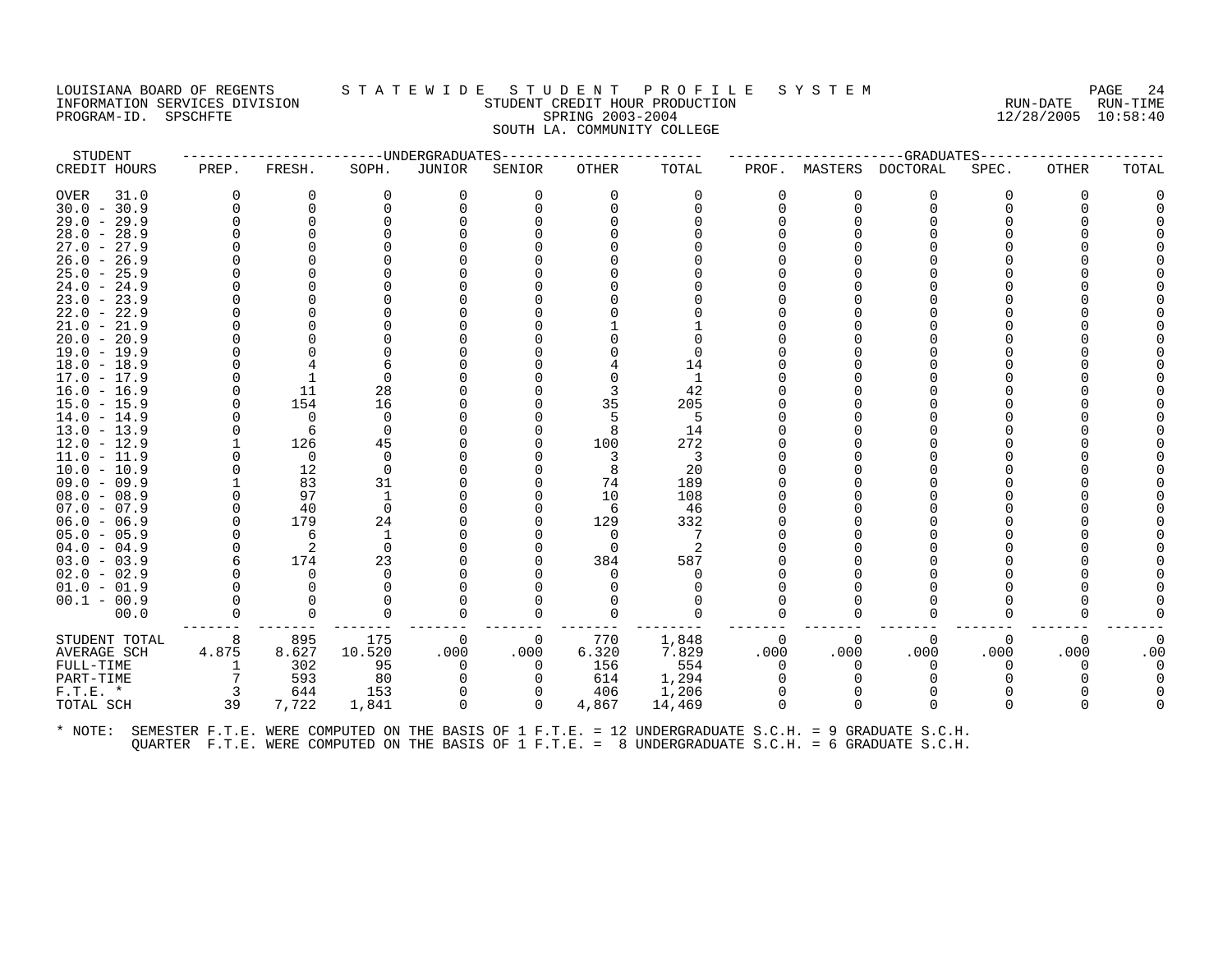## LOUISIANA BOARD OF REGENTS STATEWIDE STUDENT PROFILE SYSTEM PAGE 25<br>INFORMATION SERVICES DIVISION STUDENT CREDIT HOUR PRODUCTION PROFICE RUN-DATE RUN-TIME INFORMATION SERVICES DIVISION STUDENT CREDIT HOUR PRODUCTION RUN-DATE RUN-TIME PROGRAM-ID. SPSCHFTE SPRING 2003-2004 12/28/2005 10:58:40 LA. DELTA COMMUNITY COLLEGE

STUDENT ------------------------UNDERGRADUATES------------------------ ---------------------GRADUATES---------------------- CREDIT HOURS PREP. FRESH. SOPH. JUNIOR SENIOR OTHER TOTAL PROF. MASTERS DOCTORAL SPEC. OTHER TOTAL OVER 31.0 0 0 0 0 0 0 0 0 0 0 0 0 0 30.0 - 30.9 0 0 0 0 0 0 0 0 0 0 0 0 0 29.0 - 29.9 0 0 0 0 0 0 0 0 0 0 0 0 0 28.0 - 28.9 0 0 0 0 0 0 0 0 0 0 0 0 0 27.0 - 27.9 0 0 0 0 0 0 0 0 0 0 0 0 0 26.0 - 26.9 0 0 0 0 0 0 0 0 0 0 0 0 0 25.0 - 25.9 0 0 0 0 0 0 0 0 0 0 0 0 0 24.0 - 24.9 0 0 0 0 0 0 0 0 0 0 0 0 0 23.0 - 23.9 0 0 0 0 0 0 0 0 0 0 0 0 0 22.0 - 22.9 0 0 0 0 0 0 0 0 0 0 0 0 0 21.0 - 21.9 0 0 0 0 0 0 0 0 0 0 0 0 0 20.0 - 20.9 0 0 0 0 0 0 0 0 0 0 0 0 0 19.0 - 19.9 0 2 2 0 0 0 4 0 0 0 0 0 0 18.0 - 18.9 0 5 1 0 0 1 7 0 0 0 0 0 0 17.0 - 17.9 0 5 0 0 0 1 6 0 0 0 0 0 0 16.0 - 16.9 0 12 2 0 0 1 15 0 0 0 0 0 0 15.0 - 15.9 0 12 2 0 0 1 15 0 0 0 0 0 0 14.0 - 14.9 0 21 2 0 0 2 25 0 0 0 0 0 0 13.0 - 13.9 0 70 8 0 0 10 88 0 0 0 0 0 0 12.0 - 12.9 0 53 6 0 0 6 65 0 0 0 0 0 0 11.0 - 11.9 0 14 1 0 0 1 16 0 0 0 0 0 0 10.0 - 10.9 0 38 2 0 0 7 47 0 0 0 0 0 0 09.0 - 09.9 0 27 8 0 0 4 39 0 0 0 0 0 0 08.0 - 08.9 0 11 4 0 0 0 15 0 0 0 0 0 0 07.0 - 07.9 0 57 9 0 0 5 71 0 0 0 0 0 0 06.0 - 06.9 0 76 21 0 0 13 110 0 0 0 0 0 0 05.0 - 05.9 0 4 2 0 0 0 6 0 0 0 0 0 0 0 04.0 - 04.9 0 49 4 0 0 4 57 0 0 0 0 0 0 0 03.0 - 03.9 0 105 20 0 0 21 146 0 0 0 0 0 0 0 0 02.0 - 02.9 0 0 0 0 0 0 0 0 0 0 0 0 0 01.0 - 01.9 0 1 0 0 0 0 1 0 0 0 0 0 0 00.1 - 00.9 0 0 0 0 0 0 0 0 0 0 0 0 0 00.0 0 0 0 0 0 0 0 0 0 0 0 0 0 ------- ------- ------- ------- ------- ------- -------- ------- ------- ------- ------- ------- ------- STUDENT TOTAL 0 562 94 0 0 77 733 0 0 0 0 0 0 AVERAGE SCH .000 8.322 7.787 .000 .000 7.857 8.204 .000 .000 .000 .000 .000 .00 FULL-TIME 0 180 23 0 0 22 225 0 0 0 0 0 0 PART-TIME 0 382 71 0 0 55 508 0 0 0 0 0 0 F.T.E. \* 0 390 61 0 0 50 501 0 0 0 0 0 0 TOTAL SCH 0 4,677 732 0 0 605 6,014 0 0 0 0 0 0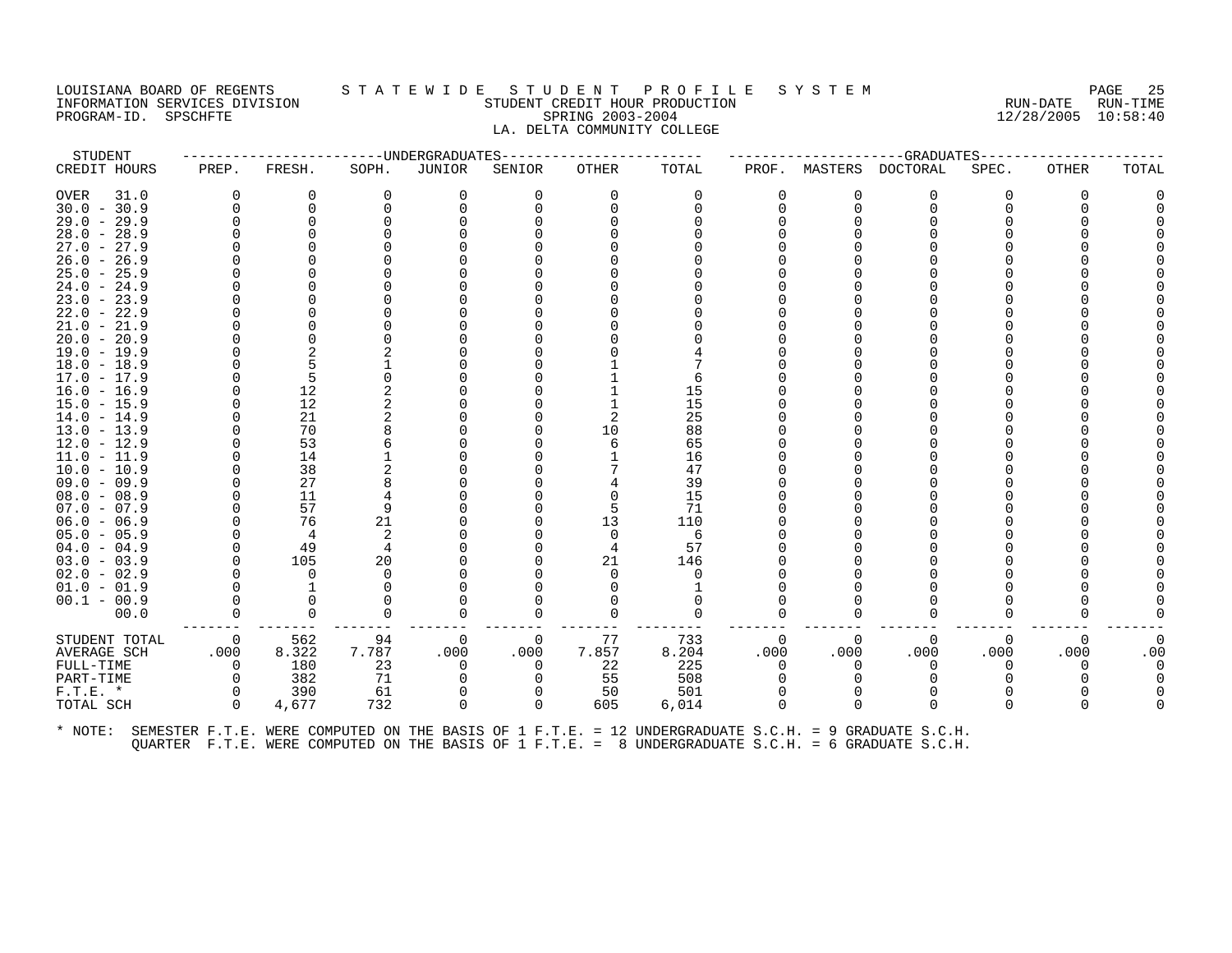## LOUISIANA BOARD OF REGENTS STATEWIDE STUDENT PROFILE SYSTEM PAGE 26<br>INFORMATION SERVICES DIVISION STUDENT CREDIT HOUR PRODUCTION FORD PROMETT ON RUN-DATE RUN-TIME INFORMATION SERVICES DIVISION STUDENT CREDIT HOUR PRODUCTION RUN-DATE RUN-TIME PROGRAM-ID. SPSCHFTE SPRING 2003-2004 L.T.C.-ACADIAN

STUDENT ------------------------UNDERGRADUATES------------------------ ---------------------GRADUATES----------------------

| CREDIT HOURS        | PREP.    | FRESH.         | SOPH.  | JUNIOR   | SENIOR   | <b>OTHER</b> | TOTAL          | PROF.    | MASTERS  | DOCTORAL    | SPEC.    | OTHER    | TOTAL |
|---------------------|----------|----------------|--------|----------|----------|--------------|----------------|----------|----------|-------------|----------|----------|-------|
| <b>OVER</b><br>31.0 | $\Omega$ | $\Omega$       | 0      | 0        | 0        | $\Omega$     | $\Omega$       | 0        | $\Omega$ | $\Omega$    | 0        | $\Omega$ |       |
| $30.0 - 30.9$       | 0        | 0              | ∩      |          |          |              | $\Omega$       | 0        | $\Omega$ | $\Omega$    |          |          |       |
| $29.0 - 29.9$       | U        |                |        |          |          |              |                |          |          |             |          |          |       |
| $28.0 - 28.9$       |          |                |        |          |          |              |                |          |          |             |          |          |       |
| $27.0 - 27.9$       |          |                |        |          |          |              |                |          |          |             |          |          |       |
| $26.0 - 26.9$       |          |                |        |          |          |              |                |          |          |             |          |          |       |
| $25.0 - 25.9$       |          |                |        |          |          |              |                |          |          |             |          |          |       |
| $24.0 - 24.9$       |          |                |        |          |          |              |                |          |          |             |          |          |       |
| $23.0 - 23.9$       |          |                |        |          |          |              |                |          |          |             |          |          |       |
| $22.0 - 22.9$       |          |                |        |          |          |              |                |          |          |             |          |          |       |
| $21.0 - 21.9$       |          |                |        |          |          |              |                |          |          |             |          |          |       |
| $20.0 - 20.9$       |          |                |        |          |          |              |                |          |          |             |          |          |       |
| $19.0 - 19.9$       |          |                |        |          |          |              |                |          |          |             |          |          |       |
| $18.0 - 18.9$       |          |                |        |          |          |              |                |          |          |             |          |          |       |
| $17.0 - 17.9$       |          |                |        |          |          |              |                |          |          |             |          |          |       |
| $16.0 - 16.9$       |          | 2              | ∩      |          |          |              |                |          |          |             |          |          |       |
| $15.0 - 15.9$       |          | 8              | 10     |          |          |              | 18             |          |          |             |          |          |       |
| $14.0 - 14.9$       |          | 3              | 4      |          |          |              |                |          |          |             |          |          |       |
| $13.0 - 13.9$       |          | 25             | 6      |          |          |              | 32             |          |          |             |          |          |       |
| $12.0 - 12.9$       |          | 14             | 25     |          |          |              | 41             |          |          |             |          |          |       |
| $11.0 - 11.9$       | O        | $\overline{4}$ | ∩      |          |          |              | $\overline{4}$ |          |          |             |          |          |       |
| $10.0 - 10.9$       | $\Omega$ | 12             |        |          |          |              | 12             |          |          |             |          |          |       |
| $09.0 - 09.9$       |          | 16             |        |          |          |              | 17             |          |          |             |          |          |       |
| $08.0 - 08.9$       |          | 7              |        |          |          |              | 10             |          |          |             |          |          |       |
| $07.0 - 07.9$       | $\Omega$ |                |        |          |          |              | 10             |          |          |             |          |          |       |
| $06.0 - 06.9$       |          | 8              |        |          |          |              | 12             |          |          |             |          |          |       |
| $05.0 - 05.9$       |          | 18             |        |          |          |              | 23             |          |          |             |          |          |       |
| $04.0 - 04.9$       |          | -1             |        |          |          |              |                |          |          |             |          |          |       |
| $03.0 - 03.9$       |          | 2              |        |          |          |              |                |          |          |             |          |          |       |
| $02.0 - 02.9$       |          |                |        |          |          |              |                |          |          |             |          |          |       |
| $01.0 - 01.9$       |          |                |        |          |          |              |                |          |          |             |          |          |       |
| $00.1 - 00.9$       |          |                |        |          |          |              |                |          |          |             |          |          |       |
| 00.0                | 0        | 0              | 0      |          | 0        |              |                | O        | 0        | 0           | 0        |          |       |
|                     |          |                |        |          |          |              |                |          |          |             |          |          |       |
| STUDENT TOTAL       | 10       | 136            | 54     | 0        | 0        |              | 203            | 0        | $\Omega$ | $\mathbf 0$ | 0        | 0        |       |
| AVERAGE SCH         | 6.200    | 9.985          | 12.824 | .000     | .000     | 12.333       | 10.588         | .000     | .000     | .000        | .000     | .000     | .00   |
| FULL-TIME           | $\Omega$ | 57             | 49     |          | $\Omega$ |              | 109            | $\Omega$ | ∩        | $\Omega$    | 0        | O        |       |
| PART-TIME           | 10       | 79             | 5      |          |          |              | 94             |          |          |             |          |          |       |
| $F.T.E. *$          | -5       | 113            | 58     |          |          | 3            | 179            |          |          |             |          |          |       |
| TOTAL SCH           | 62       | 1,358          | 692    | $\Omega$ | 0        | 37           | 2,149          | O        | $\Omega$ | $\Omega$    | $\Omega$ |          |       |
|                     |          |                |        |          |          |              |                |          |          |             |          |          |       |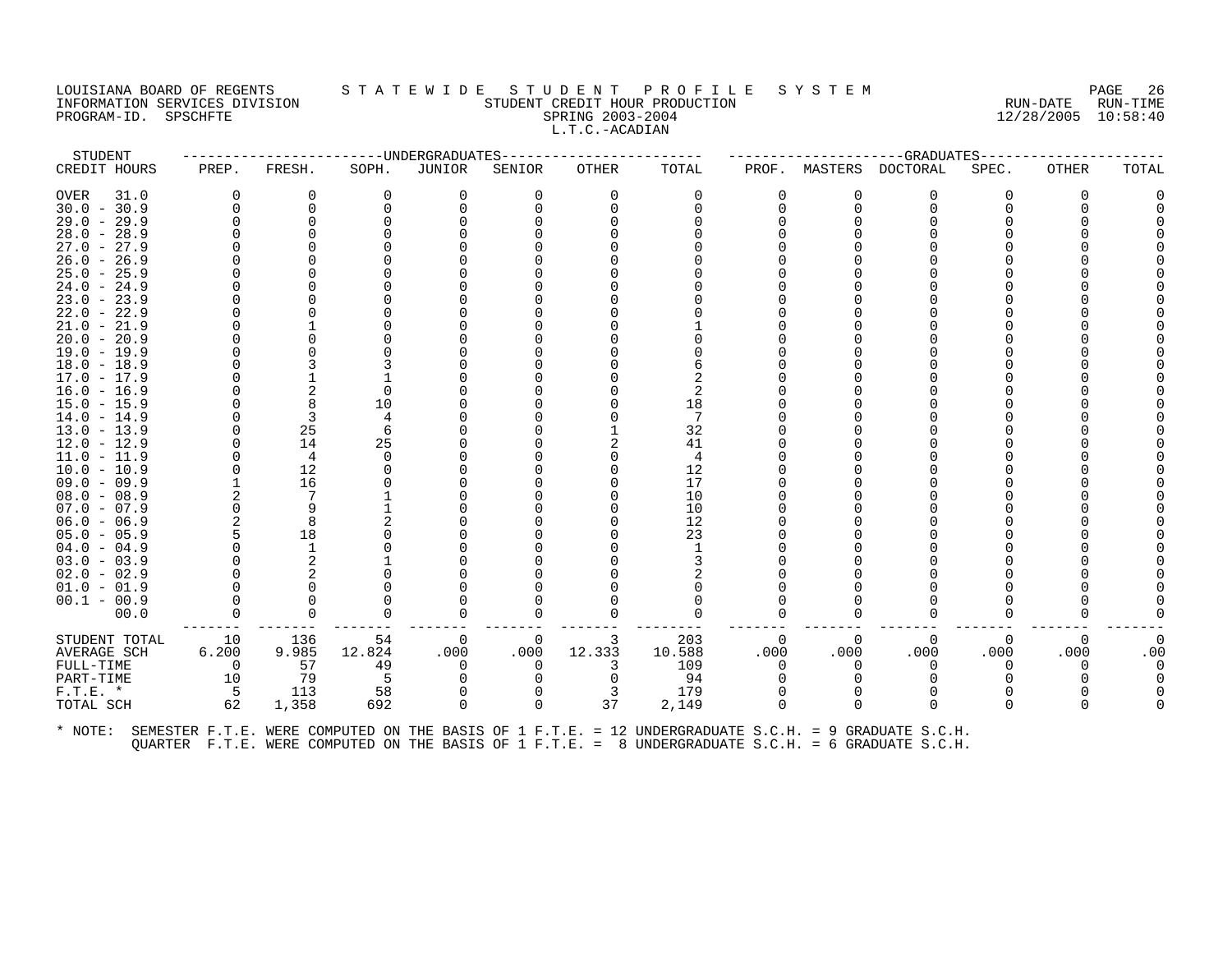#### LOUISIANA BOARD OF REGENTS S T A T E W I D E S T U D E N T P R O F I L E S Y S T E M PAGE 27 INFORMATION SERVICES DIVISION STUDENT CREDIT HOUR PRODUCTION RUN-DATE RUN-TIME PROGRAM-ID. SPSCHFTE SPRING 2003-2004 12/28/2005 10:58:40 L.T.C.-ALEXANDRIA

| STUDENT                        |             |                |          | -----UNDERGRADUATES |          |          |          |              |          | --GRADUATES |          |          |       |
|--------------------------------|-------------|----------------|----------|---------------------|----------|----------|----------|--------------|----------|-------------|----------|----------|-------|
| CREDIT HOURS                   | PREP.       | FRESH.         | SOPH.    | JUNIOR              | SENIOR   | OTHER    | TOTAL    | PROF.        | MASTERS  | DOCTORAL    | SPEC.    | OTHER    | TOTAL |
| <b>OVER</b><br>31.0            | O           | 0              | O        | 0                   | $\Omega$ | $\Omega$ |          | 0            | ∩        | 0           | 0        | 0        |       |
| $30.0 - 30.9$                  |             |                |          |                     |          |          |          |              |          |             |          |          |       |
| $29.0 - 29.9$                  |             |                |          |                     |          |          |          |              |          |             |          |          |       |
| $28.0 - 28.9$                  |             |                |          |                     |          |          |          |              |          |             |          |          |       |
| $27.0 - 27.9$                  |             |                |          |                     |          |          |          |              |          |             |          |          |       |
| $26.0 - 26.9$                  |             |                |          |                     |          |          |          |              |          |             |          |          |       |
| $25.0 - 25.9$                  |             |                |          |                     |          |          |          |              |          |             |          |          |       |
| $24.0 - 24.9$                  |             |                |          |                     |          |          |          |              |          |             |          |          |       |
| $23.0 - 23.9$                  |             |                |          |                     |          |          |          |              |          |             |          |          |       |
| $22.0 - 22.9$                  |             |                |          |                     |          |          |          |              |          |             |          |          |       |
| $21.0 - 21.9$                  |             |                |          |                     |          |          |          |              |          |             |          |          |       |
| $20.0 - 20.9$                  |             |                |          |                     |          |          |          |              |          |             |          |          |       |
| $19.0 - 19.9$                  |             |                |          |                     |          |          |          |              |          |             |          |          |       |
| $18.0 - 18.9$                  |             |                |          |                     |          |          | 13       |              |          |             |          |          |       |
| $17.0 - 17.9$                  |             | 40             |          |                     |          |          | 10<br>56 |              |          |             |          |          |       |
| $16.0 - 16.9$                  |             | 33             | 12<br>38 |                     |          | 28       | 99       |              |          |             |          |          |       |
| $15.0 - 15.9$<br>$14.0 - 14.9$ |             | 14             | 20       |                     |          |          | 40       |              |          |             |          |          |       |
| $13.0 - 13.9$                  |             | 48             | .5       |                     |          | -6       | 59       |              |          |             |          |          |       |
| $12.0 - 12.9$                  |             | 36             | 16       |                     |          | 18       | 70       |              |          |             |          |          |       |
| $11.0 - 11.9$                  |             | 8              |          |                     |          |          | 15       |              |          |             |          |          |       |
| $10.0 - 10.9$                  |             | 5              |          |                     |          |          | 6        |              |          |             |          |          |       |
| $09.0 - 09.9$                  |             | 22             |          |                     |          | 155      | 180      |              |          |             |          |          |       |
| $08.0 - 08.9$                  |             | 10             |          |                     |          |          | 17       |              |          |             |          |          |       |
| $07.0 - 07.9$                  |             | $\overline{1}$ |          |                     |          |          | 2        |              |          |             |          |          |       |
| $06.0 - 06.9$                  |             |                |          |                     |          |          | 14       |              |          |             |          |          |       |
| $05.0 - 05.9$                  |             |                |          |                     |          |          | 8        |              |          |             |          |          |       |
| $04.0 - 04.9$                  |             |                |          |                     |          |          |          |              |          |             |          |          |       |
| $03.0 - 03.9$                  |             |                |          |                     |          | 15       | 19       |              |          |             |          |          |       |
| $02.0 - 02.9$                  |             |                |          |                     |          |          |          |              |          |             |          |          |       |
| $01.0 - 01.9$                  |             |                |          |                     |          |          |          |              |          |             |          |          |       |
| $00.1 - 00.9$                  |             |                |          |                     |          |          |          |              |          |             |          |          |       |
| 00.0                           | $\Omega$    | $\Omega$       |          | ∩                   |          |          |          | U            |          |             |          |          |       |
| STUDENT TOTAL                  | $\mathbf 0$ | 251            | 110      | 0                   | 0        | 263      | 624      | 0            | $\Omega$ | $\Omega$    | $\Omega$ | $\Omega$ |       |
| <b>AVERAGE SCH</b>             | .000        | 12.750         | 14.281   | .000                | .000     | 10.049   | 11.882   | .000         | .000     | .000        | .000     | .000     | .00   |
| FULL-TIME                      | 0           | 188            | 101      | $\Omega$            | $\Omega$ | 72       | 361      | $\Omega$     |          | $\Omega$    |          | O        |       |
| PART-TIME                      | 0           | 63             | 9        | $\Omega$            | $\Omega$ | 191      | 263      |              |          |             |          |          |       |
| $F.T.E.$ *                     | $\Omega$    | 267            | 131      | 0                   | 0        | 220      | 618      |              |          |             |          |          |       |
| TOTAL SCH                      | $\Omega$    | 3,200          | 1,571    | $\Omega$            | $\Omega$ | 2,643    | 7,414    | <sup>n</sup> |          | $\Omega$    |          | ∩        |       |
|                                |             |                |          |                     |          |          |          |              |          |             |          |          |       |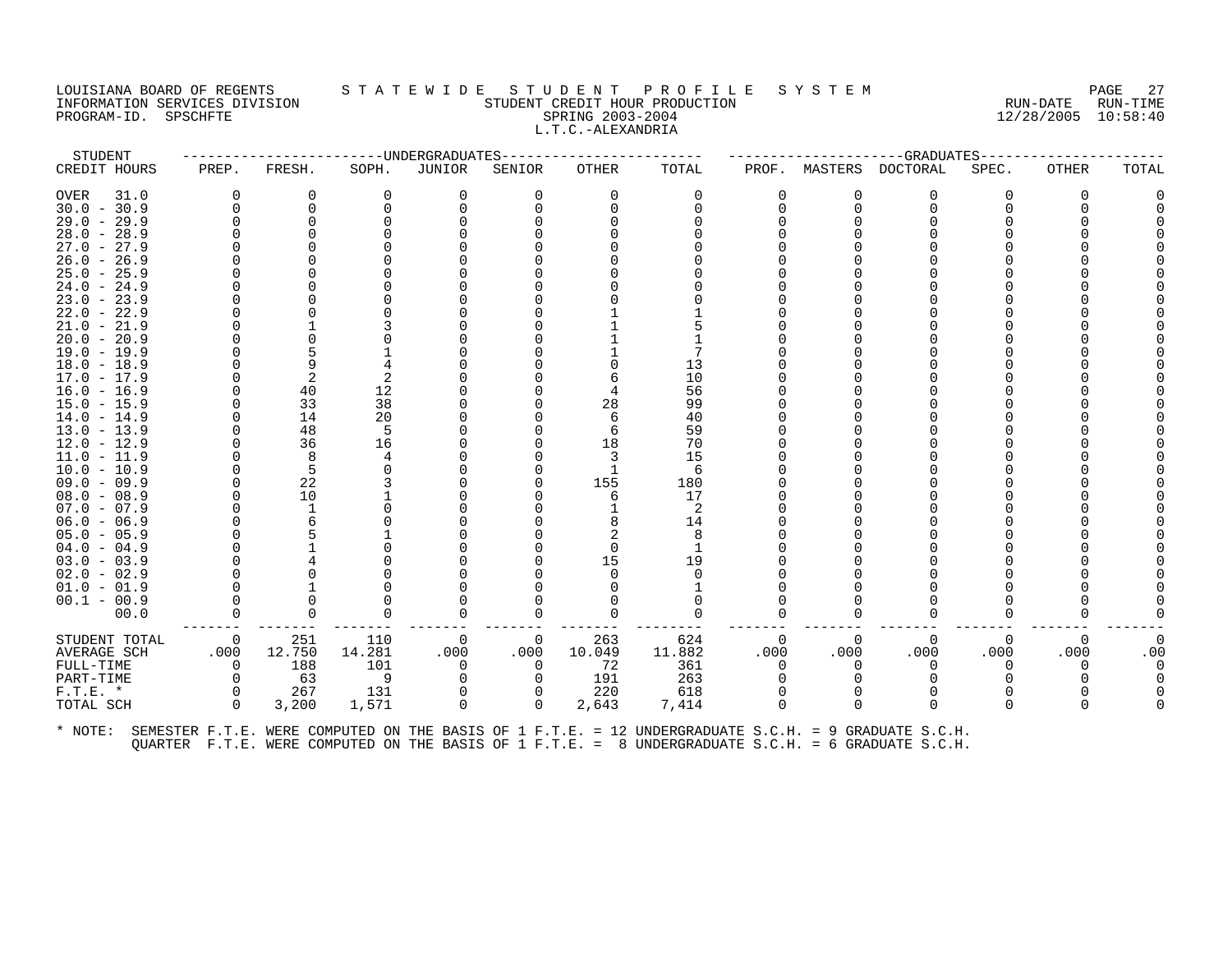#### LOUISIANA BOARD OF REGENTS STATEWIDE STUDENT PROFILE SYSTEM PAGE 28 INFORMATION SERVICES DIVISION STUDENT CREDIT HOUR PRODUCTION RUN-DATE RUN-TIME PROGRAM-ID. SPSCHFTE SALL SON SPRING 2003-2004 SPRING 2003-2004 12/28/2005 10:58:40 L.T.C.-ASCENSION

| STUDENT             |        |          | ------------------DNDERGRADUATES |          |          | ------------- |          |              |          | --GRADUATES                                                                                          |          |       |       |
|---------------------|--------|----------|----------------------------------|----------|----------|---------------|----------|--------------|----------|------------------------------------------------------------------------------------------------------|----------|-------|-------|
| CREDIT HOURS        | PREP.  | FRESH.   | SOPH.                            | JUNIOR   | SENIOR   | <b>OTHER</b>  | TOTAL    | PROF.        | MASTERS  | DOCTORAL                                                                                             | SPEC.    | OTHER | TOTAL |
| <b>OVER</b><br>31.0 | 0      | 0        | 0                                | 0        | 0        | $\Omega$      | 0        | 0            | 0        | 0                                                                                                    | O        | 0     |       |
| $30.0 - 30.9$       |        |          |                                  | $\Omega$ | $\Omega$ | $\Omega$      | 0        | 0            | $\Omega$ | $\Omega$                                                                                             |          |       |       |
| $29.0 - 29.9$       |        |          |                                  |          |          |               |          |              |          |                                                                                                      |          |       |       |
| $28.0 - 28.9$       |        |          |                                  |          |          |               |          |              |          |                                                                                                      |          |       |       |
| $27.0 - 27.9$       |        |          |                                  |          |          |               |          |              |          |                                                                                                      |          |       |       |
| $26.0 - 26.9$       |        |          |                                  |          |          |               |          |              |          |                                                                                                      |          |       |       |
| $25.0 - 25.9$       |        |          |                                  |          |          |               |          |              |          |                                                                                                      |          |       |       |
| $24.0 -$<br>24.9    |        |          |                                  |          |          |               |          |              |          |                                                                                                      |          |       |       |
| $23.0 - 23.9$       |        |          |                                  |          |          |               |          |              |          |                                                                                                      |          |       |       |
| $22.0 - 22.9$       |        |          |                                  |          |          |               |          |              |          |                                                                                                      |          |       |       |
| $21.0 - 21.9$       |        |          |                                  |          |          |               |          |              |          |                                                                                                      |          |       |       |
| $20.0 - 20.9$       |        |          |                                  |          |          |               |          |              |          |                                                                                                      |          |       |       |
| $19.0 - 19.9$       |        |          |                                  |          |          |               | $\Omega$ |              |          |                                                                                                      |          |       |       |
| $18.0 - 18.9$       |        | 12       |                                  |          |          |               | 15       |              |          |                                                                                                      |          |       |       |
| $17.0 - 17.9$       |        | 2        | 13                               |          |          |               | 19       |              |          |                                                                                                      |          |       |       |
| $16.0 - 16.9$       |        | $\Omega$ |                                  |          |          |               | 2        |              |          |                                                                                                      |          |       |       |
| $15.0 - 15.9$       |        | 21       | 6                                |          |          |               | 34       |              |          |                                                                                                      |          |       |       |
| $14.0 - 14.9$       |        | 6        | 10                               |          |          |               | 20       |              |          |                                                                                                      |          |       |       |
| $13.0 - 13.9$       |        | 3        |                                  |          |          |               | 3        |              |          |                                                                                                      |          |       |       |
| $12.0 - 12.9$       |        | 16       |                                  |          |          |               | 27       |              |          |                                                                                                      |          |       |       |
| $11.0 - 11.9$       |        | 2        |                                  |          |          |               | 10       |              |          |                                                                                                      |          |       |       |
| $10.0 - 10.9$       |        | 13       |                                  |          |          |               | 16       |              |          |                                                                                                      |          |       |       |
| $09.0 - 09.9$       |        | 11       |                                  |          |          |               | 14       |              |          |                                                                                                      |          |       |       |
| $08.0 - 08.9$       |        | 2        |                                  |          |          |               | 3        |              |          |                                                                                                      |          |       |       |
| $07.0 - 07.9$       |        |          |                                  |          |          |               |          |              |          |                                                                                                      |          |       |       |
| $06.0 - 06.9$       |        |          |                                  |          |          |               | 10       |              |          |                                                                                                      |          |       |       |
| $05.0 - 05.9$       |        |          |                                  |          |          |               | 1        |              |          |                                                                                                      |          |       |       |
| $04.0 - 04.9$       |        |          |                                  |          |          |               | 10       |              |          |                                                                                                      |          |       |       |
| $03.0 - 03.9$       |        |          |                                  |          |          |               | 6        |              |          |                                                                                                      |          |       |       |
| $02.0 - 02.9$       |        |          |                                  |          |          |               |          |              |          |                                                                                                      |          |       |       |
| $01.0 - 01.9$       |        |          |                                  |          |          |               |          |              |          |                                                                                                      |          |       |       |
| $00.1 - 00.9$       |        |          |                                  |          |          |               |          |              |          |                                                                                                      |          |       |       |
| 00.0                |        |          | O                                | $\Omega$ | 0        |               | $\Omega$ | <sup>0</sup> | $\Omega$ | 0                                                                                                    |          |       |       |
| STUDENT TOTAL       | 4      | 106      | 47                               | 0        | 0        | 42            | 199      | $\Omega$     | 0        | 0                                                                                                    | $\Omega$ | 0     |       |
| AVERAGE SCH         | 12.250 | 11.735   | 13.765                           | .000     | .000     | 10.047        | 11.869   | .000         | .000     | .000                                                                                                 | .000     | .000  | .00   |
| FULL-TIME           | 3      | 61       | 37                               | $\Omega$ | $\Omega$ | 20            | 121      | $\Omega$     | $\Omega$ | 0                                                                                                    |          | 0     |       |
| PART-TIME           |        | 45       | 10                               | ∩        |          | 22            | 78       |              |          |                                                                                                      |          |       |       |
| $F.T.E.$ *          |        | 104      | 54                               | 0        | 0        | 35            | 197      | $\Omega$     |          | $\Omega$                                                                                             |          |       |       |
| TOTAL SCH           | 49     | 1,244    | 647                              | $\Omega$ | $\Omega$ | 422           | 2,362    | $\Omega$     | $\Omega$ | $\Omega$                                                                                             |          | U     |       |
|                     |        |          |                                  |          |          |               |          |              |          |                                                                                                      |          |       |       |
| * NOTE:             |        |          |                                  |          |          |               |          |              |          | SEMESTER F.T.E. WERE COMPUTED ON THE BASIS OF 1 F.T.E. = 12 UNDERGRADUATE S.C.H. = 9 GRADUATE S.C.H. |          |       |       |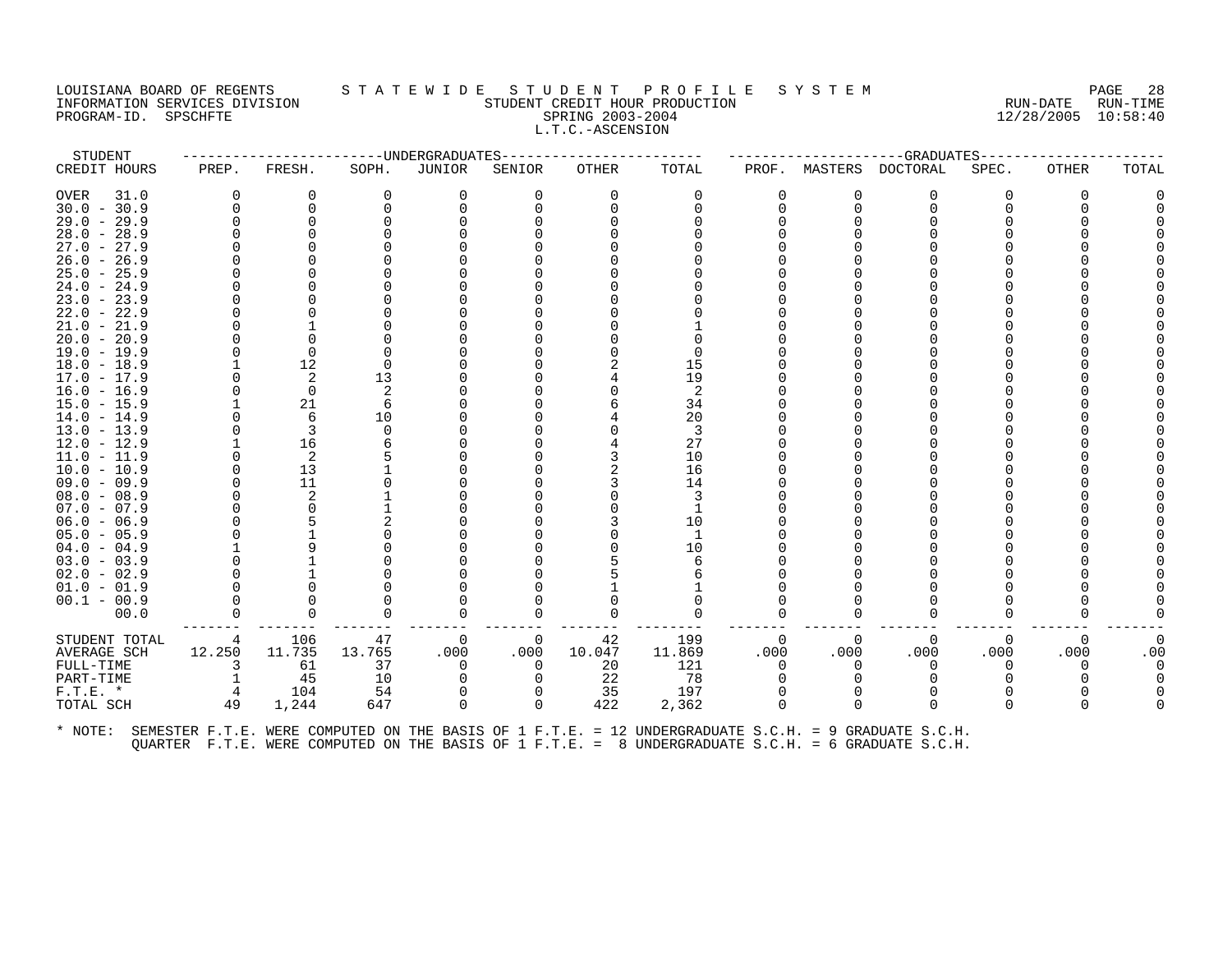#### LOUISIANA BOARD OF REGENTS STATEWIDE STUDENT PROFILE SYSTEM NAGE 29 INFORMATION SERVICES DIVISION SUNGLERICAL STUDENT CREDIT HOUR PRODUCTION SUNGLERIC RUN-DATE RUN-TIME RUN-TIME<br>PROGRAM-ID. SPSCHFTE SERING 2003-2004 SPRING 2003-2004 PROGRAM-ID. SPSCHFTE SPRING 2003-2004 L.T.C.-AVOYELLES

| STUDENT       |                |              |          | ---------------------DNDERGRADUATES |          | -------------- |          |          |          | ------------------GRADUATES----- |          |              |       |
|---------------|----------------|--------------|----------|-------------------------------------|----------|----------------|----------|----------|----------|----------------------------------|----------|--------------|-------|
| CREDIT HOURS  | PREP.          | FRESH.       | SOPH.    | JUNIOR                              | SENIOR   | OTHER          | TOTAL    | PROF.    |          | MASTERS DOCTORAL                 | SPEC.    | <b>OTHER</b> | TOTAL |
| OVER<br>31.0  | $\Omega$       | 0            | 0        | 0                                   | 0        | $\Omega$       | 0        | 0        | 0        | 0                                | 0        | $\Omega$     |       |
| $30.0 - 30.9$ | $\Omega$       | $\Omega$     |          |                                     |          |                |          | 0        | $\Omega$ | $\Omega$                         |          |              |       |
| $29.0 - 29.9$ | $\Omega$       | $\Omega$     |          |                                     |          |                |          |          |          |                                  |          |              |       |
| $28.0 - 28.9$ |                |              |          |                                     |          |                |          |          |          |                                  |          |              |       |
| $27.0 - 27.9$ |                |              |          |                                     |          |                |          |          |          |                                  |          |              |       |
| $26.0 - 26.9$ |                |              |          |                                     |          |                |          |          |          |                                  |          |              |       |
| $25.0 - 25.9$ |                |              |          |                                     |          |                |          |          |          |                                  |          |              |       |
| $24.0 - 24.9$ |                |              |          |                                     |          |                |          |          |          |                                  |          |              |       |
| $23.0 - 23.9$ |                |              |          |                                     |          |                |          |          |          |                                  |          |              |       |
| $22.0 - 22.9$ |                |              |          |                                     |          |                |          |          |          |                                  |          |              |       |
| $21.0 - 21.9$ |                |              |          |                                     |          |                |          |          |          |                                  |          |              |       |
| $20.0 - 20.9$ |                |              |          |                                     |          |                |          |          |          |                                  |          |              |       |
| $19.0 - 19.9$ |                |              |          |                                     |          |                |          |          |          |                                  |          |              |       |
| $18.0 - 18.9$ |                | 9            |          |                                     |          |                | 12       |          |          |                                  |          |              |       |
| $17.0 - 17.9$ |                | 3            |          |                                     |          |                | 6        |          |          |                                  |          |              |       |
| $16.0 - 16.9$ |                | 29           | 11       |                                     |          |                | 40       |          |          |                                  |          |              |       |
| $15.0 - 15.9$ |                | 67           | 24       |                                     |          |                | 91       |          |          |                                  |          |              |       |
| $14.0 - 14.9$ |                | 25           | 11       |                                     |          |                | 36       |          |          |                                  |          |              |       |
| $13.0 - 13.9$ |                | 23           | 31       |                                     |          |                | 54       |          |          |                                  |          |              |       |
| $12.0 - 12.9$ | 0              | 20           | 12       |                                     |          |                | 36       |          |          |                                  |          |              |       |
| $11.0 - 11.9$ |                | 14           | 19       |                                     |          |                | 33       |          |          |                                  |          |              |       |
| $10.0 - 10.9$ | O              | 2            |          |                                     |          |                | 9        |          |          |                                  |          |              |       |
| $09.0 - 09.9$ |                | 78           | 11       |                                     |          |                | 93       |          |          |                                  |          |              |       |
| $08.0 - 08.9$ |                | $\mathbf{1}$ |          |                                     |          |                |          |          |          |                                  |          |              |       |
| $07.0 - 07.9$ | $\Omega$       | 2            |          |                                     |          |                |          |          |          |                                  |          |              |       |
| $06.0 - 06.9$ | $\Omega$       | 14           |          |                                     |          |                | 16       |          |          |                                  |          |              |       |
| $05.0 - 05.9$ | 0              | 0            |          |                                     |          |                | 1        |          |          |                                  |          |              |       |
| $04.0 - 04.9$ |                |              |          |                                     |          |                |          |          |          |                                  |          |              |       |
| $03.0 - 03.9$ |                | 19           |          |                                     |          |                | 21       |          |          |                                  |          |              |       |
| $02.0 - 02.9$ |                |              |          |                                     |          |                |          |          |          |                                  |          |              |       |
| $01.0 - 01.9$ | $\Omega$       |              |          |                                     |          |                |          |          |          |                                  |          |              |       |
| $00.1 - 00.9$ |                |              |          |                                     |          |                |          |          |          |                                  |          |              |       |
| 00.0          | $\Omega$       | $\Omega$     | $\Omega$ |                                     | O        |                | $\Omega$ | 0        | 0        | $\Omega$                         | 0        |              |       |
| STUDENT TOTAL | $\overline{0}$ | 312          | 141      | - 0                                 | $\Omega$ | 9              | 462      | $\Omega$ | $\Omega$ | 0                                | $\Omega$ | 0            |       |
| AVERAGE SCH   | .000           | 11.794       | 12.822   | .000                                | .000     | 9.666          | 12.067   | .000     | .000     | .000                             | .000     | .000         | .00   |
| FULL-TIME     | $\overline{0}$ | 179          | 97       | $\Omega$                            | 0        |                | 280      | $\Omega$ |          | 0                                | 0        |              |       |
| PART-TIME     | $\overline{0}$ | 133          | 44       |                                     |          | 5              | 182      | $\Omega$ |          | $\Omega$                         |          |              |       |
| $F.T.E. *$    | $\Omega$       | 307          | 151      |                                     |          |                | 465      |          |          |                                  |          |              |       |
| TOTAL SCH     | $\Omega$       | 3,680        | 1,808    |                                     | $\Omega$ | 87             | 5,575    | $\Omega$ | 0        | $\Omega$                         | 0        |              |       |
|               |                |              |          |                                     |          |                |          |          |          |                                  |          |              |       |
|               |                |              |          |                                     |          |                |          |          |          |                                  |          |              |       |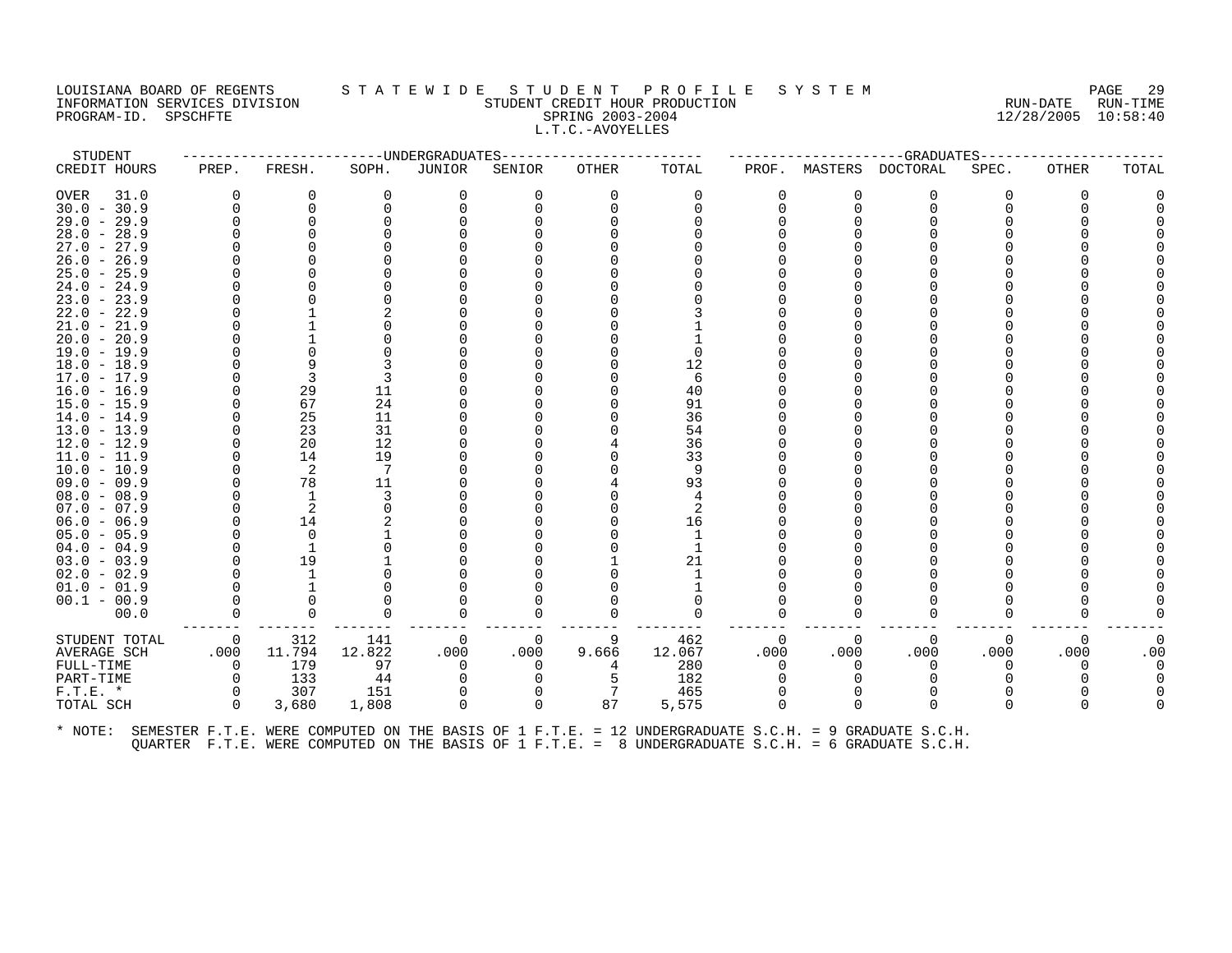#### LOUISIANA BOARD OF REGENTS STATEWIDE STUDENT PROFILE SYSTEM PAGE 30<br>INFORMATION SERVICES DIVISION STATEWIDENT CREDIT HOUR PRODUCTION FORDER RUN-DATE RUN-TIME INFORMATION SERVICES DIVISION SUBSERVICES ON SUBSERVICES SUBSERVICES SUBSERVICES SUBSERVICES DIVISION SUBSERVICES SUBSERVICES SUBSERVICES SUBSERVICES SUBSERVICES ON SUBSERVICES SUBSERVICES SUBSERVICES SUBSERVICES ON SUBSER PROGRAM-ID. SPSCHFTE SERIES SPRING 2003-2004 L.T.C.-BASTROP

| STUDENT       |          |          | --------------UNDERGRADUATES- |              |                |                |          |          |          | -----------------GRADUATES----- |       |          |       |
|---------------|----------|----------|-------------------------------|--------------|----------------|----------------|----------|----------|----------|---------------------------------|-------|----------|-------|
| CREDIT HOURS  | PREP.    | FRESH.   | SOPH.                         | JUNIOR       | SENIOR         | OTHER          | TOTAL    |          |          | PROF. MASTERS DOCTORAL          | SPEC. | OTHER    | TOTAL |
| OVER<br>31.0  | 0        | 0        | $\Omega$                      | 0            | 0              | $\Omega$       | $\Omega$ | $\Omega$ | 0        | 0                               | 0     |          |       |
| $30.0 - 30.9$ | $\Omega$ | $\Omega$ |                               | 0            | U              | ∩              | $\Omega$ | $\Omega$ | $\Omega$ | $\Omega$                        |       |          |       |
| $29.0 - 29.9$ |          | $\Omega$ |                               |              |                |                |          |          |          |                                 |       |          |       |
| $28.0 - 28.9$ |          |          |                               |              |                |                |          |          |          |                                 |       |          |       |
| $27.0 - 27.9$ |          |          |                               |              |                |                |          |          |          |                                 |       |          |       |
| $26.0 - 26.9$ |          |          |                               |              |                |                |          |          |          |                                 |       |          |       |
| $25.0 - 25.9$ |          |          |                               |              |                |                |          |          |          |                                 |       |          |       |
| $24.0 - 24.9$ |          |          |                               |              |                |                |          |          |          |                                 |       |          |       |
| $23.0 - 23.9$ |          |          |                               |              |                |                |          |          |          |                                 |       |          |       |
| $22.0 - 22.9$ |          |          |                               |              |                |                |          |          |          |                                 |       |          |       |
| $21.0 - 21.9$ |          |          |                               |              |                |                |          |          |          |                                 |       |          |       |
| $20.0 - 20.9$ |          | 2        |                               |              |                |                |          |          |          |                                 |       |          |       |
| $19.0 - 19.9$ |          | 3        |                               |              |                |                |          |          |          |                                 |       |          |       |
| $18.0 - 18.9$ |          | 19       | 11                            |              |                |                | 31       |          |          |                                 |       |          |       |
| $17.0 - 17.9$ |          | 16       | 4                             |              |                |                | 20       |          |          |                                 |       |          |       |
| $16.0 - 16.9$ |          | 4        |                               |              |                |                | 7        |          |          |                                 |       |          |       |
| $15.0 - 15.9$ |          | 30       | 28                            |              |                |                | 58       |          |          |                                 |       |          |       |
| $14.0 - 14.9$ |          | 8        |                               |              |                |                | 13       |          |          |                                 |       |          |       |
| $13.0 - 13.9$ |          | 12       |                               |              |                | ∩              | 12       |          |          |                                 |       |          |       |
| $12.0 - 12.9$ |          | 32       |                               |              |                | 11             | 47       |          |          |                                 |       |          |       |
| $11.0 - 11.9$ |          | $\Omega$ |                               |              |                |                | 2        |          |          |                                 |       |          |       |
| $10.0 - 10.9$ |          | 10       |                               |              |                |                | 11       |          |          |                                 |       |          |       |
| 09.0 - 09.9   |          |          |                               |              |                |                |          |          |          |                                 |       |          |       |
| $08.0 - 08.9$ |          |          |                               |              |                |                |          |          |          |                                 |       |          |       |
| $07.0 - 07.9$ |          |          |                               |              |                |                |          |          |          |                                 |       |          |       |
| $06.0 - 06.9$ |          |          |                               |              |                |                |          |          |          |                                 |       |          |       |
| $05.0 - 05.9$ |          |          |                               |              |                |                |          |          |          |                                 |       |          |       |
| $04.0 - 04.9$ |          |          |                               |              |                |                |          |          |          |                                 |       |          |       |
| $03.0 - 03.9$ |          |          |                               |              |                |                |          |          |          |                                 |       |          |       |
| $02.0 - 02.9$ |          |          |                               |              |                |                |          |          |          |                                 |       |          |       |
| $01.0 - 01.9$ |          |          |                               |              |                |                |          |          |          |                                 |       |          |       |
| $00.1 - 00.9$ |          |          |                               |              |                |                |          |          |          |                                 |       |          |       |
| 00.0          | 0        | $\Omega$ |                               | <sup>0</sup> | 0              | $\Omega$       | $\Omega$ | $\Omega$ | 0        | $\Omega$                        |       |          |       |
| STUDENT TOTAL | 0        | 143      | 61                            | - 0          | $\overline{0}$ | 13             | 217      | 0        | $\Omega$ | $\Omega$                        | 0     | $\Omega$ |       |
| AVERAGE SCH   | .000     | 14.293   | 15.245                        | .000         | .000           | 12.384         | 14.447   | .000     | .000     | .000                            | .000  | .000     | .00   |
| FULL-TIME     | 0        | 128      | 57                            | 0            | 0              | 12             | 197      | $\Omega$ | 0        | $\Omega$                        |       |          |       |
| PART-TIME     | $\Omega$ | 15       | 4                             | 0            | 0              | $\overline{1}$ | 20       | $\Omega$ |          |                                 |       |          |       |
| $F.T.E. *$    | $\Omega$ | 170      | 78                            |              |                | 13             | 261      |          |          |                                 |       |          |       |
| TOTAL SCH     | $\Omega$ | 2,044    | 930                           | 0            | $\Omega$       | 161            | 3,135    | $\Omega$ | 0        | $\Omega$                        | 0     |          |       |
|               |          |          |                               |              |                |                |          |          |          |                                 |       |          |       |
|               |          |          |                               |              |                |                |          |          |          |                                 |       |          |       |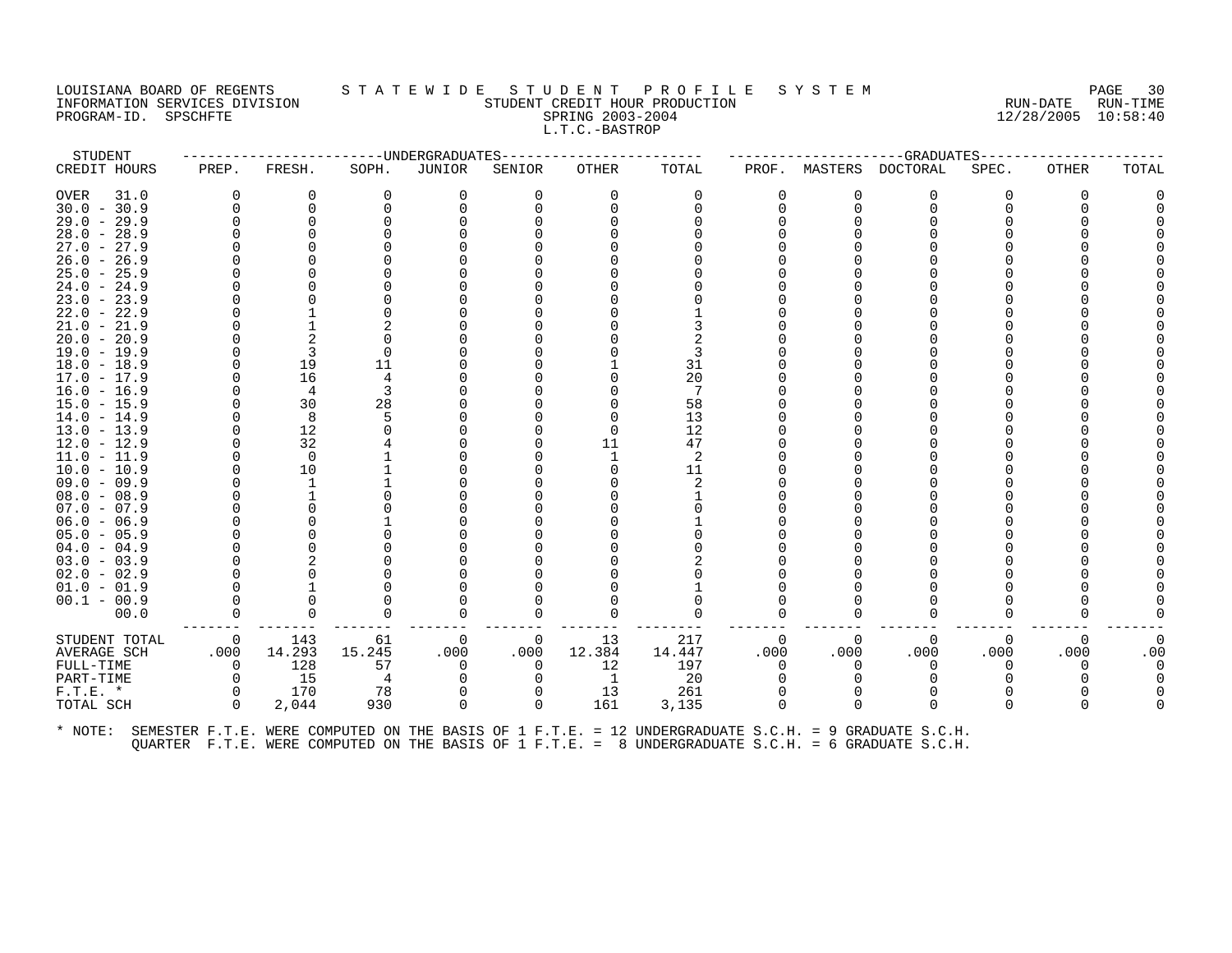#### LOUISIANA BOARD OF REGENTS STATEWIDE STUDENT PROFILE SYSTEM NAGE 31 INFORMATION SERVICES DIVISION SUBSERVICES ON SUBSERVICES SUBSERVICES SUBSERVICES SUBSERVICES DIVISION SUBSERVICES SUBSERVICES SUBSERVICES SUBSERVICES SUBSERVICES ON SUBSERVICES SUBSERVICES ON SUBSERVICES ON SUBSERVICES ON PROGRAM-ID. SPSCHFTE SERING 2003-2004 L.T.C.-BATON ROUGE

| STUDENT       |                |          | -------------DNDERGRADUATES- |          |                |          |          |          |          | -------------GRADUATES----- |          |                |          |
|---------------|----------------|----------|------------------------------|----------|----------------|----------|----------|----------|----------|-----------------------------|----------|----------------|----------|
| CREDIT HOURS  | PREP.          | FRESH.   | SOPH.                        | JUNIOR   | SENIOR         | OTHER    | TOTAL    | PROF.    |          | MASTERS DOCTORAL            | SPEC.    | OTHER          | TOTAL    |
| OVER<br>31.0  | $\Omega$       | 0        | 0                            | 0        | 0              | 0        | 0        |          | 0        | 0                           | O        | $\Omega$       |          |
| $30.0 - 30.9$ |                | 0        | ∩                            | $\Omega$ | 0              | $\Omega$ | ∩        |          | $\Omega$ | $\Omega$                    |          | O              |          |
| $29.0 - 29.9$ |                | $\Omega$ |                              |          |                |          |          |          |          |                             |          |                |          |
| $28.0 - 28.9$ |                |          |                              |          |                |          |          |          |          |                             |          |                |          |
| $27.0 - 27.9$ |                |          |                              |          |                |          |          |          |          |                             |          |                |          |
| $26.0 - 26.9$ |                |          |                              |          |                |          |          |          |          |                             |          |                |          |
| $25.0 - 25.9$ |                |          |                              |          |                |          |          |          |          |                             |          |                |          |
| $24.0 - 24.9$ |                |          |                              |          |                |          |          |          |          |                             |          |                |          |
| $23.0 - 23.9$ |                |          |                              |          |                |          |          |          |          |                             |          |                |          |
| $22.0 - 22.9$ |                |          |                              |          |                |          |          |          |          |                             |          |                |          |
| $21.0 - 21.9$ |                |          |                              |          |                |          |          |          |          |                             |          |                |          |
| $20.0 - 20.9$ |                |          |                              |          |                |          |          |          |          |                             |          |                |          |
| $19.0 - 19.9$ |                | 5        | ₹                            |          |                | 5        | 13       |          |          |                             |          |                |          |
| $18.0 - 18.9$ |                | 12       | 14                           |          |                | 14       | 40       |          |          |                             |          |                |          |
| $17.0 - 17.9$ |                | 9        | 31                           |          |                | 8        | 48       |          |          |                             |          |                |          |
| $16.0 - 16.9$ |                | 10       | -8                           |          |                | 26       | 44       |          |          |                             |          |                |          |
| $15.0 - 15.9$ |                | 19       | 33                           |          |                | 32       | 84       |          |          |                             |          |                |          |
| $14.0 - 14.9$ |                | 24       | 33                           |          |                | 43       | 100      |          |          |                             |          |                |          |
| $13.0 - 13.9$ |                | 18       | 24                           |          |                | 30       | 72       |          |          |                             |          |                |          |
| $12.0 - 12.9$ |                | 36       | 48                           |          |                | 44       | 128      |          |          |                             |          |                |          |
| $11.0 - 11.9$ |                | 6        | 13                           |          |                | 4        | 23       |          |          |                             |          |                |          |
| $10.0 - 10.9$ |                | 8        | -6                           |          |                | 11       | 25       |          |          |                             |          |                |          |
| $09.0 - 09.9$ |                | 19       | 21                           |          |                | 17       | 57       |          |          |                             |          |                |          |
| $08.0 - 08.9$ |                | 4        | 6                            |          |                | 14       | 24       |          |          |                             |          |                |          |
| $07.0 - 07.9$ |                | 3        | 0                            |          |                | -5       | 8        |          |          |                             |          |                |          |
| $06.0 - 06.9$ |                | 19       | 19                           |          |                | 53       | 91       |          |          |                             |          |                |          |
| $05.0 - 05.9$ |                |          | 5                            |          |                | 4        | 14       |          |          |                             |          |                |          |
| $04.0 - 04.9$ |                | 5        |                              |          |                | 13       | 22       |          |          |                             |          |                |          |
| $03.0 - 03.9$ |                | 20       | 14                           |          |                | 78       | 112      |          |          |                             |          |                |          |
| $02.0 - 02.9$ |                |          |                              |          |                |          |          |          |          |                             |          |                |          |
| $01.0 - 01.9$ |                |          |                              |          |                |          |          |          |          |                             |          |                |          |
| $00.1 - 00.9$ |                | $\Omega$ |                              |          |                |          |          |          |          |                             |          |                |          |
| 00.0          |                | $\Omega$ | $\cap$                       | ∩        |                |          | $\Omega$ |          |          | ∩                           |          |                |          |
| STUDENT TOTAL | $\overline{0}$ | 226      | 291                          | 0        | $\overline{0}$ | 408      | 925      | $\Omega$ | $\Omega$ | $\Omega$                    | 0        | $\overline{0}$ | $\Omega$ |
| AVERAGE SCH   | .000           | 11.285   | 12.453                       | .000     | .000           | 10.018   | 11.094   | .000     | .000     | .000                        | .000     | .000           | .00      |
| FULL-TIME     | $\Omega$       | 135      | 202                          | 0        | $\Omega$       | 207      | 544      |          | $\Omega$ | $\Omega$                    | $\Omega$ | $\Omega$       |          |
| PART-TIME     | $\Omega$       | 91       | 89                           | 0        |                | 201      | 381      |          |          | $\Omega$                    |          |                |          |
| $F.T.E. *$    | $\Omega$       | 213      | 302                          | $\Omega$ | $\Omega$       | 341      | 855      |          |          |                             |          |                |          |
| TOTAL SCH     | $\cap$         | 2,550    | 3,624                        | $\Omega$ | $\Omega$       | 4,087    | 10,262   |          |          | ∩                           | $\cap$   |                |          |
|               |                |          |                              |          |                |          |          |          |          |                             |          |                |          |
|               |                |          |                              |          |                |          |          |          |          |                             |          |                |          |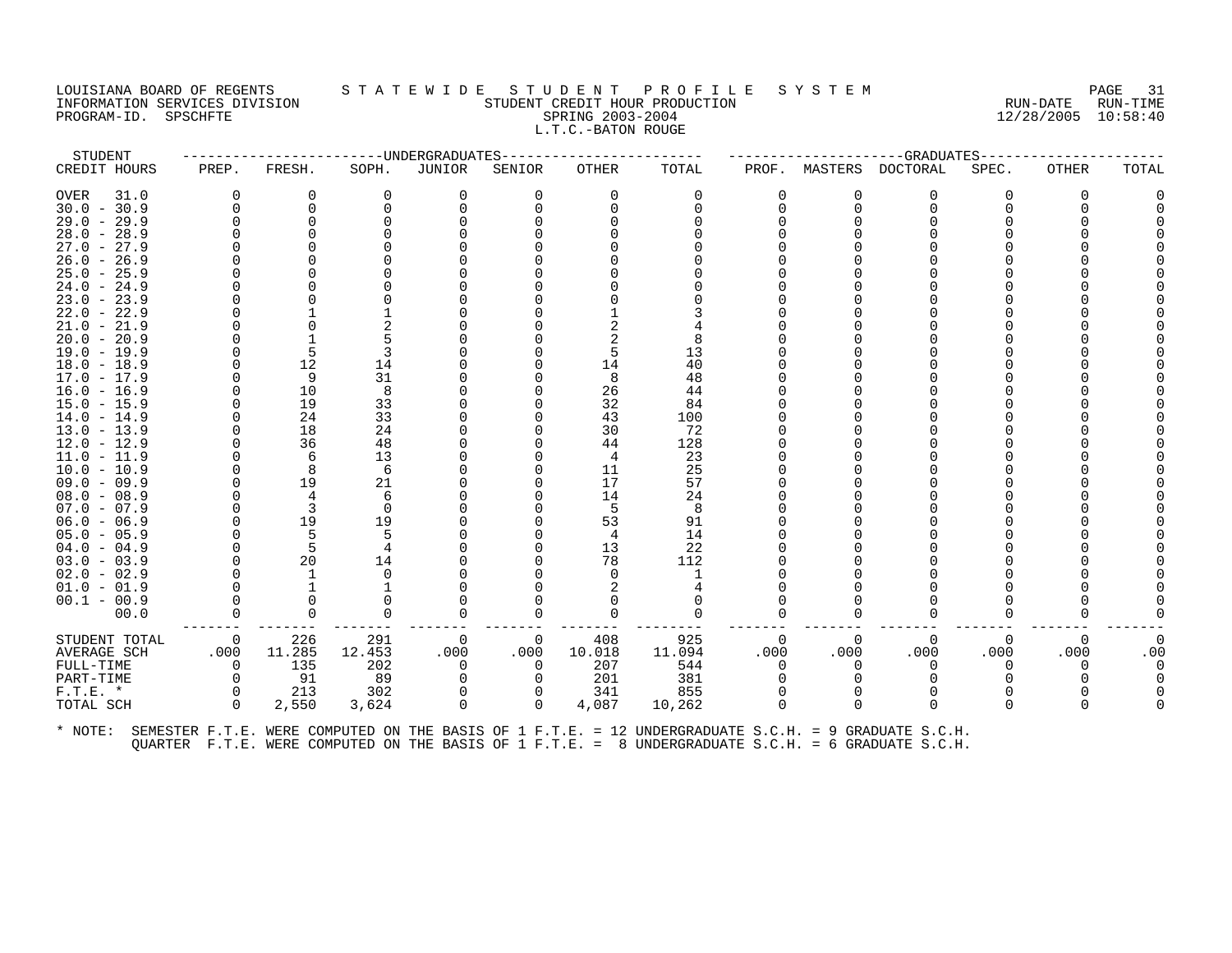#### LOUISIANA BOARD OF REGENTS S T A T E W I D E S T U D E N T P R O F I L E S Y S T E M PAGE 32 INFORMATION SERVICES DIVISION STUDENT CREDIT HOUR PRODUCTION RUN-DATE RUN-TIME PROGRAM-ID. SPSCHFTE SPRING 2003-2004 12/28/2005 10:58:40 L.T.C.-CHARLES B. COREIL

| STUDENT             |          |        | ---------------------DNDERGRADUATES |               |              | -------------- |       |              |          | -----------GRADUATES- |          |          |       |
|---------------------|----------|--------|-------------------------------------|---------------|--------------|----------------|-------|--------------|----------|-----------------------|----------|----------|-------|
| CREDIT HOURS        | PREP.    | FRESH. | SOPH.                               | <b>JUNIOR</b> | SENIOR       | <b>OTHER</b>   | TOTAL | PROF.        | MASTERS  | DOCTORAL              | SPEC.    | OTHER    | TOTAL |
| <b>OVER</b><br>31.0 |          | 0      | 0                                   | 0             | 0            |                | 0     | 0            |          | 0                     |          | O        |       |
| $30.0 - 30.9$       |          | 0      |                                     | 0             |              |                |       | U            |          | $\Omega$              |          |          |       |
| $29.0 - 29.9$       |          |        |                                     |               |              |                |       |              |          |                       |          |          |       |
| $28.0 - 28.9$       |          |        |                                     |               |              |                |       |              |          |                       |          |          |       |
| $27.0 - 27.9$       |          |        |                                     |               |              |                |       |              |          |                       |          |          |       |
| $26.0 - 26.9$       |          |        |                                     |               |              |                |       |              |          |                       |          |          |       |
| $25.0 - 25.9$       |          |        |                                     |               |              |                |       |              |          |                       |          |          |       |
| $24.0 - 24.9$       |          |        |                                     |               |              |                |       |              |          |                       |          |          |       |
| $23.0 - 23.9$       |          |        |                                     |               |              |                |       |              |          |                       |          |          |       |
| $22.0 - 22.9$       |          |        |                                     |               |              |                |       |              |          |                       |          |          |       |
| $21.0 - 21.9$       |          |        |                                     |               |              |                |       |              |          |                       |          |          |       |
| $20.0 - 20.9$       |          |        |                                     |               |              |                |       |              |          |                       |          |          |       |
| $19.0 - 19.9$       |          |        |                                     |               |              |                |       |              |          |                       |          |          |       |
| $18.0 - 18.9$       |          |        |                                     |               |              |                |       |              |          |                       |          |          |       |
| $17.0 - 17.9$       |          |        |                                     |               |              |                |       |              |          |                       |          |          |       |
| $16.0 - 16.9$       |          |        |                                     |               |              |                |       |              |          |                       |          |          |       |
| $15.0 - 15.9$       |          |        |                                     |               |              |                |       |              |          |                       |          |          |       |
| $14.0 - 14.9$       |          |        |                                     |               |              |                |       |              |          |                       |          |          |       |
| $13.0 - 13.9$       |          |        | 22                                  |               |              |                | 24    |              |          |                       |          |          |       |
| $12.0 - 12.9$       |          | 16     | 16                                  |               |              |                | 39    |              |          |                       |          |          |       |
| $11.0 - 11.9$       |          | 3      |                                     |               |              |                |       |              |          |                       |          |          |       |
| $10.0 - 10.9$       |          |        |                                     |               |              |                |       |              |          |                       |          |          |       |
| $09.0 - 09.9$       |          | 5      |                                     |               |              |                |       |              |          |                       |          |          |       |
| $08.0 - 08.9$       |          | 14     |                                     |               |              |                | 16    |              |          |                       |          |          |       |
| $07.0 - 07.9$       |          | -2     |                                     |               |              |                | 4     |              |          |                       |          |          |       |
| $06.0 - 06.9$       | 16       | 50     |                                     |               |              |                | 70    |              |          |                       |          |          |       |
|                     |          |        |                                     |               |              |                |       |              |          |                       |          |          |       |
| $05.0 - 05.9$       |          |        |                                     |               |              |                |       |              |          |                       |          |          |       |
| $04.0 - 04.9$       |          |        |                                     |               |              |                |       |              |          |                       |          |          |       |
| $03.0 - 03.9$       |          |        |                                     |               |              |                |       |              |          |                       |          |          |       |
| $02.0 - 02.9$       |          |        |                                     |               |              |                |       |              |          |                       |          |          |       |
| $01.0 - 01.9$       |          |        |                                     |               |              |                |       |              |          |                       |          |          |       |
| $00.1 - 00.9$       |          | ∩      |                                     |               |              |                |       |              |          |                       |          |          |       |
| 00.0                |          | 0      |                                     |               | 0            |                | 0     |              |          | $\Omega$              |          |          |       |
| STUDENT TOTAL       | 19       | 111    | 59                                  | 0             | 0            | 14             | 203   | 0            | $\Omega$ | $\Omega$              | $\Omega$ | $\Omega$ |       |
| AVERAGE SCH         | 6.210    | 7.545  | 13.050                              | .000          | .000         | 9.071          | 9.125 | .000         | .000     | .000                  | .000     | .000     | .00   |
| FULL-TIME           | $\Omega$ | 22     | 52                                  | $\Omega$      | <sup>0</sup> |                | 82    | ∩            |          | $\Omega$              | $\Omega$ | 0        |       |
| PART-TIME           | 19       | 89     |                                     |               |              | -6             | 121   |              |          |                       |          |          |       |
| $F.T.E.$ *          | 10       | 70     | 64                                  | 0             | 0            | -11            | 154   |              |          | $\Omega$              |          |          |       |
| TOTAL SCH           | 118      | 837    | 770                                 | $\Omega$      | $\Omega$     | 127            | 1,852 | <sup>n</sup> | $\Omega$ | $\Omega$              |          | U        |       |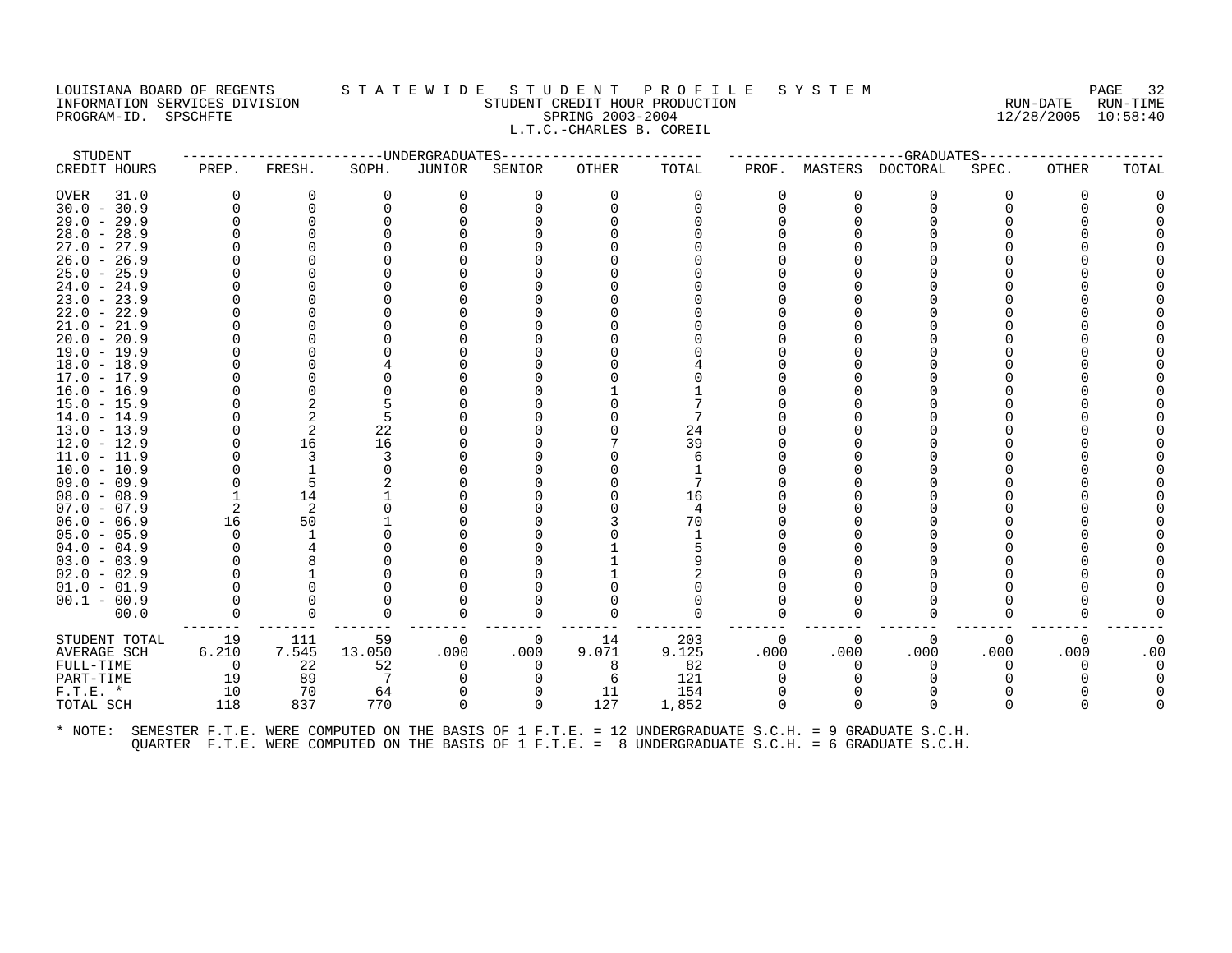#### LOUISIANA BOARD OF REGENTS STATEWIDE STUDENT PROFILE SYSTEM NAGE 33 INFORMATION SERVICES DIVISION SUNGLERICAL STUDENT CREDIT HOUR PRODUCTION SERVICHING RUN-DATE RUN-TIME RUN-TIME<br>PROGRAM-ID. SPSCHFTE SERING 2003-2004 SPRING 2003-2004 PROGRAM-ID. SPSCHFTE SERIES SPRING 2003-2004 L.T.C.-DELTA OUACHITA

| STUDENT                        |          |          | ------------------DNDERGRADUATES |          |          | ------------- |               |              |          | --GRADUATES                                                                                          |          |       |       |
|--------------------------------|----------|----------|----------------------------------|----------|----------|---------------|---------------|--------------|----------|------------------------------------------------------------------------------------------------------|----------|-------|-------|
| CREDIT HOURS                   | PREP.    | FRESH.   | SOPH.                            | JUNIOR   | SENIOR   | <b>OTHER</b>  | TOTAL         | PROF.        | MASTERS  | DOCTORAL                                                                                             | SPEC.    | OTHER | TOTAL |
| <b>OVER</b><br>31.0            | 0        | 0        | 0                                | 0        | 0        | $\Omega$      | 0             | 0            | 0        | 0                                                                                                    | O        | 0     |       |
| $30.0 - 30.9$                  |          |          |                                  | 0        | 0        | $\Omega$      | 0             | 0            | $\Omega$ | $\Omega$                                                                                             |          |       |       |
| $29.0 - 29.9$                  |          |          |                                  |          |          |               |               |              |          |                                                                                                      |          |       |       |
| $28.0 - 28.9$                  |          |          |                                  |          |          |               |               |              |          |                                                                                                      |          |       |       |
| $27.0 -$<br>27.9               |          |          |                                  |          |          |               |               |              |          |                                                                                                      |          |       |       |
| $26.0 - 26.9$                  |          |          |                                  |          |          |               |               |              |          |                                                                                                      |          |       |       |
| $25.0 - 25.9$                  |          |          |                                  |          |          |               |               |              |          |                                                                                                      |          |       |       |
| $24.0 -$<br>24.9               |          |          |                                  |          |          |               |               |              |          |                                                                                                      |          |       |       |
| $23.0 - 23.9$                  |          |          |                                  |          |          |               |               |              |          |                                                                                                      |          |       |       |
| $22.0 - 22.9$                  |          |          |                                  |          |          |               |               |              |          |                                                                                                      |          |       |       |
| $21.0 - 21.9$                  |          |          |                                  |          |          |               |               |              |          |                                                                                                      |          |       |       |
| $20.0 - 20.9$                  |          |          |                                  |          |          |               |               |              |          |                                                                                                      |          |       |       |
| $19.0 - 19.9$                  |          |          |                                  |          |          |               | 3             |              |          |                                                                                                      |          |       |       |
| $18.0 - 18.9$                  |          | 37       |                                  |          |          |               | 43            |              |          |                                                                                                      |          |       |       |
| 17.0<br>$-17.9$                |          | 5        |                                  |          |          |               | 13            |              |          |                                                                                                      |          |       |       |
| $16.0 - 16.9$                  |          | 8        |                                  |          |          |               | 14            |              |          |                                                                                                      |          |       |       |
| $15.0 - 15.9$                  |          | 20       | 13                               |          |          |               | 34            |              |          |                                                                                                      |          |       |       |
| $14.0 - 14.9$                  |          | 21       | 36                               |          |          |               | 58            |              |          |                                                                                                      |          |       |       |
| $13.0 - 13.9$                  |          | 30       | 10                               |          |          |               | 43            |              |          |                                                                                                      |          |       |       |
| $12.0 - 12.9$                  |          | 57       | 17                               |          |          |               | 76            |              |          |                                                                                                      |          |       |       |
| $11.0 - 11.9$                  |          | 5        | 2                                |          |          |               | 8             |              |          |                                                                                                      |          |       |       |
| $10.0 - 10.9$                  |          | 14       |                                  |          |          |               | 17            |              |          |                                                                                                      |          |       |       |
| $09.0 - 09.9$                  |          | 16       |                                  |          |          |               | 22            |              |          |                                                                                                      |          |       |       |
| $08.0 - 08.9$                  |          | 4        |                                  |          |          |               | 9             |              |          |                                                                                                      |          |       |       |
| $07.0 - 07.9$                  |          | 6        |                                  |          |          |               | 12            |              |          |                                                                                                      |          |       |       |
| $06.0 - 06.9$                  |          | 16       |                                  |          |          |               | 20            |              |          |                                                                                                      |          |       |       |
| $05.0 - 05.9$                  |          | 11       |                                  |          |          | $\Omega$      | 11            |              |          |                                                                                                      |          |       |       |
| $04.0 - 04.9$                  |          | 8        |                                  |          |          | 21            | 32            |              |          |                                                                                                      |          |       |       |
| $03.0 - 03.9$                  |          | 25<br>14 |                                  |          |          | 19            | 50<br>14      |              |          |                                                                                                      |          |       |       |
| $02.0 - 02.9$<br>$01.0 - 01.9$ |          | $\Omega$ |                                  |          |          |               |               |              |          |                                                                                                      |          |       |       |
| $00.1 - 00.9$                  |          |          |                                  |          |          |               | 1<br>$\Omega$ |              |          |                                                                                                      |          |       |       |
| 00.0                           |          | $\Omega$ | O                                | $\Omega$ |          |               | $\Omega$      | <sup>0</sup> | $\Omega$ | 0                                                                                                    |          |       |       |
|                                |          |          |                                  |          | 0        |               |               |              |          |                                                                                                      |          |       |       |
| STUDENT TOTAL                  | 8        | 300      | 115                              | 0        | 0        | 58            | 481           | $\Omega$     | 0        | 0                                                                                                    | $\Omega$ | 0     |       |
| AVERAGE SCH                    | 6.625    | 11.013   | 12.991                           | .000     | .000     | 5.724         | 10.775        | .000         | .000     | .000                                                                                                 | .000     | .000  | .00   |
| FULL-TIME                      | $\Omega$ | 181      | 95                               | $\Omega$ | $\Omega$ | 9             | 285           | $\Omega$     | $\Omega$ | 0                                                                                                    |          | 0     |       |
| PART-TIME                      |          | 119      | 20                               | ∩        |          | 49            | 196           |              |          |                                                                                                      |          |       |       |
| $F.T.E.$ *                     |          | 275      | 125                              | 0        | 0        | 28            | 432           | $\Omega$     |          | $\Omega$                                                                                             |          |       |       |
| TOTAL SCH                      | 53       | 3,304    | 1,494                            | $\Omega$ | $\Omega$ | 332           | 5,183         | $\Omega$     | $\Omega$ | $\Omega$                                                                                             |          | U     |       |
| * NOTE:                        |          |          |                                  |          |          |               |               |              |          | SEMESTER F.T.E. WERE COMPUTED ON THE BASIS OF 1 F.T.E. = 12 UNDERGRADUATE S.C.H. = 9 GRADUATE S.C.H. |          |       |       |
|                                |          |          |                                  |          |          |               |               |              |          |                                                                                                      |          |       |       |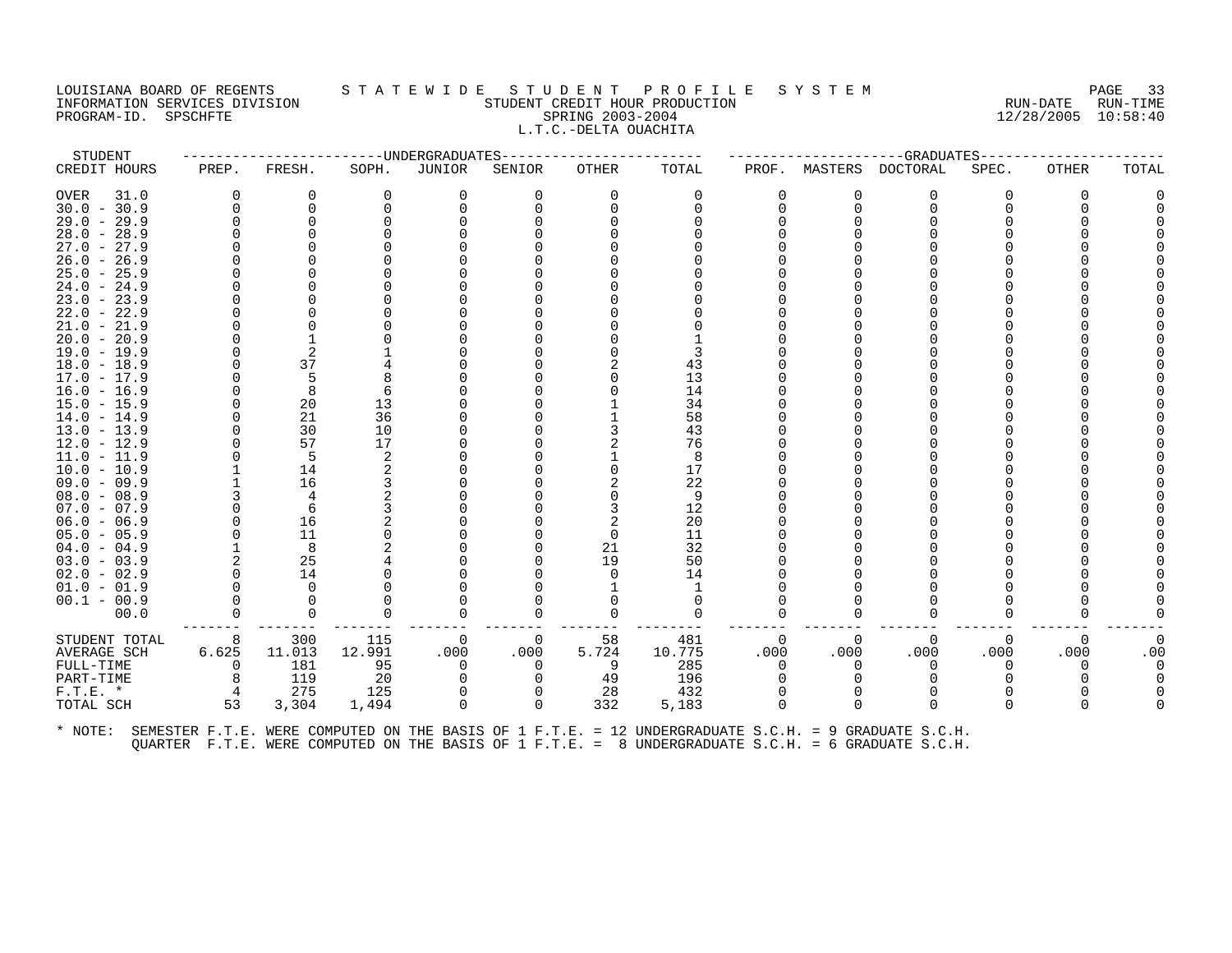#### LOUISIANA BOARD OF REGENTS STATEWIDE STUDENT PROFILE SYSTEM PAGE 34<br>INFORMATION SERVICES DIVISION STATEWIST STUDENT CREDIT HOUR PRODUCTION AND SERVICES RUN-TIME INFORMATION SERVICES DIVISION STUDENT CREDIT HOUR PRODUCTION RUN-DATE RUN-TIME PROGRAM-ID. SPSCHFTE SPRING 2003-2004 12/28/2005 10:58:40 L.T.C.-EVANGELINE

| STUDENT                        |          |           | -------------DNDERGRADUATES- |              |          | ------------------GRADUATES----- |                                                                                                      |          |          |                        |       |              |       |
|--------------------------------|----------|-----------|------------------------------|--------------|----------|----------------------------------|------------------------------------------------------------------------------------------------------|----------|----------|------------------------|-------|--------------|-------|
| CREDIT HOURS                   | PREP.    | FRESH.    | SOPH.                        | JUNIOR       | SENIOR   | OTHER                            | TOTAL                                                                                                |          |          | PROF. MASTERS DOCTORAL | SPEC. | <b>OTHER</b> | TOTAL |
| OVER<br>31.0                   | $\Omega$ | 0         | 0                            | 0            | $\Omega$ | $\Omega$                         | O                                                                                                    | 0        |          | 0                      | 0     |              |       |
| $30.0 - 30.9$                  |          |           |                              | $\Omega$     |          |                                  |                                                                                                      | O        |          | $\Omega$               |       |              |       |
| $29.0 - 29.9$                  |          |           |                              |              |          |                                  |                                                                                                      |          |          |                        |       |              |       |
| $28.0 - 28.9$                  |          |           |                              |              |          |                                  |                                                                                                      |          |          |                        |       |              |       |
| $27.0 - 27.9$                  |          |           |                              |              |          |                                  |                                                                                                      |          |          |                        |       |              |       |
| $26.0 - 26.9$                  |          |           |                              |              |          |                                  |                                                                                                      |          |          |                        |       |              |       |
| $25.0 - 25.9$                  |          |           |                              |              |          |                                  |                                                                                                      |          |          |                        |       |              |       |
| $24.0 - 24.9$                  |          |           |                              |              |          |                                  |                                                                                                      |          |          |                        |       |              |       |
| $23.0 - 23.9$                  |          |           |                              |              |          |                                  |                                                                                                      |          |          |                        |       |              |       |
| $22.0 - 22.9$                  |          |           |                              |              |          |                                  |                                                                                                      |          |          |                        |       |              |       |
| $21.0 - 21.9$                  |          |           |                              |              |          |                                  |                                                                                                      |          |          |                        |       |              |       |
| $20.0 - 20.9$                  |          |           |                              |              |          |                                  |                                                                                                      |          |          |                        |       |              |       |
| $19.0 - 19.9$                  |          |           |                              |              |          |                                  |                                                                                                      |          |          |                        |       |              |       |
| $18.0 - 18.9$                  |          |           |                              |              |          |                                  |                                                                                                      |          |          |                        |       |              |       |
| $17.0 - 17.9$                  |          |           |                              |              |          |                                  |                                                                                                      |          |          |                        |       |              |       |
| $16.0 - 16.9$                  |          |           |                              |              |          |                                  |                                                                                                      |          |          |                        |       |              |       |
| $15.0 - 15.9$                  |          |           |                              |              |          |                                  | 18                                                                                                   |          |          |                        |       |              |       |
| $14.0 - 14.9$                  |          |           |                              |              |          |                                  | 8                                                                                                    |          |          |                        |       |              |       |
| $13.0 - 13.9$                  |          | 28        |                              |              |          |                                  | 35                                                                                                   |          |          |                        |       |              |       |
| $12.0 - 12.9$                  |          | 16        |                              |              |          |                                  | 22                                                                                                   |          |          |                        |       |              |       |
| $11.0 - 11.9$                  |          | 4         |                              |              |          |                                  | 4                                                                                                    |          |          |                        |       |              |       |
| $10.0 - 10.9$                  |          | 22        |                              |              |          |                                  | 22                                                                                                   |          |          |                        |       |              |       |
| $09.0 - 09.9$<br>$08.0 - 08.9$ |          | 106<br>11 |                              |              |          |                                  | 113<br>11                                                                                            |          |          |                        |       |              |       |
| $07.0 - 07.9$                  |          | 14        |                              |              |          |                                  | 15                                                                                                   |          |          |                        |       |              |       |
| $06.0 - 06.9$                  |          | 18        |                              |              |          | 12                               | 30                                                                                                   |          |          |                        |       |              |       |
| $05.0 - 05.9$                  |          | 3         |                              |              |          |                                  |                                                                                                      |          |          |                        |       |              |       |
| $04.0 - 04.9$                  |          |           |                              |              |          |                                  | 2                                                                                                    |          |          |                        |       |              |       |
| $03.0 - 03.9$                  |          |           |                              |              |          |                                  | 11                                                                                                   |          |          |                        |       |              |       |
| $02.0 - 02.9$                  |          |           |                              |              |          |                                  |                                                                                                      |          |          |                        |       |              |       |
| $01.0 - 01.9$                  |          |           |                              |              |          |                                  |                                                                                                      |          |          |                        |       |              |       |
| $00.1 - 00.9$                  |          |           |                              |              |          |                                  |                                                                                                      |          |          |                        |       |              |       |
| 00.0                           |          |           | $\Omega$                     |              |          |                                  |                                                                                                      |          |          | ∩                      |       |              |       |
|                                |          |           |                              |              |          |                                  |                                                                                                      |          |          |                        |       |              |       |
| STUDENT TOTAL                  | 1        | 268       | 22                           | 0            | $\Omega$ | 45                               | 336                                                                                                  | 0        | $\Omega$ | 0                      | 0     | $\Omega$     |       |
| <b>AVERAGE SCH</b>             | 16.000   | 10.126    | 14.000                       | .000         | .000     | 10.555                           | 10.455                                                                                               | .000     | .000     | .000                   | .000  | .000         | .00   |
| FULL-TIME                      | 1        | 79        | 16                           | $\Omega$     | $\Omega$ | 24                               | 120                                                                                                  | $\Omega$ |          | $\Omega$               |       |              |       |
| PART-TIME                      | $\Omega$ | 189       | 6                            | <sup>0</sup> |          | 21                               | 216                                                                                                  |          |          |                        |       |              |       |
| $F.T.E.$ *                     |          | 226       | 26                           | 0            |          | 40                               | 293                                                                                                  | $\Omega$ |          | O                      |       |              |       |
| TOTAL SCH                      | 16       | 2,714     | 308                          | $\Omega$     | $\Omega$ | 475                              | 3,513                                                                                                | $\Omega$ |          | $\Omega$               |       |              |       |
|                                |          |           |                              |              |          |                                  |                                                                                                      |          |          |                        |       |              |       |
| $*$ NOTE:                      |          |           |                              |              |          |                                  | SEMESTER F.T.E. WERE COMPUTED ON THE BASIS OF 1 F.T.E. = 12 UNDERGRADUATE S.C.H. = 9 GRADUATE S.C.H. |          |          |                        |       |              |       |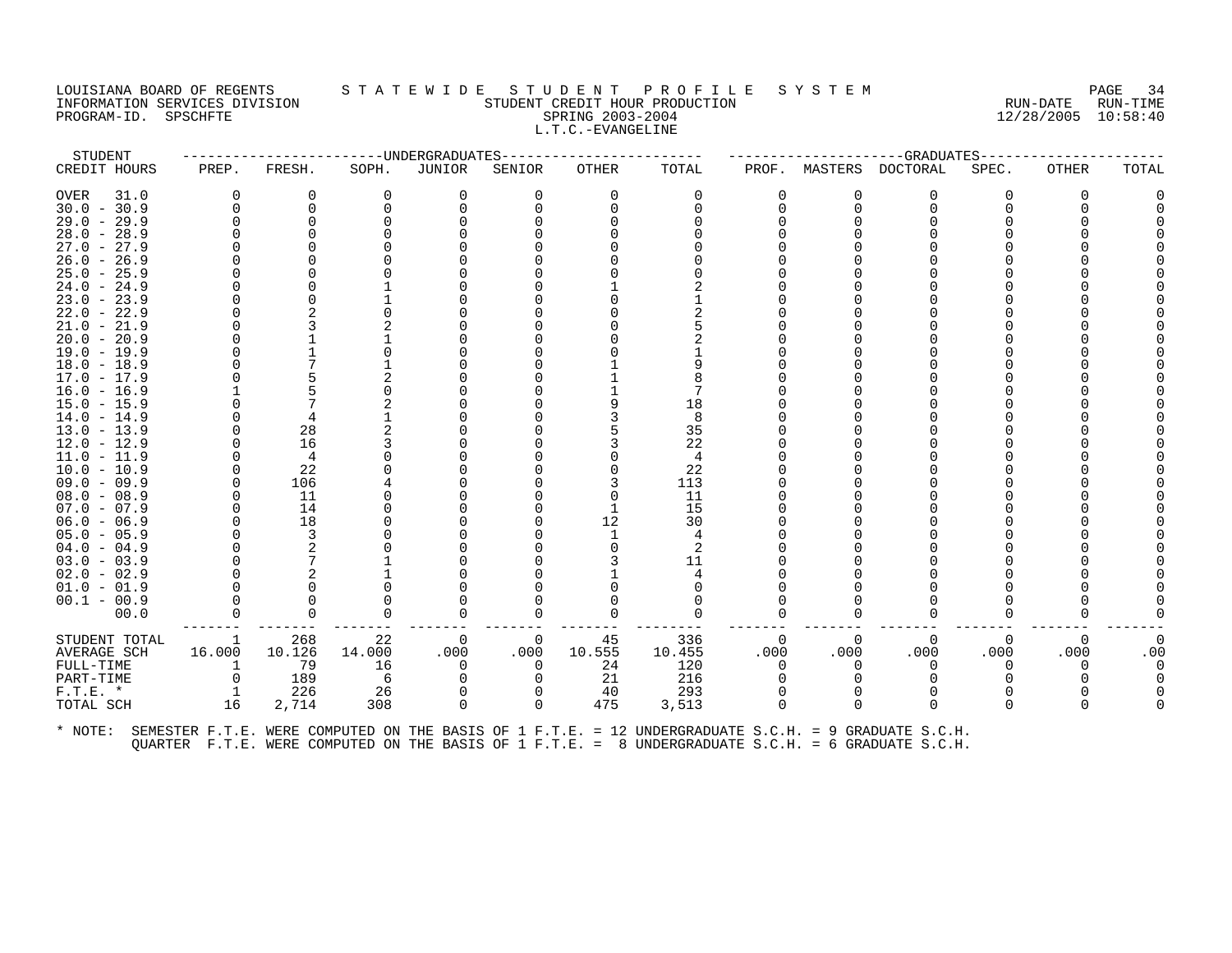PROGRAM-ID. SPSCHFTE

# LOUISIANA BOARD OF REGENTS STATEWIDE STUDENT PROFILE SYSTEM PAGE 35<br>INFORMATION SERVICES DIVISION STATEWISH STUDENT CREDIT HOUR PRODUCTION INFORMATION SERVICES DIVISION SUNGLERICAL STUDENT CREDIT HOUR PRODUCTION SUNGLERIC RUN-DATE RUN-TIME RUN-TIME<br>PROGRAM-ID. SPSCHFTE SERING 2003-2004 SPRING 2003-2004 L.T.C.-FLORIDA PARISHES

| STUDENT                                                                                                      |          |          |        | ------------------------UNDERGRADUATES |          | ----------------------- |          |          |          | ------------------GRADUATES--------- |          |              |       |
|--------------------------------------------------------------------------------------------------------------|----------|----------|--------|----------------------------------------|----------|-------------------------|----------|----------|----------|--------------------------------------|----------|--------------|-------|
| CREDIT HOURS                                                                                                 | PREP.    | FRESH.   | SOPH.  | JUNIOR                                 | SENIOR   | OTHER                   | TOTAL    |          |          | PROF. MASTERS DOCTORAL               | SPEC.    | OTHER        | TOTAL |
| OVER<br>31.0                                                                                                 | 0        | 0        | 0      |                                        | 0        | $\Omega$                | 0        | 0        |          | 0                                    | 0        | 0            |       |
| $30.0 - 30.9$                                                                                                | $\Omega$ | 0        |        |                                        |          |                         |          | 0        | $\Omega$ | 0                                    |          |              |       |
| $29.0 - 29.9$                                                                                                |          |          |        |                                        |          |                         |          |          |          |                                      |          |              |       |
| $28.0 - 28.9$                                                                                                |          |          |        |                                        |          |                         |          |          |          |                                      |          |              |       |
| $27.0 - 27.9$                                                                                                |          |          |        |                                        |          |                         |          |          |          |                                      |          |              |       |
| $26.0 - 26.9$                                                                                                |          |          |        |                                        |          |                         |          |          |          |                                      |          |              |       |
| $25.0 - 25.9$                                                                                                |          |          |        |                                        |          |                         |          |          |          |                                      |          |              |       |
| $24.0 - 24.9$                                                                                                |          |          |        |                                        |          |                         |          |          |          |                                      |          |              |       |
| $23.0 - 23.9$                                                                                                |          |          |        |                                        |          |                         |          |          |          |                                      |          |              |       |
| $22.0 - 22.9$                                                                                                |          |          |        |                                        |          |                         |          |          |          |                                      |          |              |       |
| $21.0 - 21.9$                                                                                                |          |          |        |                                        |          |                         |          |          |          |                                      |          |              |       |
| $20.0 - 20.9$                                                                                                |          |          |        |                                        |          |                         |          |          |          |                                      |          |              |       |
| $19.0 - 19.9$                                                                                                |          |          |        |                                        |          |                         | 6        |          |          |                                      |          |              |       |
| $18.0 - 18.9$                                                                                                |          |          |        |                                        |          |                         | 13       |          |          |                                      |          |              |       |
| $17.0 - 17.9$                                                                                                |          |          | 10     |                                        |          |                         | 17       |          |          |                                      |          |              |       |
| $16.0 - 16.9$                                                                                                |          |          |        |                                        |          |                         | 6        |          |          |                                      |          |              |       |
| 15.0 - 15.9                                                                                                  |          | 16       |        |                                        |          |                         | 22       |          |          |                                      |          |              |       |
| $14.0 - 14.9$                                                                                                |          | 6        |        |                                        |          |                         | 11       |          |          |                                      |          |              |       |
| $13.0 - 13.9$                                                                                                |          | 4        |        |                                        |          |                         | 6        |          |          |                                      |          |              |       |
| $12.0 - 12.9$                                                                                                |          | 14       |        |                                        |          |                         | 19       |          |          |                                      |          |              |       |
| $11.0 - 11.9$                                                                                                | 0        | 15       |        |                                        |          |                         | 15       |          |          |                                      |          |              |       |
| $10.0 - 10.9$                                                                                                | 14       | 3        |        |                                        |          |                         | 17       |          |          |                                      |          |              |       |
| $09.0 - 09.9$                                                                                                | $\Omega$ | 7        |        |                                        |          |                         | 11       |          |          |                                      |          |              |       |
| $08.0 - 08.9$                                                                                                |          | 6        |        |                                        |          |                         | 11       |          |          |                                      |          |              |       |
| $07.0 - 07.9$                                                                                                | 0        | $\Omega$ |        |                                        |          |                         | $\Omega$ |          |          |                                      |          |              |       |
| $06.0 - 06.9$                                                                                                | 18       | 36       |        |                                        |          |                         | 57       |          |          |                                      |          |              |       |
| $05.0 - 05.9$                                                                                                | 4        | -2       |        |                                        |          |                         | 6        |          |          |                                      |          |              |       |
| $04.0 - 04.9$                                                                                                | 4        | 11       |        |                                        |          |                         | 15       |          |          |                                      |          |              |       |
| $03.0 - 03.9$                                                                                                | 42       | 27       |        |                                        |          |                         | 74       |          |          |                                      |          |              |       |
| $02.0 - 02.9$                                                                                                | $\Omega$ | $\Omega$ |        |                                        |          |                         |          |          |          |                                      |          |              |       |
| $01.0 - 01.9$                                                                                                |          |          |        |                                        |          |                         |          |          |          |                                      |          |              |       |
| $00.1 - 00.9$                                                                                                | 0        | $\Omega$ |        |                                        |          |                         |          |          |          |                                      |          |              |       |
| 00.0                                                                                                         | $\Omega$ | 0        | 0      |                                        | 0        |                         | 0        |          | O        | 0                                    |          |              |       |
|                                                                                                              |          |          |        |                                        |          |                         |          |          |          |                                      |          |              |       |
| STUDENT TOTAL                                                                                                | 98       | 174      | 35     | $\Omega$                               | 0        |                         | 315      | $\Omega$ | $\Omega$ | 0                                    | $\Omega$ | $\Omega$     |       |
| AVERAGE SCH                                                                                                  | 6.357    | 9.732    | 15.085 | .000                                   | .000     | 5.875                   | 9.179    | .000     | .000     | .000                                 | .000     | .000         | .00   |
| FULL-TIME                                                                                                    | 12       | 67       | 29     | $\Omega$                               | 0        |                         | 109      | $\Omega$ | $\Omega$ | $\Omega$                             | 0        | $\Omega$     |       |
| PART-TIME                                                                                                    | 86       | 107      | 6      |                                        |          |                         | 206      |          |          |                                      |          |              |       |
| $F.T.E. *$                                                                                                   | 52       | 141      | 44     |                                        |          | 4                       | 241      | $\Omega$ |          | $\Omega$                             |          |              |       |
| TOTAL SCH                                                                                                    | 623      | 1,693    | 528    | $\Omega$                               | $\Omega$ | 47                      | 2,891    | $\Omega$ | $\Omega$ | $\Omega$                             |          | <sup>0</sup> |       |
| * NOTE: SEMESTER F.T.E. WERE COMPUTED ON THE BASIS OF 1 F.T.E. = 12 UNDERGRADUATE S.C.H. = 9 GRADUATE S.C.H. |          |          |        |                                        |          |                         |          |          |          |                                      |          |              |       |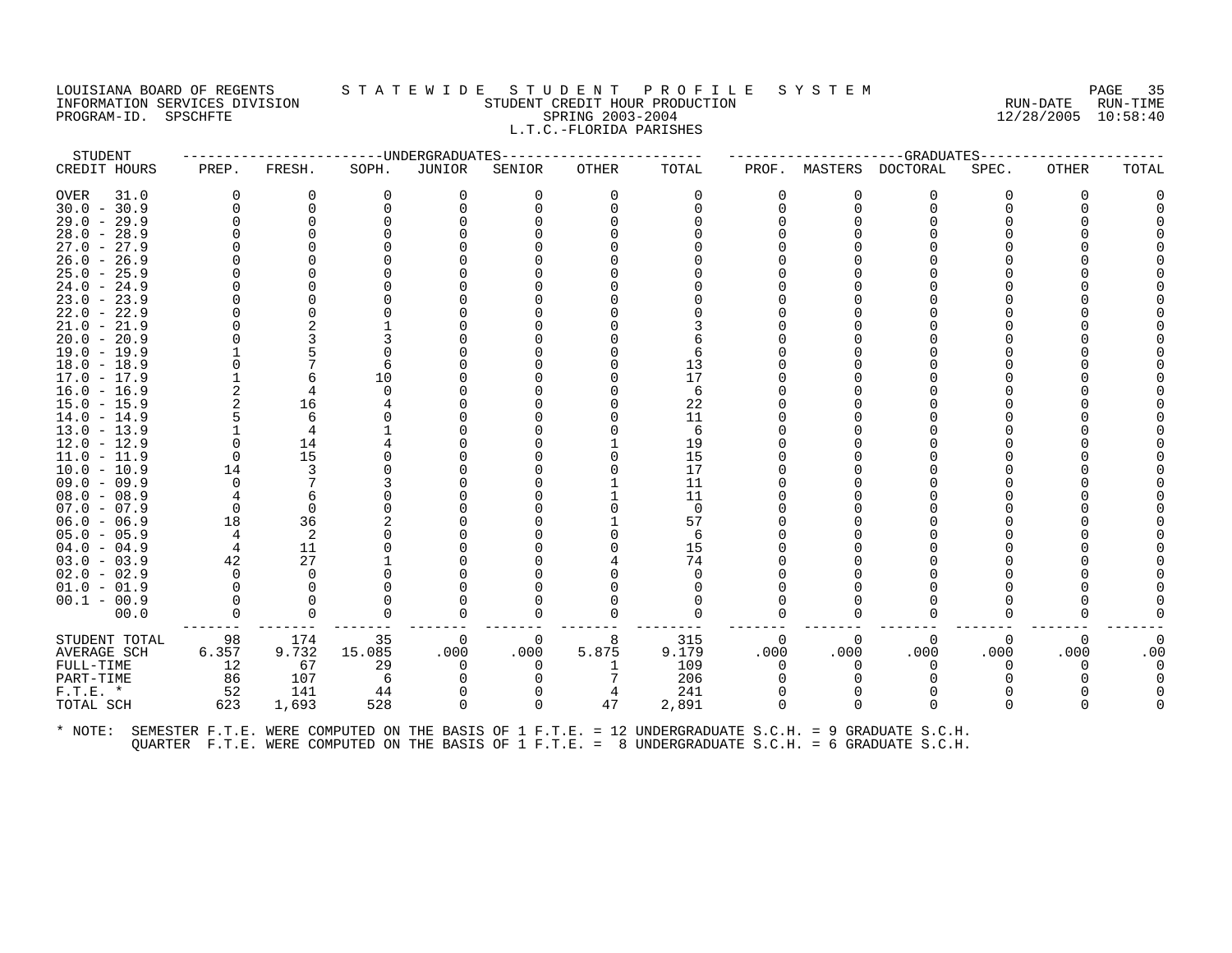#### LOUISIANA BOARD OF REGENTS STATEWIDE STUDENT PROFILE SYSTEM PAGE 36<br>INFORMATION SERVICES DIVISION STATEWIDENT CREDIT HOUR PRODUCTION INFORMATION SERVICES DIVISION SUNGLERICAL STUDENT CREDIT HOUR PRODUCTION SUNGLERIC RUN-DATE RUN-TIME RUN-TIME<br>PROGRAM-ID. SPSCHFTE SERING 2003-2004 SPRING 2003-2004 PROGRAM-ID. SPSCHFTE SERIES SPRING 2003-2004 L.T.C.-FOLKES

| STUDENT       |              |          | ------------UNDERGRADUATES- |                |                |          |          |          |                | -----------GRADUATES---- |          |                  |          |
|---------------|--------------|----------|-----------------------------|----------------|----------------|----------|----------|----------|----------------|--------------------------|----------|------------------|----------|
| CREDIT HOURS  | PREP.        | FRESH.   | SOPH.                       | JUNIOR         | SENIOR         | OTHER    | TOTAL    |          |                | PROF. MASTERS DOCTORAL   | SPEC.    | OTHER            | TOTAL    |
| OVER<br>31.0  | 0            | 0        | 0                           | 0              |                | 0        | 0        |          | 0              | 0                        |          | 0                |          |
| $30.0 - 30.9$ |              | $\Omega$ | $\cap$                      | $\Omega$       |                |          | $\Omega$ |          | $\Omega$       | $\Omega$                 |          |                  |          |
| $29.0 - 29.9$ |              | ∩        |                             |                |                |          |          |          |                |                          |          |                  |          |
| $28.0 - 28.9$ |              |          |                             |                |                |          |          |          |                |                          |          |                  |          |
| $27.0 - 27.9$ |              |          |                             |                |                |          |          |          |                |                          |          |                  |          |
| $26.0 - 26.9$ |              |          |                             |                |                |          |          |          |                |                          |          |                  |          |
| $25.0 - 25.9$ |              |          |                             |                |                |          |          |          |                |                          |          |                  |          |
| $24.0 - 24.9$ |              |          |                             |                |                | 20       | 20       |          |                |                          |          |                  |          |
| $23.0 - 23.9$ |              |          |                             |                |                | 25       | 25       |          |                |                          |          |                  |          |
| 22.0 - 22.9   |              |          |                             |                |                |          |          |          |                |                          |          |                  |          |
| $21.0 - 21.9$ |              |          |                             |                |                |          | $\Omega$ |          |                |                          |          |                  |          |
| $20.0 - 20.9$ |              |          |                             |                |                | 29       | 29       |          |                |                          |          |                  |          |
| $19.0 - 19.9$ |              |          |                             |                |                |          |          |          |                |                          |          |                  |          |
| $18.0 - 18.9$ |              |          |                             |                |                | 59       | 61       |          |                |                          |          |                  |          |
| $17.0 - 17.9$ |              | $\Omega$ |                             |                |                | 6        | 6        |          |                |                          |          |                  |          |
| $16.0 - 16.9$ |              | $\Omega$ |                             |                |                | $\Omega$ | $\Omega$ |          |                |                          |          |                  |          |
| $15.0 - 15.9$ |              | 21       |                             |                |                | 360      | 382      |          |                |                          |          |                  |          |
| $14.0 - 14.9$ |              | 11       |                             |                |                | 71       | 82       |          |                |                          |          |                  |          |
| $13.0 - 13.9$ |              | 3        |                             |                |                | 48       | 52       |          |                |                          |          |                  |          |
| $12.0 - 12.9$ |              | 10       |                             |                |                | 135      | 145      |          |                |                          |          |                  |          |
| $11.0 - 11.9$ |              | $\Omega$ |                             |                |                | 15       | 15       |          |                |                          |          |                  |          |
| $10.0 - 10.9$ |              |          |                             |                |                | $\Omega$ | 0        |          |                |                          |          |                  |          |
| $09.0 - 09.9$ |              |          |                             |                |                | 195      | 198      |          |                |                          |          |                  |          |
| $08.0 - 08.9$ |              |          |                             |                |                |          |          |          |                |                          |          |                  |          |
| $07.0 - 07.9$ |              |          |                             |                |                | -1       |          |          |                |                          |          |                  |          |
| $06.0 - 06.9$ |              |          |                             |                |                | 199      | 205      |          |                |                          |          |                  |          |
| $05.0 - 05.9$ |              |          |                             |                |                |          |          |          |                |                          |          |                  |          |
| $04.0 - 04.9$ |              |          |                             |                |                | $\Omega$ | $\Omega$ |          |                |                          |          |                  |          |
| $03.0 - 03.9$ |              |          |                             |                |                | 62       | 64       |          |                |                          |          |                  |          |
| $02.0 - 02.9$ |              |          |                             |                |                |          |          |          |                |                          |          |                  |          |
| $01.0 - 01.9$ |              |          |                             |                |                |          |          |          |                |                          |          |                  |          |
| $00.1 - 00.9$ |              |          |                             |                |                |          |          |          |                |                          |          |                  |          |
| 00.0          |              | $\Omega$ |                             |                |                |          | $\Omega$ |          |                | O                        |          |                  |          |
| STUDENT TOTAL | 0            | 59       | 2                           | $\overline{0}$ | $\overline{0}$ | 1,231    | 1,292    | $\Omega$ | $\overline{0}$ | 0                        | $\Omega$ | 0                | $\Omega$ |
| AVERAGE SCH   | .000         | 12.796   | 14.250                      | .000           | .000           | 12.037   | 12.075   | .000     | .000           | .000                     | .000     | .000             | .00      |
| FULL-TIME     | <sup>0</sup> | 48       | 2                           | $\Omega$       | $\Omega$       | 755      | 805      | $\Omega$ |                | O                        |          | $\left( \right)$ |          |
| PART-TIME     |              | 11       | <sup>0</sup>                | $\Omega$       |                | 476      | 487      |          |                |                          |          |                  |          |
| $F.T.E. *$    |              | 63       | -2                          | 0              |                | 1,235    | 1,300    |          |                |                          |          |                  |          |
| TOTAL SCH     | $\Omega$     | 755      | 28                          | $\Omega$       | $\Omega$       | 14,818   | 15,602   |          |                | $\Omega$                 |          |                  |          |
|               |              |          |                             |                |                |          |          |          |                |                          |          |                  |          |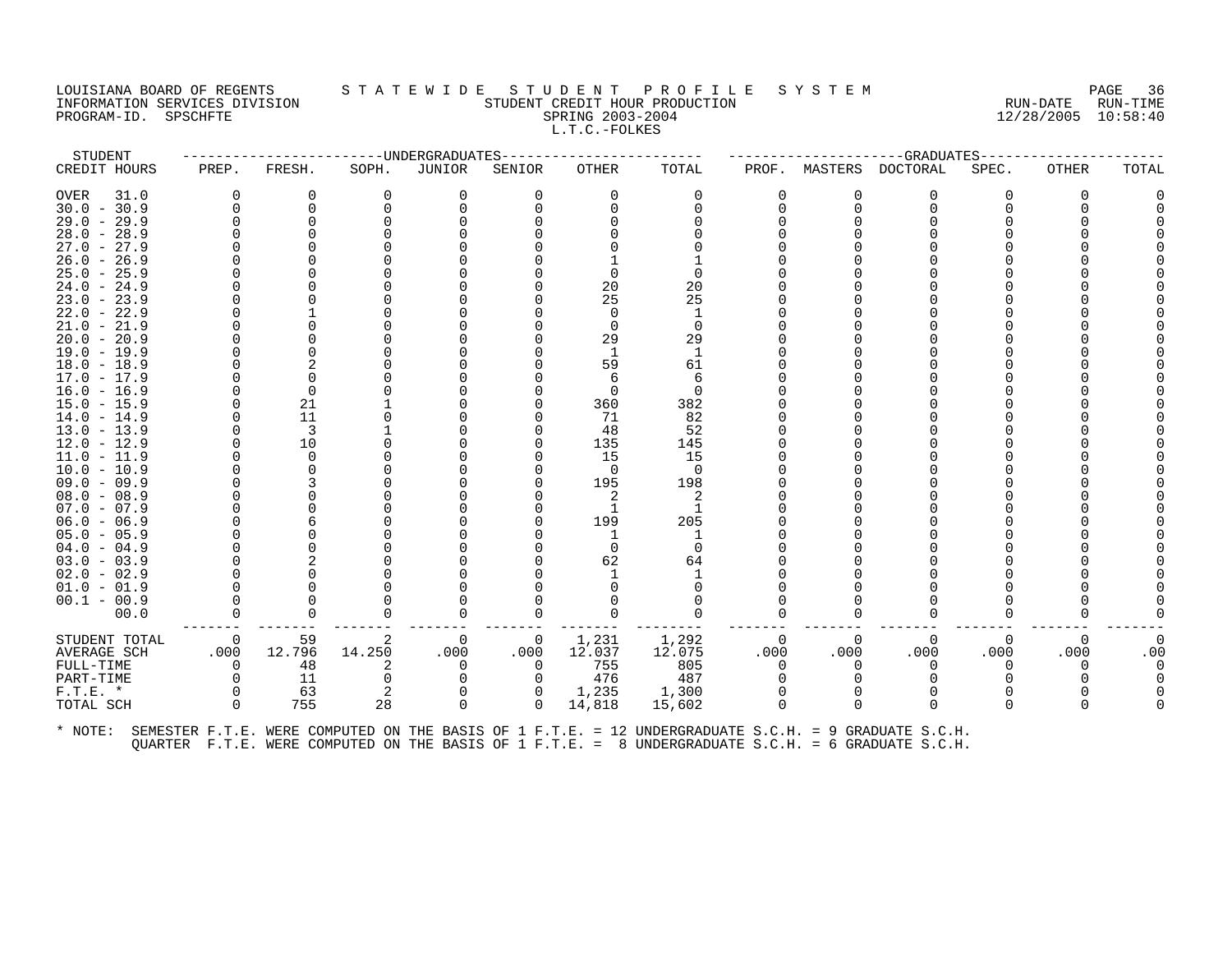# LOUISIANA BOARD OF REGENTS STATEWIDE STUDENT PROFILE SYSTEM PAGE 37<br>INFORMATION SERVICES DIVISION STATEWIDENT CREDIT HOUR PRODUCTION FORDER AUN-DATE RUN-TIME INFORMATION SERVICES DIVISION SUNGLERICAL STUDENT CREDIT HOUR PRODUCTION SUNGLERIC RUN-DATE RUN-TIME RUN-TIME<br>PROGRAM-ID. SPSCHFTE SERING 2003-2004 SPRING 2003-2004 PROGRAM-ID. SPSCHFTE SPRING 2003-2004 L.T.C.-GULF AREA

| STUDENT       |                          |        | -------------DNDERGRADUATES- |          |          |          |                                                                                                      |      |          | ------------------GRADUATES----- |          |          |       |
|---------------|--------------------------|--------|------------------------------|----------|----------|----------|------------------------------------------------------------------------------------------------------|------|----------|----------------------------------|----------|----------|-------|
| CREDIT HOURS  | PREP.                    | FRESH. | SOPH.                        | JUNIOR   | SENIOR   | OTHER    | TOTAL                                                                                                |      |          | PROF. MASTERS DOCTORAL           | SPEC.    | OTHER    | TOTAL |
| OVER<br>31.0  | $\Omega$                 | O      | <sup>0</sup>                 | $\Omega$ | $\Omega$ | $\Omega$ | $\Omega$                                                                                             |      | O        | $\Omega$                         | O        | $\Omega$ |       |
| $30.0 - 30.9$ | $\Omega$                 |        |                              |          |          | $\Omega$ |                                                                                                      |      |          | $\Omega$                         |          |          |       |
| $29.0 - 29.9$ |                          |        |                              |          |          |          |                                                                                                      |      |          | O                                |          |          |       |
| $28.0 - 28.9$ |                          |        |                              |          |          |          |                                                                                                      |      |          |                                  |          |          |       |
| $27.0 - 27.9$ |                          |        |                              |          |          |          |                                                                                                      |      |          |                                  |          |          |       |
| $26.0 - 26.9$ |                          |        |                              |          |          |          |                                                                                                      |      |          |                                  |          |          |       |
| $25.0 - 25.9$ |                          |        |                              |          |          |          |                                                                                                      |      |          |                                  |          |          |       |
| $24.0 - 24.9$ |                          |        |                              |          |          |          |                                                                                                      |      |          |                                  |          |          |       |
| $23.0 - 23.9$ |                          |        |                              |          |          |          |                                                                                                      |      |          |                                  |          |          |       |
| $22.0 - 22.9$ |                          |        |                              |          |          |          |                                                                                                      |      |          |                                  |          |          |       |
| $21.0 - 21.9$ |                          |        |                              |          |          |          |                                                                                                      |      |          |                                  |          |          |       |
| $20.0 - 20.9$ |                          |        |                              |          |          |          |                                                                                                      |      |          |                                  |          |          |       |
| $19.0 - 19.9$ |                          |        |                              |          |          |          |                                                                                                      |      |          |                                  |          |          |       |
| $18.0 - 18.9$ |                          | 10     |                              |          |          |          | 20                                                                                                   |      |          |                                  |          |          |       |
| $17.0 - 17.9$ |                          | 1      |                              |          |          |          | 11                                                                                                   |      |          |                                  |          |          |       |
| $16.0 - 16.9$ |                          | 3      |                              |          |          |          | 6                                                                                                    |      |          |                                  |          |          |       |
| $15.0 - 15.9$ |                          | 57     | 25                           |          |          |          | 90                                                                                                   |      |          |                                  |          |          |       |
| $14.0 - 14.9$ |                          | 5      | 3                            |          |          |          | 10                                                                                                   |      |          |                                  |          |          |       |
| $13.0 - 13.9$ |                          | 10     |                              |          |          |          | 14                                                                                                   |      |          |                                  |          |          |       |
| $12.0 - 12.9$ |                          | 45     | 24                           |          |          | 22       | 91                                                                                                   |      |          |                                  |          |          |       |
| $11.0 - 11.9$ |                          | 3      |                              |          |          |          | 3                                                                                                    |      |          |                                  |          |          |       |
| $10.0 - 10.9$ |                          | 5      |                              |          |          |          | 8                                                                                                    |      |          |                                  |          |          |       |
| $09.0 - 09.9$ |                          | 15     |                              |          |          |          | 27                                                                                                   |      |          |                                  |          |          |       |
| $08.0 - 08.9$ |                          | 1      |                              |          |          |          | 7                                                                                                    |      |          |                                  |          |          |       |
| $07.0 - 07.9$ |                          | 7      |                              |          |          |          | 12                                                                                                   |      |          |                                  |          |          |       |
| $06.0 - 06.9$ |                          | 16     |                              |          |          |          | 32                                                                                                   |      |          |                                  |          |          |       |
| $05.0 - 05.9$ |                          | 5      |                              |          |          |          | 10                                                                                                   |      |          |                                  |          |          |       |
| $04.0 - 04.9$ |                          |        |                              |          |          |          | 11                                                                                                   |      |          |                                  |          |          |       |
| $03.0 - 03.9$ |                          |        |                              |          |          |          | 25                                                                                                   |      |          |                                  |          |          |       |
| $02.0 - 02.9$ |                          |        |                              |          |          |          |                                                                                                      |      |          |                                  |          |          |       |
| $01.0 - 01.9$ |                          |        |                              |          |          |          |                                                                                                      |      |          |                                  |          |          |       |
| $00.1 - 00.9$ |                          |        |                              |          |          | $\Omega$ | $\Omega$                                                                                             |      |          | $\Omega$                         | ∩        |          |       |
| 00.0          |                          |        |                              | $\Omega$ | 0        |          |                                                                                                      |      |          |                                  |          |          |       |
| STUDENT TOTAL | 39                       | 203    | 95                           | 0        | 0        | 56       | 393                                                                                                  |      | $\Omega$ | $\Omega$                         | $\Omega$ | $\Omega$ | 0     |
| AVERAGE SCH   | 6.179                    | 12.093 | 13.305                       | .000     | .000     | 11.000   | 11.643                                                                                               | .000 | .000     | .000                             | .000     | .000     | .00   |
| FULL-TIME     | $\overline{\phantom{a}}$ | 139    | 76                           | $\Omega$ | $\Omega$ | 38       | 256                                                                                                  |      | U        | $\Omega$                         | O        |          |       |
| PART-TIME     | 36                       | 64     | 19                           |          | 0        | 18       | 137                                                                                                  |      |          |                                  |          |          |       |
| $F.T.E. *$    | 20                       | 205    | 105                          | $\Omega$ | 0        | 51       | 381                                                                                                  |      |          | $\Omega$                         |          |          |       |
| TOTAL SCH     | 241                      | 2,455  | 1,264                        | $\Omega$ | $\Omega$ | 616      | 4,576                                                                                                |      | $\Omega$ | $\Omega$                         | $\cap$   |          |       |
| * NOTE:       |                          |        |                              |          |          |          | SEMESTER F.T.E. WERE COMPUTED ON THE BASIS OF 1 F.T.E. = 12 UNDERGRADUATE S.C.H. = 9 GRADUATE S.C.H. |      |          |                                  |          |          |       |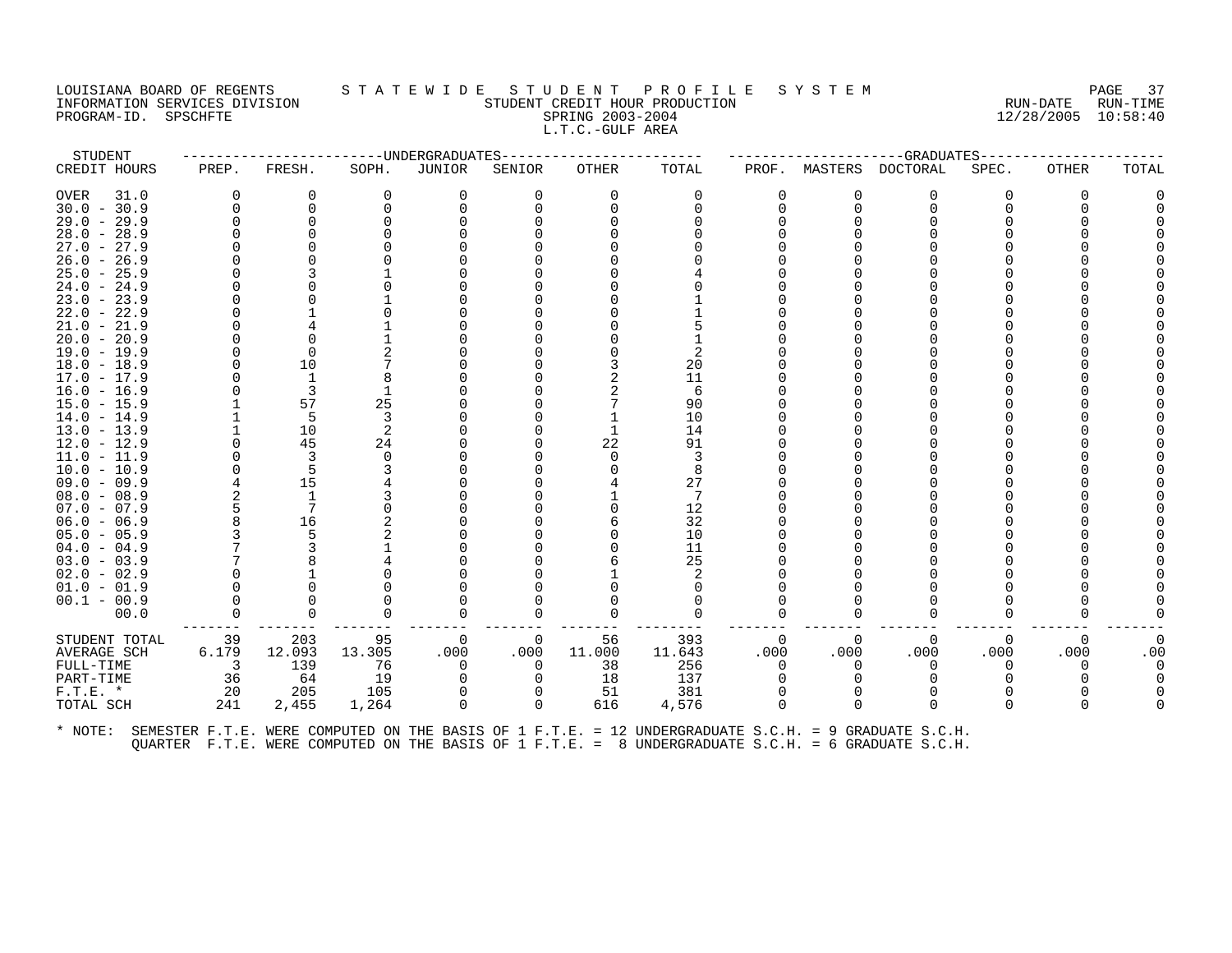# LOUISIANA BOARD OF REGENTS STATEWIDE STUDENT PROFILE SYSTEM NAGE 38 INFORMATION SERVICES DIVISION SUNGLERICAL STUDENT CREDIT HOUR PRODUCTION SERVICHING RUN-DATE RUN-TIME RUN-TIME<br>PROGRAM-ID. SPSCHFTE SERING 2003-2004 SPRING 2003-2004 PROGRAM-ID. SPSCHFTE SERIES SPRING 2003-2004 L.T.C.-HAMMOND AREA

| STUDENT                        |          |          | --------------------UNDERGRADUATES |          |          |          |          |          |              | ------------GRADUATES                                                                                |          |       |       |
|--------------------------------|----------|----------|------------------------------------|----------|----------|----------|----------|----------|--------------|------------------------------------------------------------------------------------------------------|----------|-------|-------|
| CREDIT HOURS                   | PREP.    | FRESH.   | SOPH.                              | JUNIOR   | SENIOR   | OTHER    | TOTAL    | PROF.    | MASTERS      | DOCTORAL                                                                                             | SPEC.    | OTHER | TOTAL |
| <b>OVER</b><br>31.0            |          | $\Omega$ | 0                                  | $\Omega$ | $\Omega$ | $\Omega$ | 0        | $\Omega$ | 0            | 0                                                                                                    | O        | 0     |       |
| $30.0 - 30.9$                  |          | 0        | O                                  | $\Omega$ | O        | $\Omega$ | O        | U        | ∩            | 0                                                                                                    |          |       |       |
| $29.0 - 29.9$                  |          |          |                                    |          |          |          |          |          |              |                                                                                                      |          |       |       |
| $28.0 - 28.9$                  |          |          |                                    |          |          |          |          |          |              |                                                                                                      |          |       |       |
| $27.0 - 27.9$                  |          |          |                                    |          |          |          |          |          |              |                                                                                                      |          |       |       |
| $26.0 - 26.9$                  |          |          |                                    |          |          |          |          |          |              |                                                                                                      |          |       |       |
| $25.0 - 25.9$                  |          |          |                                    |          |          |          |          |          |              |                                                                                                      |          |       |       |
| $24.0 - 24.9$                  |          |          |                                    |          |          |          |          |          |              |                                                                                                      |          |       |       |
| 23.9<br>$23.0 -$               |          |          |                                    |          |          |          |          |          |              |                                                                                                      |          |       |       |
| $22.0 - 22.9$                  |          | 22       |                                    |          |          |          | 22       |          |              |                                                                                                      |          |       |       |
| $21.0 - 21.9$                  |          | $\Omega$ |                                    |          |          |          |          |          |              |                                                                                                      |          |       |       |
| $20.0 - 20.9$                  |          | $\Omega$ |                                    |          |          |          | $\Omega$ |          |              |                                                                                                      |          |       |       |
| $19.0 - 19.9$                  |          | 24       |                                    |          |          |          | 24       |          |              |                                                                                                      |          |       |       |
| $18.0 - 18.9$                  |          | 2        |                                    |          |          |          | 4        |          |              |                                                                                                      |          |       |       |
| $17.0 - 17.9$                  |          | 13       |                                    |          |          |          | 15       |          |              |                                                                                                      |          |       |       |
| $16.0 - 16.9$                  |          | 6<br>20  | 13                                 |          |          |          | 7        |          |              |                                                                                                      |          |       |       |
| $15.0 - 15.9$<br>$14.0 - 14.9$ |          | 12       |                                    |          |          |          | 33<br>15 |          |              |                                                                                                      |          |       |       |
| $13.0 - 13.9$                  |          | 15       | $\mathbf{1}$                       |          |          |          | 16       |          |              |                                                                                                      |          |       |       |
| $12.0 - 12.9$                  |          | 27       | 12                                 |          |          |          | 39       |          |              |                                                                                                      |          |       |       |
| $11.0 - 11.9$                  |          | 4        |                                    |          |          |          | 8        |          |              |                                                                                                      |          |       |       |
| $10.0 - 10.9$                  |          | 16       |                                    |          |          |          | 20       |          |              |                                                                                                      |          |       |       |
| $09.0 - 09.9$                  |          | 17       |                                    |          |          |          | 19       |          |              |                                                                                                      |          |       |       |
| $08.0 - 08.9$                  |          | 1        |                                    |          |          |          | 1        |          |              |                                                                                                      |          |       |       |
| $07.0 - 07.9$                  |          | $\Omega$ |                                    |          |          |          | 2        |          |              |                                                                                                      |          |       |       |
| $06.0 - 06.9$                  |          | 14       |                                    |          |          |          | 14       |          |              |                                                                                                      |          |       |       |
| $05.0 - 05.9$                  |          | 4        |                                    |          |          |          | 5        |          |              |                                                                                                      |          |       |       |
| $04.0 - 04.9$                  |          |          |                                    |          |          |          | 10       |          |              |                                                                                                      |          |       |       |
| $03.0 - 03.9$                  |          |          |                                    |          |          |          | 8        |          |              |                                                                                                      |          |       |       |
| $02.0 - 02.9$                  |          |          |                                    |          |          |          |          |          |              |                                                                                                      |          |       |       |
| $01.0 - 01.9$                  |          |          |                                    |          |          |          |          |          |              |                                                                                                      |          |       |       |
| $00.1 - 00.9$                  |          |          |                                    |          |          |          |          |          |              |                                                                                                      |          |       |       |
| 00.0                           |          | $\Omega$ | 0                                  |          |          |          | $\Omega$ |          | <sup>0</sup> | $\Omega$                                                                                             |          |       |       |
| STUDENT TOTAL                  | 0        | 212      | 48                                 | $\Omega$ | 0        | 4        | 264      | 0        | 0            | 0                                                                                                    | $\Omega$ | 0     |       |
| AVERAGE SCH                    | .000     | 13.207   | 12.291                             | .000     | .000     | 11.750   | 13.018   | .000     | .000         | .000                                                                                                 | .000     | .000  | .00   |
| FULL-TIME                      | 0        | 141      | 33                                 |          | 0        |          | 176      |          | O            | 0                                                                                                    |          | 0     |       |
| PART-TIME                      |          | 71       | 15                                 |          |          |          | 88       |          |              |                                                                                                      |          |       |       |
| $F.T.E.$ *                     |          | 233      | 49                                 |          |          | 4        | 286      |          |              |                                                                                                      |          |       |       |
| TOTAL SCH                      | $\Omega$ | 2,800    | 590                                | $\Omega$ | 0        | 47       | 3,437    | $\Omega$ | $\Omega$     | $\Omega$                                                                                             |          |       |       |
| $*$ NOTE:                      |          |          |                                    |          |          |          |          |          |              | SEMESTER F.T.E. WERE COMPUTED ON THE BASIS OF 1 F.T.E. = 12 UNDERGRADUATE S.C.H. = 9 GRADUATE S.C.H. |          |       |       |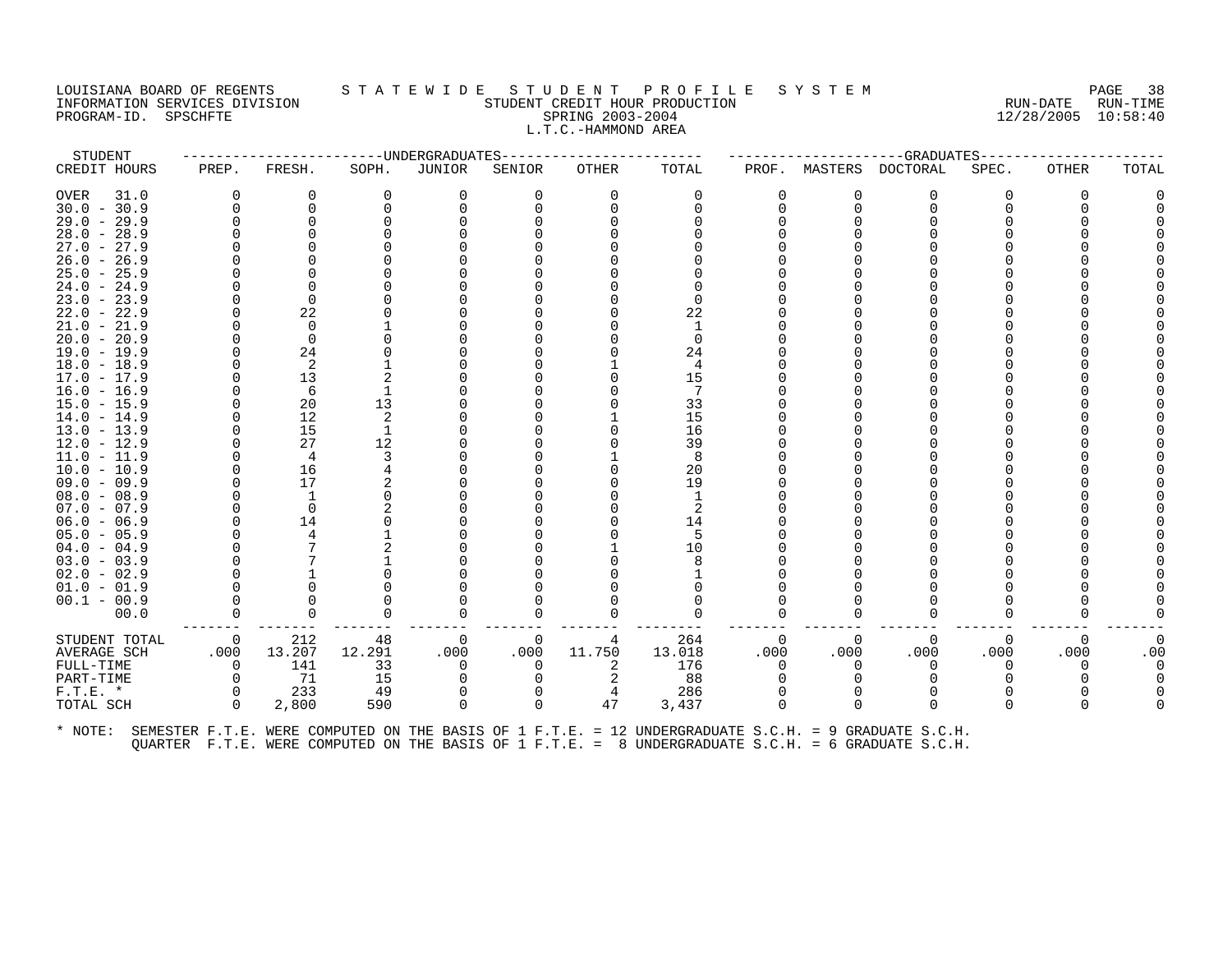#### LOUISIANA BOARD OF REGENTS STATEWIDE STUDENT PROFILE SYSTEM PAGE 39 INFORMATION SERVICES DIVISION SUBSERVICES ON SUBSERVICES SUBSERVICES SUBSERVICES SUBSERVICES DIVISION SUBSERVICES SUBSERVICES SUBSERVICES SUBSERVICES SUBSERVICES ON SUBSERVICES SUBSERVICES SUBSERVICES SUBSERVICES ON SUBSER PROGRAM-ID. SPSCHFTE SPRING 2003-2004 L.T.C.-HUEY P. LONG

| STUDENT                                                                                                      |          |                |          | -------------DNDERGRADUATES- |          | --------------- |          |      |          | ------------------GRADUATES----- |          |          |       |
|--------------------------------------------------------------------------------------------------------------|----------|----------------|----------|------------------------------|----------|-----------------|----------|------|----------|----------------------------------|----------|----------|-------|
| CREDIT HOURS                                                                                                 | PREP.    | FRESH.         | SOPH.    | JUNIOR                       | SENIOR   | OTHER           | TOTAL    |      |          | PROF. MASTERS DOCTORAL           | SPEC.    | OTHER    | TOTAL |
| OVER<br>31.0                                                                                                 | $\Omega$ | $\Omega$       | $\Omega$ | 0                            | $\Omega$ | $\Omega$        | 0        |      | 0        | $\Omega$                         | $\Omega$ | $\Omega$ |       |
| $30.0 - 30.9$                                                                                                |          | 0              | $\Omega$ | $\Omega$                     |          |                 | O        |      | $\Omega$ | $\Omega$                         |          |          |       |
| $29.0 - 29.9$                                                                                                |          | 0              |          |                              |          |                 |          |      |          | ∩                                |          |          |       |
| $28.0 - 28.9$                                                                                                |          |                |          |                              |          |                 |          |      |          |                                  |          |          |       |
| $27.0 - 27.9$                                                                                                |          |                |          |                              |          |                 |          |      |          |                                  |          |          |       |
| $26.0 - 26.9$                                                                                                |          |                |          |                              |          |                 |          |      |          |                                  |          |          |       |
| $25.0 - 25.9$                                                                                                |          |                |          |                              |          |                 |          |      |          |                                  |          |          |       |
| $24.0 - 24.9$                                                                                                |          |                |          |                              |          |                 |          |      |          |                                  |          |          |       |
| $23.0 - 23.9$                                                                                                |          |                |          |                              |          |                 |          |      |          |                                  |          |          |       |
| $22.0 - 22.9$                                                                                                |          |                |          |                              |          |                 |          |      |          |                                  |          |          |       |
| $21.0 - 21.9$                                                                                                |          |                |          |                              |          |                 |          |      |          |                                  |          |          |       |
| $20.0 - 20.9$                                                                                                |          |                |          |                              |          |                 |          |      |          |                                  |          |          |       |
| $19.0 - 19.9$                                                                                                |          | $\Omega$       |          |                              |          |                 |          |      |          |                                  |          |          |       |
| $18.0 - 18.9$                                                                                                |          | 12             |          |                              |          |                 | 12       |      |          |                                  |          |          |       |
| $17.0 - 17.9$                                                                                                |          | 2              |          |                              |          |                 |          |      |          |                                  |          |          |       |
| $16.0 - 16.9$                                                                                                |          | 3              |          |                              |          |                 |          |      |          |                                  |          |          |       |
| $15.0 - 15.9$                                                                                                |          | 28             |          |                              |          |                 | 35       |      |          |                                  |          |          |       |
| $14.0 - 14.9$                                                                                                |          | 6              | 22       |                              |          |                 | 28       |      |          |                                  |          |          |       |
| $13.0 - 13.9$                                                                                                |          | 7              | -6       |                              |          |                 | 13       |      |          |                                  |          |          |       |
| $12.0 - 12.9$                                                                                                |          | 18             | 11       |                              |          |                 | 30       |      |          |                                  |          |          |       |
| 11.0 - 11.9                                                                                                  |          | 3              | 39       |                              |          |                 | 42       |      |          |                                  |          |          |       |
| $10.0 - 10.9$                                                                                                |          | $\overline{2}$ | $\Omega$ |                              |          |                 | 2        |      |          |                                  |          |          |       |
| $09.0 - 09.9$                                                                                                |          | 9              |          |                              |          |                 | 11       |      |          |                                  |          |          |       |
| $08.0 - 08.9$                                                                                                |          | 8              |          |                              |          |                 | 8        |      |          |                                  |          |          |       |
| $07.0 - 07.9$                                                                                                |          | 12             |          |                              |          |                 | 12       |      |          |                                  |          |          |       |
| $06.0 - 06.9$                                                                                                |          |                |          |                              |          |                 |          |      |          |                                  |          |          |       |
| $05.0 - 05.9$                                                                                                |          |                |          |                              |          |                 |          |      |          |                                  |          |          |       |
| $04.0 - 04.9$                                                                                                |          |                |          |                              |          |                 |          |      |          |                                  |          |          |       |
| $03.0 - 03.9$                                                                                                |          |                |          |                              |          |                 |          |      |          |                                  |          |          |       |
| $02.0 - 02.9$                                                                                                |          |                |          |                              |          |                 |          |      |          |                                  |          |          |       |
| $01.0 - 01.9$                                                                                                |          |                |          |                              |          |                 |          |      |          |                                  |          |          |       |
| $00.1 - 00.9$                                                                                                |          |                |          |                              |          |                 |          |      |          |                                  |          |          |       |
| 00.0                                                                                                         |          | $\Omega$       | O        | $\Omega$                     | $\Omega$ | O               | $\Omega$ |      |          | $\Omega$                         | ∩        |          |       |
| STUDENT TOTAL                                                                                                | $\Omega$ | 135            | 90       | 0                            | 0        | 1               | 226      |      | $\Omega$ | $\Omega$                         | $\Omega$ | $\Omega$ | 0     |
| AVERAGE SCH                                                                                                  | .000     | 11.188         | 12.505   | .000                         | .000     | 12.000          | 11.716   | .000 | .000     | .000                             | .000     | .000     | .00   |
| FULL-TIME                                                                                                    | $\Omega$ | 78             | 47       | $\Omega$                     | $\Omega$ | 1               | 126      |      | 0        | $\Omega$                         | $\Omega$ | $\Omega$ |       |
| PART-TIME                                                                                                    | $\Omega$ | 57             | 43       | 0                            |          | 0               | 100      |      |          |                                  |          |          |       |
| $F.T.E. *$                                                                                                   | $\Omega$ | 126            | 94       | $\Omega$                     |          | 1               | 221      |      | 0        | $\Omega$                         |          |          |       |
| TOTAL SCH                                                                                                    | $\Omega$ | 1,510          | 1,125    | $\Omega$                     | $\Omega$ | 12              | 2,648    |      | $\Omega$ | $\Omega$                         | $\Omega$ |          |       |
| * NOTE: SEMESTER F.T.E. WERE COMPUTED ON THE BASIS OF 1 F.T.E. = 12 UNDERGRADUATE S.C.H. = 9 GRADUATE S.C.H. |          |                |          |                              |          |                 |          |      |          |                                  |          |          |       |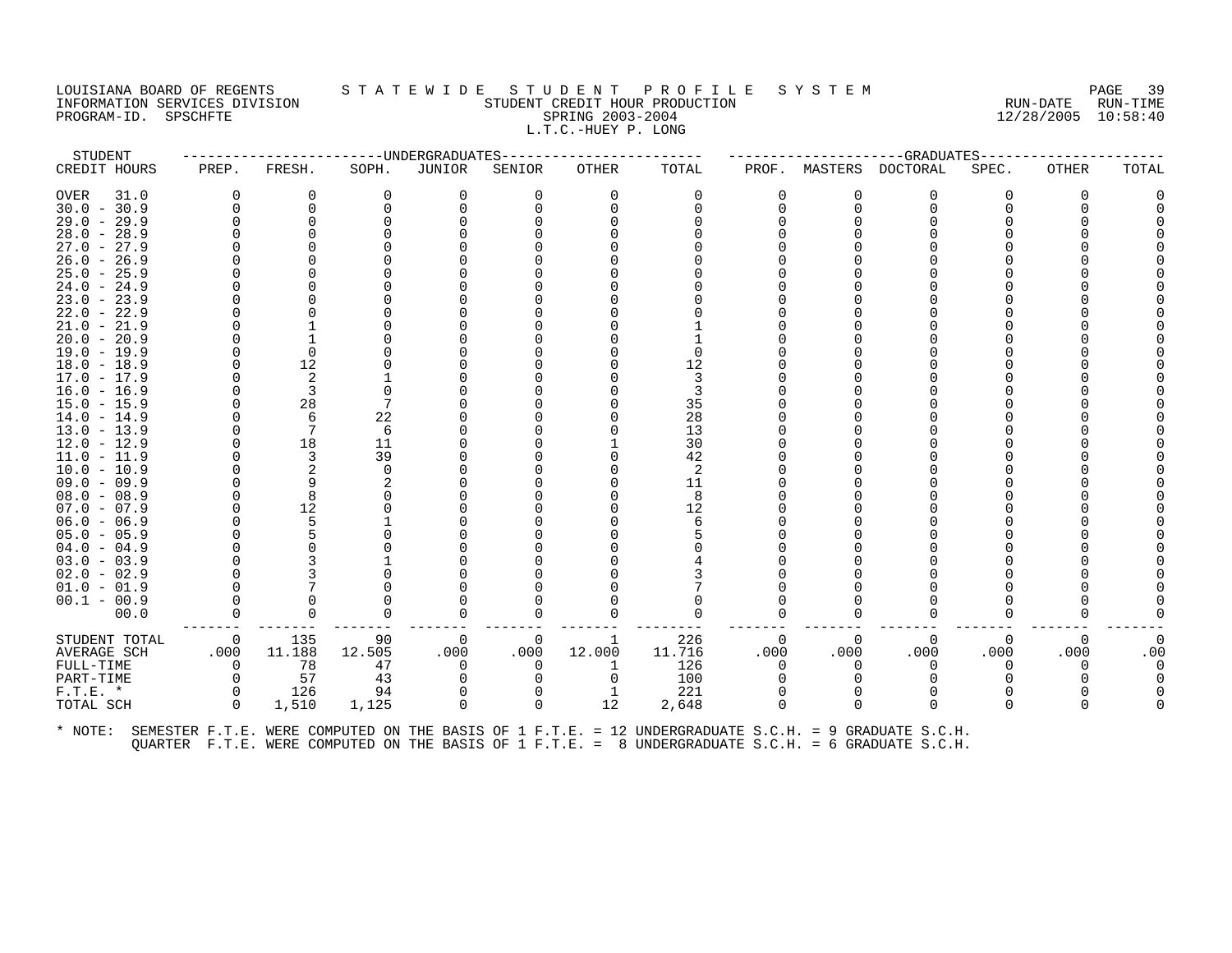# LOUISIANA BOARD OF REGENTS STATEWIDE STUDENT PROFILE SYSTEM NAGE 40 INFORMATION SERVICES DIVISION SUNGLERICAL STUDENT CREDIT HOUR PRODUCTION SUNGLERIC RUN-DATE RUN-TIME RUN-TIME<br>PROGRAM-ID. SPSCHFTE SERING 2003-2004 SPRING 2003-2004 PROGRAM-ID. SPSCHFTE SPRING 2003-2004 L.T.C.-JEFFERSON

| STUDENT             |                |        | ---------------UNDERGRADUATES                                                                        |          |          | .            |          |              |          | --GRADUATES |          |       |       |
|---------------------|----------------|--------|------------------------------------------------------------------------------------------------------|----------|----------|--------------|----------|--------------|----------|-------------|----------|-------|-------|
| CREDIT HOURS        | PREP.          | FRESH. | SOPH.                                                                                                | JUNIOR   | SENIOR   | <b>OTHER</b> | TOTAL    | PROF.        | MASTERS  | DOCTORAL    | SPEC.    | OTHER | TOTAL |
| <b>OVER</b><br>31.0 | 0              | 0      | 0                                                                                                    | 0        | 0        | $\Omega$     | 0        | 0            | 0        | 0           | O        | 0     |       |
| $30.0 - 30.9$       |                |        |                                                                                                      | $\Omega$ | 0        | $\Omega$     | 0        | 0            | $\Omega$ | $\Omega$    |          |       |       |
| $29.0 - 29.9$       |                |        |                                                                                                      |          |          |              |          |              |          |             |          |       |       |
| $28.0 - 28.9$       |                |        |                                                                                                      |          |          |              |          |              |          |             |          |       |       |
| $27.0 -$<br>27.9    |                |        |                                                                                                      |          |          |              |          |              |          |             |          |       |       |
| $26.0 - 26.9$       |                |        |                                                                                                      |          |          |              |          |              |          |             |          |       |       |
| $25.0 - 25.9$       |                |        |                                                                                                      |          |          |              |          |              |          |             |          |       |       |
| $24.0 -$<br>24.9    |                |        |                                                                                                      |          |          |              |          |              |          |             |          |       |       |
| $23.0 - 23.9$       |                |        |                                                                                                      |          |          |              |          |              |          |             |          |       |       |
| $22.0 - 22.9$       |                |        |                                                                                                      |          |          |              |          |              |          |             |          |       |       |
| $21.0 - 21.9$       |                |        |                                                                                                      |          |          |              |          |              |          |             |          |       |       |
| $20.0 - 20.9$       |                |        |                                                                                                      |          |          |              |          |              |          |             |          |       |       |
| $19.0 - 19.9$       |                |        |                                                                                                      |          |          |              | 0        |              |          |             |          |       |       |
| $18.0 - 18.9$       |                | 37     |                                                                                                      |          |          |              | 55       |              |          |             |          |       |       |
| 17.0<br>$-17.9$     |                |        |                                                                                                      |          |          |              | 11       |              |          |             |          |       |       |
| $16.0 - 16.9$       |                |        | 3                                                                                                    |          |          |              | 9        |              |          |             |          |       |       |
| $15.0 - 15.9$       |                | 12     | 15                                                                                                   |          |          |              | 34       |              |          |             |          |       |       |
| $14.0 - 14.9$       |                | 10     | 42                                                                                                   |          |          |              | 52       |              |          |             |          |       |       |
| $13.0 - 13.9$       |                | 11     | 4                                                                                                    |          |          |              | 16       |              |          |             |          |       |       |
| $12.0 - 12.9$       |                | 23     | 20                                                                                                   |          |          |              | 47       |              |          |             |          |       |       |
| $11.0 - 11.9$       |                | 3      |                                                                                                      |          |          |              | 3        |              |          |             |          |       |       |
| $10.0 - 10.9$       |                |        |                                                                                                      |          |          |              | 6        |              |          |             |          |       |       |
| $09.0 - 09.9$       |                |        |                                                                                                      |          |          |              | 13       |              |          |             |          |       |       |
| $08.0 - 08.9$       |                | 2      |                                                                                                      |          |          |              | 5        |              |          |             |          |       |       |
| $07.0 - 07.9$       |                |        |                                                                                                      |          |          |              | 9        |              |          |             |          |       |       |
| $06.0 - 06.9$       |                |        |                                                                                                      |          |          | 13           | 17       |              |          |             |          |       |       |
| $05.0 - 05.9$       |                |        |                                                                                                      |          |          | 3            | 6        |              |          |             |          |       |       |
| $04.0 - 04.9$       |                |        |                                                                                                      |          |          | 11           | 12       |              |          |             |          |       |       |
| $03.0 - 03.9$       |                |        |                                                                                                      |          |          | 52           | 56       |              |          |             |          |       |       |
| $02.0 - 02.9$       |                |        |                                                                                                      |          |          |              | 5        |              |          |             |          |       |       |
| $01.0 - 01.9$       |                |        |                                                                                                      |          |          |              |          |              |          |             |          |       |       |
| $00.1 - 00.9$       |                |        |                                                                                                      |          |          |              |          |              |          |             |          |       |       |
| 00.0                |                |        | O                                                                                                    | $\Omega$ | 0        |              | $\Omega$ | <sup>0</sup> | $\Omega$ | 0           |          |       |       |
| STUDENT TOTAL       | $\overline{0}$ | 134    | 112                                                                                                  | 0        | 0        | 112          | 358      | $\Omega$     | 0        | 0           | $\Omega$ | 0     |       |
| AVERAGE SCH         | .000           | 13.447 | 13.410                                                                                               | .000     | .000     | 6.589        | 11.290   | .000         | .000     | .000        | .000     | .000  | .00   |
| FULL-TIME           | $\Omega$       | 103    | 99                                                                                                   | $\Omega$ | $\Omega$ | 24           | 226      | $\Omega$     | $\Omega$ | 0           |          | 0     |       |
| PART-TIME           |                | 31     | 13                                                                                                   | ∩        |          | 88           | 132      |              |          |             |          |       |       |
| $F.T.E.$ *          | $\Omega$       | 150    | 125                                                                                                  | 0        | 0        | 62           | 337      | $\Omega$     |          | $\Omega$    |          |       |       |
| TOTAL SCH           | $\Omega$       | 1,802  | 1,502                                                                                                | $\Omega$ | $\Omega$ | 738          | 4,042    | $\Omega$     | $\Omega$ | $\Omega$    |          | U     |       |
| * NOTE:             |                |        | SEMESTER F.T.E. WERE COMPUTED ON THE BASIS OF 1 F.T.E. = 12 UNDERGRADUATE S.C.H. = 9 GRADUATE S.C.H. |          |          |              |          |              |          |             |          |       |       |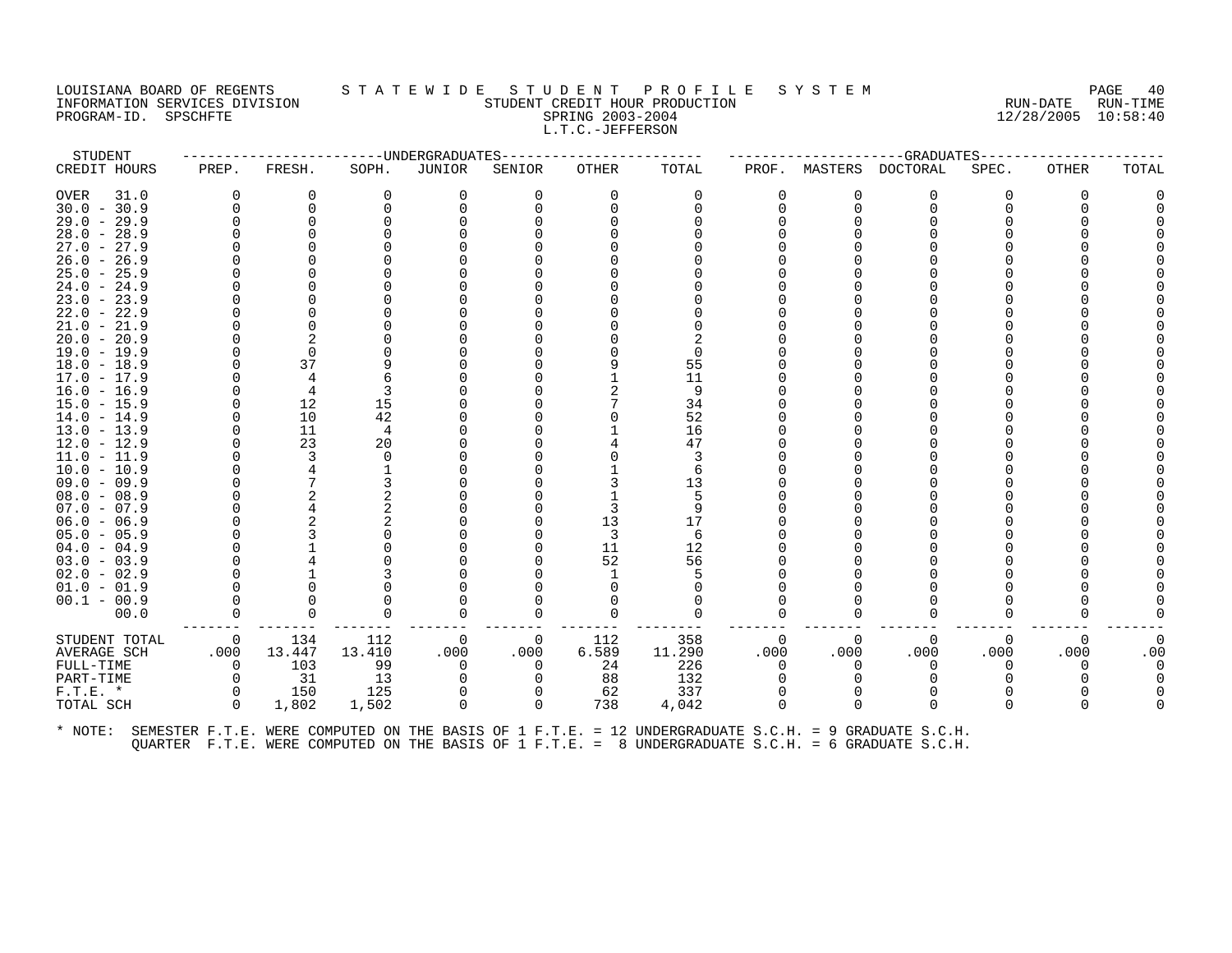# LOUISIANA BOARD OF REGENTS STATEWIDE STUDENT PROFILE SYSTEM PAGE 41 INFORMATION SERVICES DIVISION STUDENT CREDIT HOUR PRODUCTION RUN-DATE RUN-TIME PROGRAM-ID. SPSCHFTE SPRING 2003-2004 12/28/2005 10:58:40 L.T.C.-JUMONVILLE

| FRESH.<br>JUNIOR<br>TOTAL<br>PROF. MASTERS DOCTORAL<br>TOTAL<br>PREP.<br>SOPH.<br>SENIOR<br>OTHER<br>SPEC.<br>OTHER<br>31.0<br>$\Omega$<br>$\Omega$<br>$\Omega$<br>0<br>$\Omega$<br>0<br>$\Omega$<br>0<br>$\Omega$<br>$\Omega$<br>$\Omega$<br>$\Omega$<br>$\Omega$<br>0<br>∩<br>$\Omega$<br>$\Omega$<br>$\Omega$<br>∩<br>∩<br>$\Omega$<br>$\Omega$<br>∩<br>$26.0 - 26.9$<br>$25.0 - 25.9$<br>$24.0 - 24.9$<br>$23.0 - 23.9$<br>$22.0 - 22.9$<br>$21.0 - 21.9$<br>$20.0 - 20.9$<br>$19.0 - 19.9$<br>$\Omega$<br>$18.0 - 18.9$<br>12<br>13<br>$17.0 - 17.9$<br>$\Omega$<br>$16.0 - 16.9$<br>$\Omega$<br>$\Omega$<br>$15.0 - 15.9$<br>13<br>16<br>$14.0 - 14.9$<br>.5<br>$13.0 - 13.9$<br>8<br>12<br>$12.0 - 12.9$<br>10<br>2<br>4<br>21<br>23<br>$08.0 - 08.9$<br>$\overline{4}$<br>.5<br>10<br>11<br>$\Omega$<br>00.0<br>$\Omega$<br>$\Omega$<br><sup>0</sup><br>$\Omega$<br>O<br>O<br>O<br>O<br>92<br>119<br>2<br>0<br>25<br>0<br>0<br>0<br>0<br>$\Omega$<br>0<br>16.500<br>.000<br>11.532<br>.000<br>.000<br>12.840<br>11.890<br>.000<br>.000<br>.000<br>.000<br>.000<br>.00<br>47<br>17<br>$\Omega$<br>$\Omega$<br>66<br>$\Omega$<br>0<br>$\Omega$<br>53<br>45<br>-8<br>$\Omega$<br>$\Omega$<br>$\Omega$<br>$\Omega$<br>88<br>27<br>118<br>$\Omega$<br>3<br>33<br>321<br>$\Omega$<br>1,061<br>$\mathbf 0$<br>1,415<br>0<br>$\Omega$<br>$\Omega$<br>$\Omega$<br>0 | STUDENT       |  | -------------DNDERGRADUATES- |  |  |  | ------------GRADUATES---- |  |  |
|--------------------------------------------------------------------------------------------------------------------------------------------------------------------------------------------------------------------------------------------------------------------------------------------------------------------------------------------------------------------------------------------------------------------------------------------------------------------------------------------------------------------------------------------------------------------------------------------------------------------------------------------------------------------------------------------------------------------------------------------------------------------------------------------------------------------------------------------------------------------------------------------------------------------------------------------------------------------------------------------------------------------------------------------------------------------------------------------------------------------------------------------------------------------------------------------------------------------------------------------------------------------------------------------------------------------------------------------------------------------|---------------|--|------------------------------|--|--|--|---------------------------|--|--|
|                                                                                                                                                                                                                                                                                                                                                                                                                                                                                                                                                                                                                                                                                                                                                                                                                                                                                                                                                                                                                                                                                                                                                                                                                                                                                                                                                                    | CREDIT HOURS  |  |                              |  |  |  |                           |  |  |
|                                                                                                                                                                                                                                                                                                                                                                                                                                                                                                                                                                                                                                                                                                                                                                                                                                                                                                                                                                                                                                                                                                                                                                                                                                                                                                                                                                    | OVER          |  |                              |  |  |  |                           |  |  |
|                                                                                                                                                                                                                                                                                                                                                                                                                                                                                                                                                                                                                                                                                                                                                                                                                                                                                                                                                                                                                                                                                                                                                                                                                                                                                                                                                                    | $30.0 - 30.9$ |  |                              |  |  |  |                           |  |  |
|                                                                                                                                                                                                                                                                                                                                                                                                                                                                                                                                                                                                                                                                                                                                                                                                                                                                                                                                                                                                                                                                                                                                                                                                                                                                                                                                                                    | $29.0 - 29.9$ |  |                              |  |  |  |                           |  |  |
|                                                                                                                                                                                                                                                                                                                                                                                                                                                                                                                                                                                                                                                                                                                                                                                                                                                                                                                                                                                                                                                                                                                                                                                                                                                                                                                                                                    | $28.0 - 28.9$ |  |                              |  |  |  |                           |  |  |
|                                                                                                                                                                                                                                                                                                                                                                                                                                                                                                                                                                                                                                                                                                                                                                                                                                                                                                                                                                                                                                                                                                                                                                                                                                                                                                                                                                    | $27.0 - 27.9$ |  |                              |  |  |  |                           |  |  |
|                                                                                                                                                                                                                                                                                                                                                                                                                                                                                                                                                                                                                                                                                                                                                                                                                                                                                                                                                                                                                                                                                                                                                                                                                                                                                                                                                                    |               |  |                              |  |  |  |                           |  |  |
|                                                                                                                                                                                                                                                                                                                                                                                                                                                                                                                                                                                                                                                                                                                                                                                                                                                                                                                                                                                                                                                                                                                                                                                                                                                                                                                                                                    |               |  |                              |  |  |  |                           |  |  |
|                                                                                                                                                                                                                                                                                                                                                                                                                                                                                                                                                                                                                                                                                                                                                                                                                                                                                                                                                                                                                                                                                                                                                                                                                                                                                                                                                                    |               |  |                              |  |  |  |                           |  |  |
|                                                                                                                                                                                                                                                                                                                                                                                                                                                                                                                                                                                                                                                                                                                                                                                                                                                                                                                                                                                                                                                                                                                                                                                                                                                                                                                                                                    |               |  |                              |  |  |  |                           |  |  |
|                                                                                                                                                                                                                                                                                                                                                                                                                                                                                                                                                                                                                                                                                                                                                                                                                                                                                                                                                                                                                                                                                                                                                                                                                                                                                                                                                                    |               |  |                              |  |  |  |                           |  |  |
|                                                                                                                                                                                                                                                                                                                                                                                                                                                                                                                                                                                                                                                                                                                                                                                                                                                                                                                                                                                                                                                                                                                                                                                                                                                                                                                                                                    |               |  |                              |  |  |  |                           |  |  |
|                                                                                                                                                                                                                                                                                                                                                                                                                                                                                                                                                                                                                                                                                                                                                                                                                                                                                                                                                                                                                                                                                                                                                                                                                                                                                                                                                                    |               |  |                              |  |  |  |                           |  |  |
|                                                                                                                                                                                                                                                                                                                                                                                                                                                                                                                                                                                                                                                                                                                                                                                                                                                                                                                                                                                                                                                                                                                                                                                                                                                                                                                                                                    |               |  |                              |  |  |  |                           |  |  |
|                                                                                                                                                                                                                                                                                                                                                                                                                                                                                                                                                                                                                                                                                                                                                                                                                                                                                                                                                                                                                                                                                                                                                                                                                                                                                                                                                                    |               |  |                              |  |  |  |                           |  |  |
|                                                                                                                                                                                                                                                                                                                                                                                                                                                                                                                                                                                                                                                                                                                                                                                                                                                                                                                                                                                                                                                                                                                                                                                                                                                                                                                                                                    |               |  |                              |  |  |  |                           |  |  |
|                                                                                                                                                                                                                                                                                                                                                                                                                                                                                                                                                                                                                                                                                                                                                                                                                                                                                                                                                                                                                                                                                                                                                                                                                                                                                                                                                                    |               |  |                              |  |  |  |                           |  |  |
|                                                                                                                                                                                                                                                                                                                                                                                                                                                                                                                                                                                                                                                                                                                                                                                                                                                                                                                                                                                                                                                                                                                                                                                                                                                                                                                                                                    |               |  |                              |  |  |  |                           |  |  |
|                                                                                                                                                                                                                                                                                                                                                                                                                                                                                                                                                                                                                                                                                                                                                                                                                                                                                                                                                                                                                                                                                                                                                                                                                                                                                                                                                                    |               |  |                              |  |  |  |                           |  |  |
|                                                                                                                                                                                                                                                                                                                                                                                                                                                                                                                                                                                                                                                                                                                                                                                                                                                                                                                                                                                                                                                                                                                                                                                                                                                                                                                                                                    |               |  |                              |  |  |  |                           |  |  |
|                                                                                                                                                                                                                                                                                                                                                                                                                                                                                                                                                                                                                                                                                                                                                                                                                                                                                                                                                                                                                                                                                                                                                                                                                                                                                                                                                                    |               |  |                              |  |  |  |                           |  |  |
|                                                                                                                                                                                                                                                                                                                                                                                                                                                                                                                                                                                                                                                                                                                                                                                                                                                                                                                                                                                                                                                                                                                                                                                                                                                                                                                                                                    | $11.0 - 11.9$ |  |                              |  |  |  |                           |  |  |
|                                                                                                                                                                                                                                                                                                                                                                                                                                                                                                                                                                                                                                                                                                                                                                                                                                                                                                                                                                                                                                                                                                                                                                                                                                                                                                                                                                    | $10.0 - 10.9$ |  |                              |  |  |  |                           |  |  |
|                                                                                                                                                                                                                                                                                                                                                                                                                                                                                                                                                                                                                                                                                                                                                                                                                                                                                                                                                                                                                                                                                                                                                                                                                                                                                                                                                                    | $09.0 - 09.9$ |  |                              |  |  |  |                           |  |  |
|                                                                                                                                                                                                                                                                                                                                                                                                                                                                                                                                                                                                                                                                                                                                                                                                                                                                                                                                                                                                                                                                                                                                                                                                                                                                                                                                                                    |               |  |                              |  |  |  |                           |  |  |
|                                                                                                                                                                                                                                                                                                                                                                                                                                                                                                                                                                                                                                                                                                                                                                                                                                                                                                                                                                                                                                                                                                                                                                                                                                                                                                                                                                    | $07.0 - 07.9$ |  |                              |  |  |  |                           |  |  |
|                                                                                                                                                                                                                                                                                                                                                                                                                                                                                                                                                                                                                                                                                                                                                                                                                                                                                                                                                                                                                                                                                                                                                                                                                                                                                                                                                                    | $06.0 - 06.9$ |  |                              |  |  |  |                           |  |  |
|                                                                                                                                                                                                                                                                                                                                                                                                                                                                                                                                                                                                                                                                                                                                                                                                                                                                                                                                                                                                                                                                                                                                                                                                                                                                                                                                                                    | $05.0 - 05.9$ |  |                              |  |  |  |                           |  |  |
|                                                                                                                                                                                                                                                                                                                                                                                                                                                                                                                                                                                                                                                                                                                                                                                                                                                                                                                                                                                                                                                                                                                                                                                                                                                                                                                                                                    | $04.0 - 04.9$ |  |                              |  |  |  |                           |  |  |
|                                                                                                                                                                                                                                                                                                                                                                                                                                                                                                                                                                                                                                                                                                                                                                                                                                                                                                                                                                                                                                                                                                                                                                                                                                                                                                                                                                    | $03.0 - 03.9$ |  |                              |  |  |  |                           |  |  |
|                                                                                                                                                                                                                                                                                                                                                                                                                                                                                                                                                                                                                                                                                                                                                                                                                                                                                                                                                                                                                                                                                                                                                                                                                                                                                                                                                                    | $02.0 - 02.9$ |  |                              |  |  |  |                           |  |  |
|                                                                                                                                                                                                                                                                                                                                                                                                                                                                                                                                                                                                                                                                                                                                                                                                                                                                                                                                                                                                                                                                                                                                                                                                                                                                                                                                                                    | $01.0 - 01.9$ |  |                              |  |  |  |                           |  |  |
|                                                                                                                                                                                                                                                                                                                                                                                                                                                                                                                                                                                                                                                                                                                                                                                                                                                                                                                                                                                                                                                                                                                                                                                                                                                                                                                                                                    | $00.1 - 00.9$ |  |                              |  |  |  |                           |  |  |
|                                                                                                                                                                                                                                                                                                                                                                                                                                                                                                                                                                                                                                                                                                                                                                                                                                                                                                                                                                                                                                                                                                                                                                                                                                                                                                                                                                    |               |  |                              |  |  |  |                           |  |  |
|                                                                                                                                                                                                                                                                                                                                                                                                                                                                                                                                                                                                                                                                                                                                                                                                                                                                                                                                                                                                                                                                                                                                                                                                                                                                                                                                                                    | STUDENT TOTAL |  |                              |  |  |  |                           |  |  |
|                                                                                                                                                                                                                                                                                                                                                                                                                                                                                                                                                                                                                                                                                                                                                                                                                                                                                                                                                                                                                                                                                                                                                                                                                                                                                                                                                                    | AVERAGE SCH   |  |                              |  |  |  |                           |  |  |
|                                                                                                                                                                                                                                                                                                                                                                                                                                                                                                                                                                                                                                                                                                                                                                                                                                                                                                                                                                                                                                                                                                                                                                                                                                                                                                                                                                    | FULL-TIME     |  |                              |  |  |  |                           |  |  |
|                                                                                                                                                                                                                                                                                                                                                                                                                                                                                                                                                                                                                                                                                                                                                                                                                                                                                                                                                                                                                                                                                                                                                                                                                                                                                                                                                                    | PART-TIME     |  |                              |  |  |  |                           |  |  |
|                                                                                                                                                                                                                                                                                                                                                                                                                                                                                                                                                                                                                                                                                                                                                                                                                                                                                                                                                                                                                                                                                                                                                                                                                                                                                                                                                                    | $F.T.E. *$    |  |                              |  |  |  |                           |  |  |
|                                                                                                                                                                                                                                                                                                                                                                                                                                                                                                                                                                                                                                                                                                                                                                                                                                                                                                                                                                                                                                                                                                                                                                                                                                                                                                                                                                    | TOTAL SCH     |  |                              |  |  |  |                           |  |  |
|                                                                                                                                                                                                                                                                                                                                                                                                                                                                                                                                                                                                                                                                                                                                                                                                                                                                                                                                                                                                                                                                                                                                                                                                                                                                                                                                                                    |               |  |                              |  |  |  |                           |  |  |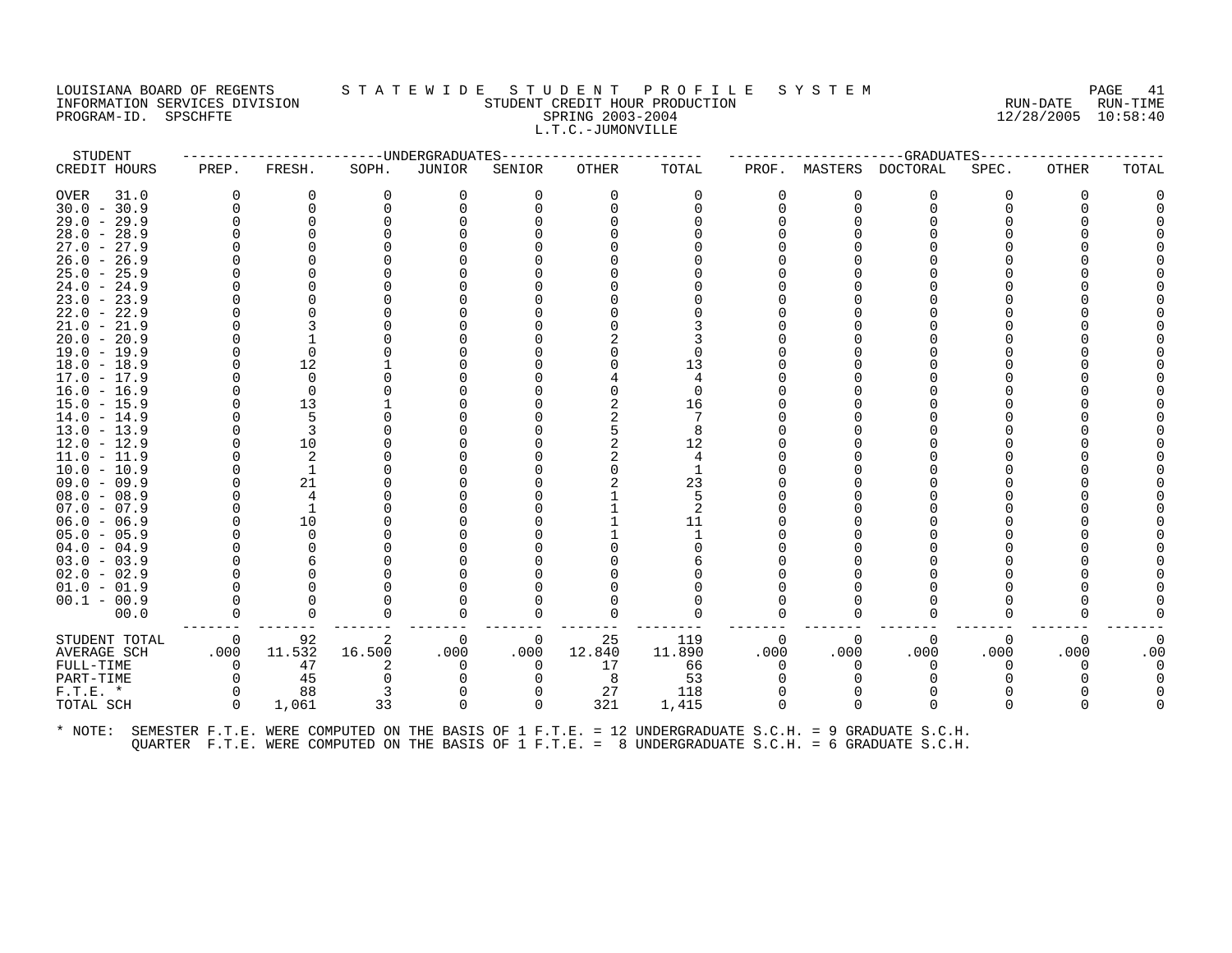## LOUISIANA BOARD OF REGENTS STATEWIDE STUDENT PROFILE SYSTEM PAGE 42<br>INFORMATION SERVICES DIVISION STATEWIST STUDENT CREDIT HOUR PRODUCTION FOR THE RUN-DATE RUN-TIME INFORMATION SERVICES DIVISION STUDENT CREDIT HOUR PRODUCTION RUN-DATE RUN-TIME PROGRAM-ID. SPSCHFTE SERIES SPRING 2003-2004 L. E. FLETCHER

STUDENT ------------------------UNDERGRADUATES------------------------ ---------------------GRADUATES----------------------

| CREDIT HOURS  | PREP.    | FRESH.   | SOPH.  | JUNIOR   | SENIOR | OTHER | TOTAL       | PROF.    | MASTERS  | DOCTORAL | SPEC. | OTHER        | TOTAL |
|---------------|----------|----------|--------|----------|--------|-------|-------------|----------|----------|----------|-------|--------------|-------|
| OVER<br>31.0  | $\Omega$ | $\Omega$ | 0      | 0        | O      | 0     | 0           | 0        | 0        | $\Omega$ | O     | $\Omega$     |       |
| $30.0 - 30.9$ | 0        | 0        |        |          |        |       | $\Omega$    | O        | $\Omega$ | $\Omega$ |       |              |       |
| $29.0 - 29.9$ | U        |          |        |          |        |       |             |          |          |          |       |              |       |
| $28.0 - 28.9$ |          |          |        |          |        |       |             |          |          |          |       |              |       |
| $27.0 - 27.9$ |          |          |        |          |        |       |             |          |          |          |       |              |       |
| $26.0 - 26.9$ |          |          |        |          |        |       |             |          |          |          |       |              |       |
| $25.0 - 25.9$ |          |          |        |          |        |       |             |          |          |          |       |              |       |
| $24.0 - 24.9$ |          |          |        |          |        |       |             |          |          |          |       |              |       |
| $23.0 - 23.9$ |          |          |        |          |        |       |             |          |          |          |       |              |       |
| $22.0 - 22.9$ |          |          |        |          |        |       |             |          |          |          |       |              |       |
| $21.0 - 21.9$ |          |          |        |          |        |       |             |          |          |          |       |              |       |
| $20.0 - 20.9$ |          |          |        |          |        |       |             |          |          |          |       |              |       |
| $19.0 - 19.9$ |          |          |        |          |        |       |             |          |          |          |       |              |       |
| $18.0 - 18.9$ |          |          |        |          |        |       |             |          |          |          |       |              |       |
| $17.0 - 17.9$ |          |          |        |          |        |       | 10          |          |          |          |       |              |       |
| $16.0 - 16.9$ |          | 9        |        |          |        |       | 14          |          |          |          |       |              |       |
| $15.0 - 15.9$ |          | 11       | 10     |          |        |       | 21          |          |          |          |       |              |       |
| $14.0 - 14.9$ |          | 40       |        |          |        |       | 47          |          |          |          |       |              |       |
| $13.0 - 13.9$ |          | 24       |        |          |        |       | 31          |          |          |          |       |              |       |
| $12.0 - 12.9$ |          | 102      |        |          |        |       | 111         |          |          |          |       |              |       |
| $11.0 - 11.9$ |          | 8        |        |          |        |       | 13          |          |          |          |       |              |       |
| $10.0 - 10.9$ |          | 14       |        |          |        |       | 15          |          |          |          |       |              |       |
| $09.0 - 09.9$ |          | 94       |        |          |        |       | 95          |          |          |          |       |              |       |
| $08.0 - 08.9$ |          | 8        |        |          |        |       |             |          |          |          |       |              |       |
| $07.0 - 07.9$ |          | 7        |        |          |        |       |             |          |          |          |       |              |       |
| $06.0 - 06.9$ | O        | 62       |        |          |        |       | 66          |          |          |          |       |              |       |
| $05.0 - 05.9$ |          |          |        |          |        |       |             |          |          |          |       |              |       |
| $04.0 - 04.9$ |          | 4        |        |          |        |       |             |          |          |          |       |              |       |
| $03.0 - 03.9$ |          | 85       |        |          |        |       | 86          |          |          |          |       |              |       |
| $02.0 - 02.9$ | $\Omega$ | 17       |        |          |        |       | 17          |          |          |          |       |              |       |
| $01.0 - 01.9$ |          | 50       |        |          |        |       | 51          |          |          |          |       |              |       |
|               | $\Omega$ | 13       |        |          |        |       | 13          |          |          |          |       |              |       |
| $00.1 - 00.9$ |          |          |        |          |        |       |             |          |          |          |       |              |       |
| 00.0          | 0        | 0        |        |          |        |       | $\mathbf 0$ | O        |          | 0        |       |              |       |
| STUDENT TOTAL | 0        | 566      | 57     | 0        | 0      | 5     | 628         | 0        | $\Omega$ | 0        | 0     | 0            |       |
| AVERAGE SCH   | .000     | 8.107    | 14.105 | .000     | .000   | 6.800 | 8.641       | .000     | .000     | .000     | .000  | .000         | .00   |
| FULL-TIME     | $\Omega$ | 197      | 48     |          | 0      |       | 246         | $\Omega$ | ∩        | $\Omega$ |       | <sup>0</sup> |       |
| PART-TIME     | $\Omega$ | 369      | 9      |          |        |       | 382         |          |          |          |       |              |       |
| $F.T.E. *$    | $\Omega$ | 382      | 67     |          |        | 3     | 452         |          |          |          |       |              |       |
| TOTAL SCH     | $\Omega$ | 4,588    | 804    | $\Omega$ | 0      | 34    | 5,426       | 0        | O        | $\Omega$ | O     | ∩            |       |
|               |          |          |        |          |        |       |             |          |          |          |       |              |       |
|               |          |          |        |          |        |       |             |          |          |          |       |              |       |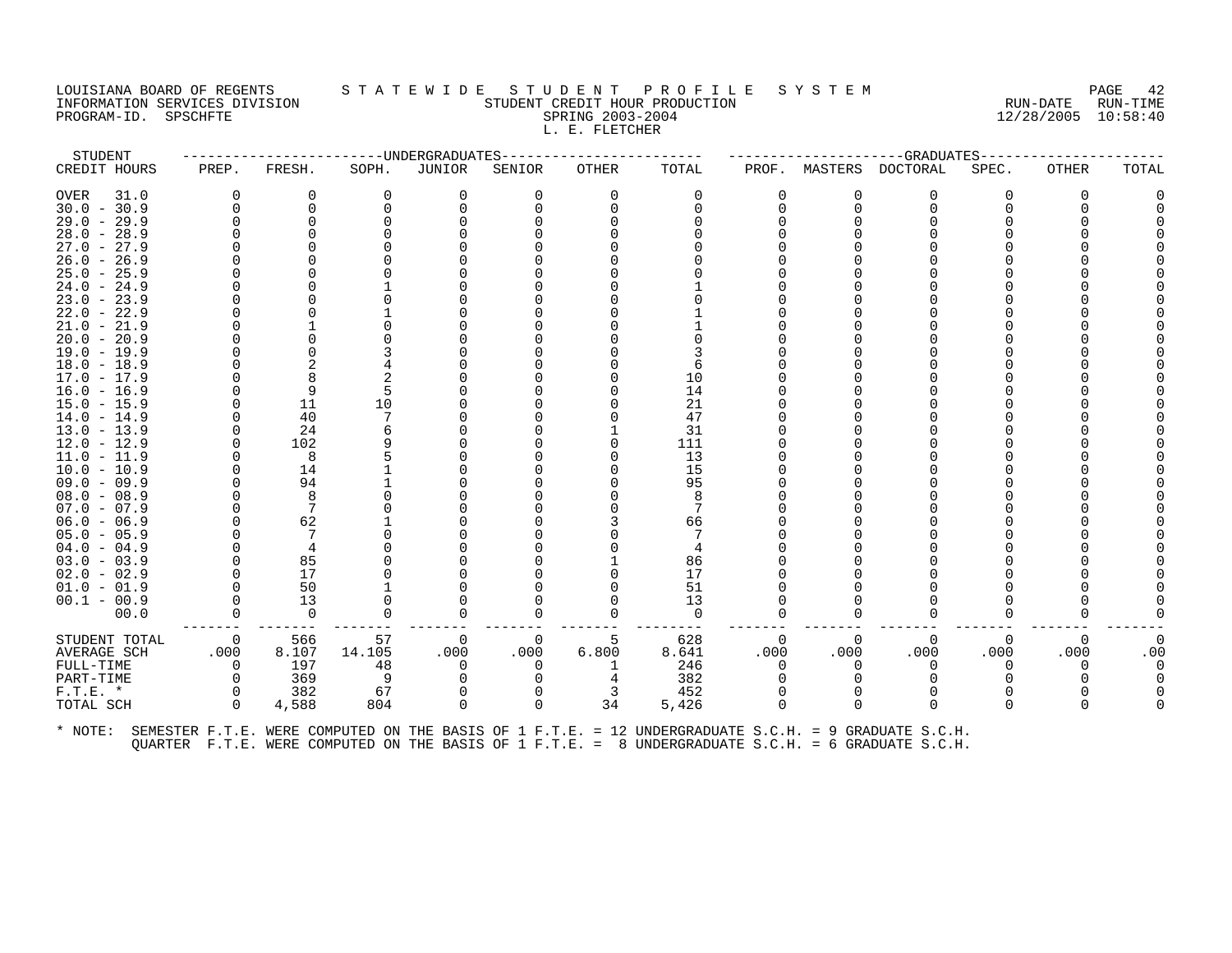# LOUISIANA BOARD OF REGENTS STATEWIDE STUDENT PROFILE SYSTEM PAGE 43<br>INFORMATION SERVICES DIVISION STUDENT CREDIT HOUR PRODUCTION PROFIT (1919/2005 1919/2006 19159140 THE STUDENT CREDIT HOUR PRODUCTION SERVICES AND SERVICES ON SERVICES SERVICES SERVICES SERVICES SERVICES SERVICES SERVICES SERVICES SERVICES SERVICES SERVICES SERVICES SERVICES SERVICES SERVICES SERVICES SERVICES SERVICES PROGRAM-ID. SPSCHFTE SPRING 2003-2004 L.T.C.-LAFAYETTE

| STUDENT                        |          |                      | --------------------UNDERGRADUATES |          |          |          |          |          |              | ------------GRADUATES                                                                                |          |       |       |
|--------------------------------|----------|----------------------|------------------------------------|----------|----------|----------|----------|----------|--------------|------------------------------------------------------------------------------------------------------|----------|-------|-------|
| CREDIT HOURS                   | PREP.    | FRESH.               | SOPH.                              | JUNIOR   | SENIOR   | OTHER    | TOTAL    | PROF.    | MASTERS      | DOCTORAL                                                                                             | SPEC.    | OTHER | TOTAL |
| <b>OVER</b><br>31.0            |          | $\Omega$             | 0                                  | $\Omega$ | $\Omega$ | $\Omega$ | 0        | $\Omega$ | 0            | 0                                                                                                    | O        | 0     |       |
| $30.0 - 30.9$                  |          | 0                    | $\Omega$                           | $\Omega$ | 0        | $\Omega$ | O        | U        | $\Omega$     | 0                                                                                                    |          |       |       |
| $29.0 - 29.9$                  |          | 0                    |                                    |          |          |          |          |          |              |                                                                                                      |          |       |       |
| $28.0 - 28.9$                  |          |                      |                                    |          |          |          |          |          |              |                                                                                                      |          |       |       |
| $27.0 - 27.9$                  |          |                      |                                    |          |          |          |          |          |              |                                                                                                      |          |       |       |
| $26.0 - 26.9$                  |          |                      |                                    |          |          |          |          |          |              |                                                                                                      |          |       |       |
| $25.0 - 25.9$                  |          |                      |                                    |          |          |          |          |          |              |                                                                                                      |          |       |       |
| $24.0 - 24.9$                  |          |                      |                                    |          |          |          |          |          |              |                                                                                                      |          |       |       |
| 23.9<br>$23.0 -$               |          |                      |                                    |          |          |          |          |          |              |                                                                                                      |          |       |       |
| $22.0 - 22.9$                  |          |                      |                                    |          |          |          |          |          |              |                                                                                                      |          |       |       |
| $21.0 - 21.9$                  |          |                      |                                    |          |          |          |          |          |              |                                                                                                      |          |       |       |
| $20.0 - 20.9$                  |          | $\Omega$             |                                    |          |          |          |          |          |              |                                                                                                      |          |       |       |
| $19.0 - 19.9$                  |          | 15                   | 16                                 |          |          |          | 31       |          |              |                                                                                                      |          |       |       |
| $18.0 - 18.9$                  |          | 18                   | 19                                 |          |          |          | 38       |          |              |                                                                                                      |          |       |       |
| $17.0 - 17.9$                  |          | 8                    | 7                                  |          |          |          | 17       |          |              |                                                                                                      |          |       |       |
| $16.0 - 16.9$                  |          | 59                   | 39                                 |          |          |          | 99       |          |              |                                                                                                      |          |       |       |
| $15.0 - 15.9$                  |          | 59                   | 57                                 |          |          |          | 123      |          |              |                                                                                                      |          |       |       |
| $14.0 - 14.9$                  |          | 54                   | 26                                 |          |          |          | 89       |          |              |                                                                                                      |          |       |       |
| $13.0 - 13.9$                  |          | 37                   | 45                                 |          |          |          | 87       |          |              |                                                                                                      |          |       |       |
| $12.0 - 12.9$                  |          | 64                   | 87                                 |          |          | 16       | 167      |          |              |                                                                                                      |          |       |       |
| $11.0 - 11.9$                  |          | 20                   | 9                                  |          |          |          | 32       |          |              |                                                                                                      |          |       |       |
| $10.0 - 10.9$                  |          | 22                   | 15                                 |          |          |          | 39       |          |              |                                                                                                      |          |       |       |
| $09.0 - 09.9$                  |          | 22                   | 13                                 |          |          |          | 36       |          |              |                                                                                                      |          |       |       |
| $08.0 - 08.9$<br>$07.0 - 07.9$ |          | 12<br>$\overline{4}$ |                                    |          |          |          | 24<br>11 |          |              |                                                                                                      |          |       |       |
| $06.0 - 06.9$                  |          | 20                   |                                    |          |          |          | 26       |          |              |                                                                                                      |          |       |       |
| $05.0 - 05.9$                  |          | 4                    |                                    |          |          |          | 5        |          |              |                                                                                                      |          |       |       |
| $04.0 - 04.9$                  |          | 8                    |                                    |          |          |          | 12       |          |              |                                                                                                      |          |       |       |
| $03.0 - 03.9$                  |          | 18                   |                                    |          |          |          | 30       |          |              |                                                                                                      |          |       |       |
| $02.0 - 02.9$                  |          | 4                    |                                    |          |          |          | 5        |          |              |                                                                                                      |          |       |       |
| $01.0 - 01.9$                  |          | 2                    |                                    |          |          |          |          |          |              |                                                                                                      |          |       |       |
| $00.1 - 00.9$                  |          | $\Omega$             |                                    |          |          |          | 0        |          |              |                                                                                                      |          |       |       |
| 00.0                           |          | $\Omega$             | 0                                  |          |          |          | $\Omega$ |          | <sup>0</sup> | $\Omega$                                                                                             |          |       |       |
|                                |          |                      |                                    |          |          |          |          |          |              |                                                                                                      |          |       |       |
| STUDENT TOTAL                  | 0        | 455                  | 372                                | 0        | 0        | 62       | 889      | 0        | 0            | 0                                                                                                    | $\Omega$ | 0     |       |
| AVERAGE SCH                    | .000     | 12.509               | 13.509                             | .000     | .000     | 11.129   | 12.831   | .000     | .000         | .000                                                                                                 | .000     | .000  | .00   |
| FULL-TIME                      | $\Omega$ | 319                  | 307                                |          | 0        | 41       | 667      |          | O            | 0                                                                                                    |          | 0     |       |
| PART-TIME                      |          | 136                  | 65                                 |          | $\Omega$ | 21       | 222      |          |              |                                                                                                      |          |       |       |
| $F.T.E.$ *                     |          | 474                  | 419                                |          |          | 58       | 951      |          |              |                                                                                                      |          |       |       |
| TOTAL SCH                      | $\Omega$ | 5,692                | 5,025                              | $\Omega$ | $\Omega$ | 690      | 11,407   | $\Omega$ | $\Omega$     | $\Omega$                                                                                             |          |       |       |
|                                |          |                      |                                    |          |          |          |          |          |              |                                                                                                      |          |       |       |
| $*$ NOTE:                      |          |                      |                                    |          |          |          |          |          |              | SEMESTER F.T.E. WERE COMPUTED ON THE BASIS OF 1 F.T.E. = 12 UNDERGRADUATE S.C.H. = 9 GRADUATE S.C.H. |          |       |       |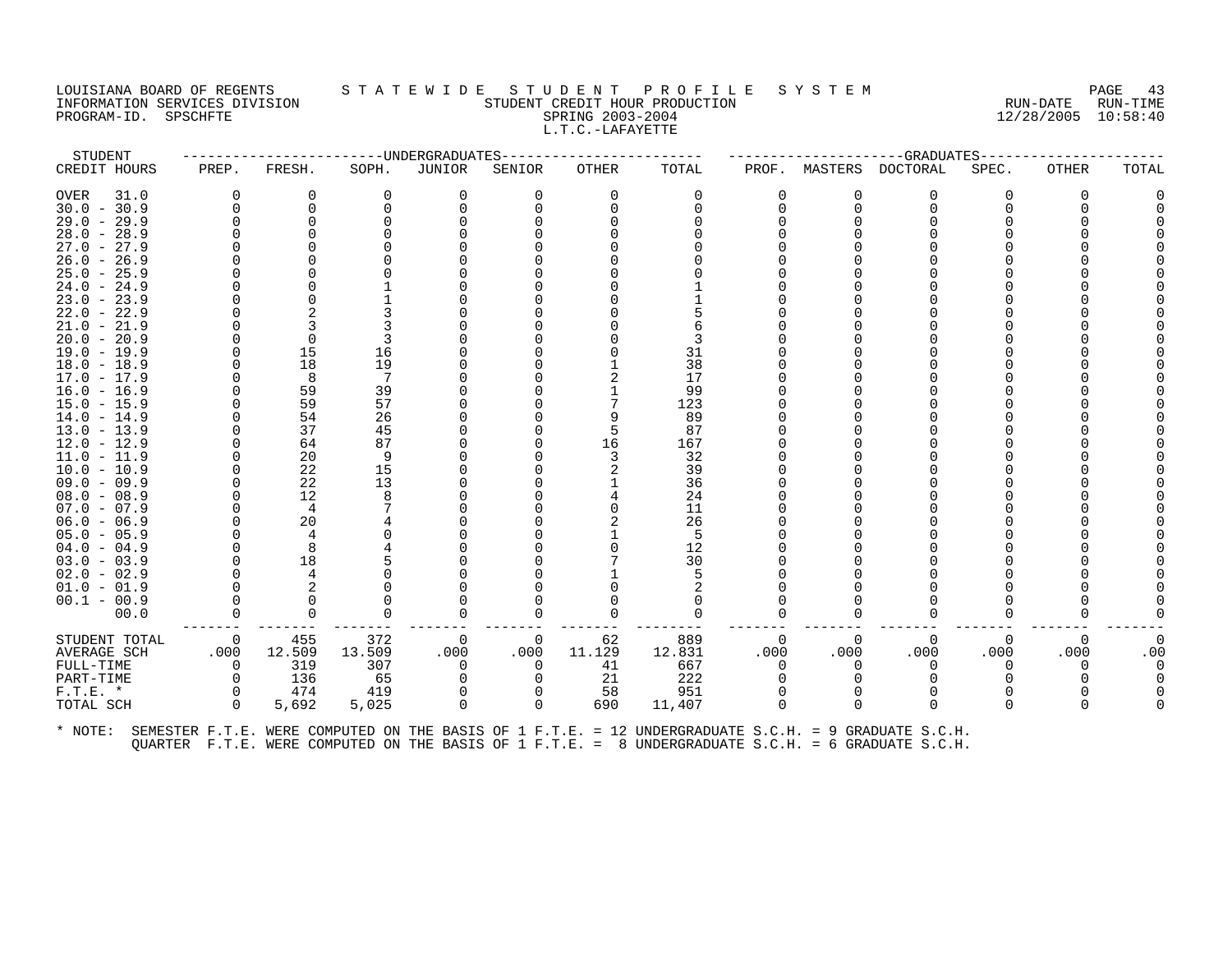#### LOUISIANA BOARD OF REGENTS STATEWIDE STUDENT PROFILE SYSTEM PAGE 44 INFORMATION SERVICES DIVISION STUDENT CREDIT HOUR PRODUCTION RUN-DATE RUN-TIME PROGRAM-ID. SPSCHFTE SPRING 2003-2004 12/28/2005 10:58:40 L.T.C.-LAFOURCHE

| STUDENT                        |          |          | ---------------WNDERGRADUATES- |          |          |          |          |              |          | -----------------GRADUATES-----                                                                      |       |              |          |
|--------------------------------|----------|----------|--------------------------------|----------|----------|----------|----------|--------------|----------|------------------------------------------------------------------------------------------------------|-------|--------------|----------|
| CREDIT HOURS                   | PREP.    | FRESH.   | SOPH.                          | JUNIOR   | SENIOR   | OTHER    | TOTAL    | PROF.        | MASTERS  | DOCTORAL                                                                                             | SPEC. | OTHER        | TOTAL    |
| OVER<br>31.0                   | $\Omega$ | $\Omega$ | $\Omega$                       | $\Omega$ | $\Omega$ | $\Omega$ | $\Omega$ | 0            | $\Omega$ | 0                                                                                                    | O     | 0            |          |
| $30.0 - 30.9$                  |          | 0        |                                | $\Omega$ |          | $\cap$   | $\Omega$ | <sup>n</sup> | $\Omega$ | $\Omega$                                                                                             |       |              |          |
| $29.0 - 29.9$                  |          |          |                                |          |          |          |          |              |          | ∩                                                                                                    |       |              |          |
| $28.0 - 28.9$                  |          |          |                                |          |          |          |          |              |          |                                                                                                      |       |              |          |
| $27.0 - 27.9$                  |          |          |                                |          |          |          |          |              |          |                                                                                                      |       |              |          |
| $26.0 - 26.9$                  |          |          |                                |          |          |          |          |              |          |                                                                                                      |       |              |          |
| $25.0 - 25.9$                  |          |          |                                |          |          |          |          |              |          |                                                                                                      |       |              |          |
| $24.0 - 24.9$                  |          |          |                                |          |          |          |          |              |          |                                                                                                      |       |              |          |
| $23.0 - 23.9$                  |          |          |                                |          |          |          |          |              |          |                                                                                                      |       |              |          |
| $22.0 - 22.9$                  |          |          |                                |          |          |          |          |              |          |                                                                                                      |       |              |          |
| $21.0 - 21.9$                  |          |          |                                |          |          |          |          |              |          |                                                                                                      |       |              |          |
| $20.0 - 20.9$                  |          |          |                                |          |          |          |          |              |          |                                                                                                      |       |              |          |
| $19.0 - 19.9$                  |          | 25       |                                |          |          |          | 26       |              |          |                                                                                                      |       |              |          |
| $18.0 - 18.9$                  |          |          |                                |          |          |          | 11       |              |          |                                                                                                      |       |              |          |
| $17.0 - 17.9$                  |          |          |                                |          |          |          | 6        |              |          |                                                                                                      |       |              |          |
| $16.0 - 16.9$                  |          |          |                                |          |          |          |          |              |          |                                                                                                      |       |              |          |
| $15.0 - 15.9$                  |          | 9        |                                |          |          |          | 12       |              |          |                                                                                                      |       |              |          |
| $14.0 - 14.9$                  |          | 13       |                                |          |          |          | 16       |              |          |                                                                                                      |       |              |          |
| $13.0 - 13.9$                  |          | 15       |                                |          |          |          | 24       |              |          |                                                                                                      |       |              |          |
| $12.0 - 12.9$                  |          | 25       |                                |          |          | 12       | 41       |              |          |                                                                                                      |       |              |          |
| $11.0 - 11.9$                  |          | 6        |                                |          |          |          | 9        |              |          |                                                                                                      |       |              |          |
| $10.0 - 10.9$                  |          | 15       |                                |          |          |          | 23       |              |          |                                                                                                      |       |              |          |
| $09.0 - 09.9$                  |          | 32       |                                |          |          |          | 42       |              |          |                                                                                                      |       |              |          |
| $08.0 - 08.9$                  |          | 4        |                                |          |          |          | 8        |              |          |                                                                                                      |       |              |          |
| $07.0 - 07.9$                  |          | 15       |                                |          |          |          | 25       |              |          |                                                                                                      |       |              |          |
| $06.0 - 06.9$                  |          | 14       |                                |          |          |          | 23       |              |          |                                                                                                      |       |              |          |
| $05.0 - 05.9$                  |          | 6        |                                |          |          |          | 10<br>30 |              |          |                                                                                                      |       |              |          |
| $04.0 - 04.9$<br>$03.0 - 03.9$ |          | 26<br>29 |                                |          |          | 16       |          |              |          |                                                                                                      |       |              |          |
| $02.0 - 02.9$                  |          | 2        |                                |          |          |          | 47       |              |          |                                                                                                      |       |              |          |
| $01.0 - 01.9$                  |          | 2        |                                |          |          |          |          |              |          |                                                                                                      |       |              |          |
| $00.1 - 00.9$                  |          |          |                                |          |          |          |          |              |          |                                                                                                      |       |              |          |
| 00.0                           |          | $\Omega$ | <sup>0</sup>                   | U        |          |          |          |              | ∩        |                                                                                                      |       |              |          |
|                                |          |          |                                |          |          |          |          |              |          |                                                                                                      |       |              |          |
| STUDENT TOTAL                  | 9        | 248      | 18                             | 0        | 0        | 93       | 368      | 0            | $\Omega$ | $\Omega$                                                                                             | 0     | 0            | $\Omega$ |
| <b>AVERAGE SCH</b>             | 5.888    | 9.770    | 13.388                         | .000     | .000     | 8.311    | 9.483    | .000         | .000     | .000                                                                                                 | .000  | .000         | .00      |
| FULL-TIME                      |          | 97       | 16                             | $\Omega$ | $\Omega$ | 27       | 140      | $\Omega$     | $\Omega$ | $\Omega$                                                                                             |       | <sup>0</sup> |          |
| PART-TIME                      | 9        | 151      | 2                              |          |          | 66       | 228      |              |          |                                                                                                      |       |              |          |
| $F.T.E.$ *                     |          | 202      | 20                             | 0        |          | 64       | 291      | 0            |          | $\Omega$                                                                                             |       |              |          |
| TOTAL SCH                      | 53       | 2,423    | 241                            | $\Omega$ | $\Omega$ | 773      | 3,490    | $\Omega$     | $\Omega$ | $\Omega$                                                                                             |       |              |          |
| * NOTE:                        |          |          |                                |          |          |          |          |              |          | SEMESTER F.T.E. WERE COMPUTED ON THE BASIS OF 1 F.T.E. = 12 UNDERGRADUATE S.C.H. = 9 GRADUATE S.C.H. |       |              |          |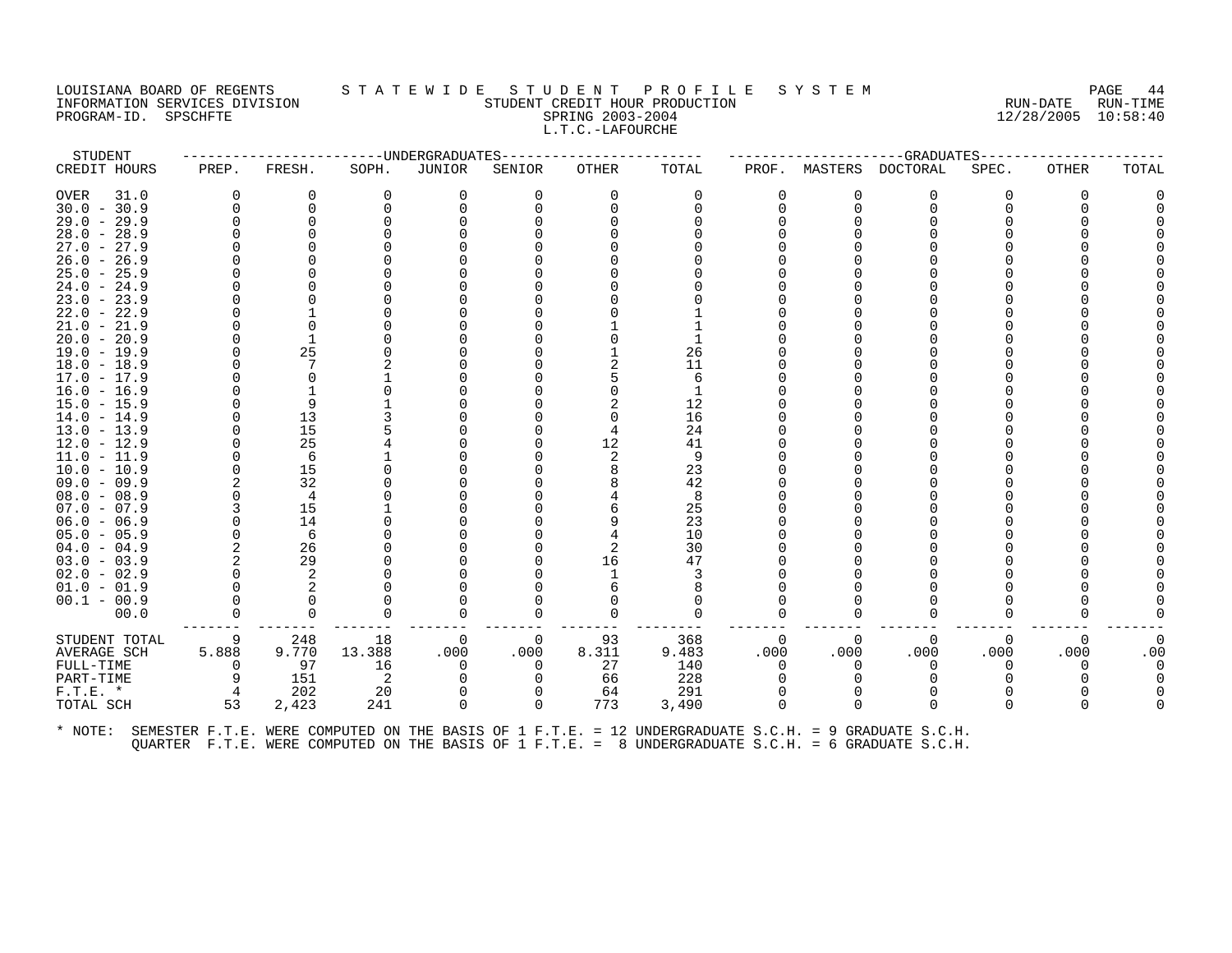# LOUISIANA BOARD OF REGENTS STATEWIDE STUDENT PROFILE SYSTEM NAGE 45 INFORMATION SERVICES DIVISION STUDENT CREDIT HOUR PRODUCTION RUN-DATE RUN-TIME PROGRAM-ID. SPSCHFTE SPRING 2003-2004 12/28/2005 10:58:40 L.T.C.-LAMAR SALTER

STUDENT ------------------------UNDERGRADUATES------------------------ ---------------------GRADUATES----------------------

| CREDIT HOURS              | PREP.       | FRESH.   | SOPH.  | JUNIOR      | SENIOR   | OTHER    | TOTAL                                                                                                | PROF.        | MASTERS     | DOCTORAL    | SPEC.    | OTHER        | TOTAL |
|---------------------------|-------------|----------|--------|-------------|----------|----------|------------------------------------------------------------------------------------------------------|--------------|-------------|-------------|----------|--------------|-------|
| 31.0<br><b>OVER</b>       | $\Omega$    | $\Omega$ | 0      | 0           | 0        | 0        | 0                                                                                                    | $\Omega$     | 0           | 0           | 0        | $\Omega$     |       |
| $30.0 - 30.9$             |             |          |        | $\Omega$    | $\Omega$ | $\Omega$ | $\Omega$                                                                                             | $\Omega$     | $\Omega$    | $\Omega$    |          |              |       |
| 29.9<br>29.0<br>$\sim$    |             |          |        |             |          |          |                                                                                                      |              |             |             |          |              |       |
| 28.9<br>$28.0 -$          |             |          |        |             |          |          |                                                                                                      |              |             |             |          |              |       |
| 27.9<br>27.0<br>$\sim$    |             |          |        |             |          |          |                                                                                                      |              |             |             |          |              |       |
| $26.0 - 26.9$             |             |          |        |             |          |          |                                                                                                      |              |             |             |          |              |       |
| 25.9<br>$25.0 -$          |             |          |        |             |          |          |                                                                                                      |              |             |             |          |              |       |
| 24.0<br>24.9<br>$\sim$    |             |          |        |             |          |          |                                                                                                      |              |             |             |          |              |       |
| $23.0 - 23.9$             |             |          |        |             |          |          |                                                                                                      |              |             |             |          |              |       |
| 22.0<br>$-22.9$<br>21.9   |             |          |        |             |          |          |                                                                                                      |              |             |             |          |              |       |
| $21.0 -$<br>$20.0 - 20.9$ |             |          |        |             |          |          |                                                                                                      |              |             |             |          |              |       |
| $-19.9$<br>19.0           |             |          |        |             |          |          |                                                                                                      |              |             |             |          |              |       |
| $18.0 - 18.9$             |             |          |        |             |          |          | 11                                                                                                   |              |             |             |          |              |       |
| 17.0<br>$-17.9$           |             |          |        |             |          |          | 1                                                                                                    |              |             |             |          |              |       |
| $16.0 - 16.9$             |             | 8        | 15     |             |          |          | 23                                                                                                   |              |             |             |          |              |       |
| $15.0 - 15.9$             |             | 16       | 18     |             |          |          | 34                                                                                                   |              |             |             |          |              |       |
| $14.0 - 14.9$             |             | 2        | 4      |             |          |          | 9                                                                                                    |              |             |             |          |              |       |
| $-13.9$<br>13.0           |             | 7        | 17     |             |          |          | 27                                                                                                   |              |             |             |          |              |       |
| $12.0 - 12.9$             |             | 20       | 29     |             |          |          | 56                                                                                                   |              |             |             |          |              |       |
| $11.0 - 11.9$             |             | 2        | 5      |             |          |          | 8                                                                                                    |              |             |             |          |              |       |
| $10.0 - 10.9$             |             |          |        |             |          |          | 2                                                                                                    |              |             |             |          |              |       |
| $09.0 - 09.9$             |             |          |        |             |          |          | 15                                                                                                   |              |             |             |          |              |       |
| $08.0 - 08.9$             |             |          |        |             |          |          | 3                                                                                                    |              |             |             |          |              |       |
| $07.0 - 07.9$             |             |          |        |             |          |          |                                                                                                      |              |             |             |          |              |       |
| $06.0 - 06.9$             |             |          |        |             |          |          |                                                                                                      |              |             |             |          |              |       |
| $05.0 - 05.9$             |             |          |        |             |          |          |                                                                                                      |              |             |             |          |              |       |
| $04.0 - 04.9$             |             |          |        |             |          |          | 2                                                                                                    |              |             |             |          |              |       |
| $03.0 - 03.9$             |             | 26       |        |             |          |          | 30                                                                                                   |              |             |             |          |              |       |
| $02.0 - 02.9$             |             | 9        |        |             |          |          | 9                                                                                                    |              |             |             |          |              |       |
| $01.0 - 01.9$             |             |          |        |             |          |          |                                                                                                      |              |             |             |          |              |       |
| $00.1 - 00.9$<br>00.0     |             | $\Omega$ | O      | ∩           |          |          | $\Omega$                                                                                             | $\Omega$     | $\Omega$    | $\Omega$    |          | <sup>0</sup> |       |
|                           | 0           |          |        |             | 0        |          |                                                                                                      |              |             |             |          |              |       |
| STUDENT TOTAL             | $\mathbf 0$ | 120      | 106    | $\mathbf 0$ | 0        | 24       | 250                                                                                                  | 0            | $\mathbf 0$ | $\mathbf 0$ | $\Omega$ | 0            |       |
| <b>AVERAGE SCH</b>        | .000        | 9.783    | 13.405 | .000        | .000     | 11.812   | 11.514                                                                                               | .000         | .000        | .000        | .000     | .000         | .00   |
| FULL-TIME                 | $\Omega$    | 63       | 90     | $\Omega$    | 0        | 16       | 169                                                                                                  | <sup>0</sup> | $\Omega$    | 0           |          | 0            |       |
| PART-TIME                 | $\Omega$    | 57       | 16     | $\Omega$    | $\Omega$ | 8        | 81                                                                                                   | $\Omega$     | ∩           | $\Omega$    |          |              |       |
| $F.T.E.$ *                |             | 98       | 118    | 0           | 0        | 24       | 240                                                                                                  | $\Omega$     |             |             |          |              |       |
| TOTAL SCH                 | $\Omega$    | 1,174    | 1,421  | $\Omega$    | $\Omega$ | 283      | 2,878                                                                                                | $\Omega$     | $\Omega$    | $\Omega$    | $\Omega$ | $\Omega$     |       |
| * NOTE:                   |             |          |        |             |          |          | SEMESTER F.T.E. WERE COMPUTED ON THE BASIS OF 1 F.T.E. = 12 UNDERGRADUATE S.C.H. = 9 GRADUATE S.C.H. |              |             |             |          |              |       |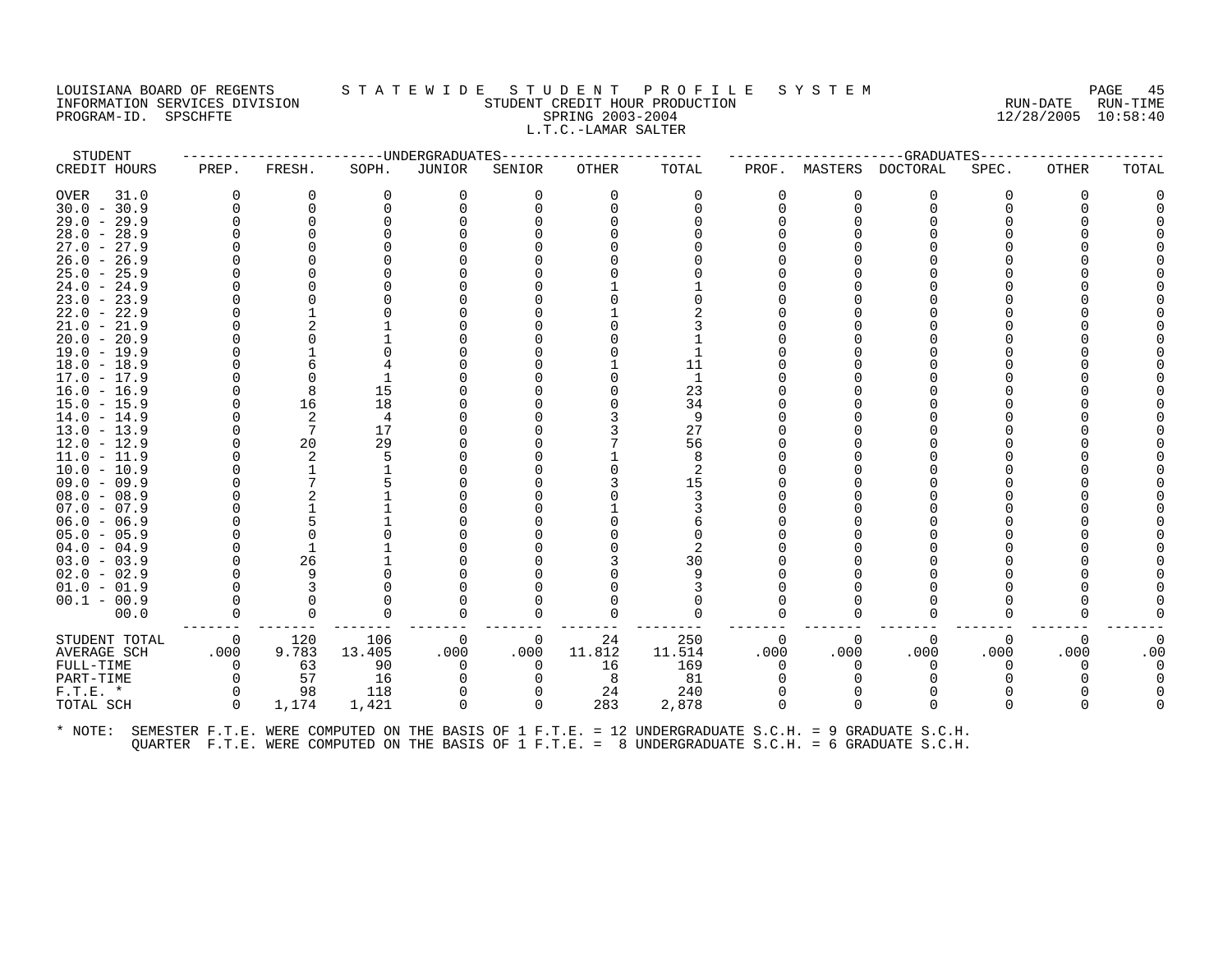# LOUISIANA BOARD OF REGENTS STATEWIDE STUDENT PROFILE SYSTEM NAGE 46 INFORMATION SERVICES DIVISION SUNGLERICAL STUDENT CREDIT HOUR PRODUCTION SERVICHING RUN-DATE RUN-TIME RUN-TIME<br>PROGRAM-ID. SPSCHFTE SERING 2003-2004 SPRING 2003-2004 PROGRAM-ID. SPSCHFTE SERIES SPRING 2003-2004 L.T.C.-MANSFIELD

| STUDENT                        |              |          |          | ---------------UNDERGRADUATES |          |          |                                                                                                      |          |              | -----------------GRADUATES----- |          |       |       |
|--------------------------------|--------------|----------|----------|-------------------------------|----------|----------|------------------------------------------------------------------------------------------------------|----------|--------------|---------------------------------|----------|-------|-------|
| CREDIT HOURS                   | PREP.        | FRESH.   | SOPH.    | JUNIOR                        | SENIOR   | OTHER    | TOTAL                                                                                                | PROF.    |              | MASTERS DOCTORAL                | SPEC.    | OTHER | TOTAL |
| OVER<br>31.0                   | $\Omega$     | 0        | $\Omega$ | 0                             | $\Omega$ | $\Omega$ | 0                                                                                                    | 0        | O            | 0                               | $\Omega$ | 0     |       |
| $30.0 - 30.9$                  |              | 0        |          | $\Omega$                      | ∩        |          |                                                                                                      | $\Omega$ | ∩            | $\Omega$                        |          |       |       |
| $29.0 - 29.9$                  |              |          |          |                               |          |          |                                                                                                      | U        |              | $\Omega$                        |          |       |       |
| $28.0 - 28.9$                  |              |          |          |                               |          |          |                                                                                                      |          |              |                                 |          |       |       |
| $27.0 - 27.9$                  |              |          |          |                               |          |          |                                                                                                      |          |              |                                 |          |       |       |
| $26.0 - 26.9$                  |              |          |          |                               |          |          |                                                                                                      |          |              |                                 |          |       |       |
| $25.0 - 25.9$                  |              |          |          |                               |          |          |                                                                                                      |          |              |                                 |          |       |       |
| $24.0 - 24.9$                  |              |          |          |                               |          |          |                                                                                                      |          |              |                                 |          |       |       |
| $23.0 - 23.9$                  |              |          |          |                               |          |          |                                                                                                      |          |              |                                 |          |       |       |
| $22.0 - 22.9$                  |              |          |          |                               |          |          |                                                                                                      |          |              |                                 |          |       |       |
| $21.0 - 21.9$                  |              |          |          |                               |          |          |                                                                                                      |          |              |                                 |          |       |       |
| $20.0 - 20.9$                  |              |          |          |                               |          |          |                                                                                                      |          |              |                                 |          |       |       |
| $19.0 - 19.9$                  |              |          |          |                               |          |          |                                                                                                      |          |              |                                 |          |       |       |
| $18.0 - 18.9$                  |              |          |          |                               |          |          |                                                                                                      |          |              |                                 |          |       |       |
| $17.0 - 17.9$                  |              |          |          |                               |          |          |                                                                                                      |          |              |                                 |          |       |       |
| $16.0 - 16.9$                  |              |          | 17       |                               |          |          | 18                                                                                                   |          |              |                                 |          |       |       |
| $15.0 - 15.9$                  |              | 16       | 14       |                               |          |          | 32                                                                                                   |          |              |                                 |          |       |       |
| $14.0 - 14.9$                  |              | $\Omega$ |          |                               |          |          | 3                                                                                                    |          |              |                                 |          |       |       |
| $13.0 - 13.9$                  |              |          |          |                               |          |          |                                                                                                      |          |              |                                 |          |       |       |
| $12.0 - 12.9$                  |              |          |          |                               |          |          | 15                                                                                                   |          |              |                                 |          |       |       |
| $11.0 - 11.9$                  |              |          |          |                               |          |          |                                                                                                      |          |              |                                 |          |       |       |
| $10.0 - 10.9$                  |              |          |          |                               |          |          |                                                                                                      |          |              |                                 |          |       |       |
| $09.0 - 09.9$                  |              |          |          |                               |          |          |                                                                                                      |          |              |                                 |          |       |       |
| $08.0 - 08.9$                  |              |          |          |                               |          |          |                                                                                                      |          |              |                                 |          |       |       |
| $07.0 - 07.9$                  |              |          |          |                               |          |          |                                                                                                      |          |              |                                 |          |       |       |
| $06.0 - 06.9$                  |              |          |          |                               |          |          |                                                                                                      |          |              |                                 |          |       |       |
| $05.0 - 05.9$                  |              |          |          |                               |          |          |                                                                                                      |          |              |                                 |          |       |       |
| $04.0 - 04.9$<br>$03.0 - 03.9$ |              |          |          |                               |          |          |                                                                                                      |          |              |                                 |          |       |       |
| $02.0 - 02.9$                  |              |          |          |                               |          |          |                                                                                                      |          |              |                                 |          |       |       |
| $01.0 - 01.9$                  |              |          |          |                               |          |          |                                                                                                      |          |              |                                 |          |       |       |
| $00.1 - 00.9$                  |              |          |          |                               |          |          |                                                                                                      |          |              |                                 |          |       |       |
| 00.0                           |              | $\Omega$ |          |                               | $\Omega$ |          | $\Omega$                                                                                             |          |              | $\Omega$                        | ∩        |       |       |
|                                |              |          |          |                               |          |          |                                                                                                      |          |              |                                 |          |       |       |
| STUDENT TOTAL                  | $\mathbf 0$  | 55       | 51       | 0                             | 0        | 5        | 111                                                                                                  | 0        | 0            | $\Omega$                        | $\Omega$ | 0     |       |
| <b>AVERAGE SCH</b>             | .000         | 11.654   | 14.941   | .000                          | .000     | 11.000   | 13.135                                                                                               | .000     | .000         | .000                            | .000     | .000  | .00   |
| FULL-TIME                      | $\Omega$     | 36       | 48       | 0                             | $\Omega$ | 3        | 87                                                                                                   | $\Omega$ | <sup>0</sup> | $\Omega$                        | ∩        | O     |       |
| PART-TIME                      | $\Omega$     | 19       | 3        |                               |          |          | 24                                                                                                   |          |              |                                 |          |       |       |
| $F.T.E.$ *                     | <sup>n</sup> | 53       | 64       | 0                             |          | 5        | 122                                                                                                  | 0        |              | $\Omega$                        |          |       |       |
| TOTAL SCH                      | $\Omega$     | 641      | 762      | 0                             | $\Omega$ | 55       | 1,458                                                                                                | $\Omega$ | 0            | ∩                               | $\Omega$ | 0     |       |
| * NOTE:                        |              |          |          |                               |          |          | SEMESTER F.T.E. WERE COMPUTED ON THE BASIS OF 1 F.T.E. = 12 UNDERGRADUATE S.C.H. = 9 GRADUATE S.C.H. |          |              |                                 |          |       |       |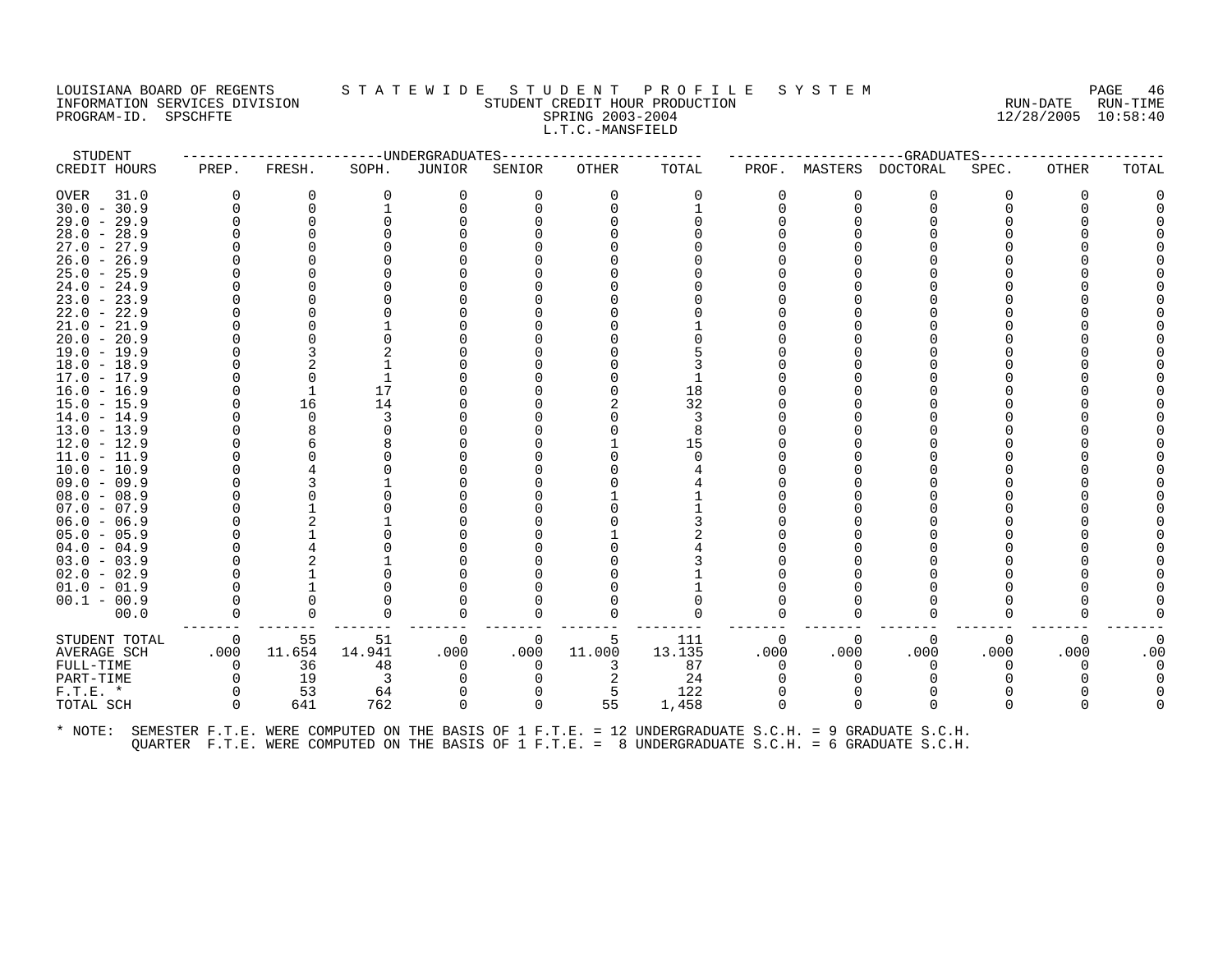# LOUISIANA BOARD OF REGENTS STATEWIDE STUDENT PROFILE SYSTEM NAGE 47 INFORMATION SERVICES DIVISION STUDENT CREDIT HOUR PRODUCTION RUN-DATE RUN-TIME PROGRAM-ID. SPSCHFTE SPRING 2003-2004 12/28/2005 10:58:40 L.T.C.-MORGAN SMITH

| STUDENT       |          |          |              | -------------DNDERGRADUATES- |          |              |                                                                                                      |      |          | ------------------GRADUATES----- |          |          |       |
|---------------|----------|----------|--------------|------------------------------|----------|--------------|------------------------------------------------------------------------------------------------------|------|----------|----------------------------------|----------|----------|-------|
| CREDIT HOURS  | PREP.    | FRESH.   | SOPH.        | JUNIOR                       | SENIOR   | OTHER        | TOTAL                                                                                                |      |          | PROF. MASTERS DOCTORAL           | SPEC.    | OTHER    | TOTAL |
| OVER<br>31.0  | $\Omega$ | O        | <sup>0</sup> | $\Omega$                     | $\Omega$ | $\Omega$     | $\Omega$                                                                                             |      | O        | $\Omega$                         | O        | $\Omega$ |       |
| $30.0 - 30.9$ | $\Omega$ |          |              |                              |          | $\Omega$     |                                                                                                      |      | O        | $\Omega$                         |          |          |       |
| $29.0 - 29.9$ |          |          |              |                              |          |              |                                                                                                      |      |          | O                                |          |          |       |
| $28.0 - 28.9$ |          |          |              |                              |          |              |                                                                                                      |      |          |                                  |          |          |       |
| $27.0 - 27.9$ |          |          |              |                              |          |              |                                                                                                      |      |          |                                  |          |          |       |
| $26.0 - 26.9$ |          |          |              |                              |          |              |                                                                                                      |      |          |                                  |          |          |       |
| $25.0 - 25.9$ |          |          |              |                              |          |              |                                                                                                      |      |          |                                  |          |          |       |
| $24.0 - 24.9$ |          |          |              |                              |          |              |                                                                                                      |      |          |                                  |          |          |       |
| $23.0 - 23.9$ |          |          |              |                              |          |              |                                                                                                      |      |          |                                  |          |          |       |
| $22.0 - 22.9$ |          |          |              |                              |          |              |                                                                                                      |      |          |                                  |          |          |       |
| $21.0 - 21.9$ |          |          |              |                              |          |              |                                                                                                      |      |          |                                  |          |          |       |
| $20.0 - 20.9$ |          |          |              |                              |          |              |                                                                                                      |      |          |                                  |          |          |       |
| $19.0 - 19.9$ |          |          |              |                              |          |              |                                                                                                      |      |          |                                  |          |          |       |
| $18.0 - 18.9$ |          |          |              |                              |          |              |                                                                                                      |      |          |                                  |          |          |       |
| $17.0 - 17.9$ |          |          |              |                              |          |              |                                                                                                      |      |          |                                  |          |          |       |
| $16.0 - 16.9$ |          |          |              |                              |          |              |                                                                                                      |      |          |                                  |          |          |       |
| $15.0 - 15.9$ |          |          |              |                              |          |              | 11                                                                                                   |      |          |                                  |          |          |       |
| $14.0 - 14.9$ |          |          | 19           |                              |          |              | 21                                                                                                   |      |          |                                  |          |          |       |
| $13.0 - 13.9$ |          | 5        |              |                              |          |              | 5                                                                                                    |      |          |                                  |          |          |       |
| $12.0 - 12.9$ |          | 15       |              |                              |          |              | 22                                                                                                   |      |          |                                  |          |          |       |
| $11.0 - 11.9$ |          | ∩        |              |                              |          |              |                                                                                                      |      |          |                                  |          |          |       |
| $10.0 - 10.9$ |          |          |              |                              |          |              |                                                                                                      |      |          |                                  |          |          |       |
| $09.0 - 09.9$ |          |          |              |                              |          |              |                                                                                                      |      |          |                                  |          |          |       |
| $08.0 - 08.9$ |          | $\Omega$ |              |                              |          |              | $\Omega$                                                                                             |      |          |                                  |          |          |       |
| $07.0 - 07.9$ |          |          |              |                              |          |              | 11                                                                                                   |      |          |                                  |          |          |       |
| $06.0 - 06.9$ |          | 24       |              |                              |          |              | 33                                                                                                   |      |          |                                  |          |          |       |
| $05.0 - 05.9$ |          |          |              |                              |          |              | 15                                                                                                   |      |          |                                  |          |          |       |
| $04.0 - 04.9$ |          |          |              |                              |          |              |                                                                                                      |      |          |                                  |          |          |       |
| $03.0 - 03.9$ |          |          |              |                              |          |              |                                                                                                      |      |          |                                  |          |          |       |
| $02.0 - 02.9$ |          |          |              |                              |          |              |                                                                                                      |      |          |                                  |          |          |       |
| $01.0 - 01.9$ |          |          |              |                              |          |              |                                                                                                      |      |          |                                  |          |          |       |
| $00.1 - 00.9$ |          |          |              |                              |          |              |                                                                                                      |      |          |                                  |          |          |       |
| 00.0          | U        | $\Omega$ |              | $\Omega$                     | 0        | <sup>n</sup> | $\Omega$                                                                                             |      |          | $\Omega$                         | ∩        |          |       |
| STUDENT TOTAL | 13       | 86       | 48           | 0                            | $\Omega$ | 4            | 151                                                                                                  |      | $\Omega$ | $\Omega$                         | $\Omega$ | $\Omega$ | 0     |
| AVERAGE SCH   | 6.000    | 9.337    | 13.020       | .000                         | .000     | 9.500        | 10.225                                                                                               | .000 | .000     | .000                             | .000     | .000     | .00   |
| FULL-TIME     | $\Omega$ | 35       | 38           | $\Omega$                     | 0        | 2            | 75                                                                                                   |      | U        | $\Omega$                         | O        | $\Omega$ |       |
| PART-TIME     | 13       | 51       | 10           |                              |          | 2            | 76                                                                                                   |      |          |                                  |          |          |       |
| $F.T.E. *$    | 7        | 67       | 52           | 0                            | 0        | 3            | 129                                                                                                  |      |          | $\Omega$                         |          |          |       |
| TOTAL SCH     | 78       | 803      | 625          | $\Omega$                     | $\Omega$ | 38           | 1,544                                                                                                |      | $\Omega$ | $\Omega$                         | $\cap$   |          |       |
| * NOTE:       |          |          |              |                              |          |              | SEMESTER F.T.E. WERE COMPUTED ON THE BASIS OF 1 F.T.E. = 12 UNDERGRADUATE S.C.H. = 9 GRADUATE S.C.H. |      |          |                                  |          |          |       |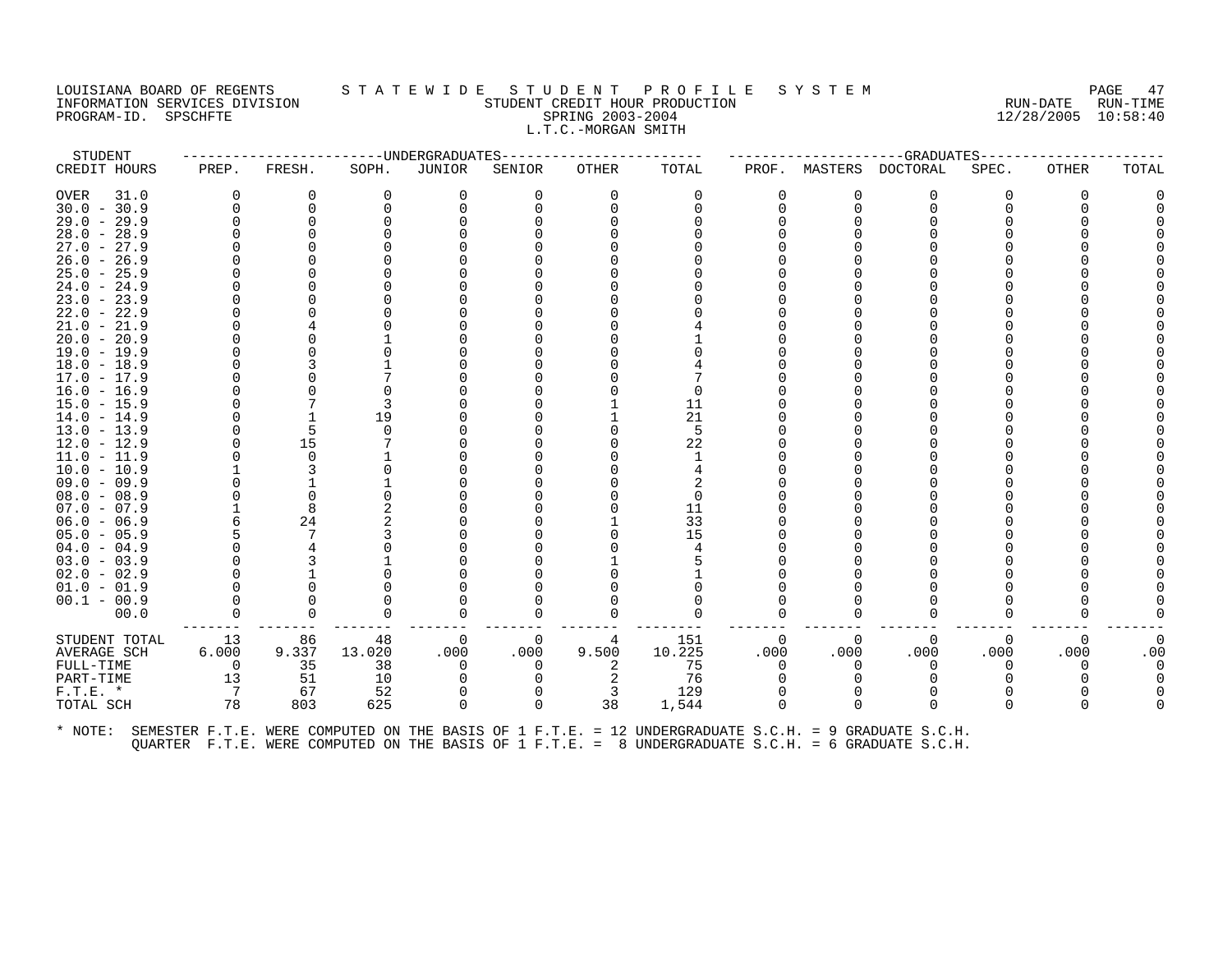# LOUISIANA BOARD OF REGENTS STATEWIDE STUDENT PROFILE SYSTEM NAGE 48 INFORMATION SERVICES DIVISION SUNGLERICAL STUDENT CREDIT HOUR PRODUCTION SUNGLERIC RUN-DATE RUN-TIME RUN-TIME<br>PROGRAM-ID. SPSCHFTE SERING 2003-2004 SPRING 2003-2004 PROGRAM-ID. SPSCHFTE SERIES SPRING 2003-2004 L.T.C.-NATCHITOCHES

| STUDENT                                                                                                      |                |          |        | ------------------------UNDERGRADUATES |          | ----------------- |       |          |          | ------------------GRADUATES--------- |          |              |       |
|--------------------------------------------------------------------------------------------------------------|----------------|----------|--------|----------------------------------------|----------|-------------------|-------|----------|----------|--------------------------------------|----------|--------------|-------|
| CREDIT HOURS                                                                                                 | PREP.          | FRESH.   | SOPH.  | JUNIOR                                 | SENIOR   | OTHER             | TOTAL | PROF.    |          | MASTERS DOCTORAL                     | SPEC.    | OTHER        | TOTAL |
| OVER<br>31.0                                                                                                 | 0              | 0        | 0      |                                        | 0        | $\Omega$          | 0     | 0        |          | 0                                    | 0        | 0            |       |
| $30.0 - 30.9$                                                                                                | $\Omega$       | 0        |        |                                        |          |                   |       | 0        | $\Omega$ | 0                                    |          |              |       |
| $29.0 - 29.9$                                                                                                | $\Omega$       |          |        |                                        |          |                   |       |          |          |                                      |          |              |       |
| $28.0 - 28.9$                                                                                                |                |          |        |                                        |          |                   |       |          |          |                                      |          |              |       |
| $27.0 - 27.9$                                                                                                |                |          |        |                                        |          |                   |       |          |          |                                      |          |              |       |
| $26.0 - 26.9$                                                                                                |                |          |        |                                        |          |                   |       |          |          |                                      |          |              |       |
| $25.0 - 25.9$                                                                                                |                |          |        |                                        |          |                   |       |          |          |                                      |          |              |       |
| $24.0 - 24.9$                                                                                                |                |          |        |                                        |          |                   |       |          |          |                                      |          |              |       |
| $23.0 - 23.9$                                                                                                |                |          |        |                                        |          |                   |       |          |          |                                      |          |              |       |
| $22.0 - 22.9$                                                                                                |                |          |        |                                        |          |                   |       |          |          |                                      |          |              |       |
| $21.0 - 21.9$                                                                                                |                |          |        |                                        |          |                   |       |          |          |                                      |          |              |       |
| $20.0 - 20.9$                                                                                                |                |          |        |                                        |          |                   |       |          |          |                                      |          |              |       |
| 19.0 - 19.9                                                                                                  |                |          | ∩      |                                        |          |                   |       |          |          |                                      |          |              |       |
| $18.0 - 18.9$                                                                                                |                |          | 12     |                                        |          |                   | 16    |          |          |                                      |          |              |       |
| $17.0 - 17.9$                                                                                                |                |          |        |                                        |          |                   |       |          |          |                                      |          |              |       |
| $16.0 - 16.9$                                                                                                |                | 3        |        |                                        |          |                   |       |          |          |                                      |          |              |       |
| 15.0 - 15.9                                                                                                  |                | 20       | 10     |                                        |          |                   | 30    |          |          |                                      |          |              |       |
| $14.0 - 14.9$                                                                                                | 0              | 10       | 16     |                                        |          |                   | 26    |          |          |                                      |          |              |       |
| $13.0 - 13.9$                                                                                                | $\Omega$       | 21       | 8      |                                        |          |                   | 29    |          |          |                                      |          |              |       |
| $12.0 - 12.9$                                                                                                |                | 42       | 32     |                                        |          |                   | 74    |          |          |                                      |          |              |       |
| $11.0 - 11.9$                                                                                                | 0              | 0        | -1     |                                        |          |                   | 1     |          |          |                                      |          |              |       |
| $10.0 - 10.9$                                                                                                | $\Omega$       | 14       |        |                                        |          |                   | 15    |          |          |                                      |          |              |       |
| $09.0 - 09.9$                                                                                                |                | 25       | 10     |                                        |          |                   | 35    |          |          |                                      |          |              |       |
| $08.0 - 08.9$                                                                                                | $\Omega$       | $\Omega$ |        |                                        |          |                   |       |          |          |                                      |          |              |       |
| $07.0 - 07.9$                                                                                                | 0              | 4        |        |                                        |          |                   |       |          |          |                                      |          |              |       |
| $06.0 - 06.9$                                                                                                |                | 32       | 16     |                                        |          |                   | 48    |          |          |                                      |          |              |       |
| $05.0 - 05.9$                                                                                                |                | 4        |        |                                        |          |                   | 12    |          |          |                                      |          |              |       |
| $04.0 - 04.9$                                                                                                |                | 2        |        |                                        |          |                   | 3     |          |          |                                      |          |              |       |
| $03.0 - 03.9$                                                                                                |                | 45       | 18     |                                        |          | 22                | 89    |          |          |                                      |          |              |       |
| $02.0 - 02.9$                                                                                                |                |          | ∩      |                                        |          |                   |       |          |          |                                      |          |              |       |
| $01.0 - 01.9$                                                                                                |                |          |        |                                        |          |                   |       |          |          |                                      |          |              |       |
| $00.1 - 00.9$                                                                                                | $\Omega$       | $\Omega$ |        |                                        |          |                   |       |          |          |                                      |          |              |       |
| 00.0                                                                                                         |                | 0        | 0      |                                        | 0        |                   | 0     |          | O        | 0                                    |          |              |       |
| STUDENT TOTAL                                                                                                | 4              | 228      | 142    | 0                                      | 0        | 24                | 398   | $\Omega$ | $\Omega$ | 0                                    | $\Omega$ | $\Omega$     |       |
| AVERAGE SCH                                                                                                  | 3.000          | 9.228    | 10.633 | .000                                   | .000     | 3.666             | 9.331 | .000     | .000     | .000                                 | .000     | .000         | .00   |
| FULL-TIME                                                                                                    | $\Omega$       | 101      | 84     | $\Omega$                               | $\Omega$ | -1                | 186   | $\Omega$ | $\Omega$ | $\Omega$                             | 0        | $\Omega$     |       |
| PART-TIME                                                                                                    | 4              | 127      | -58    |                                        | 0        | 23                | 212   |          |          |                                      |          |              |       |
| $F.T.E. *$                                                                                                   | $\overline{1}$ | 175      | 126    |                                        |          | -7                | 310   | $\Omega$ |          | $\Omega$                             |          |              |       |
| TOTAL SCH                                                                                                    | 12             | 2,104    | 1,510  | $\Omega$                               | $\Omega$ | 88                | 3,714 | $\Omega$ | $\Omega$ | $\Omega$                             |          | <sup>0</sup> |       |
| * NOTE: SEMESTER F.T.E. WERE COMPUTED ON THE BASIS OF 1 F.T.E. = 12 UNDERGRADUATE S.C.H. = 9 GRADUATE S.C.H. |                |          |        |                                        |          |                   |       |          |          |                                      |          |              |       |
|                                                                                                              |                |          |        |                                        |          |                   |       |          |          |                                      |          |              |       |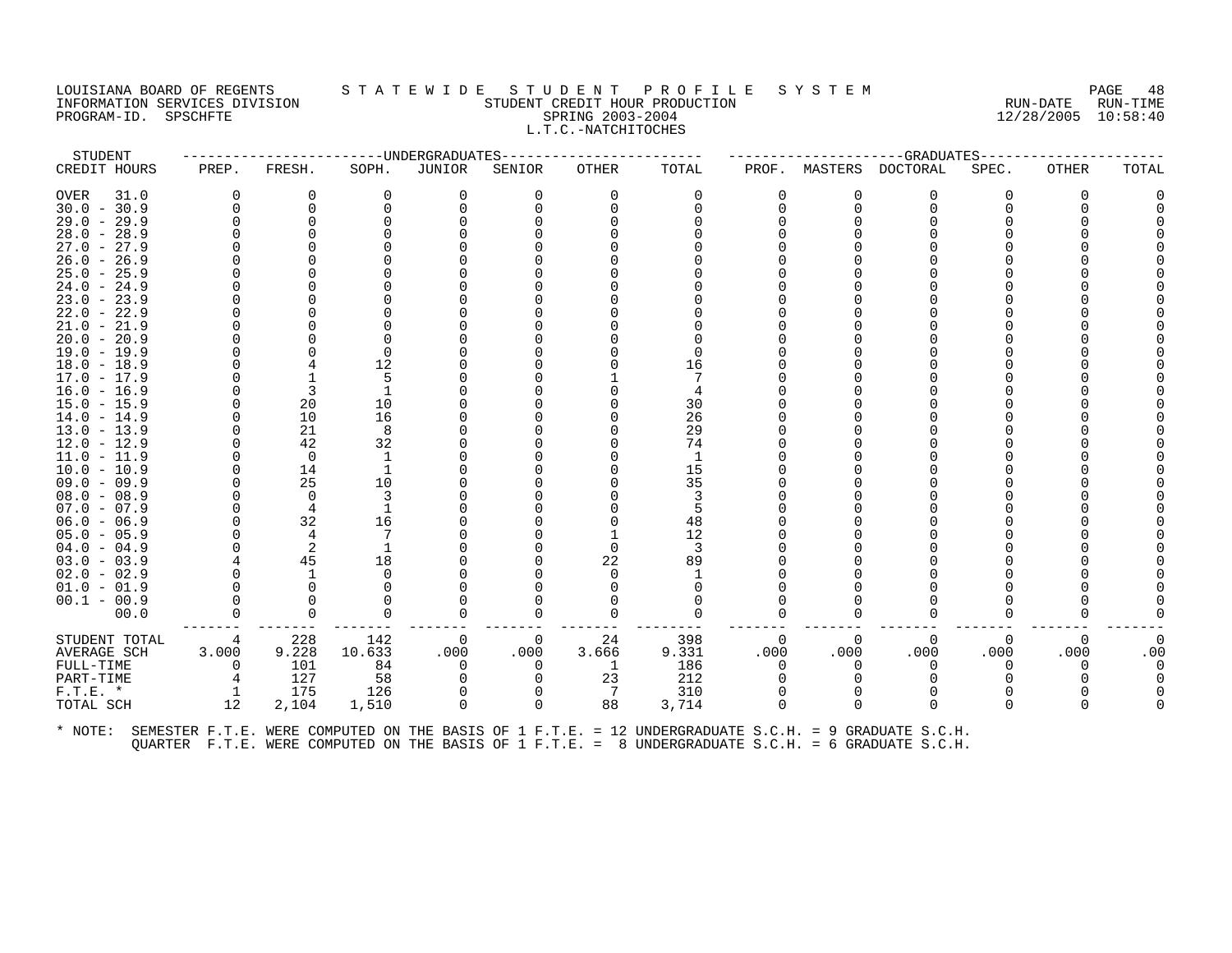#### LOUISIANA BOARD OF REGENTS STATEWIDE STUDENT PROFILE SYSTEM PAGE 49 INFORMATION SERVICES DIVISION SUNGLERICAL STUDENT CREDIT HOUR PRODUCTION SERVICHING RUN-DATE RUN-TIME RUN-TIME<br>PROGRAM-ID. SPSCHFTE SERING 2003-2004 SPRING 2003-2004 PROGRAM-ID. SPSCHFTE SERIES SPRING 2003-2004 L.T.C.-NORTH CENTRAL

| STUDENT       |          |          | ----------------------UNDERGRADUATES |          |              | -------------- |          |          |          | -----------GRADUATES----- |       |       |       |
|---------------|----------|----------|--------------------------------------|----------|--------------|----------------|----------|----------|----------|---------------------------|-------|-------|-------|
| CREDIT HOURS  | PREP.    | FRESH.   | SOPH.                                | JUNIOR   | SENIOR       | OTHER          | TOTAL    |          |          | PROF. MASTERS DOCTORAL    | SPEC. | OTHER | TOTAL |
| OVER<br>31.0  | $\Omega$ | O        | 0                                    | O        | 0            | $\Omega$       | $\Omega$ | 0        | 0        | $\Omega$                  | 0     | O     |       |
| $30.0 - 30.9$ | $\Omega$ |          |                                      |          |              |                |          | 0        | $\Omega$ | $\Omega$                  |       |       |       |
| $29.0 - 29.9$ | O        | $\Omega$ |                                      |          |              |                |          |          |          |                           |       |       |       |
| $28.0 - 28.9$ |          |          |                                      |          |              |                |          |          |          |                           |       |       |       |
| $27.0 - 27.9$ |          |          |                                      |          |              |                |          |          |          |                           |       |       |       |
| $26.0 - 26.9$ |          |          |                                      |          |              |                |          |          |          |                           |       |       |       |
| $25.0 - 25.9$ |          |          |                                      |          |              |                |          |          |          |                           |       |       |       |
| $24.0 - 24.9$ |          |          |                                      |          |              |                |          |          |          |                           |       |       |       |
| $23.0 - 23.9$ |          |          |                                      |          |              |                |          |          |          |                           |       |       |       |
| $22.0 - 22.9$ |          |          |                                      |          |              |                |          |          |          |                           |       |       |       |
| $21.0 - 21.9$ |          | 11       |                                      |          |              |                | 11       |          |          |                           |       |       |       |
| $20.0 - 20.9$ |          | $\Omega$ |                                      |          |              |                | $\Omega$ |          |          |                           |       |       |       |
| $19.0 - 19.9$ |          | $\Omega$ |                                      |          |              |                |          |          |          |                           |       |       |       |
| $18.0 - 18.9$ |          | 32       |                                      |          |              |                | 35       |          |          |                           |       |       |       |
| $17.0 - 17.9$ |          |          |                                      |          |              |                |          |          |          |                           |       |       |       |
| $16.0 - 16.9$ |          | 0        |                                      |          |              |                | 2        |          |          |                           |       |       |       |
| $15.0 - 15.9$ |          | 25       |                                      |          |              |                | 28       |          |          |                           |       |       |       |
| $14.0 - 14.9$ | U        | $\Omega$ |                                      |          |              |                |          |          |          |                           |       |       |       |
| $13.0 - 13.9$ | O        | $\Omega$ |                                      |          |              |                | $\Omega$ |          |          |                           |       |       |       |
| $12.0 - 12.9$ |          | 20       |                                      |          |              |                | 24       |          |          |                           |       |       |       |
| $11.0 - 11.9$ |          | ∩        |                                      |          |              |                |          |          |          |                           |       |       |       |
| $10.0 - 10.9$ |          |          |                                      |          |              |                |          |          |          |                           |       |       |       |
| $09.0 - 09.9$ |          |          |                                      |          |              |                |          |          |          |                           |       |       |       |
| $08.0 - 08.9$ |          |          |                                      |          |              |                |          |          |          |                           |       |       |       |
| $07.0 - 07.9$ |          |          |                                      |          |              |                |          |          |          |                           |       |       |       |
| $06.0 - 06.9$ |          | 2        |                                      |          |              |                |          |          |          |                           |       |       |       |
| $05.0 - 05.9$ |          |          |                                      |          |              |                |          |          |          |                           |       |       |       |
| $04.0 - 04.9$ |          | $\Omega$ |                                      |          |              |                |          |          |          |                           |       |       |       |
| $03.0 - 03.9$ |          | 13       |                                      |          |              | 20             | 33       |          |          |                           |       |       |       |
| $02.0 - 02.9$ |          | 2        |                                      |          |              | 15             | 17       |          |          |                           |       |       |       |
| $01.0 - 01.9$ |          |          |                                      |          |              |                |          |          |          |                           |       |       |       |
| $00.1 - 00.9$ |          |          |                                      |          |              |                |          |          |          |                           |       |       |       |
| 00.0          | $\Omega$ | 0        |                                      |          |              |                | $\Omega$ | O        | O        | $\Omega$                  |       |       |       |
| STUDENT TOTAL | 5        | 115      | 13                                   | 0        | 0            | 41             | 174      | 0        | 0        | 0                         | 0     | 0     |       |
| AVERAGE SCH   | 16.600   | 13.617   | 15.384                               | .000     | .000         | 3.682          | 11.494   | .000     | .000     | .000                      | .000  | .000  | .00   |
| FULL-TIME     |          | 89       | 13                                   | $\Omega$ | <sup>n</sup> | -2             | 109      | $\Omega$ |          | n                         |       |       |       |
| PART-TIME     | $\Omega$ | 26       | $\Omega$                             |          |              | 39             | 65       |          |          |                           |       |       |       |
| $F.T.E. *$    | 7        | 131      | 17                                   |          |              | 13             | 167      |          |          | $\Omega$                  |       |       |       |
| TOTAL SCH     | 83       | 1,566    | 200                                  | $\Omega$ | 0            | 151            | 2,000    | $\Omega$ | 0        | $\Omega$                  | 0     | ∩     |       |
|               |          |          |                                      |          |              |                |          |          |          |                           |       |       |       |
|               |          |          |                                      |          |              |                |          |          |          |                           |       |       |       |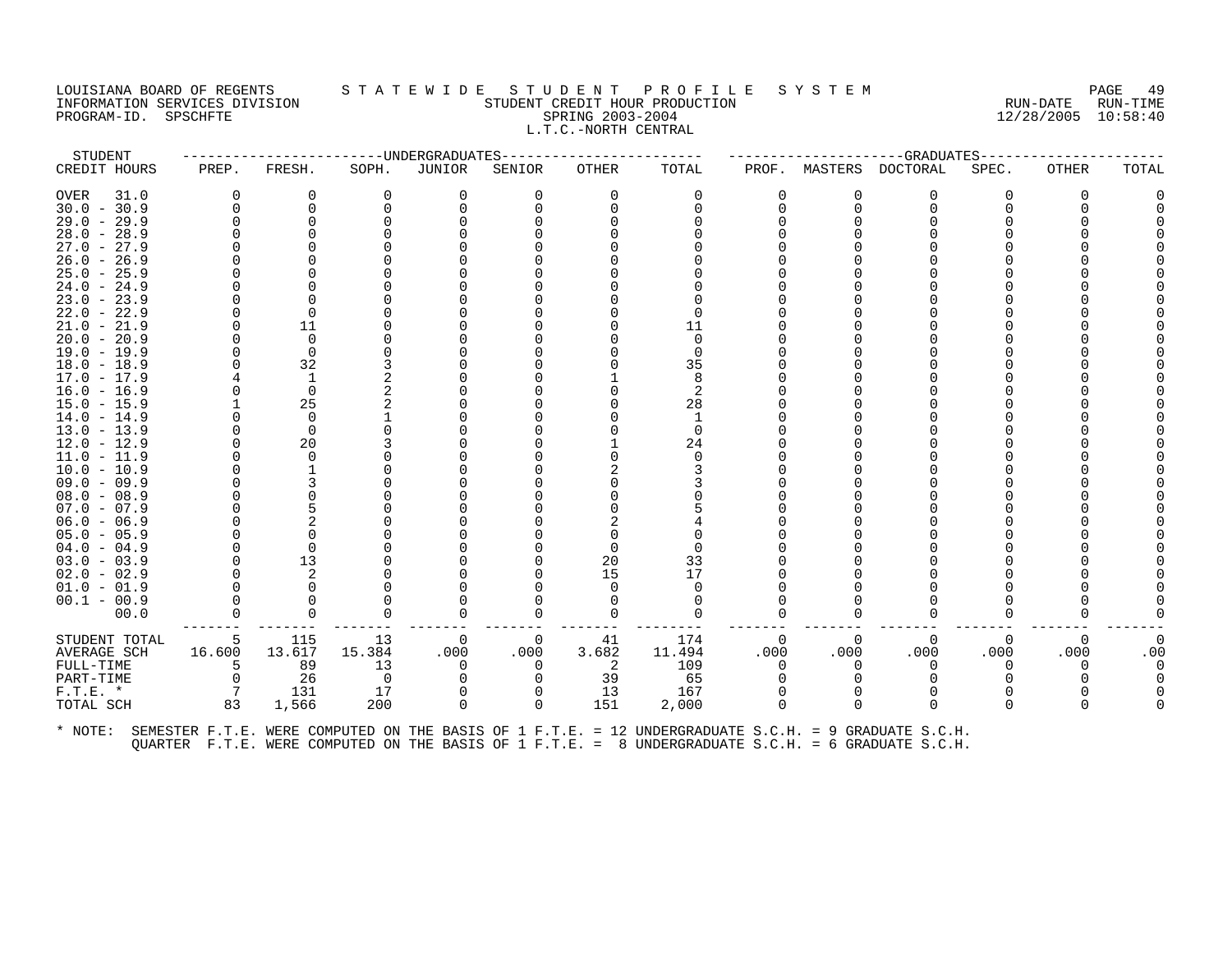# LOUISIANA BOARD OF REGENTS STATEWIDE STUDENT PROFILE SYSTEM PAGE 50<br>INFORMATION SERVICES DIVISION STATEWISH STUDENT CREDIT HOUR PRODUCTION INFORMATION SERVICES DIVISION STUDENT CREDIT HOUR PRODUCTION RUN-DATE RUN-TIME PROGRAM-ID. SPSCHFTE SPRING 2003-2004 12/28/2005 10:58:40 L.T.C.-NORTHEAST

| STUDENT                        |          |          | --------------DNDERGRADUATES- |          |          |                |                                                                                                      |          |          | -----------------GRADUATES----- |          |       |       |
|--------------------------------|----------|----------|-------------------------------|----------|----------|----------------|------------------------------------------------------------------------------------------------------|----------|----------|---------------------------------|----------|-------|-------|
| CREDIT HOURS                   | PREP.    | FRESH.   | SOPH.                         | JUNIOR   | SENIOR   | OTHER          | TOTAL                                                                                                | PROF.    |          | MASTERS DOCTORAL                | SPEC.    | OTHER | TOTAL |
| <b>OVER</b><br>31.0            | $\Omega$ | 0        | 0                             | 0        | $\Omega$ | $\Omega$       | $\Omega$                                                                                             | 0        | 0        | 0                               | 0        | 0     |       |
| $30.0 - 30.9$                  |          | 0        |                               | $\Omega$ |          |                |                                                                                                      | U        | $\Omega$ | 0                               |          |       |       |
| $29.0 - 29.9$                  |          | $\Omega$ |                               |          |          |                |                                                                                                      |          |          | $\Omega$                        |          |       |       |
| $28.0 - 28.9$                  |          |          |                               |          |          |                |                                                                                                      |          |          |                                 |          |       |       |
| $27.0 - 27.9$                  |          |          |                               |          |          |                |                                                                                                      |          |          |                                 |          |       |       |
| $26.0 - 26.9$                  |          |          |                               |          |          |                |                                                                                                      |          |          |                                 |          |       |       |
| $25.0 -$<br>25.9               |          |          |                               |          |          |                |                                                                                                      |          |          |                                 |          |       |       |
| $24.0 - 24.9$                  |          |          |                               |          |          |                |                                                                                                      |          |          |                                 |          |       |       |
| $23.0 -$<br>23.9               |          |          |                               |          |          |                |                                                                                                      |          |          |                                 |          |       |       |
| $22.0 - 22.9$                  |          |          |                               |          |          |                |                                                                                                      |          |          |                                 |          |       |       |
| $21.0 - 21.9$                  |          |          |                               |          |          |                |                                                                                                      |          |          |                                 |          |       |       |
| $20.0 - 20.9$                  |          |          |                               |          |          |                |                                                                                                      |          |          |                                 |          |       |       |
| $19.0 - 19.9$                  |          |          |                               |          |          |                |                                                                                                      |          |          |                                 |          |       |       |
| $18.0 - 18.9$                  |          |          |                               |          |          |                |                                                                                                      |          |          |                                 |          |       |       |
| $17.0 - 17.9$                  |          |          |                               |          |          |                |                                                                                                      |          |          |                                 |          |       |       |
| $16.0 - 16.9$                  |          |          |                               |          |          |                |                                                                                                      |          |          |                                 |          |       |       |
| $15.0 - 15.9$                  |          | 46       |                               |          |          |                | 51                                                                                                   |          |          |                                 |          |       |       |
| $14.0 - 14.9$                  |          | 5        |                               |          |          |                | 8                                                                                                    |          |          |                                 |          |       |       |
| $13.0 - 13.9$                  |          | 11       |                               |          |          |                | 12                                                                                                   |          |          |                                 |          |       |       |
| $12.0 - 12.9$                  |          | 22       |                               |          |          |                | 29                                                                                                   |          |          |                                 |          |       |       |
| $11.0 - 11.9$<br>$10.0 - 10.9$ | 10       | 4<br>4   |                               |          |          |                | 14                                                                                                   |          |          |                                 |          |       |       |
| $09.0 - 09.9$                  |          | 8        |                               |          |          |                | 13                                                                                                   |          |          |                                 |          |       |       |
| $08.0 - 08.9$                  |          | 10       |                               |          |          |                | 16                                                                                                   |          |          |                                 |          |       |       |
| $07.0 - 07.9$                  |          | 7        |                               |          |          |                | 14                                                                                                   |          |          |                                 |          |       |       |
| $06.0 - 06.9$                  |          | 11       |                               |          |          |                | 18                                                                                                   |          |          |                                 |          |       |       |
| $05.0 - 05.9$                  |          | 30       |                               |          |          | $\Omega$       | 32                                                                                                   |          |          |                                 |          |       |       |
| $04.0 - 04.9$                  |          | 1        |                               |          |          | 16             | 17                                                                                                   |          |          |                                 |          |       |       |
| $03.0 - 03.9$                  | 13       | 31       |                               |          |          | $\overline{2}$ | 47                                                                                                   |          |          |                                 |          |       |       |
| $02.0 - 02.9$                  |          | 21       |                               |          |          | 18             | 41                                                                                                   |          |          |                                 |          |       |       |
| $01.0 - 01.9$                  |          | $\Omega$ |                               |          |          |                |                                                                                                      |          |          |                                 |          |       |       |
| $00.1 - 00.9$                  |          | 0        |                               |          |          |                |                                                                                                      |          |          |                                 |          |       |       |
| 00.0                           |          | $\Omega$ | 0                             | ∩        | 0        |                |                                                                                                      |          | ∩        | $\Omega$                        |          |       |       |
| STUDENT TOTAL                  | 41       | 219      | 30                            | 0        | 0        | 38             | 328                                                                                                  | 0        | $\Omega$ | 0                               | $\Omega$ | 0     | 0     |
| <b>AVERAGE SCH</b>             | 6.097    | 8.872    | 11,100                        | .000     | .000     | 3.342          | 8.088                                                                                                | .000     | .000     | .000                            | .000     | .000  | .00   |
| FULL-TIME                      | $\Omega$ | 92       | 16                            | $\Omega$ | $\Omega$ | -1             | 109                                                                                                  | $\Omega$ | ∩        | $\Omega$                        | ∩        | O     |       |
| PART-TIME                      | 41       | 127      | 14                            | ∩        |          | 37             | 219                                                                                                  |          |          |                                 |          |       |       |
| $F.T.E.$ *                     | 21       | 162      | 28                            | 0        | 0        | 11             | 221                                                                                                  | 0        |          | 0                               |          |       |       |
| TOTAL SCH                      | 250      | 1,943    | 333                           | $\Omega$ | $\Omega$ | 127            | 2,653                                                                                                | $\Omega$ | $\Omega$ | $\Omega$                        | 0        |       |       |
| * NOTE:                        |          |          |                               |          |          |                | SEMESTER F.T.E. WERE COMPUTED ON THE BASIS OF 1 F.T.E. = 12 UNDERGRADUATE S.C.H. = 9 GRADUATE S.C.H. |          |          |                                 |          |       |       |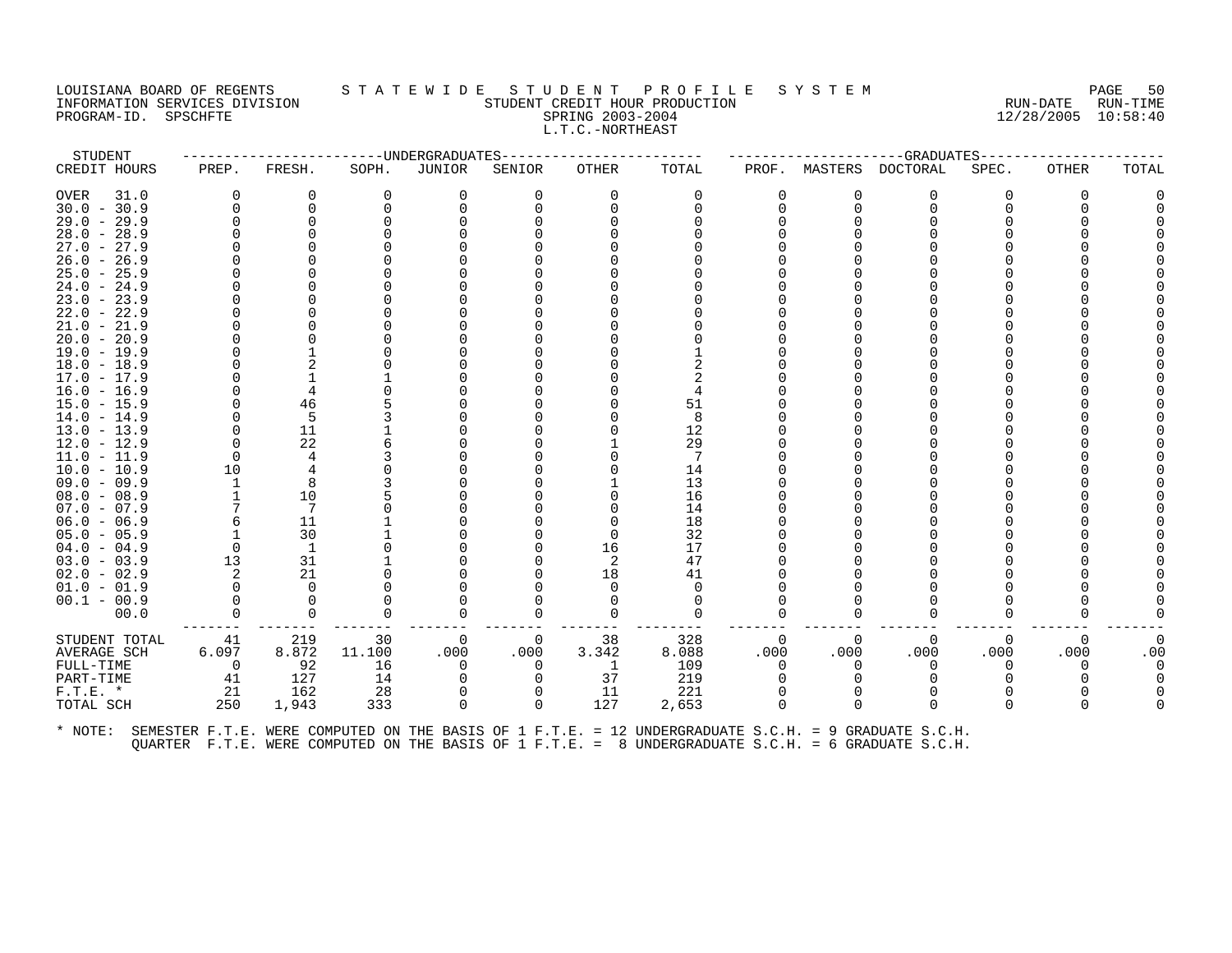#### LOUISIANA BOARD OF REGENTS STATEWIDE STUDENT PROFILE SYSTEM NAGE 51 INFORMATION SERVICES DIVISION SUBSERVICES ON SUBSERVICES SUBSERVICES SUBSERVICES SUBSERVICES DIVISION SUBSERVICES SUBSERVICES SUBSERVICES SUBSERVICES SUBSERVICES ON SUBSERVICES SUBSERVICES SUBSERVICES SUBSERVICES ON SUBSER PROGRAM-ID. SPSCHFTE SPRING 2003-2004 L.T.C.-NORTHWEST

| STUDENT       |                |          | -------------DNDERGRADUATES- |          |                |          |          |          |          | -------------GRADUATES----- |          |          |          |
|---------------|----------------|----------|------------------------------|----------|----------------|----------|----------|----------|----------|-----------------------------|----------|----------|----------|
| CREDIT HOURS  | PREP.          | FRESH.   | SOPH.                        | JUNIOR   | SENIOR         | OTHER    | TOTAL    | PROF.    |          | MASTERS DOCTORAL            | SPEC.    | OTHER    | TOTAL    |
| OVER<br>31.0  | $\Omega$       | 0        | 0                            | 0        | 0              | 0        | 0        |          | 0        | 0                           | O        | $\Omega$ |          |
| $30.0 - 30.9$ |                | 0        | n                            | $\Omega$ | <sup>n</sup>   | $\Omega$ | ∩        |          | 0        | $\Omega$                    |          | U        |          |
| $29.0 - 29.9$ |                | $\Omega$ |                              |          |                |          |          |          |          |                             |          |          |          |
| $28.0 - 28.9$ |                |          |                              |          |                |          |          |          |          |                             |          |          |          |
| $27.0 - 27.9$ |                |          |                              |          |                |          |          |          |          |                             |          |          |          |
| $26.0 - 26.9$ |                |          |                              |          |                |          |          |          |          |                             |          |          |          |
| $25.0 - 25.9$ |                |          |                              |          |                |          |          |          |          |                             |          |          |          |
| $24.0 - 24.9$ |                |          |                              |          |                |          |          |          |          |                             |          |          |          |
| $23.0 - 23.9$ |                |          |                              |          |                |          |          |          |          |                             |          |          |          |
| $22.0 - 22.9$ |                |          |                              |          |                |          |          |          |          |                             |          |          |          |
| $21.0 - 21.9$ |                |          |                              |          |                |          |          |          |          |                             |          |          |          |
| $20.0 - 20.9$ |                | $\Omega$ |                              |          |                |          |          |          |          |                             |          |          |          |
| $19.0 - 19.9$ |                | 18       |                              |          |                |          | 19       |          |          |                             |          |          |          |
| $18.0 - 18.9$ |                | 21       |                              |          |                |          | 32       |          |          |                             |          |          |          |
| $17.0 - 17.9$ |                | 5        | 38                           |          |                |          | 46       |          |          |                             |          |          |          |
| $16.0 - 16.9$ |                | 17       | 9                            |          |                |          | 28       |          |          |                             |          |          |          |
| $15.0 - 15.9$ |                | 29       | 34                           |          |                |          | 67       |          |          |                             |          |          |          |
| $14.0 - 14.9$ |                | 14       | 22                           |          |                |          | 38       |          |          |                             |          |          |          |
| $13.0 - 13.9$ |                | 53       | 29                           |          |                | 3        | 85       |          |          |                             |          |          |          |
| 12.0 - 12.9   |                | 59       | 56                           |          |                | 37       | 152      |          |          |                             |          |          |          |
| $11.0 - 11.9$ |                | 9        | -5                           |          |                | 1        | 15       |          |          |                             |          |          |          |
| $10.0 - 10.9$ |                | 14       | 10                           |          |                | 3        | 27       |          |          |                             |          |          |          |
| $09.0 - 09.9$ |                | 22       | 12                           |          |                | 86       | 120      |          |          |                             |          |          |          |
| $08.0 - 08.9$ |                | 4        |                              |          |                | $\Omega$ | 6        |          |          |                             |          |          |          |
| $07.0 - 07.9$ |                | 5        |                              |          |                |          | 6        |          |          |                             |          |          |          |
| $06.0 - 06.9$ |                | 25       |                              |          |                |          | 41       |          |          |                             |          |          |          |
| $05.0 - 05.9$ |                | 2        |                              |          |                |          |          |          |          |                             |          |          |          |
| $04.0 - 04.9$ |                | 2        |                              |          |                | 0        | 2        |          |          |                             |          |          |          |
| $03.0 - 03.9$ |                | 17       |                              |          |                | 28       | 49       |          |          |                             |          |          |          |
| $02.0 - 02.9$ |                |          |                              |          |                | 9        | 10       |          |          |                             |          |          |          |
| $01.0 - 01.9$ |                |          |                              |          |                | 9        | 13       |          |          |                             |          |          |          |
| $00.1 - 00.9$ |                | $\Omega$ |                              |          |                |          | $\Omega$ |          |          |                             |          |          |          |
| 00.0          | $\Omega$       | $\Omega$ |                              | $\Omega$ |                | $\Omega$ | $\Omega$ |          |          | $\Omega$                    |          |          |          |
| STUDENT TOTAL | $\overline{0}$ | 322      | 242                          | 0        | $\overline{0}$ | 200      | 764      | $\Omega$ | $\Omega$ | $\Omega$                    | 0        | 0        | $\Omega$ |
| AVERAGE SCH   | .000           | 11.972   | 13.274                       | .000     | .000           | 8.470    | 11.467   | .000     | .000     | .000                        | .000     | .000     | .00      |
| FULL-TIME     | 0              | 217      | 199                          | 0        | $\Omega$       | -54      | 470      |          | 0        | $\Omega$                    |          |          |          |
| PART-TIME     | $\Omega$       | 105      | 43                           | 0        |                | 146      | 294      |          |          | $\Omega$                    |          |          |          |
| $F.T.E. *$    | $\Omega$       | 321      | 268                          | 0        | $\Omega$       | 141      | 730      |          |          |                             |          |          |          |
| TOTAL SCH     | $\Omega$       | 3,855    | 3,212                        | $\Omega$ | $\Omega$       | 1,694    | 8,761    |          |          | $\Omega$                    | $\Omega$ | $\Omega$ |          |
|               |                |          |                              |          |                |          |          |          |          |                             |          |          |          |
|               |                |          |                              |          |                |          |          |          |          |                             |          |          |          |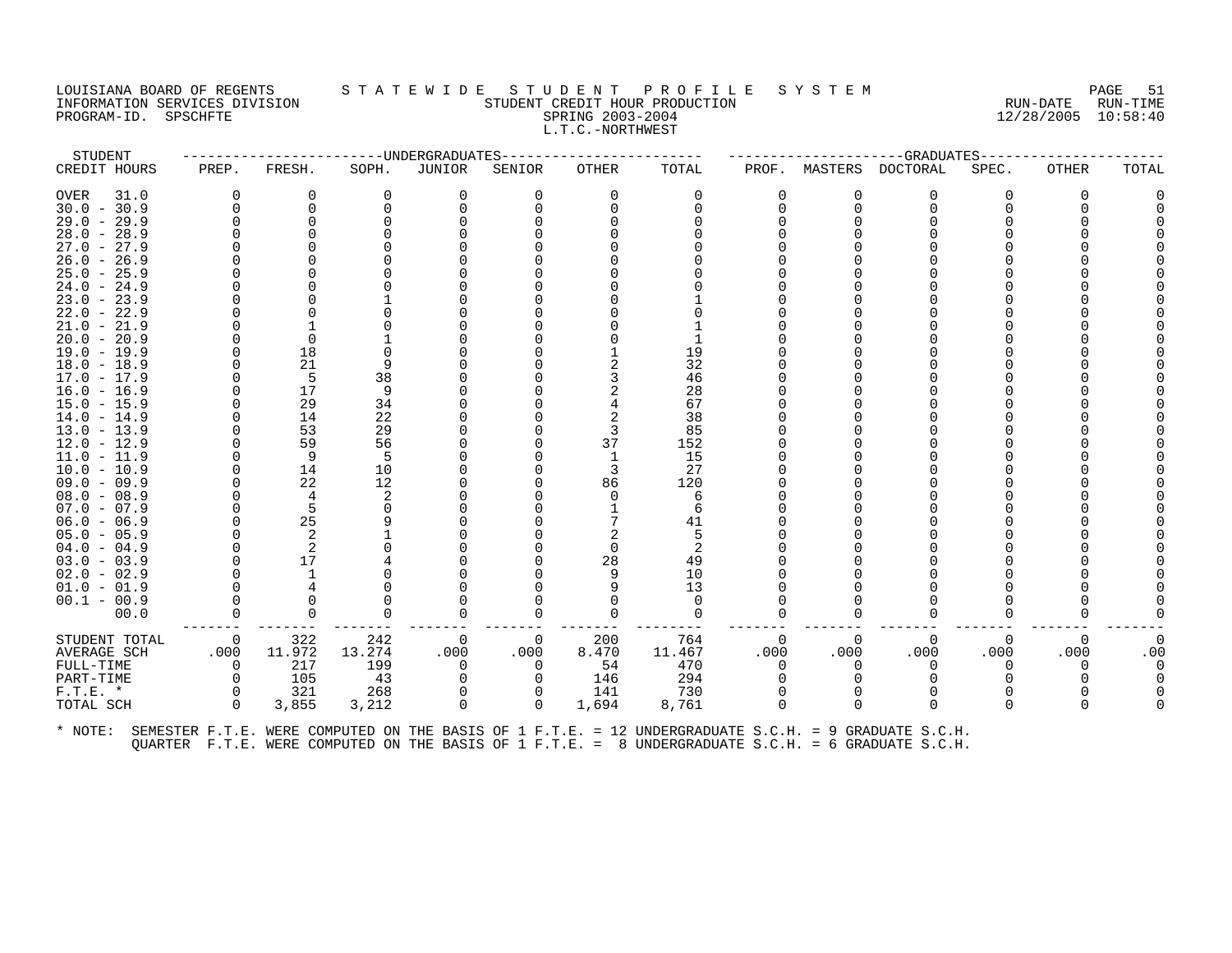### LOUISIANA BOARD OF REGENTS STATEWIDE STUDENT PROFILE SYSTEM NAGE 52 INFORMATION SERVICES DIVISION STUDENT CREDIT HOUR PRODUCTION RUN-DATE RUN-TIME PROGRAM-ID. SPSCHFTE SALL SON SPRING 2003-2004 SPRING 2003-2004 12/28/2005 10:58:40 L.T.C.-OAKDALE

| STUDENT       |          |                |        | ----------------------UNDERGRADUATES |              | -------------- |          |          |          | ----------GRADUATES----- |       |              |       |
|---------------|----------|----------------|--------|--------------------------------------|--------------|----------------|----------|----------|----------|--------------------------|-------|--------------|-------|
| CREDIT HOURS  | PREP.    | FRESH.         | SOPH.  | JUNIOR                               | SENIOR       | OTHER          | TOTAL    | PROF.    |          | MASTERS DOCTORAL         | SPEC. | <b>OTHER</b> | TOTAL |
| OVER<br>31.0  | $\Omega$ | O              | 0      | O                                    | 0            | $\Omega$       | $\Omega$ | 0        | 0        | $\Omega$                 | 0     | O            |       |
| $30.0 - 30.9$ | $\Omega$ |                |        |                                      |              |                |          | 0        | $\Omega$ | $\Omega$                 |       |              |       |
| $29.0 - 29.9$ | O        | $\Omega$       |        |                                      |              |                |          |          |          |                          |       |              |       |
| $28.0 - 28.9$ |          |                |        |                                      |              |                |          |          |          |                          |       |              |       |
| $27.0 - 27.9$ |          |                |        |                                      |              |                |          |          |          |                          |       |              |       |
| $26.0 - 26.9$ |          |                |        |                                      |              |                |          |          |          |                          |       |              |       |
| $25.0 - 25.9$ |          |                |        |                                      |              |                |          |          |          |                          |       |              |       |
| $24.0 - 24.9$ |          | $\Omega$       |        |                                      |              |                |          |          |          |                          |       |              |       |
| $23.0 - 23.9$ |          | 16             |        |                                      |              |                | 18       |          |          |                          |       |              |       |
| $22.0 - 22.9$ |          | -1             |        |                                      |              |                |          |          |          |                          |       |              |       |
| $21.0 - 21.9$ |          |                |        |                                      |              |                |          |          |          |                          |       |              |       |
| $20.0 - 20.9$ |          |                |        |                                      |              |                |          |          |          |                          |       |              |       |
| $19.0 - 19.9$ |          | $\overline{2}$ | 11     |                                      |              |                | 14       |          |          |                          |       |              |       |
| $18.0 - 18.9$ |          | 6              |        |                                      |              |                | 10       |          |          |                          |       |              |       |
| $17.0 - 17.9$ |          | 21             | 29     |                                      |              |                | 53       |          |          |                          |       |              |       |
| $16.0 - 16.9$ |          | 25             |        |                                      |              |                | 30       |          |          |                          |       |              |       |
| $15.0 - 15.9$ |          | 14             |        |                                      |              |                | 19       |          |          |                          |       |              |       |
| $14.0 - 14.9$ |          | 11             |        |                                      |              |                | 13       |          |          |                          |       |              |       |
| $13.0 - 13.9$ | O        | 23             |        |                                      |              |                | 28       |          |          |                          |       |              |       |
| $12.0 - 12.9$ |          | 18             |        |                                      |              |                | 26       |          |          |                          |       |              |       |
| $11.0 - 11.9$ |          | $\Omega$       |        |                                      |              |                |          |          |          |                          |       |              |       |
| $10.0 - 10.9$ |          |                |        |                                      |              |                |          |          |          |                          |       |              |       |
| $09.0 - 09.9$ |          |                |        |                                      |              |                | 10       |          |          |                          |       |              |       |
| $08.0 - 08.9$ |          |                |        |                                      |              |                |          |          |          |                          |       |              |       |
| $07.0 - 07.9$ |          |                |        |                                      |              |                |          |          |          |                          |       |              |       |
| $06.0 - 06.9$ |          |                |        |                                      |              |                |          |          |          |                          |       |              |       |
| $05.0 - 05.9$ |          |                |        |                                      |              |                |          |          |          |                          |       |              |       |
| $04.0 - 04.9$ |          |                |        |                                      |              |                |          |          |          |                          |       |              |       |
| $03.0 - 03.9$ |          |                |        |                                      |              | 25             | 32       |          |          |                          |       |              |       |
| $02.0 - 02.9$ |          |                |        |                                      |              |                |          |          |          |                          |       |              |       |
| $01.0 - 01.9$ |          |                |        |                                      |              |                |          |          |          |                          |       |              |       |
| $00.1 - 00.9$ | $\Omega$ |                |        |                                      |              |                |          |          |          |                          |       |              |       |
| 00.0          | $\Omega$ | $\Omega$       |        |                                      |              |                |          | O        | O        | $\Omega$                 |       |              |       |
| STUDENT TOTAL | 0        | 160            | 90     | 0                                    | 0            | 36             | 286      | 0        | 0        | 0                        | 0     | 0            |       |
| AVERAGE SCH   | .000     | 14.953         | 15.483 | .000                                 | .000         | 6.180          | 14.015   | .000     | .000     | .000                     | .000  | .000         | .00   |
| FULL-TIME     | $\Omega$ | 142            | 76     | $\Omega$                             | <sup>n</sup> | -7             | 225      | $\Omega$ |          | n                        |       | O            |       |
| PART-TIME     | $\Omega$ | 18             | 14     |                                      |              | 29             | 61       |          |          |                          |       |              |       |
| $F.T.E. *$    | $\Omega$ | 199            | 116    |                                      |              | 19             | 334      |          |          | $\Omega$                 |       |              |       |
| TOTAL SCH     | $\Omega$ | 2,392          | 1,393  | $\Omega$                             | 0            | 222            | 4,008    | $\Omega$ | 0        | $\Omega$                 | 0     | ∩            |       |
|               |          |                |        |                                      |              |                |          |          |          |                          |       |              |       |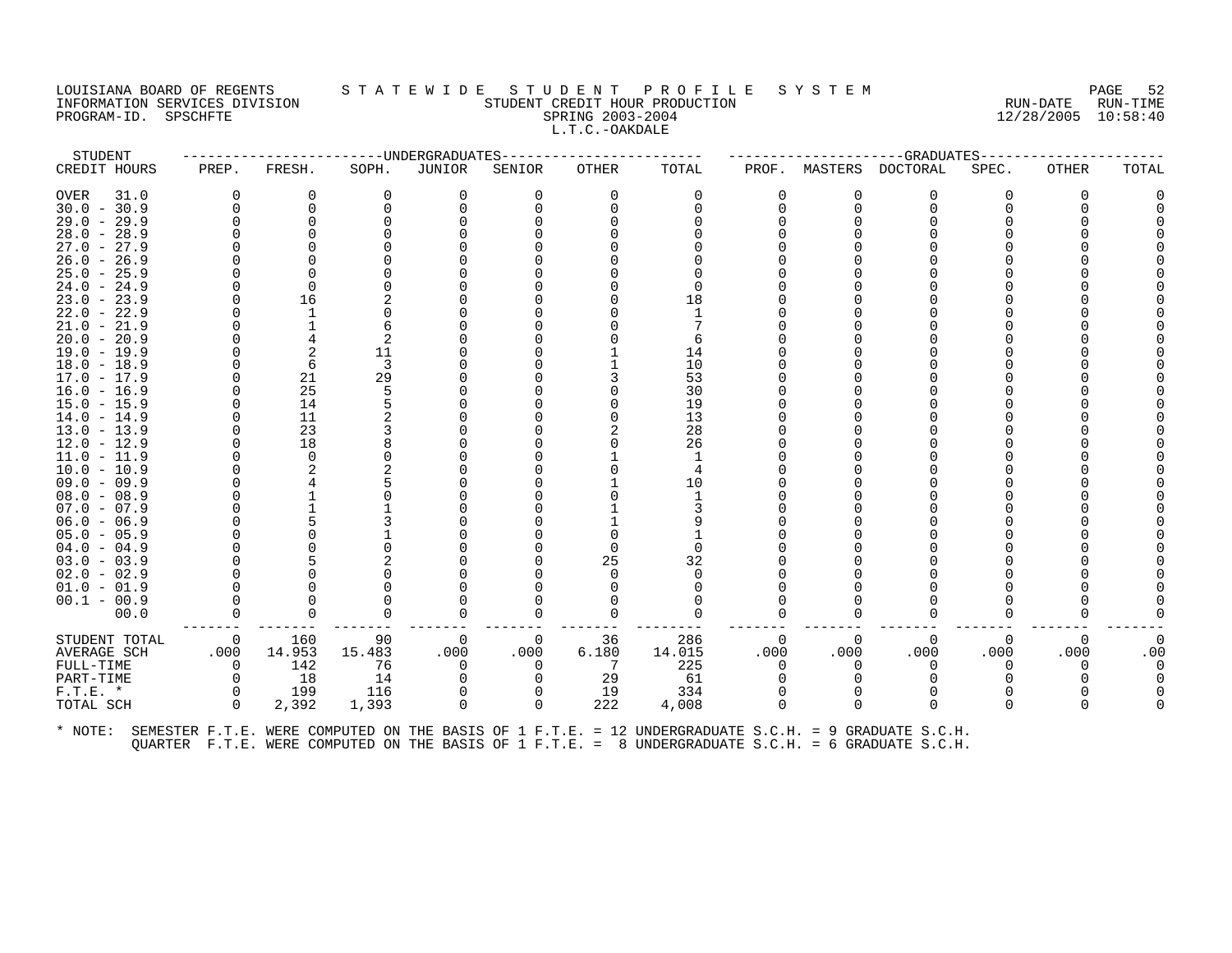# LOUISIANA BOARD OF REGENTS STATEWIDE STUDENT PROFILE SYSTEM PAGE 53<br>INFORMATION SERVICES DIVISION STUDENT CREDIT HOUR PRODUCTION FORD PAGE RUN-DATE RUN-TIME THE STUDENT CREDIT HOUR PRODUCTION SERVICES SERVICES DESCRIPTION RUN-DATE RUN-TIME<br>SPRING 2003-2004 898140 PROGRAM-ID. SPSCHFTE SPRING 2003-2004 12/28/2005 10:58:40 L.T.C.-RIVER PARISHES

| STUDENT       |          |          | ---------------------DNDERGRADUATES |          |                | -------------- |        |          |          | -----------------GRADUATES----- |       |          |       |
|---------------|----------|----------|-------------------------------------|----------|----------------|----------------|--------|----------|----------|---------------------------------|-------|----------|-------|
| CREDIT HOURS  | PREP.    | FRESH.   | SOPH.                               | JUNIOR   | SENIOR         | OTHER          | TOTAL  | PROF.    |          | MASTERS DOCTORAL                | SPEC. | OTHER    | TOTAL |
| OVER<br>31.0  | 0        | 0        | 0                                   | 0        | 0              | $\Omega$       | 0      | 0        | 0        | 0                               | 0     | $\Omega$ |       |
| $30.0 - 30.9$ | $\Omega$ | $\Omega$ |                                     |          |                |                |        | 0        | $\Omega$ | O                               |       |          |       |
| $29.0 - 29.9$ |          | $\Omega$ |                                     |          |                |                |        |          |          |                                 |       |          |       |
| $28.0 - 28.9$ |          |          |                                     |          |                |                |        |          |          |                                 |       |          |       |
| $27.0 - 27.9$ |          |          |                                     |          |                |                |        |          |          |                                 |       |          |       |
| $26.0 - 26.9$ |          |          |                                     |          |                |                |        |          |          |                                 |       |          |       |
| $25.0 - 25.9$ |          |          |                                     |          |                |                |        |          |          |                                 |       |          |       |
| $24.0 - 24.9$ |          |          |                                     |          |                |                |        |          |          |                                 |       |          |       |
| $23.0 - 23.9$ |          |          |                                     |          |                |                |        |          |          |                                 |       |          |       |
| $22.0 - 22.9$ |          |          |                                     |          |                |                |        |          |          |                                 |       |          |       |
| $21.0 - 21.9$ |          |          |                                     |          |                |                |        |          |          |                                 |       |          |       |
| $20.0 - 20.9$ |          |          |                                     |          |                |                |        |          |          |                                 |       |          |       |
| $19.0 - 19.9$ |          |          |                                     |          |                |                |        |          |          |                                 |       |          |       |
| $18.0 - 18.9$ |          |          |                                     |          |                | 14             | 15     |          |          |                                 |       |          |       |
| $17.0 - 17.9$ |          |          |                                     |          |                | 11             | 14     |          |          |                                 |       |          |       |
| $16.0 - 16.9$ |          |          |                                     |          |                | 9              | 10     |          |          |                                 |       |          |       |
| $15.0 - 15.9$ |          |          |                                     |          |                | 22             | 23     |          |          |                                 |       |          |       |
| $14.0 - 14.9$ |          |          |                                     |          |                | 35             | 39     |          |          |                                 |       |          |       |
| $13.0 - 13.9$ |          |          |                                     |          |                | 27             | 29     |          |          |                                 |       |          |       |
| $12.0 - 12.9$ |          |          |                                     |          |                | 47             | 50     |          |          |                                 |       |          |       |
| $11.0 - 11.9$ |          |          |                                     |          |                |                | 5      |          |          |                                 |       |          |       |
| $10.0 - 10.9$ |          |          |                                     |          |                | 12             | 12     |          |          |                                 |       |          |       |
| $09.0 - 09.9$ |          |          |                                     |          |                | 14             | 19     |          |          |                                 |       |          |       |
| $08.0 - 08.9$ |          |          |                                     |          |                |                |        |          |          |                                 |       |          |       |
| $07.0 - 07.9$ |          |          |                                     |          |                |                |        |          |          |                                 |       |          |       |
| $06.0 - 06.9$ |          |          |                                     |          |                | 13             | 15     |          |          |                                 |       |          |       |
| $05.0 - 05.9$ |          |          |                                     |          |                |                |        |          |          |                                 |       |          |       |
| $04.0 - 04.9$ |          |          |                                     |          |                |                |        |          |          |                                 |       |          |       |
| $03.0 - 03.9$ |          |          |                                     |          |                | 15             | 15     |          |          |                                 |       |          |       |
| $02.0 - 02.9$ |          |          |                                     |          |                | 32             | 32     |          |          |                                 |       |          |       |
| $01.0 - 01.9$ |          |          |                                     |          |                |                |        |          |          |                                 |       |          |       |
| $00.1 - 00.9$ |          |          |                                     |          |                |                |        |          |          |                                 |       |          |       |
| 00.0          | $\Omega$ | $\Omega$ | ∩                                   |          |                |                |        | U        | ∩        | $\Omega$                        |       |          |       |
| STUDENT TOTAL | 5        | 12       | 8                                   | 0        | $\overline{0}$ | 285            | 310    | $\Omega$ | $\Omega$ | $\mathbf 0$                     | 0     | $\Omega$ |       |
| AVERAGE SCH   | 10.800   | 11.500   | 14.750                              | .000     | .000           | 11.152         | 11.253 | .000     | .000     | .000                            | .000  | .000     | .00   |
| FULL-TIME     |          | 7        |                                     | $\Omega$ | $\Omega$       | 179            | 195    | $\Omega$ | 0        | $\Omega$                        |       | O        |       |
| PART-TIME     |          | -5       |                                     |          | 0              | 106            | 115    | O        |          |                                 |       |          |       |
| $F.T.E. *$    |          | 12       | 10                                  |          |                | 265            | 291    |          |          |                                 |       |          |       |
| TOTAL SCH     | 54       | 138      | 118                                 | $\Omega$ | $\Omega$       | 3,178          | 3,488  | U        |          | $\Omega$                        |       |          |       |
|               |          |          |                                     |          |                |                |        |          |          |                                 |       |          |       |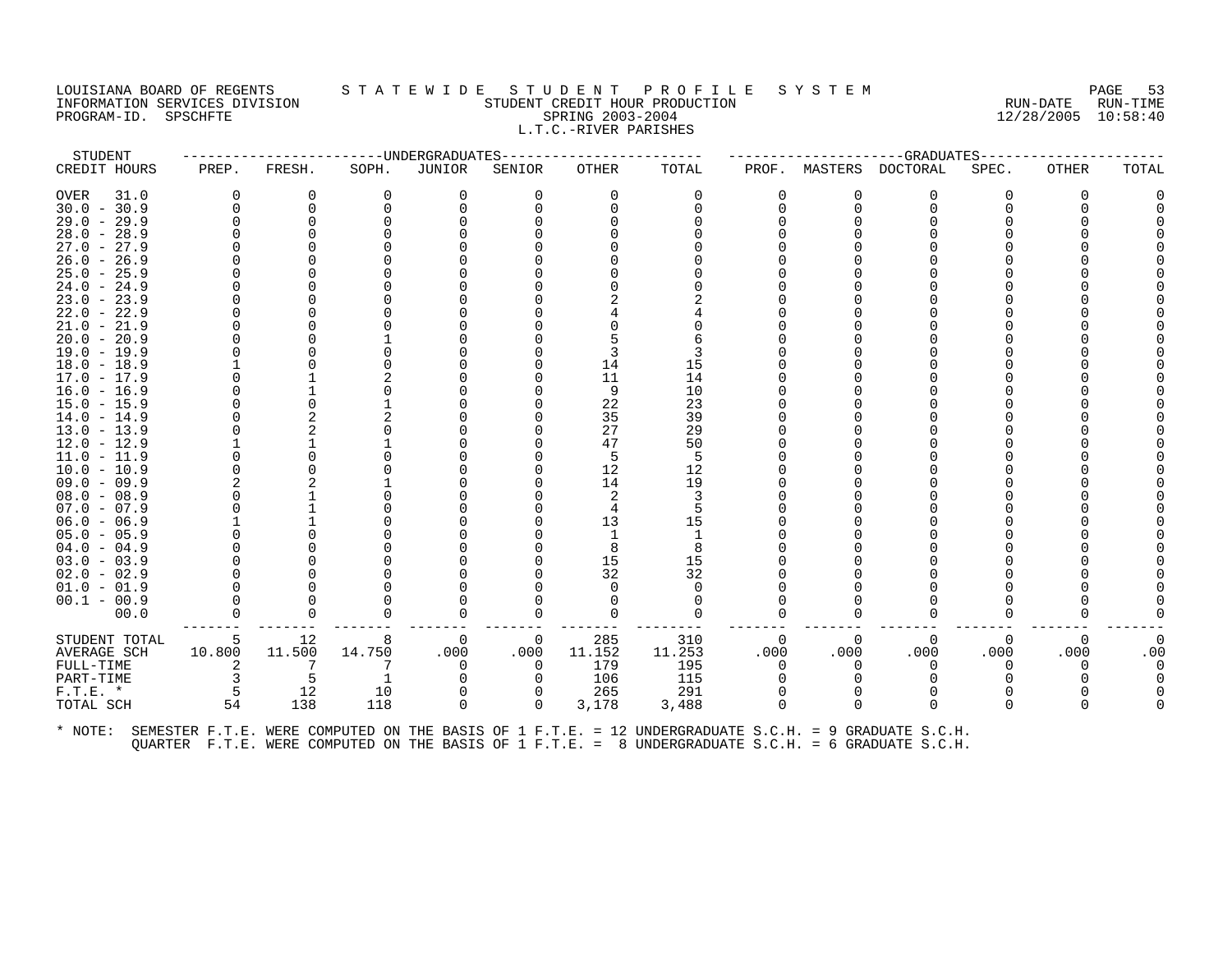#### LOUISIANA BOARD OF REGENTS STATEWIDE STUDENT PROFILE SYSTEM NAGE 54 INFORMATION SERVICES DIVISION SUBSERVICES ON SUBSERVICES SUBSERVICES SUBSERVICES SUBSERVICES DIVISION SUBSERVICES SUBSERVICES SUBSERVICES SUBSERVICES SUBSERVICES ON SUBSERVICES SUBSERVICES SUBSERVICES SUBSERVICES ON SUBSER PROGRAM-ID. SPSCHFTE SPRING 2003-2004 L.T.C.-RUSTON

STUDENT ------------------------UNDERGRADUATES------------------------ ---------------------GRADUATES----------------------

| CREDIT HOURS                   | PREP.    | FRESH.       | SOPH.    | JUNIOR   | SENIOR   | <b>OTHER</b> | TOTAL    | PROF.    | MASTERS  | DOCTORAL                                                                                             | SPEC.        | OTHER    | TOTAL |
|--------------------------------|----------|--------------|----------|----------|----------|--------------|----------|----------|----------|------------------------------------------------------------------------------------------------------|--------------|----------|-------|
| <b>OVER</b><br>31.0            | 0        | 0            | 0        | 0        | O        | 0            | 0        | 0        | 0        | 0                                                                                                    | O            | 0        |       |
| $30.0 - 30.9$                  | $\Omega$ | $\Omega$     |          |          |          |              |          | O        | $\Omega$ | O                                                                                                    |              |          |       |
| $29.0 - 29.9$                  |          |              |          |          |          |              |          |          |          |                                                                                                      |              |          |       |
| $28.0 - 28.9$                  |          |              |          |          |          |              |          |          |          |                                                                                                      |              |          |       |
| $27.0 - 27.9$                  |          |              |          |          |          |              |          |          |          |                                                                                                      |              |          |       |
| $26.0 - 26.9$                  |          |              |          |          |          |              |          |          |          |                                                                                                      |              |          |       |
| $25.0 - 25.9$                  |          |              |          |          |          |              |          |          |          |                                                                                                      |              |          |       |
| $24.0 - 24.9$                  |          |              |          |          |          |              |          |          |          |                                                                                                      |              |          |       |
| $23.0 - 23.9$                  |          |              |          |          |          |              |          |          |          |                                                                                                      |              |          |       |
| $22.0 - 22.9$                  |          |              |          |          |          |              |          |          |          |                                                                                                      |              |          |       |
| $21.0 - 21.9$                  |          |              |          |          |          |              |          |          |          |                                                                                                      |              |          |       |
| $20.0 - 20.9$                  |          |              |          |          |          |              |          |          |          |                                                                                                      |              |          |       |
| $19.0 - 19.9$                  |          |              |          |          |          |              |          |          |          |                                                                                                      |              |          |       |
| $18.0 - 18.9$                  |          | 34           |          |          |          |              | 34       |          |          |                                                                                                      |              |          |       |
| $17.0 - 17.9$                  |          |              |          |          |          |              | 15       |          |          |                                                                                                      |              |          |       |
| $16.0 - 16.9$                  |          | $\mathbf{1}$ |          |          |          |              | 2        |          |          |                                                                                                      |              |          |       |
| $15.0 - 15.9$                  |          | 19           |          |          |          |              | 30       |          |          |                                                                                                      |              |          |       |
| $14.0 - 14.9$                  |          | 7            | 12       |          |          |              | 19       |          |          |                                                                                                      |              |          |       |
| $13.0 - 13.9$                  |          | $\Omega$     | .5       |          |          |              |          |          |          |                                                                                                      |              |          |       |
| $12.0 - 12.9$                  |          | 21           | 11       |          |          |              | 32       |          |          |                                                                                                      |              |          |       |
| $11.0 - 11.9$                  |          | $\Omega$     | ∩        |          |          |              | $\Omega$ |          |          |                                                                                                      |              |          |       |
| $10.0 - 10.9$                  |          |              |          |          |          |              | $\Omega$ |          |          |                                                                                                      |              |          |       |
| $09.0 - 09.9$                  |          |              |          |          |          |              | 10       |          |          |                                                                                                      |              |          |       |
| $08.0 - 08.9$                  |          |              |          |          |          |              |          |          |          |                                                                                                      |              |          |       |
| $07.0 - 07.9$                  |          |              |          |          |          |              |          |          |          |                                                                                                      |              |          |       |
| $06.0 - 06.9$                  |          |              |          |          |          |              |          |          |          |                                                                                                      |              |          |       |
| $05.0 - 05.9$                  |          |              |          |          |          |              |          |          |          |                                                                                                      |              |          |       |
| $04.0 - 04.9$                  |          |              |          |          |          |              |          |          |          |                                                                                                      |              |          |       |
| $03.0 - 03.9$                  |          |              |          |          |          |              |          |          |          |                                                                                                      |              |          |       |
| $02.0 - 02.9$                  |          |              |          |          |          |              |          |          |          |                                                                                                      |              |          |       |
| $01.0 - 01.9$<br>$00.1 - 00.9$ |          |              |          |          |          |              |          |          |          |                                                                                                      |              |          |       |
| 00.0                           | 0        | 0            | $\Omega$ |          |          |              | $\Omega$ | O        | O        | 0                                                                                                    |              |          |       |
|                                |          |              |          |          |          |              |          |          |          |                                                                                                      |              |          |       |
| STUDENT TOTAL                  | 1        | 105          | 51       | 0        | 0        | 4            | 161      | 0        | 0        | 0                                                                                                    | 0            | 0        |       |
| AVERAGE SCH                    | 6.000    | 14.857       | 13.490   | .000     | .000     | 13.250       | 14.329   | .000     | .000     | .000                                                                                                 | .000         | .000     | .00   |
| FULL-TIME                      | $\Omega$ | 94           | 45       | $\Omega$ | $\Omega$ | 3            | 142      | $\Omega$ | 0        | $\Omega$                                                                                             | 0            | $\Omega$ |       |
| PART-TIME                      |          | 11           | 6        |          |          |              | 19       |          |          |                                                                                                      |              |          |       |
| $F.T.E. *$                     |          | 130          | 57       |          |          | 4            | 192      | 0        |          | 0                                                                                                    |              |          |       |
| TOTAL SCH                      | 6        | 1,560        | 688      | $\Omega$ | $\Omega$ | 53           | 2,307    | $\Omega$ | $\Omega$ | $\Omega$                                                                                             | <sup>n</sup> | $\Omega$ |       |
| * NOTE:                        |          |              |          |          |          |              |          |          |          | SEMESTER F.T.E. WERE COMPUTED ON THE BASIS OF 1 F.T.E. = 12 UNDERGRADUATE S.C.H. = 9 GRADUATE S.C.H. |              |          |       |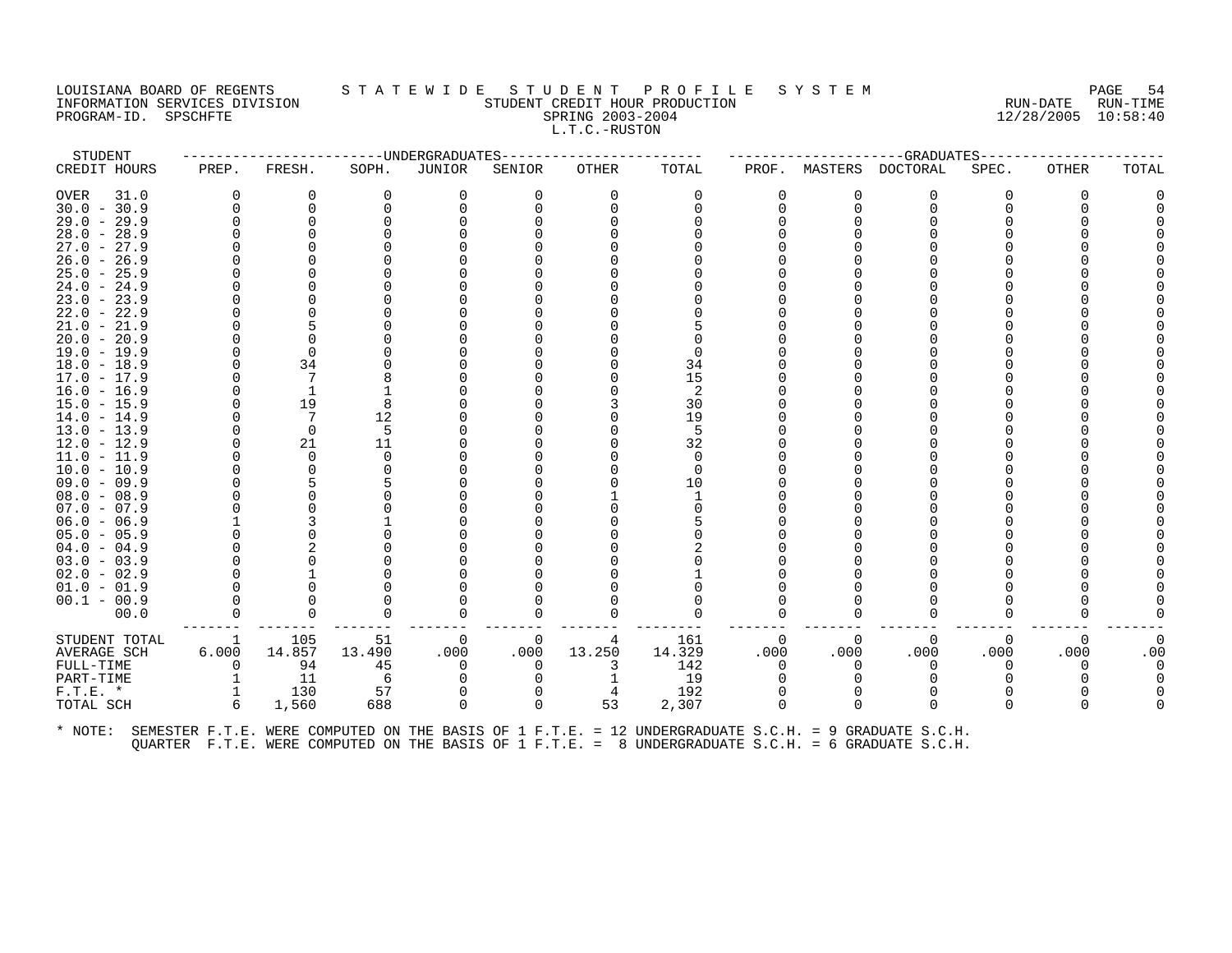### LOUISIANA BOARD OF REGENTS STATEWIDE STUDENT PROFILE SYSTEM NAGE 55 INFORMATION SERVICES DIVISION SUNGLERICAL STUDENT CREDIT HOUR PRODUCTION SUNGLERIC RUN-DATE RUN-TIME RUN-TIME<br>PROGRAM-ID. SPSCHFTE SERING 2003-2004 SPRING 2003-2004 PROGRAM-ID. SPSCHFTE SERIES SPRING 2003-2004 L.T.C.-WEST JEFFERSON

| STUDENT       |                |              |          | ---------------------DNDERGRADUATES |                | -------------- |          |          |          | -----------------GRADUATES----- |          |              |       |
|---------------|----------------|--------------|----------|-------------------------------------|----------------|----------------|----------|----------|----------|---------------------------------|----------|--------------|-------|
| CREDIT HOURS  | PREP.          | FRESH.       | SOPH.    | JUNIOR                              | SENIOR         | OTHER          | TOTAL    | PROF.    |          | MASTERS DOCTORAL                | SPEC.    | OTHER        | TOTAL |
| OVER<br>31.0  | $\Omega$       | 0            | 0        | 0                                   | 0              | $\Omega$       | 0        | 0        | 0        | 0                               | 0        | $\Omega$     |       |
| $30.0 - 30.9$ | $\Omega$       | $\Omega$     |          |                                     |                |                |          | 0        | $\Omega$ | $\Omega$                        |          |              |       |
| $29.0 - 29.9$ | $\Omega$       | $\Omega$     |          |                                     |                |                |          |          |          |                                 |          |              |       |
| $28.0 - 28.9$ |                |              |          |                                     |                |                |          |          |          |                                 |          |              |       |
| $27.0 - 27.9$ |                |              |          |                                     |                |                |          |          |          |                                 |          |              |       |
| $26.0 - 26.9$ |                |              |          |                                     |                |                |          |          |          |                                 |          |              |       |
| $25.0 - 25.9$ |                |              |          |                                     |                |                |          |          |          |                                 |          |              |       |
| $24.0 - 24.9$ |                |              |          |                                     |                |                |          |          |          |                                 |          |              |       |
| $23.0 - 23.9$ |                |              |          |                                     |                |                |          |          |          |                                 |          |              |       |
| $22.0 - 22.9$ |                |              |          |                                     |                |                |          |          |          |                                 |          |              |       |
| $21.0 - 21.9$ |                |              |          |                                     |                |                |          |          |          |                                 |          |              |       |
| $20.0 - 20.9$ |                |              |          |                                     |                |                |          |          |          |                                 |          |              |       |
| $19.0 - 19.9$ |                |              |          |                                     |                |                |          |          |          |                                 |          |              |       |
| $18.0 - 18.9$ |                | 2            |          |                                     |                |                |          |          |          |                                 |          |              |       |
| $17.0 - 17.9$ |                |              | 15       |                                     |                |                | 25       |          |          |                                 |          |              |       |
| $16.0 - 16.9$ |                | q            |          |                                     |                |                | 12       |          |          |                                 |          |              |       |
| $15.0 - 15.9$ |                | 8            |          |                                     |                | 10             | 20       |          |          |                                 |          |              |       |
| $14.0 - 14.9$ |                | 11           |          |                                     |                |                | 22       |          |          |                                 |          |              |       |
| $13.0 - 13.9$ |                | 46           | 18       |                                     |                |                | 73       |          |          |                                 |          |              |       |
| $12.0 - 12.9$ | O              | 16           |          |                                     |                | 28             | 51       |          |          |                                 |          |              |       |
| $11.0 - 11.9$ |                | $\Omega$     |          |                                     |                |                | 2        |          |          |                                 |          |              |       |
| $10.0 - 10.9$ |                |              |          |                                     |                |                |          |          |          |                                 |          |              |       |
| $09.0 - 09.9$ |                | 14           |          |                                     |                | 22             | 39       |          |          |                                 |          |              |       |
| $08.0 - 08.9$ |                | $\mathbf{1}$ |          |                                     |                |                |          |          |          |                                 |          |              |       |
| $07.0 - 07.9$ |                | $\Omega$     |          |                                     |                |                | 6        |          |          |                                 |          |              |       |
| $06.0 - 06.9$ |                | 12           |          |                                     |                |                | 21       |          |          |                                 |          |              |       |
| $05.0 - 05.9$ |                | $\Omega$     |          |                                     |                |                | 3        |          |          |                                 |          |              |       |
| $04.0 - 04.9$ |                |              |          |                                     |                |                | 11       |          |          |                                 |          |              |       |
| $03.0 - 03.9$ |                |              |          |                                     |                | 57             | 63       |          |          |                                 |          |              |       |
| $02.0 - 02.9$ |                |              |          |                                     |                |                |          |          |          |                                 |          |              |       |
| $01.0 - 01.9$ |                |              |          |                                     |                |                |          |          |          |                                 |          |              |       |
| $00.1 - 00.9$ |                |              |          |                                     |                |                |          |          |          |                                 |          |              |       |
| 00.0          | $\Omega$       | $\Omega$     | $\Omega$ | $\Omega$                            | 0              |                | $\Omega$ | $\Omega$ | $\Omega$ | $\Omega$                        | 0        |              |       |
| STUDENT TOTAL | $\overline{0}$ | 142          | 70       | $\Omega$                            | $\overline{0}$ | 155            | 367      | 0        | $\Omega$ | $\Omega$                        | $\Omega$ | $\Omega$     |       |
| AVERAGE SCH   | .000           | 11.542       | 12.342   | .000                                | .000           | 8.141          | 10.258   | .000     | .000     | .000                            | .000     | .000         | .00   |
| FULL-TIME     | 0              | 98           | 51       | $\Omega$                            | $\Omega$       | 59             | 208      | 0        | $\Omega$ | 0                               | 0        | $\Omega$     |       |
| PART-TIME     | $\Omega$       | 44           | 19       |                                     |                | 96             | 159      | $\Omega$ |          |                                 |          |              |       |
| $F.T.E. *$    | 0              | 137          | 72       |                                     |                | 105            | 314      |          |          |                                 |          |              |       |
| TOTAL SCH     | $\Omega$       | 1,639        | 864      | $\Omega$                            | $\Omega$       | 1,262          | 3,765    | $\Omega$ | 0        | $\Omega$                        | 0        | <sup>0</sup> |       |
|               |                |              |          |                                     |                |                |          |          |          |                                 |          |              |       |
|               |                |              |          |                                     |                |                |          |          |          |                                 |          |              |       |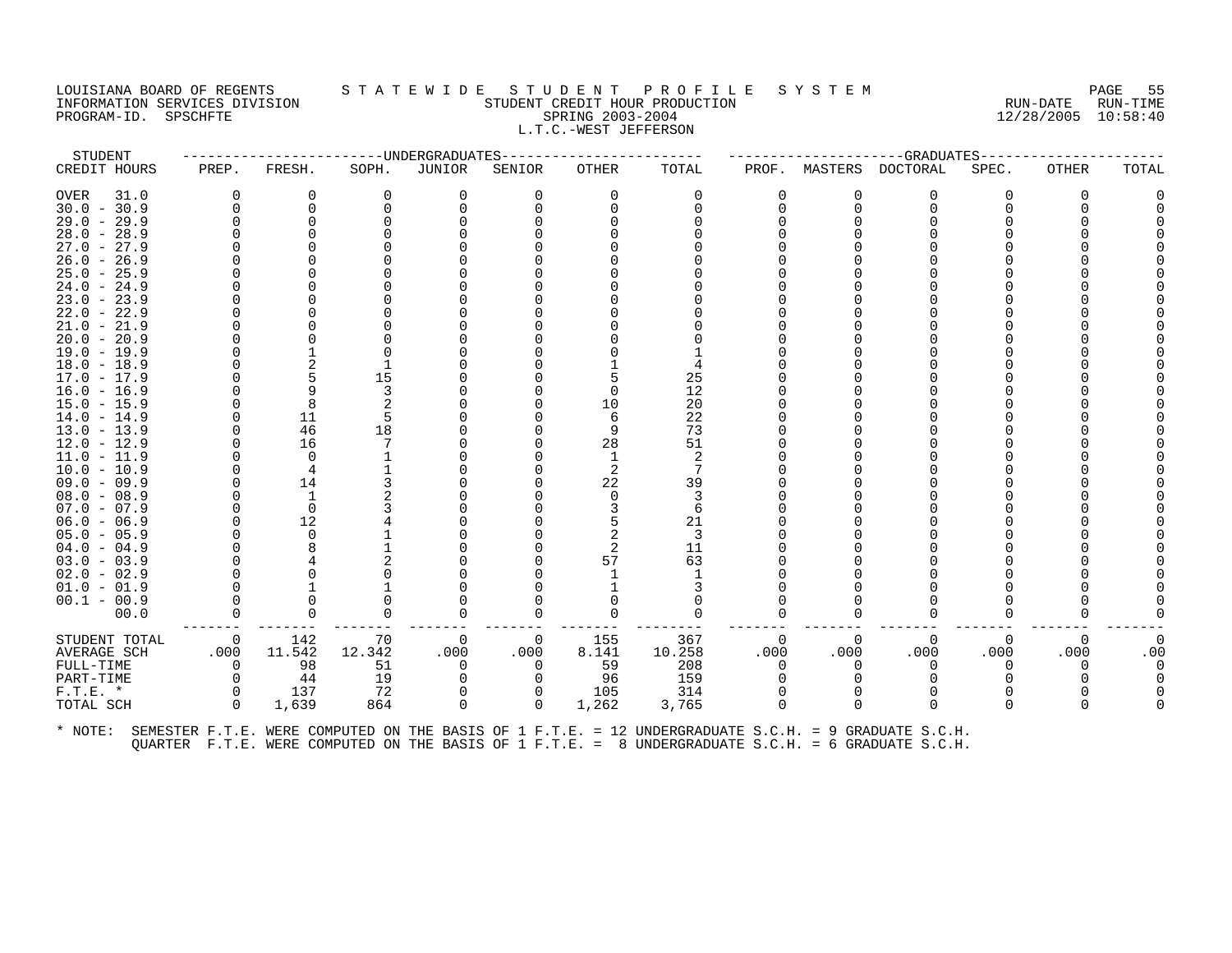#### LOUISIANA BOARD OF REGENTS STATEWIDE STUDENT PROFILE SYSTEM PAGE 56<br>INFORMATION SERVICES DIVISION STATEWIST STUDENT CREDIT HOUR PRODUCTION INFORMATION STUDENT CREDIT HOUR PRODUCTION AND RUN-DATE RUN-TIME SPRING 2003-2004 PROGRAM-ID. SPSCHFTE SPRING 2003-2004 L.T.C.-WESTSIDE

| STUDENT       |                |          | -------------DNDERGRADUATES- |          |                |          |        |          |          | ------------------GRADUATES----- |       |          |          |
|---------------|----------------|----------|------------------------------|----------|----------------|----------|--------|----------|----------|----------------------------------|-------|----------|----------|
| CREDIT HOURS  | PREP.          | FRESH.   | SOPH.                        | JUNIOR   | SENIOR         | OTHER    | TOTAL  | PROF.    |          | MASTERS DOCTORAL                 | SPEC. | OTHER    | TOTAL    |
| OVER<br>31.0  | $\Omega$       | 0        | 0                            | 0        | 0              | 0        | 0      |          | 0        | 0                                | O     | $\Omega$ |          |
| $30.0 - 30.9$ |                | 0        | n                            | $\Omega$ |                | $\Omega$ | ∩      |          | O        | $\Omega$                         |       | ∩        |          |
| $29.0 - 29.9$ |                | $\Omega$ |                              |          |                |          |        |          |          |                                  |       |          |          |
| $28.0 - 28.9$ |                |          |                              |          |                |          |        |          |          |                                  |       |          |          |
| $27.0 - 27.9$ |                |          |                              |          |                |          |        |          |          |                                  |       |          |          |
| $26.0 - 26.9$ |                |          |                              |          |                |          |        |          |          |                                  |       |          |          |
| $25.0 - 25.9$ |                |          |                              |          |                |          |        |          |          |                                  |       |          |          |
| $24.0 - 24.9$ |                |          |                              |          |                |          |        |          |          |                                  |       |          |          |
| $23.0 - 23.9$ |                |          |                              |          |                |          |        |          |          |                                  |       |          |          |
| $22.0 - 22.9$ |                |          |                              |          |                |          |        |          |          |                                  |       |          |          |
| $21.0 - 21.9$ |                |          |                              |          |                |          |        |          |          |                                  |       |          |          |
| $20.0 - 20.9$ |                |          |                              |          |                |          |        |          |          |                                  |       |          |          |
| $19.0 - 19.9$ |                |          |                              |          |                |          |        |          |          |                                  |       |          |          |
| $18.0 - 18.9$ |                |          |                              |          |                |          |        |          |          |                                  |       |          |          |
| $17.0 - 17.9$ |                | ∩        |                              |          |                |          |        |          |          |                                  |       |          |          |
| $16.0 - 16.9$ |                | 13       |                              |          |                |          | 27     |          |          |                                  |       |          |          |
| $15.0 - 15.9$ |                |          |                              |          |                |          | 16     |          |          |                                  |       |          |          |
| $14.0 - 14.9$ |                | 4        |                              |          |                |          |        |          |          |                                  |       |          |          |
| $13.0 - 13.9$ |                | 13       |                              |          |                | 11       | 29     |          |          |                                  |       |          |          |
| 12.0 - 12.9   |                |          |                              |          |                |          | 12     |          |          |                                  |       |          |          |
| $11.0 - 11.9$ |                |          |                              |          |                |          |        |          |          |                                  |       |          |          |
| $10.0 - 10.9$ |                |          |                              |          |                |          |        |          |          |                                  |       |          |          |
| $09.0 - 09.9$ |                |          |                              |          |                |          |        |          |          |                                  |       |          |          |
| $08.0 - 08.9$ |                |          |                              |          |                |          |        |          |          |                                  |       |          |          |
| $07.0 - 07.9$ |                |          |                              |          |                |          |        |          |          |                                  |       |          |          |
| $06.0 - 06.9$ |                | 9        |                              |          |                |          | 18     |          |          |                                  |       |          |          |
| $05.0 - 05.9$ |                |          |                              |          |                |          |        |          |          |                                  |       |          |          |
| $04.0 - 04.9$ |                |          |                              |          |                |          |        |          |          |                                  |       |          |          |
| $03.0 - 03.9$ |                |          |                              |          |                |          |        |          |          |                                  |       |          |          |
| $02.0 - 02.9$ |                |          |                              |          |                |          |        |          |          |                                  |       |          |          |
| $01.0 - 01.9$ |                |          |                              |          |                |          |        |          |          |                                  |       |          |          |
| $00.1 - 00.9$ |                | $\Omega$ |                              |          |                |          |        |          |          |                                  |       |          |          |
| 00.0          |                | $\Omega$ |                              | $\Omega$ |                | $\Omega$ | $\cap$ |          |          | $\Omega$                         |       |          |          |
| STUDENT TOTAL | $\overline{0}$ | 72       | 27                           | 0        | $\overline{0}$ | 62       | 161    | $\Omega$ | $\Omega$ | $\Omega$                         | 0     | 0        | $\Omega$ |
| AVERAGE SCH   | .000           | 11.972   | 14.018                       | .000     | .000           | 11.854   | 12.270 | .000     | .000     | .000                             | .000  | .000     | .00      |
| FULL-TIME     | 0              | 50       | 24                           | $\Omega$ | $\Omega$       | 37       | 111    |          | n        | $\Omega$                         |       |          |          |
| PART-TIME     | O              | 22       | $\overline{3}$               | 0        |                | 25       | 50     |          |          | ∩                                |       |          |          |
| $F.T.E. *$    |                | 72       | 32                           | 0        |                | 61       | 165    |          |          |                                  |       |          |          |
| TOTAL SCH     | $\Omega$       | 862      | 378                          | $\Omega$ | $\Omega$       | 735      | 1,975  |          |          | ∩                                | ∩     | $\Omega$ |          |
|               |                |          |                              |          |                |          |        |          |          |                                  |       |          |          |
|               |                |          |                              |          |                |          |        |          |          |                                  |       |          |          |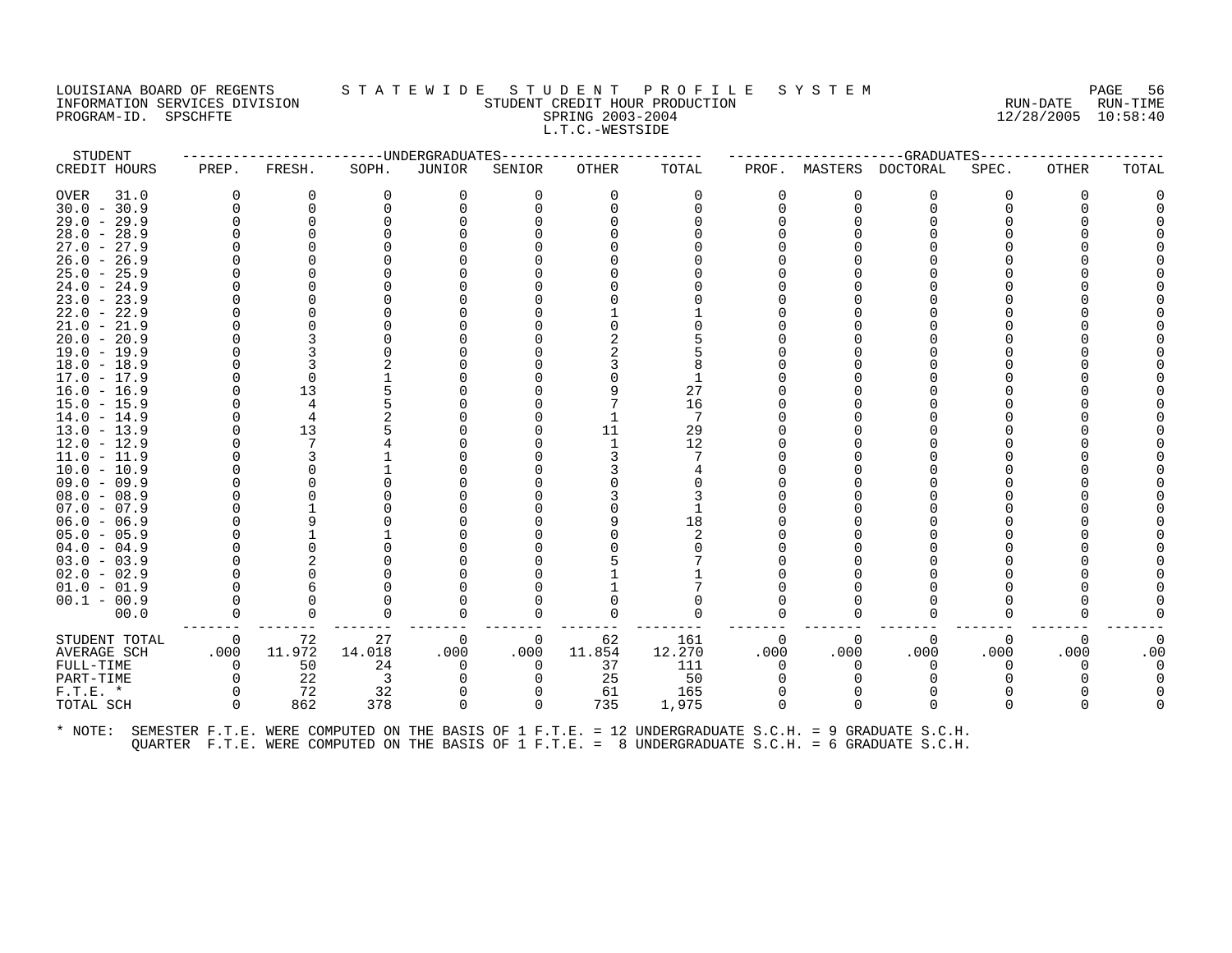PROGRAM-ID. SPSCHFTE

# LOUISIANA BOARD OF REGENTS STATEWIDE STUDENT PROFILE SYSTEM NAGE 57 INFORMATION SERVICES DIVISION SANCE IN THE STUDENT CREDIT HOUR PRODUCTION SERVICES DIVISION SUM-TIME<br>INFORMATION SERVICES DIVISION STUDENT STUDENT CREDIT HOUR PRODUCTION SERVICES (12/28/2005 10:58:40 L.T.C.-YOUNG MEMORIAL

| STUDENT             |        |        | --------------WNDERGRADUATES- |          |             |       |                                                                                                      |          |          | -----------GRADUATES- |          |          |       |
|---------------------|--------|--------|-------------------------------|----------|-------------|-------|------------------------------------------------------------------------------------------------------|----------|----------|-----------------------|----------|----------|-------|
| CREDIT HOURS        | PREP.  | FRESH. | SOPH.                         | JUNIOR   | SENIOR      | OTHER | TOTAL                                                                                                | PROF.    | MASTERS  | DOCTORAL              | SPEC.    | OTHER    | TOTAL |
| <b>OVER</b><br>31.0 | ∩      | 0      | $\Omega$                      | 0        | $\Omega$    | O     | $\Omega$                                                                                             | $\Omega$ | O        | 0                     | $\Omega$ |          |       |
| $30.0 - 30.9$       |        | 0      |                               | 0        |             |       |                                                                                                      | U        | ∩        | $\Omega$              |          |          |       |
| $29.0 - 29.9$       |        | 0      |                               |          |             |       |                                                                                                      | O        |          |                       |          |          |       |
| $28.0 - 28.9$       |        |        |                               |          |             |       |                                                                                                      |          |          |                       |          |          |       |
| $27.0 - 27.9$       |        |        |                               |          |             |       |                                                                                                      |          |          |                       |          |          |       |
| $26.0 - 26.9$       |        |        |                               |          |             |       |                                                                                                      |          |          |                       |          |          |       |
| $25.0 - 25.9$       |        |        |                               |          |             |       |                                                                                                      |          |          |                       |          |          |       |
| $24.0 - 24.9$       |        |        |                               |          |             |       |                                                                                                      |          |          |                       |          |          |       |
| $23.0 - 23.9$       |        |        |                               |          |             |       |                                                                                                      |          |          |                       |          |          |       |
| $22.0 - 22.9$       |        |        |                               |          |             |       |                                                                                                      |          |          |                       |          |          |       |
| $21.0 - 21.9$       |        |        |                               |          |             |       |                                                                                                      |          |          |                       |          |          |       |
| $20.0 - 20.9$       |        |        |                               |          |             |       |                                                                                                      |          |          |                       |          |          |       |
| $19.0 - 19.9$       |        |        |                               |          |             |       |                                                                                                      |          |          |                       |          |          |       |
| $18.0 - 18.9$       |        |        |                               |          |             |       |                                                                                                      |          |          |                       |          |          |       |
| $17.0 - 17.9$       |        | 2      |                               |          |             |       | 11                                                                                                   |          |          |                       |          |          |       |
| $16.0 - 16.9$       |        | 18     |                               |          |             | 26    | 44                                                                                                   |          |          |                       |          |          |       |
| $15.0 - 15.9$       |        | 83     | 17                            |          |             |       | 102                                                                                                  |          |          |                       |          |          |       |
| $14.0 - 14.9$       |        | 10     | 14                            |          |             | 2     | 26                                                                                                   |          |          |                       |          |          |       |
| $13.0 - 13.9$       |        | 15     | 10                            |          |             |       | 27                                                                                                   |          |          |                       |          |          |       |
| $12.0 - 12.9$       |        | 32     | 17                            |          |             |       | 56                                                                                                   |          |          |                       |          |          |       |
| $11.0 - 11.9$       |        | 2      |                               |          |             |       | 5                                                                                                    |          |          |                       |          |          |       |
| $10.0 - 10.9$       |        | 9      |                               |          |             |       | 13                                                                                                   |          |          |                       |          |          |       |
| $09.0 - 09.9$       |        | 16     |                               |          |             |       | 25                                                                                                   |          |          |                       |          |          |       |
| $08.0 - 08.9$       |        | 10     |                               |          |             |       | 18                                                                                                   |          |          |                       |          |          |       |
| $07.0 - 07.9$       |        | -5     |                               |          |             |       | 6                                                                                                    |          |          |                       |          |          |       |
| $06.0 - 06.9$       |        | 15     | 12                            |          |             |       | 37                                                                                                   |          |          |                       |          |          |       |
| $05.0 - 05.9$       |        | 11     |                               |          |             |       | 16                                                                                                   |          |          |                       |          |          |       |
| $04.0 - 04.9$       |        | 3      |                               |          |             |       |                                                                                                      |          |          |                       |          |          |       |
| $03.0 - 03.9$       |        | 36     |                               |          |             |       | 45                                                                                                   |          |          |                       |          |          |       |
| $02.0 - 02.9$       |        |        |                               |          |             | 43    | 45                                                                                                   |          |          |                       |          |          |       |
| $01.0 - 01.9$       |        |        |                               |          |             | 118   | 118                                                                                                  |          |          |                       |          |          |       |
| $00.1 - 00.9$       |        |        |                               |          |             | 257   | 257                                                                                                  |          |          |                       |          |          |       |
| 00.0                |        | 0      |                               |          | 0           | 0     | 0                                                                                                    | O        | U        | <sup>0</sup>          | O        |          |       |
| STUDENT TOTAL       | 9      | 274    | 101                           | $\Omega$ | 0           | 483   | 867                                                                                                  | $\Omega$ | $\Omega$ | $\Omega$              | $\Omega$ | $\Omega$ |       |
| <b>AVERAGE SCH</b>  | 6.000  | 11.068 | 11.699                        | .000     | .000        | 2.384 | 6.251                                                                                                | .000     | .000     | .000                  | .000     | .000     | .00   |
| FULL-TIME           | $\cap$ | 166    | 65                            | $\Omega$ | $\Omega$    | 45    | 276                                                                                                  | $\Omega$ | $\Omega$ | $\Omega$              |          |          |       |
| PART-TIME           | 9      | 108    | 36                            | 0        | 0           | 438   | 591                                                                                                  |          |          |                       |          |          |       |
| $F.T.E.$ *          |        | 253    | 98                            | 0        | 0           | 96    | 452                                                                                                  | $\Omega$ |          | $\Omega$              |          |          |       |
| TOTAL SCH           | 54     | 3,032  | 1,181                         | $\Omega$ | $\mathbf 0$ | 1,151 | 5,420                                                                                                | $\Omega$ | $\Omega$ | $\Omega$              |          |          |       |
| * NOTE:             |        |        |                               |          |             |       | SEMESTER F.T.E. WERE COMPUTED ON THE BASIS OF 1 F.T.E. = 12 UNDERGRADUATE S.C.H. = 9 GRADUATE S.C.H. |          |          |                       |          |          |       |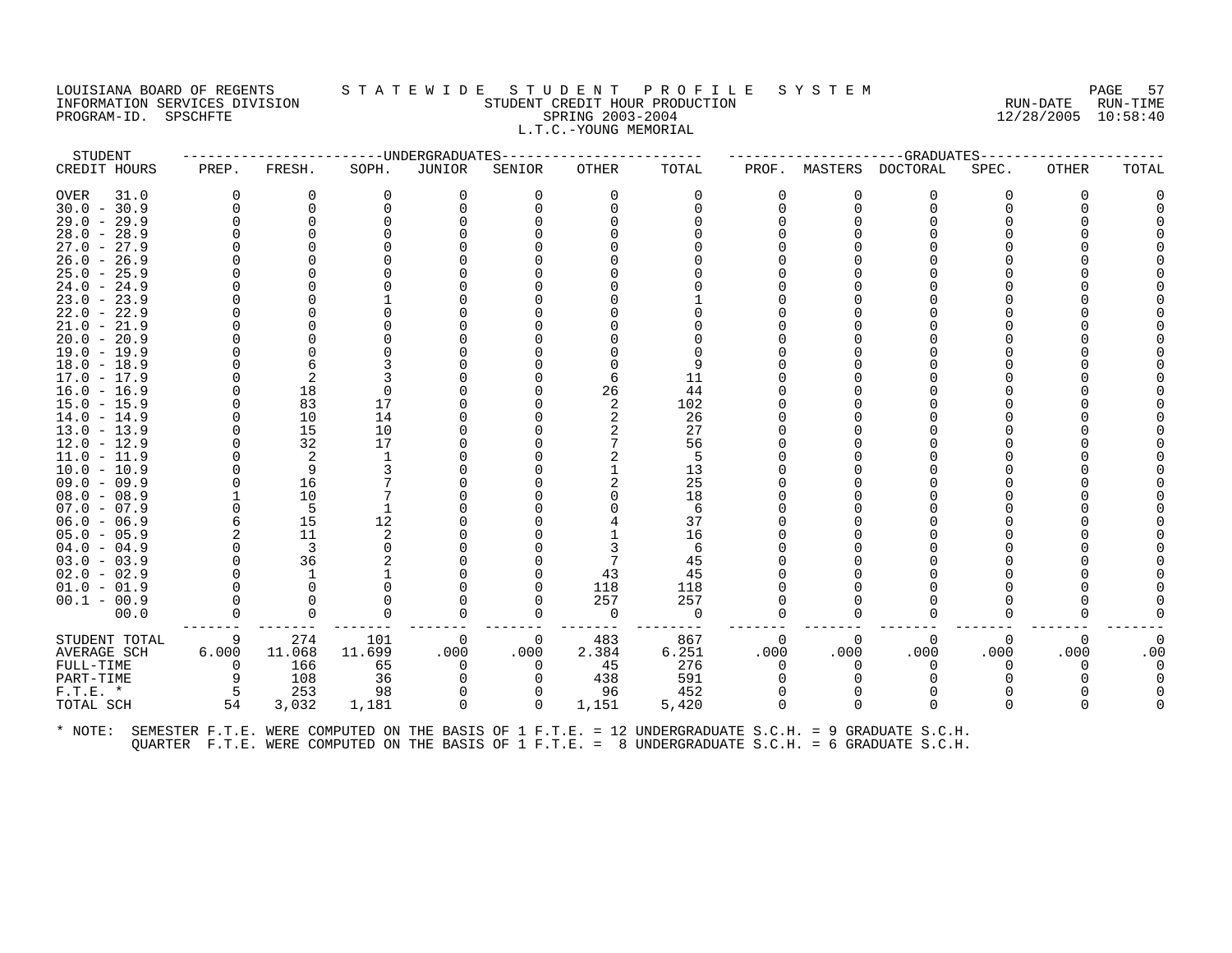PROGRAM-ID. SPSCHFTE

# LOUISIANA BOARD OF REGENTS STATEWIDE STUDENT PROFILE SYSTEM NAGE 58 INFORMATION SERVICES DIVISION SUNGLERICAL STUDENT CREDIT HOUR PRODUCTION SUNGLERIC RUN-DATE RUN-TIME RUN-TIME<br>PROGRAM-ID. SPSCHFTE SERING 2003-2004 SPRING 2003-2004 L.T.C.-SABINE VALLEY

| STUDENT             |                |              | ------------------DNDERGRADUATES |          |             |          |          |              |          | --GRADUATES                                                                                          |          |       |       |
|---------------------|----------------|--------------|----------------------------------|----------|-------------|----------|----------|--------------|----------|------------------------------------------------------------------------------------------------------|----------|-------|-------|
| CREDIT HOURS        | PREP.          | FRESH.       | SOPH.                            | JUNIOR   | SENIOR      | OTHER    | TOTAL    | PROF.        | MASTERS  | DOCTORAL                                                                                             | SPEC.    | OTHER | TOTAL |
| <b>OVER</b><br>31.0 | 0              | 0            | 0                                | 0        | 0           | $\Omega$ | 0        | 0            | 0        | 0                                                                                                    | O        | 0     |       |
| $30.0 - 30.9$       |                |              |                                  | $\Omega$ | $\Omega$    | $\Omega$ | 0        | 0            | $\Omega$ | $\Omega$                                                                                             |          |       |       |
| $29.0 - 29.9$       |                |              |                                  |          |             |          |          |              |          |                                                                                                      |          |       |       |
| $28.0 - 28.9$       |                |              |                                  |          |             |          |          |              |          |                                                                                                      |          |       |       |
| 27.9<br>$27.0 -$    |                |              |                                  |          |             |          |          |              |          |                                                                                                      |          |       |       |
| $26.0 - 26.9$       |                |              |                                  |          |             |          |          |              |          |                                                                                                      |          |       |       |
| $25.0 - 25.9$       |                |              |                                  |          |             |          |          |              |          |                                                                                                      |          |       |       |
| $24.0 -$<br>24.9    |                |              |                                  |          |             |          |          |              |          |                                                                                                      |          |       |       |
| $23.0 - 23.9$       |                |              |                                  |          |             |          |          |              |          |                                                                                                      |          |       |       |
| $22.0 - 22.9$       |                |              |                                  |          |             |          |          |              |          |                                                                                                      |          |       |       |
| $21.0 - 21.9$       |                |              |                                  |          |             |          |          |              |          |                                                                                                      |          |       |       |
| $20.0 - 20.9$       |                |              |                                  |          |             |          |          |              |          |                                                                                                      |          |       |       |
| $19.0 - 19.9$       |                |              |                                  |          |             |          | 6        |              |          |                                                                                                      |          |       |       |
| $18.0 - 18.9$       |                |              |                                  |          |             |          | 12       |              |          |                                                                                                      |          |       |       |
| 17.0<br>$-17.9$     |                |              |                                  |          |             |          |          |              |          |                                                                                                      |          |       |       |
| $16.0 - 16.9$       |                |              |                                  |          |             |          |          |              |          |                                                                                                      |          |       |       |
| $15.0 - 15.9$       |                | 32           |                                  |          |             |          | 37       |              |          |                                                                                                      |          |       |       |
| $14.0 - 14.9$       |                | 5            |                                  |          |             |          |          |              |          |                                                                                                      |          |       |       |
| $13.0 - 13.9$       |                | $\mathbf{1}$ |                                  |          |             |          |          |              |          |                                                                                                      |          |       |       |
| $12.0 - 12.9$       |                | 21           |                                  |          |             |          | 27       |              |          |                                                                                                      |          |       |       |
| $11.0 - 11.9$       |                | 1            |                                  |          |             |          | 1        |              |          |                                                                                                      |          |       |       |
| $10.0 - 10.9$       |                | 16           |                                  |          |             |          | 17       |              |          |                                                                                                      |          |       |       |
| $09.0 - 09.9$       |                | 2            |                                  |          |             |          |          |              |          |                                                                                                      |          |       |       |
| $08.0 - 08.9$       |                |              |                                  |          |             |          |          |              |          |                                                                                                      |          |       |       |
| $07.0 - 07.9$       |                | $\Omega$     |                                  |          |             |          | $\Omega$ |              |          |                                                                                                      |          |       |       |
| $06.0 - 06.9$       |                | 10           |                                  |          |             |          | 11       |              |          |                                                                                                      |          |       |       |
| $05.0 - 05.9$       |                | 3            |                                  |          |             |          | 3        |              |          |                                                                                                      |          |       |       |
| $04.0 - 04.9$       |                |              |                                  |          |             |          |          |              |          |                                                                                                      |          |       |       |
| $03.0 - 03.9$       |                |              |                                  |          |             |          |          |              |          |                                                                                                      |          |       |       |
| $02.0 - 02.9$       |                |              |                                  |          |             |          |          |              |          |                                                                                                      |          |       |       |
| $01.0 - 01.9$       |                |              |                                  |          |             |          |          |              |          |                                                                                                      |          |       |       |
| $00.1 - 00.9$       |                |              |                                  |          |             |          |          |              |          |                                                                                                      |          |       |       |
| 00.0                |                |              | 0                                | $\Omega$ | 0           |          | $\Omega$ | <sup>0</sup> |          | 0                                                                                                    |          |       |       |
| STUDENT TOTAL       | $\overline{0}$ | 109          | 34                               | 0        | 0           | 1        | 144      | 0            | 0        | 0                                                                                                    | $\Omega$ | 0     |       |
| <b>AVERAGE SCH</b>  | .000           | 12.669       | 15.235                           | .000     | .000        | 22.000   | 13.340   | .000         | .000     | .000                                                                                                 | .000     | .000  | .00   |
| FULL-TIME           | $\Omega$       | 76           | 30                               | $\Omega$ | $\Omega$    | -1       | 107      | $\Omega$     | $\Omega$ | 0                                                                                                    |          | 0     |       |
| PART-TIME           |                | 33           | 4                                |          |             | $\Omega$ | 37       |              |          |                                                                                                      |          |       |       |
| $F.T.E.$ *          | $\Omega$       | 115          | 43                               | 0        | 0           | 2        | 160      | $\Omega$     |          | $\Omega$                                                                                             |          |       |       |
| TOTAL SCH           | $\Omega$       | 1,381        | 518                              | $\Omega$ | $\mathbf 0$ | 22       | 1,921    | $\Omega$     | $\Omega$ | $\Omega$                                                                                             |          | U     |       |
| * NOTE:             |                |              |                                  |          |             |          |          |              |          | SEMESTER F.T.E. WERE COMPUTED ON THE BASIS OF 1 F.T.E. = 12 UNDERGRADUATE S.C.H. = 9 GRADUATE S.C.H. |          |       |       |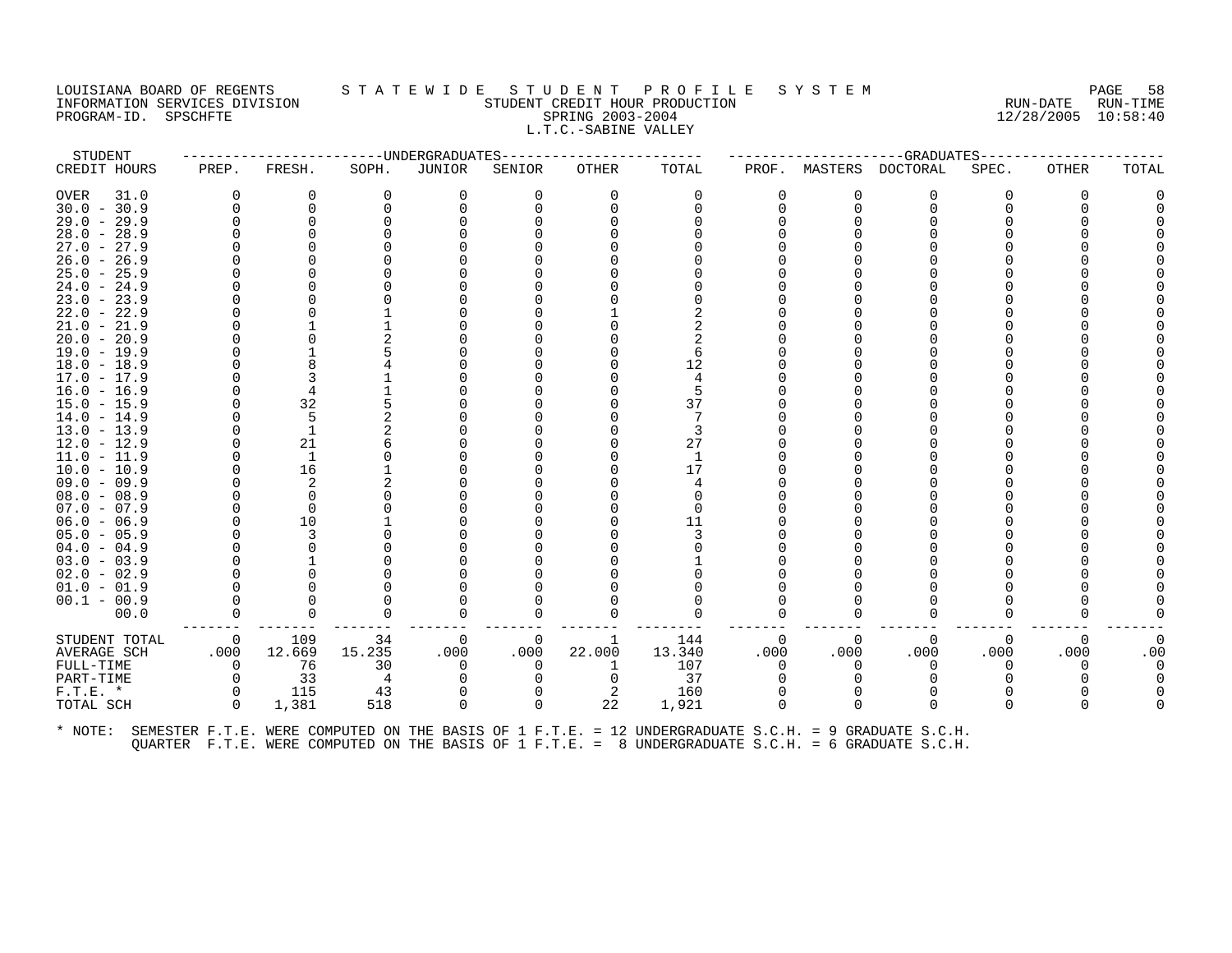#### LOUISIANA BOARD OF REGENTS STATEWIDE STUDENT PROFILE SYSTEM NAGE 59 INFORMATION SERVICES DIVISION SANCE IN THE STUDENT CREDIT HOUR PRODUCTION SERVICES DIVISION SUM-TIME<br>INFORMATION SERVICES DIVISION STUDENT STUDENT CREDIT HOUR PRODUCTION SERVICES (12/28/2005 10:58:40 PROGRAM-ID. SPSCHFTE SERING 2003-2004 L.T.C.-SHELBY JACKSON

| STUDENT                                                                                                      |          |          |          |          |                | -------------DNDERGRADUATES---------------- |          |      |          | ------------------GRADUATES------ |          |          |       |
|--------------------------------------------------------------------------------------------------------------|----------|----------|----------|----------|----------------|---------------------------------------------|----------|------|----------|-----------------------------------|----------|----------|-------|
| CREDIT HOURS                                                                                                 | PREP.    | FRESH.   | SOPH.    | JUNIOR   | SENIOR         | OTHER                                       | TOTAL    |      |          | PROF. MASTERS DOCTORAL            | SPEC.    | OTHER    | TOTAL |
| OVER<br>31.0                                                                                                 | $\Omega$ | $\Omega$ | $\Omega$ | 0        | $\Omega$       | $\Omega$                                    | 0        |      | 0        | $\Omega$                          | $\Omega$ | $\Omega$ |       |
| $30.0 - 30.9$                                                                                                |          | 0        | $\Omega$ | 0        |                | $\Omega$                                    | $\Omega$ |      | $\Omega$ | $\Omega$                          |          |          |       |
| $29.0 - 29.9$                                                                                                |          | 0        |          |          |                |                                             |          |      |          | O                                 |          |          |       |
| $28.0 - 28.9$                                                                                                |          |          |          |          |                |                                             |          |      |          |                                   |          |          |       |
| $27.0 - 27.9$                                                                                                |          |          |          |          |                |                                             |          |      |          |                                   |          |          |       |
| $26.0 - 26.9$                                                                                                |          |          |          |          |                |                                             |          |      |          |                                   |          |          |       |
| $25.0 - 25.9$                                                                                                |          |          |          |          |                |                                             |          |      |          |                                   |          |          |       |
| $24.0 - 24.9$                                                                                                |          |          |          |          |                |                                             |          |      |          |                                   |          |          |       |
| $23.0 - 23.9$                                                                                                |          |          |          |          |                |                                             |          |      |          |                                   |          |          |       |
| $22.0 - 22.9$                                                                                                |          |          |          |          |                |                                             |          |      |          |                                   |          |          |       |
| $21.0 - 21.9$                                                                                                |          |          |          |          |                |                                             |          |      |          |                                   |          |          |       |
| $20.0 - 20.9$                                                                                                |          |          |          |          |                |                                             |          |      |          |                                   |          |          |       |
| $19.0 - 19.9$                                                                                                |          |          |          |          |                |                                             |          |      |          |                                   |          |          |       |
| $18.0 - 18.9$                                                                                                |          | 6        |          |          |                |                                             |          |      |          |                                   |          |          |       |
| $17.0 - 17.9$                                                                                                |          | 10       |          |          |                |                                             | 13       |      |          |                                   |          |          |       |
| $16.0 - 16.9$                                                                                                |          | 19       |          |          |                | 10                                          | 29       |      |          |                                   |          |          |       |
| $15.0 - 15.9$                                                                                                |          | 6        |          |          |                | 10                                          | 16       |      |          |                                   |          |          |       |
| $14.0 - 14.9$                                                                                                |          |          |          |          |                |                                             | 11       |      |          |                                   |          |          |       |
| $13.0 - 13.9$                                                                                                |          |          |          |          |                |                                             | 5        |      |          |                                   |          |          |       |
| $12.0 - 12.9$                                                                                                |          |          |          |          |                |                                             |          |      |          |                                   |          |          |       |
| 11.0 - 11.9                                                                                                  |          |          |          |          |                |                                             |          |      |          |                                   |          |          |       |
| $10.0 - 10.9$                                                                                                |          |          |          |          |                |                                             | 12       |      |          |                                   |          |          |       |
| $09.0 - 09.9$                                                                                                |          |          |          |          |                |                                             |          |      |          |                                   |          |          |       |
| $08.0 - 08.9$                                                                                                |          |          |          |          |                |                                             |          |      |          |                                   |          |          |       |
| $07.0 - 07.9$                                                                                                |          |          |          |          |                |                                             |          |      |          |                                   |          |          |       |
| $06.0 - 06.9$                                                                                                |          |          |          |          |                |                                             |          |      |          |                                   |          |          |       |
| $05.0 - 05.9$                                                                                                |          |          |          |          |                |                                             |          |      |          |                                   |          |          |       |
| $04.0 - 04.9$                                                                                                |          |          |          |          |                |                                             |          |      |          |                                   |          |          |       |
| $03.0 - 03.9$                                                                                                |          |          |          |          |                |                                             |          |      |          |                                   |          |          |       |
| $02.0 - 02.9$                                                                                                |          |          |          |          |                |                                             |          |      |          |                                   |          |          |       |
| $01.0 - 01.9$                                                                                                |          |          |          |          |                |                                             |          |      |          |                                   |          |          |       |
| $00.1 - 00.9$                                                                                                |          |          |          |          |                |                                             |          |      |          |                                   |          |          |       |
| 00.0                                                                                                         |          | $\Omega$ | O        | $\Omega$ | 0              | $\Omega$                                    | $\Omega$ |      |          | $\Omega$                          | ∩        |          |       |
| STUDENT TOTAL                                                                                                | 1        | 97       | 7        | 0        | $\overline{0}$ | 45                                          | 150      |      | $\Omega$ | $\Omega$                          | $\Omega$ | $\Omega$ | 0     |
| AVERAGE SCH                                                                                                  | 5.000    | 12.298   | 10.571   | .000     | .000           | 12.288                                      | 12.166   | .000 | .000     | .000                              | .000     | .000     | .00   |
| FULL-TIME                                                                                                    | $\Omega$ | 55       | 4        | $\Omega$ | $\Omega$       | 32                                          | 91       |      | 0        | $\Omega$                          | $\Omega$ | $\Omega$ |       |
| PART-TIME                                                                                                    |          | 42       |          |          |                | 13                                          | 59       |      |          |                                   |          |          |       |
| $F.T.E. *$                                                                                                   | $\Omega$ | 99       | 6        | $\Omega$ |                | 46                                          | 152      |      | 0        | $\Omega$                          |          |          |       |
| TOTAL SCH                                                                                                    | 5        | 1,193    | 74       | $\Omega$ | $\Omega$       | 553                                         | 1,825    |      | $\Omega$ | $\Omega$                          | $\Omega$ |          |       |
| * NOTE: SEMESTER F.T.E. WERE COMPUTED ON THE BASIS OF 1 F.T.E. = 12 UNDERGRADUATE S.C.H. = 9 GRADUATE S.C.H. |          |          |          |          |                |                                             |          |      |          |                                   |          |          |       |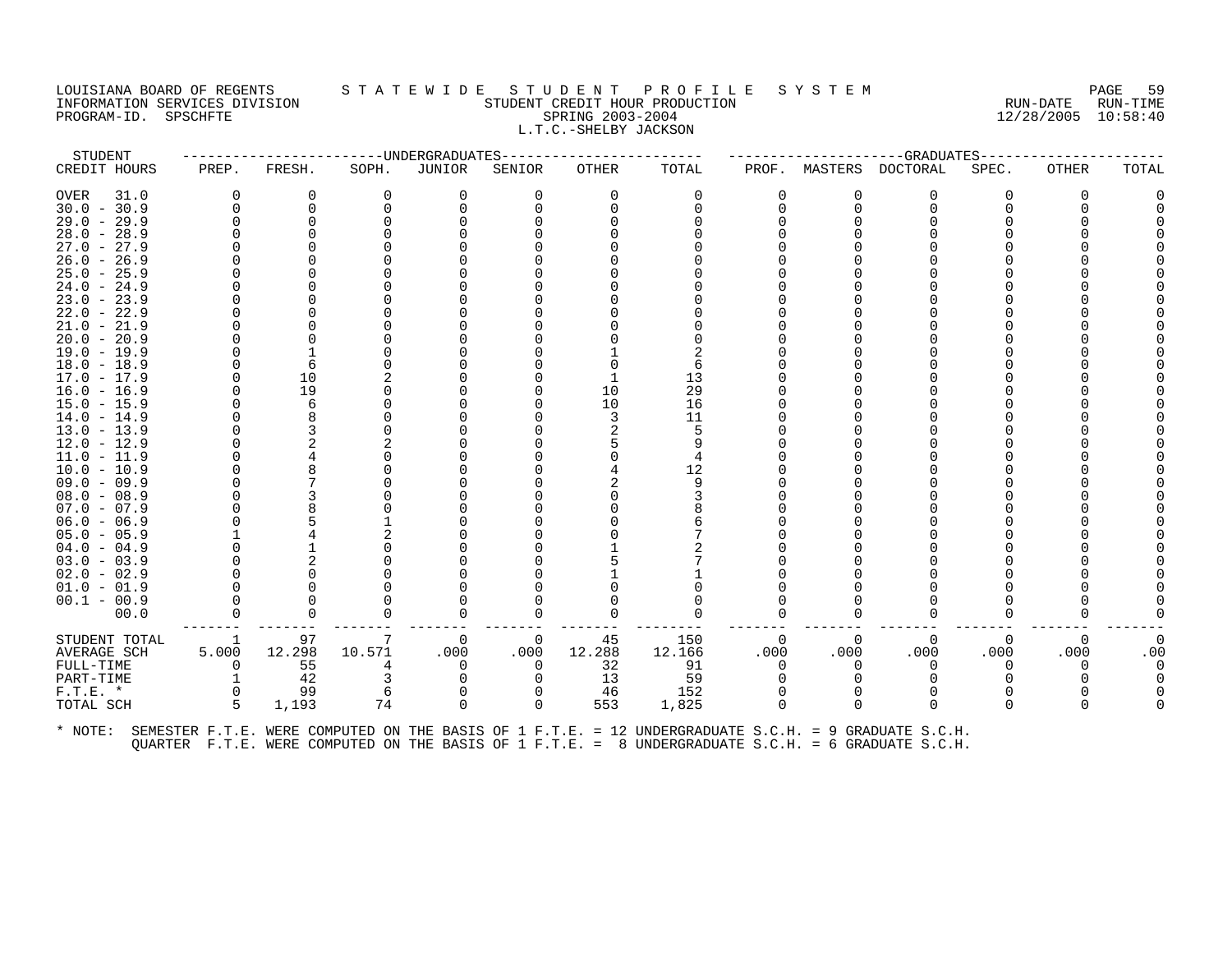# LOUISIANA BOARD OF REGENTS STATEWIDE STUDENT PROFILE SYSTEM PAGE 60<br>INFORMATION SERVICES DIVISION STATEWISH STUDENT CREDIT HOUR PRODUCTION INFORMATION SERVICES DIVISION STUDENT CREDIT HOUR PRODUCTION RUN-DATE RUN-TIME PROGRAM-ID. SPSCHFTE SPRING 2003-2004 12/28/2005 10:58:40 L.T.C.-SHREVEPORT BOSSIER

| STUDENT                        |                |          | ---------------------DNDERGRADUATES |          |          | --------------- |           |          |          | -------------------GRADUATES----- |          |              |       |
|--------------------------------|----------------|----------|-------------------------------------|----------|----------|-----------------|-----------|----------|----------|-----------------------------------|----------|--------------|-------|
| CREDIT HOURS                   | PREP.          | FRESH.   | SOPH.                               | JUNIOR   | SENIOR   | OTHER           | TOTAL     | PROF.    |          | MASTERS DOCTORAL                  | SPEC.    | <b>OTHER</b> | TOTAL |
| OVER<br>31.0                   | $\Omega$       | 0        | 0                                   | 0        | 0        | $\Omega$        | 0         | $\Omega$ | 0        | 0                                 | 0        | $\Omega$     |       |
| $30.0 - 30.9$                  | $\Omega$       | $\Omega$ |                                     |          |          |                 |           | 0        | $\Omega$ | $\Omega$                          |          |              |       |
| $29.0 - 29.9$                  | $\Omega$       | $\Omega$ |                                     |          |          |                 |           |          |          |                                   |          |              |       |
| $28.0 - 28.9$                  |                |          |                                     |          |          |                 |           |          |          |                                   |          |              |       |
| $27.0 - 27.9$                  |                |          |                                     |          |          | 19              | 19        |          |          |                                   |          |              |       |
| $26.0 - 26.9$                  |                |          |                                     |          |          |                 | $\Omega$  |          |          |                                   |          |              |       |
| $25.0 - 25.9$                  |                |          |                                     |          |          |                 |           |          |          |                                   |          |              |       |
| $24.0 - 24.9$                  |                |          |                                     |          |          |                 |           |          |          |                                   |          |              |       |
| $23.0 - 23.9$                  |                |          |                                     |          |          |                 |           |          |          |                                   |          |              |       |
| $22.0 - 22.9$                  |                | $\Omega$ |                                     |          |          |                 |           |          |          |                                   |          |              |       |
| $21.0 - 21.9$                  |                |          |                                     |          |          |                 |           |          |          |                                   |          |              |       |
| $20.0 - 20.9$                  |                |          |                                     |          |          |                 |           |          |          |                                   |          |              |       |
| $19.0 - 19.9$                  |                |          |                                     |          |          |                 | 6         |          |          |                                   |          |              |       |
| $18.0 - 18.9$                  |                |          |                                     |          |          |                 | 13        |          |          |                                   |          |              |       |
| 17.0 - 17.9                    |                | 26       | 15                                  |          |          |                 | 42        |          |          |                                   |          |              |       |
| $16.0 - 16.9$                  |                | 53       | 8                                   |          |          |                 | 61        |          |          |                                   |          |              |       |
| $15.0 - 15.9$                  |                | 21<br>40 | 10<br>68                            |          |          |                 | 35<br>109 |          |          |                                   |          |              |       |
| $14.0 - 14.9$                  |                | 52       | 26                                  |          |          |                 | 81        |          |          |                                   |          |              |       |
| $13.0 - 13.9$<br>$12.0 - 12.9$ | $\Omega$       | 88       | 70                                  |          |          | 26              | 184       |          |          |                                   |          |              |       |
| $11.0 - 11.9$                  |                | 14       | 11                                  |          |          |                 | 25        |          |          |                                   |          |              |       |
| $10.0 - 10.9$                  |                | 12       | 3                                   |          |          |                 | 16        |          |          |                                   |          |              |       |
| $09.0 - 09.9$                  |                | 33       | 13                                  |          |          |                 | 55        |          |          |                                   |          |              |       |
| $08.0 - 08.9$                  |                | 60       |                                     |          |          |                 | 66        |          |          |                                   |          |              |       |
| $07.0 - 07.9$                  | $\Omega$       | -7       |                                     |          |          |                 | 9         |          |          |                                   |          |              |       |
| $06.0 - 06.9$                  | 0              | 27       |                                     |          |          |                 | 28        |          |          |                                   |          |              |       |
| $05.0 - 05.9$                  | 0              | 7        |                                     |          |          |                 | 18        |          |          |                                   |          |              |       |
| $04.0 - 04.9$                  |                | 4        |                                     |          |          |                 | 5         |          |          |                                   |          |              |       |
| $03.0 - 03.9$                  |                | 17       |                                     |          |          |                 | 23        |          |          |                                   |          |              |       |
| $02.0 - 02.9$                  |                |          |                                     |          |          |                 |           |          |          |                                   |          |              |       |
| $01.0 - 01.9$                  |                |          |                                     |          |          |                 |           |          |          |                                   |          |              |       |
| $00.1 - 00.9$                  |                |          |                                     |          |          |                 |           |          |          |                                   |          |              |       |
| 00.0                           | $\Omega$       | $\Omega$ | $\Omega$                            |          | O        |                 | $\Omega$  | $\Omega$ | 0        | $\Omega$                          | 0        |              |       |
| STUDENT TOTAL                  | $\overline{0}$ | 479      | 245                                 | - 0      | 0        | 81              | 805       | $\Omega$ | $\Omega$ | 0                                 | $\Omega$ | 0            |       |
| AVERAGE SCH                    | .000           | 11.561   | 12.779                              | .000     | .000     | 14.728          | 12.250    | .000     | .000     | .000                              | .000     | .000         | .00   |
| FULL-TIME                      | $\overline{0}$ | 294      | 203                                 | 0        | 0        | 59              | 556       | 0        |          | 0                                 | 0        |              |       |
| PART-TIME                      | $\overline{0}$ | 185      | 42                                  | $\Omega$ | 0        | 22              | 249       | $\Omega$ |          | $\Omega$                          |          |              |       |
| $F.T.E. *$                     | $\Omega$       | 462      | 261                                 |          |          | 99              | 822       |          |          |                                   |          |              |       |
| TOTAL SCH                      | $\Omega$       | 5,538    | 3,131                               | $\Omega$ | $\Omega$ | 1,193           | 9,862     | $\Omega$ | 0        | $\Omega$                          | 0        |              |       |
|                                |                |          |                                     |          |          |                 |           |          |          |                                   |          |              |       |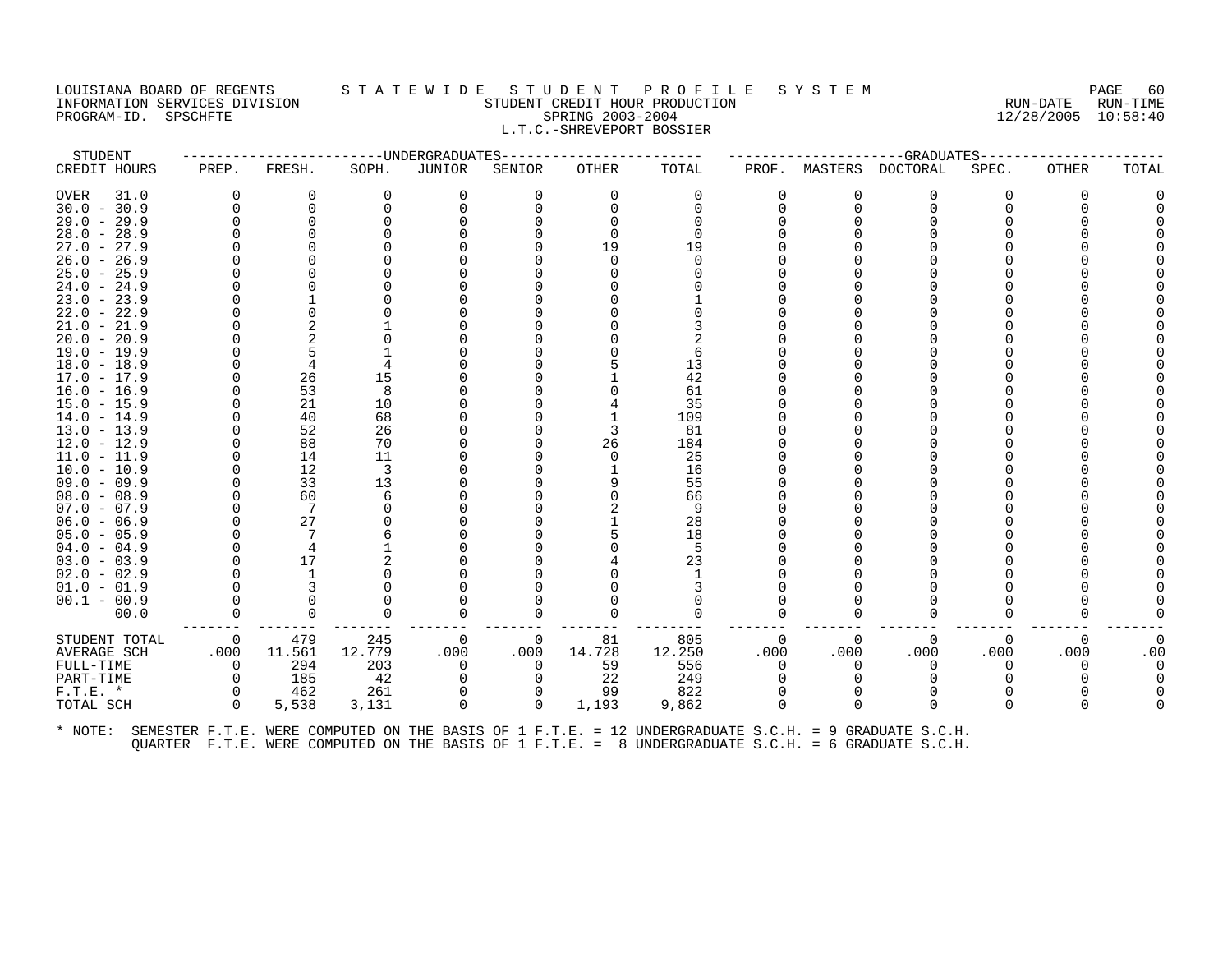#### LOUISIANA BOARD OF REGENTS STATEWIDE STUDENT PROFILE SYSTEM PAGE 61<br>INFORMATION SERVICES DIVISION STATEWIDENT CREDIT HOUR PRODUCTION AND SERVICE RUN-TIME THE STUDENT CREDIT HOUR PRODUCTION SERVICES AND SERVICES DIVISION SERVICES SERVICES SERVICES SERVICES SERVICES PROGRAM-ID. SPSCHFTE SERING 2003-2004 L.T.C.-SIDNEY COLLIER

| STUDENT       |          |                | -------------UNDERGRADUATES- |                |          |        |          |          |          | -----------------GRADUATES---- |          |          |          |
|---------------|----------|----------------|------------------------------|----------------|----------|--------|----------|----------|----------|--------------------------------|----------|----------|----------|
| CREDIT HOURS  | PREP.    | FRESH.         | SOPH.                        | JUNIOR         | SENIOR   | OTHER  | TOTAL    |          |          | PROF. MASTERS DOCTORAL         | SPEC.    | OTHER    | TOTAL    |
| 31.0<br>OVER  | $\Omega$ | 0              | 0                            | 0              |          | 0      | 0        | O        | 0        | 0                              |          | O        |          |
| $30.0 - 30.9$ |          | $\Omega$       | $\cap$                       | $\Omega$       |          |        | $\Omega$ |          | $\Omega$ | $\Omega$                       |          |          |          |
| $29.0 - 29.9$ |          | ∩              |                              |                |          |        |          |          |          |                                |          |          |          |
| $28.0 - 28.9$ |          |                |                              |                |          |        |          |          |          |                                |          |          |          |
| $27.0 - 27.9$ |          |                |                              |                |          |        |          |          |          |                                |          |          |          |
| $26.0 - 26.9$ |          |                |                              |                |          |        |          |          |          |                                |          |          |          |
| $25.0 - 25.9$ |          | O              |                              |                |          |        |          |          |          |                                |          |          |          |
| $24.0 - 24.9$ |          | ∩              |                              |                |          |        |          |          |          |                                |          |          |          |
| $23.0 - 23.9$ |          |                |                              |                |          |        |          |          |          |                                |          |          |          |
| $22.0 - 22.9$ |          |                |                              |                |          |        |          |          |          |                                |          |          |          |
| $21.0 - 21.9$ |          |                |                              |                |          |        |          |          |          |                                |          |          |          |
| $20.0 - 20.9$ |          | ∩              |                              |                |          |        |          |          |          |                                |          |          |          |
| $19.0 - 19.9$ |          | $\mathfrak{D}$ |                              |                |          |        |          |          |          |                                |          |          |          |
| $18.0 - 18.9$ |          |                |                              |                |          |        |          |          |          |                                |          |          |          |
| $17.0 - 17.9$ |          | 2              |                              |                |          |        |          |          |          |                                |          |          |          |
| $16.0 - 16.9$ |          | 13             |                              |                |          |        | 17       |          |          |                                |          |          |          |
| $15.0 - 15.9$ |          | 7              |                              |                |          |        | 12       |          |          |                                |          |          |          |
| $14.0 - 14.9$ |          | 4              |                              |                |          | 2      | 7        |          |          |                                |          |          |          |
| $13.0 - 13.9$ |          | 28             |                              |                |          | 19     | 52       |          |          |                                |          |          |          |
| $12.0 - 12.9$ |          | 23             |                              |                |          | 39     | 70       |          |          |                                |          |          |          |
| $11.0 - 11.9$ |          | 15             |                              |                |          |        | 21       |          |          |                                |          |          |          |
| $10.0 - 10.9$ |          | 21             |                              |                |          |        | 30       |          |          |                                |          |          |          |
| $09.0 - 09.9$ |          | 23             |                              |                |          |        | 30       |          |          |                                |          |          |          |
| $08.0 - 08.9$ |          | 15             |                              |                |          |        | 21       |          |          |                                |          |          |          |
| $07.0 - 07.9$ |          | 12             |                              |                |          |        | 17       |          |          |                                |          |          |          |
| $06.0 - 06.9$ |          | 12             |                              |                |          |        | 18       |          |          |                                |          |          |          |
| $05.0 - 05.9$ |          | 12             |                              |                |          |        | 16       |          |          |                                |          |          |          |
| $04.0 - 04.9$ |          | 1              |                              |                |          |        | 4        |          |          |                                |          |          |          |
| $03.0 - 03.9$ |          | 5              |                              |                |          |        | 10       |          |          |                                |          |          |          |
| $02.0 - 02.9$ |          | 2              |                              |                |          |        |          |          |          |                                |          |          |          |
| $01.0 - 01.9$ |          | $\Omega$       |                              |                |          |        |          |          |          |                                |          |          |          |
| $00.1 - 00.9$ |          |                |                              |                |          |        |          |          |          |                                |          |          |          |
| 00.0          |          | $\Omega$       | ∩                            | $\Omega$       |          |        | $\Omega$ |          |          | $\Omega$                       |          |          |          |
| STUDENT TOTAL | 1        | 199            | 22                           | $\overline{0}$ | 0        | 118    | 340      | $\Omega$ | 0        | 0                              | $\Omega$ | 0        | $\Omega$ |
| AVERAGE SCH   | 17.000   | 10.356         | 11.045                       | .000           | .000     | 10.953 | 10.627   | .000     | .000     | .000                           | .000     | .000     | .00      |
| FULL-TIME     | 1        | 81             | 16                           | $\Omega$       | $\Omega$ | 72     | 170      | $\Omega$ | $\Omega$ | $\Omega$                       |          | $\Omega$ |          |
| PART-TIME     | $\Omega$ | 118            | 6                            | $\Omega$       | $\Omega$ | 46     | 170      |          |          | 0                              |          |          |          |
| $F.T.E. *$    |          | 172            | 20                           |                |          | 108    | 301      |          |          |                                |          |          |          |
| TOTAL SCH     | 17       | 2,061          | 243                          | $\Omega$       | $\Omega$ | 1,292  | 3,613    |          |          | 0                              |          | 0        |          |
|               |          |                |                              |                |          |        |          |          |          |                                |          |          |          |
|               |          |                |                              |                |          |        |          |          |          |                                |          |          |          |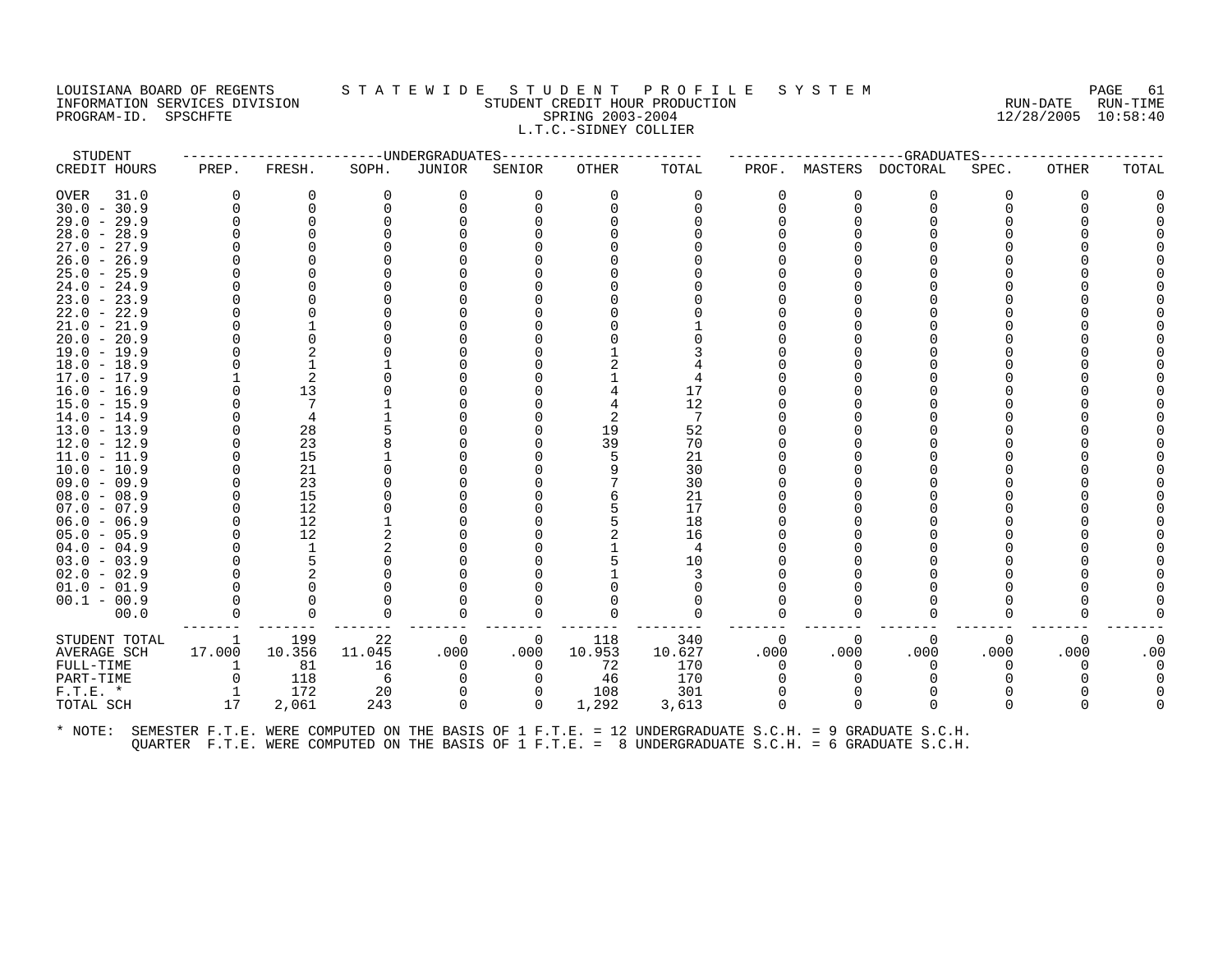# LOUISIANA BOARD OF REGENTS STATEWIDE STUDENT PROFILE SYSTEM<br>INFORMATION SERVICES DIVISION STATE WILL STUDENT CREDIT HOUR PRODUCTION TO MAKE RUN-DATE RUN-TIME THE STUDENT CREDIT HOUR PRODUCTION SERVICES AND SERVICES DIVISION SERVICES SERVICES SERVICES SERVICES SERVICES PROGRAM-ID. SPSCHFTE SPRING 2003-2004 L.T.C.-SLIDELL

STUDENT ------------------------UNDERGRADUATES------------------------ ---------------------GRADUATES----------------------

| CREDIT HOURS        | PREP.       | FRESH.   | SOPH.    | JUNIOR   | SENIOR   | <b>OTHER</b> | TOTAL | PROF.    | MASTERS  | DOCTORAL | SPEC. | OTHER        | TOTAL |
|---------------------|-------------|----------|----------|----------|----------|--------------|-------|----------|----------|----------|-------|--------------|-------|
| <b>OVER</b><br>31.0 | $\Omega$    | $\Omega$ | 0        | 0        | 0        | $\Omega$     | 0     | 0        | 0        | 0        | 0     | $\Omega$     |       |
| $30.0 - 30.9$       | $\mathbf 0$ | 0        | ∩        |          |          |              | 0     | 0        | $\Omega$ | 0        |       |              |       |
| $29.0 - 29.9$       | $\Omega$    |          |          |          |          |              |       |          |          |          |       |              |       |
| $28.0 - 28.9$       |             |          |          |          |          |              |       |          |          |          |       |              |       |
| $27.0 - 27.9$       |             |          |          |          |          |              |       |          |          |          |       |              |       |
| $26.0 - 26.9$       |             |          |          |          |          |              |       |          |          |          |       |              |       |
| $25.0 - 25.9$       |             |          |          |          |          |              |       |          |          |          |       |              |       |
| $24.0 - 24.9$       |             |          |          |          |          |              |       |          |          |          |       |              |       |
| $23.0 - 23.9$       |             |          |          |          |          |              |       |          |          |          |       |              |       |
| $22.0 - 22.9$       |             |          |          |          |          |              |       |          |          |          |       |              |       |
| $21.0 - 21.9$       |             |          |          |          |          |              |       |          |          |          |       |              |       |
| $20.0 - 20.9$       |             |          |          |          |          |              |       |          |          |          |       |              |       |
| $19.0 - 19.9$       |             |          |          |          |          |              |       |          |          |          |       |              |       |
| $18.0 - 18.9$       |             |          |          |          |          |              |       |          |          |          |       |              |       |
| $17.0 - 17.9$       |             |          |          |          |          |              |       |          |          |          |       |              |       |
| $16.0 - 16.9$       |             |          |          |          |          |              |       |          |          |          |       |              |       |
| $15.0 - 15.9$       |             |          |          |          |          |              |       |          |          |          |       |              |       |
| $14.0 - 14.9$       |             |          |          |          |          |              |       |          |          |          |       |              |       |
| $13.0 - 13.9$       |             |          |          |          |          |              |       |          |          |          |       |              |       |
| $12.0 - 12.9$       |             |          |          |          |          |              | 12    |          |          |          |       |              |       |
| $11.0 - 11.9$       |             |          |          |          |          |              |       |          |          |          |       |              |       |
| $10.0 - 10.9$       |             |          |          |          |          |              | 10    |          |          |          |       |              |       |
| $09.0 - 09.9$       |             |          |          |          |          |              | 14    |          |          |          |       |              |       |
| $08.0 - 08.9$       |             |          |          |          |          |              | 11    |          |          |          |       |              |       |
| $07.0 - 07.9$       |             |          |          |          |          |              | 2     |          |          |          |       |              |       |
| $06.0 - 06.9$       |             |          |          |          |          | 13           | 16    |          |          |          |       |              |       |
| $05.0 - 05.9$       |             |          |          |          |          |              | 15    |          |          |          |       |              |       |
| $04.0 - 04.9$       |             |          |          |          |          |              | 2     |          |          |          |       |              |       |
| $03.0 - 03.9$       |             |          |          |          |          | 18           | 19    |          |          |          |       |              |       |
| $02.0 - 02.9$       | $\Omega$    |          |          |          |          |              |       |          |          |          |       |              |       |
| $01.0 - 01.9$       |             |          |          |          |          |              |       |          |          |          |       |              |       |
| $00.1 - 00.9$       | $\Omega$    |          | ∩        |          |          |              |       |          |          |          |       |              |       |
| 00.0                | 0           | 0        | $\Omega$ |          | 0        |              |       | 0        | O        | 0        |       |              |       |
|                     |             |          |          |          |          |              |       |          |          |          |       |              |       |
| STUDENT TOTAL       | 0           | 29       | 13       | 0        | 0        | 88           | 130   | 0        | $\Omega$ | 0        | 0     | 0            |       |
| AVERAGE SCH         | .000        | 8.551    | 9.307    | .000     | .000     | 7.329        | 7.800 | .000     | .000     | .000     | .000  | .000         | .00   |
| FULL-TIME           | $\Omega$    | 6        | 4        |          | 0        | 16           | 26    | $\Omega$ | ∩        | $\Omega$ |       |              |       |
| PART-TIME           | $\Omega$    | 23       | 9        |          |          | 72           | 104   |          |          |          |       |              |       |
| $F.T.E. *$          |             | 21       | 10       |          |          | 54           | 85    |          |          |          |       |              |       |
| TOTAL SCH           | $\Omega$    | 248      | 121      | $\Omega$ | $\Omega$ | 645          | 1,014 | $\Omega$ | 0        | $\Omega$ | 0     | <sup>0</sup> |       |
|                     |             |          |          |          |          |              |       |          |          |          |       |              |       |
|                     |             |          |          |          |          |              |       |          |          |          |       |              |       |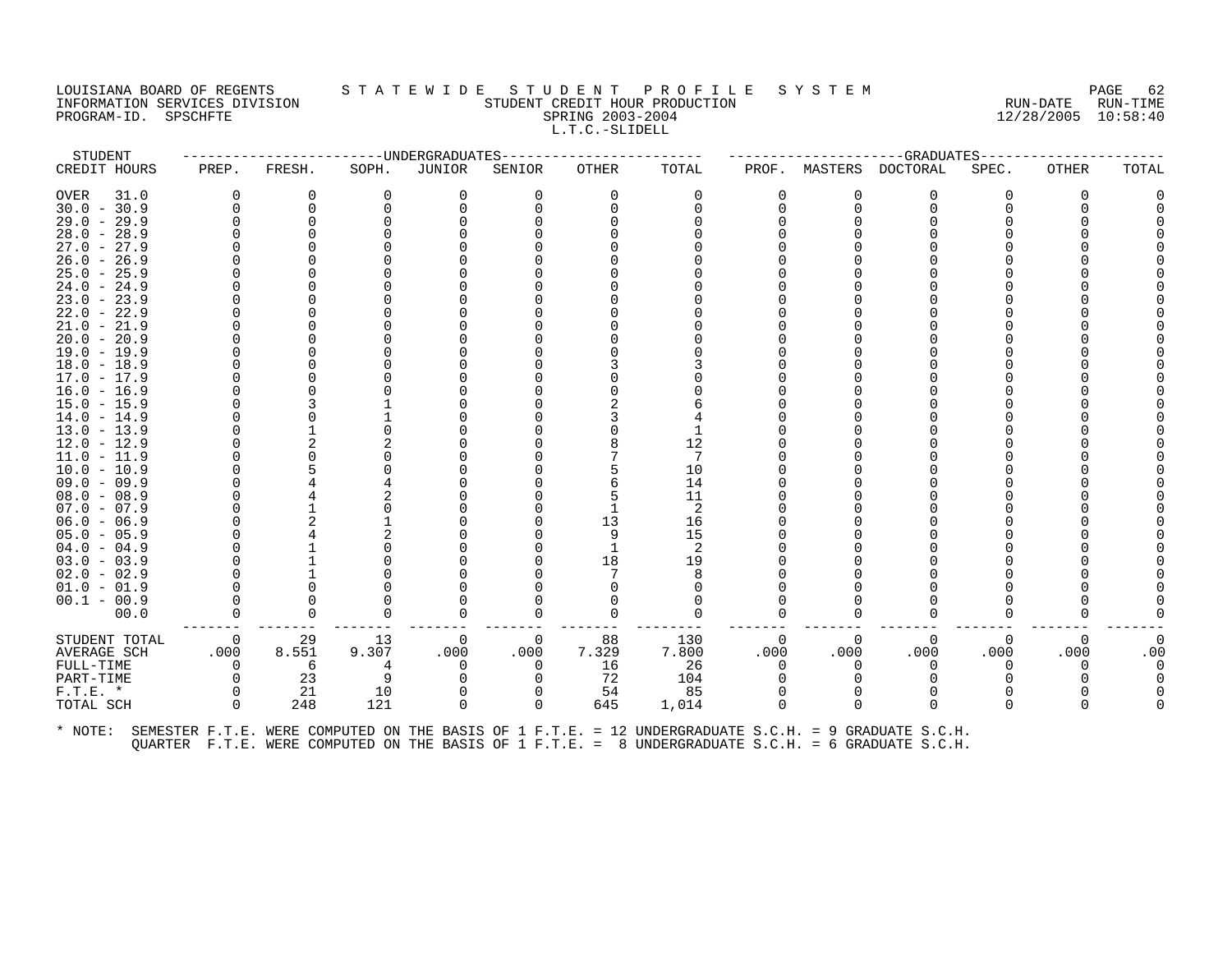## LOUISIANA BOARD OF REGENTS STATEWIDE STUDENT PROFILE SYSTEM NAGE 63 INFORMATION SERVICES DIVISION SANCE IN THE STUDENT CREDIT HOUR PRODUCTION SERVICES DIVISION SUM-TIME<br>INFORMATION SERVICES DIVISION STUDENT STUDENT CREDIT HOUR PRODUCTION SERVICES (12/28/2005 10:58:40 PROGRAM-ID. SPSCHFTE SERIES SPRING 2003-2004 SOWELA

STUDENT ------------------------UNDERGRADUATES------------------------ ---------------------GRADUATES----------------------

| CREDIT HOURS                                    | PREP.    | FRESH.   | SOPH.    | JUNIOR   | SENIOR   | OTHER    | TOTAL                                                                                                | PROF.    | MASTERS  | DOCTORAL | SPEC.    | OTHER        | TOTAL |
|-------------------------------------------------|----------|----------|----------|----------|----------|----------|------------------------------------------------------------------------------------------------------|----------|----------|----------|----------|--------------|-------|
| 31.0<br><b>OVER</b>                             |          | 0        | 0        | $\Omega$ | 0        | $\Omega$ | 0                                                                                                    | 0        | $\Omega$ | 0        | O        | 0            |       |
| $30.0 - 30.9$                                   |          | 0        | $\Omega$ | $\Omega$ | $\Omega$ | $\Omega$ | 0                                                                                                    |          | $\Omega$ | $\Omega$ |          |              |       |
| $29.0 -$<br>29.9                                |          | U        |          |          |          |          |                                                                                                      |          |          |          |          |              |       |
| $28.0 -$<br>28.9                                |          |          |          |          |          |          |                                                                                                      |          |          |          |          |              |       |
| 27.0<br>27.9<br>$\sim$                          |          |          |          |          |          |          |                                                                                                      |          |          |          |          |              |       |
| $26.0 -$<br>26.9                                |          |          |          |          |          |          |                                                                                                      |          |          |          |          |              |       |
| $25.0 -$<br>25.9                                |          |          |          |          |          |          |                                                                                                      |          |          |          |          |              |       |
| $24.0 -$<br>24.9                                |          |          |          |          |          |          |                                                                                                      |          |          |          |          |              |       |
| $23.0 -$<br>23.9                                |          |          |          |          |          |          |                                                                                                      |          |          |          |          |              |       |
| 22.0<br>22.9<br>$\overline{\phantom{a}}$        |          |          |          |          |          |          |                                                                                                      |          |          |          |          |              |       |
| 21.0<br>21.9<br>$\hspace{0.1mm}-\hspace{0.1mm}$ |          |          |          |          |          |          |                                                                                                      |          |          |          |          |              |       |
| 20.9<br>$20.0 -$                                |          |          |          |          |          |          |                                                                                                      |          |          |          |          |              |       |
| $19.0 - 19.9$                                   |          | 44       |          |          |          |          | 44                                                                                                   |          |          |          |          |              |       |
| $18.0 -$<br>18.9                                |          | 11       |          |          |          |          | 11                                                                                                   |          |          |          |          |              |       |
| $17.0 - 17.9$                                   |          | 33       |          |          |          |          | 33                                                                                                   |          |          |          |          |              |       |
| $16.0 - 16.9$                                   |          | 33       |          |          |          |          | 34                                                                                                   |          |          |          |          |              |       |
| $15.0 -$<br>15.9                                | 2        | 113      |          |          |          |          | 115                                                                                                  |          |          |          |          |              |       |
| $14.0 -$<br>14.9                                | 2        | 103      |          |          |          |          | 105                                                                                                  |          |          |          |          |              |       |
| $13.0 - 13.9$                                   | 11       | 174      |          |          |          |          | 185                                                                                                  |          |          |          |          |              |       |
| $12.0 - 12.9$                                   | 17       | 326      |          |          |          |          | 343                                                                                                  |          |          |          |          |              |       |
| 11.9<br>$11.0 -$                                |          | 57       |          |          |          |          | 62                                                                                                   |          |          |          |          |              |       |
| $10.0 - 10.9$                                   |          | 40       |          |          |          |          | 45                                                                                                   |          |          |          |          |              |       |
| $09.0 - 09.9$                                   |          | 103      |          |          |          |          | 104                                                                                                  |          |          |          |          |              |       |
| $08.0 - 08.9$                                   |          | 34       |          |          |          |          | 34                                                                                                   |          |          |          |          |              |       |
| $07.0 - 07.9$                                   |          | 28       |          |          |          |          | 29                                                                                                   |          |          |          |          |              |       |
| $06.0 - 06.9$                                   |          | 122      |          |          |          |          | 122                                                                                                  |          |          |          |          |              |       |
| $05.0 - 05.9$                                   |          | 15       |          |          |          |          | 15                                                                                                   |          |          |          |          |              |       |
| $04.0 - 04.9$                                   |          | 20       |          |          |          |          | 20                                                                                                   |          |          |          |          |              |       |
| $03.0 - 03.9$                                   |          | 257      |          |          |          |          | 257                                                                                                  |          |          |          |          |              |       |
| $02.0 - 02.9$                                   |          | 8        |          |          |          |          | 8                                                                                                    |          |          |          |          |              |       |
| $01.0 - 01.9$                                   |          |          |          |          |          |          |                                                                                                      |          |          |          |          |              |       |
| $00.1 - 00.9$                                   |          | 0        |          |          |          |          |                                                                                                      |          |          |          |          |              |       |
| 00.0                                            | $\Omega$ | $\Omega$ | $\Omega$ |          | $\Omega$ | $\Omega$ | $\Omega$                                                                                             |          | $\Omega$ | $\Omega$ |          | <sup>0</sup> |       |
| STUDENT TOTAL                                   | 45       | 1,523    | 0        | $\Omega$ | 0        | 0        | 1,568                                                                                                | 0        | 0        | 0        | $\Omega$ | 0            |       |
| <b>AVERAGE SCH</b>                              | 12.044   | 10.210   | .000     | .000     | .000     | .000     | 10.263                                                                                               | .000     | .000     | .000     | .000     | .000         | .00   |
| FULL-TIME                                       | 33       | 838      | $\Omega$ |          | $\Omega$ | $\Omega$ | 871                                                                                                  |          | 0        | $\Omega$ |          | 0            |       |
| PART-TIME                                       | 12       | 685      | O        |          | $\Omega$ | $\Omega$ | 697                                                                                                  |          | ∩        | $\Omega$ |          |              |       |
| $F.T.E.$ *                                      | 45       | 1,296    | 0        | 0        | 0        | 0        | 1,341                                                                                                |          | 0        | 0        |          |              |       |
| TOTAL SCH                                       | 542      | 15,551   | 0        | $\Omega$ | $\Omega$ | $\Omega$ | 16,093                                                                                               | $\Omega$ | $\Omega$ | $\Omega$ | $\Omega$ | $\Omega$     |       |
| * NOTE:                                         |          |          |          |          |          |          | SEMESTER F.T.E. WERE COMPUTED ON THE BASIS OF 1 F.T.E. = 12 UNDERGRADUATE S.C.H. = 9 GRADUATE S.C.H. |          |          |          |          |              |       |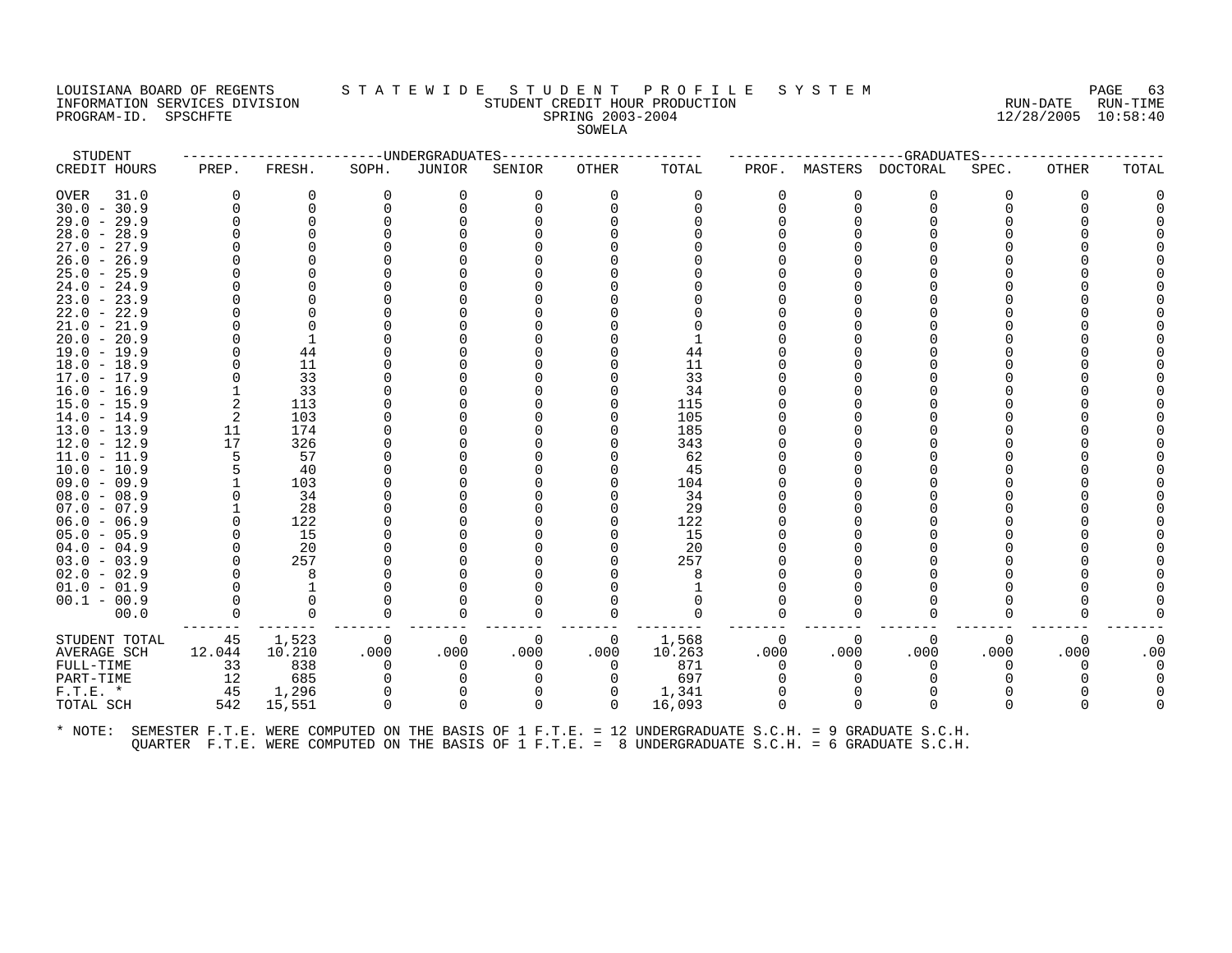### LOUISIANA BOARD OF REGENTS STATEWIDE STUDENT PROFILE SYSTEM NAGE 64 INFORMATION SERVICES DIVISION SUNGLERICAL STUDENT CREDIT HOUR PRODUCTION SERVICHING RUN-DATE RUN-TIME RUN-TIME<br>PROGRAM-ID. SPSCHFTE SERING 2003-2004 SPRING 2003-2004 PROGRAM-ID. SPSCHFTE SPRING 2003-2004 L.T.C.-SULLIVAN

| STUDENT                                                                                                      |          |          |          | --------------WNDERGRADUATES- |          | --------------- |          |      |          | -------------------GRADUATES------ |          |          |       |
|--------------------------------------------------------------------------------------------------------------|----------|----------|----------|-------------------------------|----------|-----------------|----------|------|----------|------------------------------------|----------|----------|-------|
| CREDIT HOURS                                                                                                 | PREP.    | FRESH.   | SOPH.    | JUNIOR                        | SENIOR   | OTHER           | TOTAL    |      |          | PROF. MASTERS DOCTORAL             | SPEC.    | OTHER    | TOTAL |
| OVER<br>31.0                                                                                                 | $\Omega$ | $\Omega$ | $\Omega$ | 0                             | $\Omega$ | $\Omega$        | 0        |      | 0        | $\Omega$                           | $\Omega$ | $\Omega$ |       |
| $30.0 - 30.9$                                                                                                |          | 0        | $\Omega$ | $\Omega$                      |          | $\Omega$        | $\Omega$ |      | $\Omega$ | $\Omega$                           |          |          |       |
| $29.0 - 29.9$                                                                                                |          | 0        |          |                               |          |                 |          |      |          | O                                  |          |          |       |
| $28.0 - 28.9$                                                                                                |          |          |          |                               |          |                 |          |      |          |                                    |          |          |       |
| $27.0 - 27.9$                                                                                                |          |          |          |                               |          |                 |          |      |          |                                    |          |          |       |
| $26.0 - 26.9$                                                                                                |          |          |          |                               |          |                 |          |      |          |                                    |          |          |       |
| $25.0 - 25.9$                                                                                                |          |          |          |                               |          |                 |          |      |          |                                    |          |          |       |
| $24.0 - 24.9$                                                                                                |          |          |          |                               |          |                 |          |      |          |                                    |          |          |       |
| $23.0 - 23.9$                                                                                                |          |          |          |                               |          |                 |          |      |          |                                    |          |          |       |
| $22.0 - 22.9$                                                                                                |          |          |          |                               |          |                 |          |      |          |                                    |          |          |       |
| $21.0 - 21.9$                                                                                                |          | $\Omega$ |          |                               |          |                 |          |      |          |                                    |          |          |       |
| $20.0 - 20.9$                                                                                                |          | 2        |          |                               |          |                 |          |      |          |                                    |          |          |       |
| $19.0 - 19.9$                                                                                                |          | 14       | 38       |                               |          |                 | 52       |      |          |                                    |          |          |       |
| $18.0 - 18.9$                                                                                                |          | 21       |          |                               |          |                 | 24       |      |          |                                    |          |          |       |
| $17.0 - 17.9$                                                                                                |          | 4        |          |                               |          |                 | 5        |      |          |                                    |          |          |       |
| $16.0 - 16.9$                                                                                                |          | 27       | 10       |                               |          |                 | 37       |      |          |                                    |          |          |       |
| $15.0 - 15.9$                                                                                                |          | 28       | 12       |                               |          |                 | 40       |      |          |                                    |          |          |       |
| $14.0 - 14.9$                                                                                                |          | 17       | 5        |                               |          |                 | 22       |      |          |                                    |          |          |       |
| $13.0 - 13.9$                                                                                                |          | 41       |          |                               |          |                 | 41       |      |          |                                    |          |          |       |
| $12.0 - 12.9$                                                                                                |          | 74       |          |                               |          |                 | 79       |      |          |                                    |          |          |       |
| 11.0 - 11.9                                                                                                  |          | 17       |          |                               |          |                 | 18       |      |          |                                    |          |          |       |
| $10.0 - 10.9$                                                                                                |          | 48       |          |                               |          |                 | 48       |      |          |                                    |          |          |       |
| $09.0 - 09.9$                                                                                                |          | 85       |          |                               |          |                 | 86       |      |          |                                    |          |          |       |
| $08.0 - 08.9$                                                                                                |          | 22       |          |                               |          |                 | 23       |      |          |                                    |          |          |       |
| $07.0 - 07.9$                                                                                                |          | 8        |          |                               |          |                 | 8        |      |          |                                    |          |          |       |
| $06.0 - 06.9$                                                                                                |          | 46       |          |                               |          |                 | 47       |      |          |                                    |          |          |       |
| $05.0 - 05.9$                                                                                                |          | 12       |          |                               |          |                 | 17       |      |          |                                    |          |          |       |
| $04.0 - 04.9$                                                                                                |          | -5       |          |                               |          |                 | 5        |      |          |                                    |          |          |       |
| $03.0 - 03.9$                                                                                                |          | 91       |          |                               |          |                 | 95       |      |          |                                    |          |          |       |
| $02.0 - 02.9$                                                                                                |          | 23       |          |                               |          |                 | 23       |      |          |                                    |          |          |       |
| $01.0 - 01.9$                                                                                                |          | $\Omega$ |          |                               |          |                 | $\Omega$ |      |          |                                    |          |          |       |
| $00.1 - 00.9$                                                                                                |          | $\Omega$ |          |                               |          |                 | $\Omega$ |      |          |                                    |          |          |       |
| 00.0                                                                                                         |          | $\Omega$ | O        | $\Omega$                      | 0        | $\Omega$        | $\Omega$ |      |          | $\Omega$                           | ∩        |          |       |
| STUDENT TOTAL                                                                                                | 4        | 585      | 92       | 0                             | $\Omega$ | 0               | 681      |      | $\Omega$ | $\Omega$                           | $\Omega$ | $\Omega$ | 0     |
| AVERAGE SCH                                                                                                  | 5.750    | 9.576    | 16.380   | .000                          | .000     | .000            | 10.472   | .000 | .000     | .000                               | .000     | .000     | .00   |
| FULL-TIME                                                                                                    | $\Omega$ | 228      | 83       | $\Omega$                      | $\Omega$ | $\Omega$        | 311      |      | 0        | $\Omega$                           | $\Omega$ | $\Omega$ |       |
| PART-TIME                                                                                                    | 4        | 357      | -9       |                               |          | $\Omega$        | 370      |      |          |                                    |          |          |       |
| $F.T.E. *$                                                                                                   | -2       | 467      | 126      | 0                             |          | 0               | 594      |      | 0        | $\Omega$                           |          |          |       |
| TOTAL SCH                                                                                                    | 23       | 5,602    | 1,507    | $\Omega$                      | $\Omega$ | $\Omega$        | 7,132    |      | $\Omega$ | $\Omega$                           |          |          |       |
| * NOTE: SEMESTER F.T.E. WERE COMPUTED ON THE BASIS OF 1 F.T.E. = 12 UNDERGRADUATE S.C.H. = 9 GRADUATE S.C.H. |          |          |          |                               |          |                 |          |      |          |                                    |          |          |       |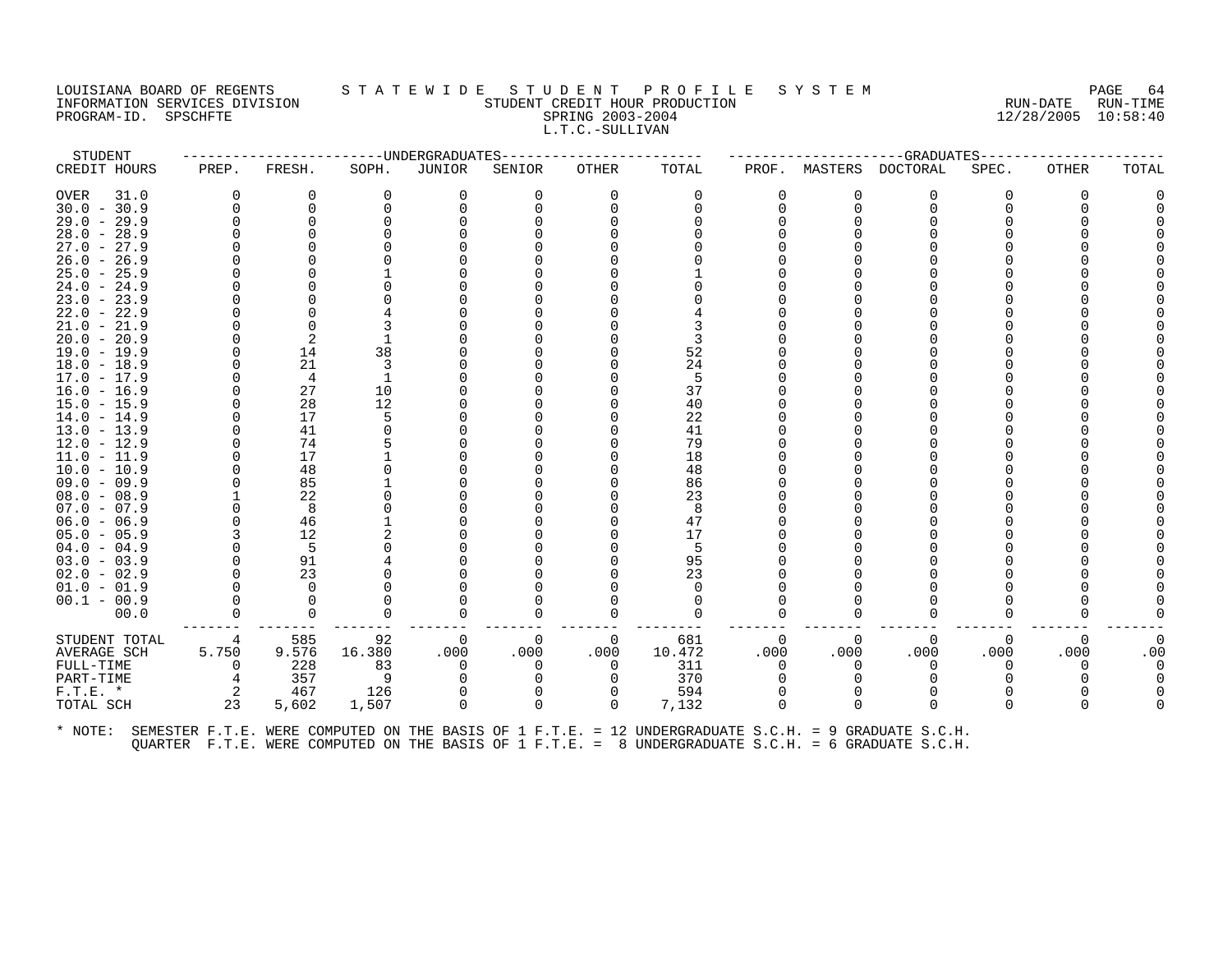# LOUISIANA BOARD OF REGENTS STATEWIDE STUDENT PROFILE SYSTEM PAGE 65<br>INFORMATION SERVICES DIVISION STATEWIST STUDENT CREDIT HOUR PRODUCTION IOUISIANA BOARD OF REGENTS (2014 LE NOTE IN THE ROLL BACK PRODUCTION RUN-DATE RUN-TIME<br>INFORMATION SERVICES DIVISION STUDENT CREDIT HOUR PRODUCTION RUN-DATE RUN-TIME<br>PROGRAM-ID. SPSCHFTE (2013-2003-2004) SPRING 2003-2004 PROGRAM-ID. SPSCHFTE SERIES SPRING 2003-2004 L.T.C.-T.H. HARRIS

STUDENT ------------------------UNDERGRADUATES------------------------ ---------------------GRADUATES----------------------

| CREDIT HOURS            | PREP.    | FRESH.   | SOPH.  | JUNIOR   | SENIOR   | <b>OTHER</b> | TOTAL    | PROF.    | MASTERS  | DOCTORAL | SPEC.    | <b>OTHER</b> | TOTAL |
|-------------------------|----------|----------|--------|----------|----------|--------------|----------|----------|----------|----------|----------|--------------|-------|
| OVER<br>31.0            | $\Omega$ | $\Omega$ | 0      | 0        | 0        | $\Omega$     | 0        | 0        | 0        | 0        | 0        | $\Omega$     |       |
| $30.0 - 30.9$           | $\Omega$ | $\Omega$ |        |          |          |              | $\Omega$ | 0        | $\Omega$ | 0        |          |              |       |
| $29.0 - 29.9$           |          |          |        |          |          |              |          |          |          |          |          |              |       |
| $28.0 - 28.9$           |          |          |        |          |          |              |          |          |          |          |          |              |       |
| $27.0 - 27.9$           |          |          |        |          |          |              |          |          |          |          |          |              |       |
| $26.0 - 26.9$           |          |          |        |          |          |              |          |          |          |          |          |              |       |
| $25.0 - 25.9$           |          |          |        |          |          |              |          |          |          |          |          |              |       |
| $24.0 - 24.9$           |          |          |        |          |          |              |          |          |          |          |          |              |       |
| $23.0 - 23.9$           |          |          |        |          |          |              |          |          |          |          |          |              |       |
| $22.0 - 22.9$           |          |          |        |          |          |              |          |          |          |          |          |              |       |
| $21.0 - 21.9$           |          |          | 10     |          |          |              | 11       |          |          |          |          |              |       |
| $20.0 - 20.9$           |          | n        | 2      |          |          |              | 2        |          |          |          |          |              |       |
| 19.0 - 19.9             |          | 16       | 14     |          |          |              | 30       |          |          |          |          |              |       |
| $18.0 - 18.9$           |          | 5        | 20     |          |          |              | 32       |          |          |          |          |              |       |
| $17.0 - 17.9$           |          | 9        | 41     |          |          |              | 52       |          |          |          |          |              |       |
| $16.0 - 16.9$           |          | 10       | 46     |          |          |              | 56       |          |          |          |          |              |       |
| 15.0 - 15.9             |          | 47       | 38     |          |          |              | 91       |          |          |          |          |              |       |
| $14.0 - 14.9$           |          | 18       | 18     |          |          |              | 39       |          |          |          |          |              |       |
| $13.0 - 13.9$           |          | 19       | 30     |          |          |              | 53       |          |          |          |          |              |       |
| $12.0 - 12.9$           |          | 43       | 52     |          |          | 12           | 107      |          |          |          |          |              |       |
| $11.0 - 11.9$           |          | 9        | 11     |          |          |              | 24       |          |          |          |          |              |       |
| $10.0 - 10.9$           |          | 5        |        |          |          |              | 10       |          |          |          |          |              |       |
| $09.0 - 09.9$           | $\Omega$ | 16       |        |          |          |              | 24       |          |          |          |          |              |       |
| $08.0 - 08.9$           |          |          |        |          |          |              | 11       |          |          |          |          |              |       |
| $07.0 - 07.9$           |          |          |        |          |          |              | 7        |          |          |          |          |              |       |
| $06.0 - 06.9$           |          |          |        |          |          |              | 12       |          |          |          |          |              |       |
| $05.0 - 05.9$           |          |          |        |          |          |              |          |          |          |          |          |              |       |
| $04.0 - 04.9$           |          |          |        |          |          |              |          |          |          |          |          |              |       |
| $03.0 - 03.9$           |          |          |        |          |          |              |          |          |          |          |          |              |       |
| $02.0 - 02.9$           |          |          |        |          |          |              |          |          |          |          |          |              |       |
| $01.0 - 01.9$           |          |          |        |          |          |              |          |          |          |          |          |              |       |
| $00.1 - 00.9$           |          |          |        |          |          |              |          |          |          |          |          |              |       |
| 00.0                    | $\Omega$ | $\Omega$ | 0      |          |          |              | $\Omega$ | U        | 0        | $\Omega$ |          |              |       |
| STUDENT TOTAL           | 0        | 220      | 312    | 0        | 0        | 49           | 581      | 0        | $\Omega$ | 0        | $\Omega$ | 0            |       |
| AVERAGE SCH             | .000     | 13.009   | 14.426 | .000     | .000     | 12.816       | 13.753   | .000     | .000     | .000     | .000     | .000         | .00   |
| FULL-TIME               | $\Omega$ | 168      | 273    | $\Omega$ | $\Omega$ | 35           | 476      | $\Omega$ | O        | $\Omega$ |          | O            |       |
| PART-TIME               | $\Omega$ | 52       | 39     |          | U        | 14           | 105      |          |          |          |          |              |       |
|                         | $\Omega$ | 239      | 375    |          |          |              | 666      |          |          |          |          |              |       |
| $F.T.E. *$<br>TOTAL SCH | $\Omega$ | 2,862    | 4,501  | $\Omega$ | $\Omega$ | 52<br>628    | 7,991    | U        | ∩        | $\Omega$ | 0        | $\Omega$     |       |
|                         |          |          |        |          |          |              |          |          |          |          |          |              |       |
|                         |          |          |        |          |          |              |          |          |          |          |          |              |       |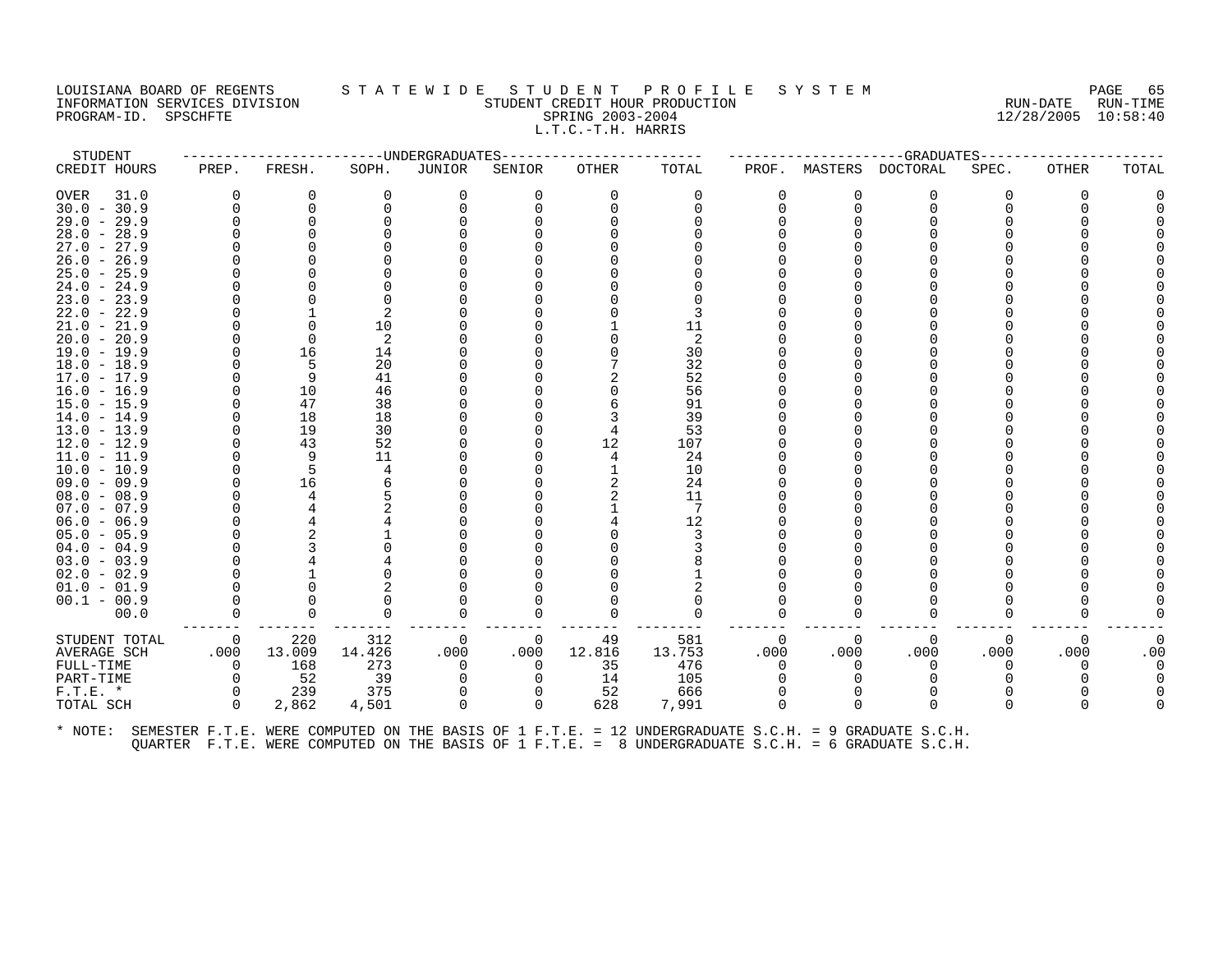#### LOUISIANA BOARD OF REGENTS S T A T E W I D E S T U D E N T P R O F I L E S Y S T E M PAGE 66 INFORMATION SERVICES DIVISION STUDENT CREDIT HOUR PRODUCTION RUN-DATE RUN-TIME PROGRAM-ID. SPSCHFTE SPRING 2003-2004 12/28/2005 10:58:40 L.T.C.-TALLULAH/M. SURLES

| STUDENT<br>CREDIT HOURS | PREP.    | FRESH.   | SOPH.  | ------------------------UNDERGRADUATES |            |          |        |          |          | ------------------GRADUATES--------- |          |              |       |
|-------------------------|----------|----------|--------|----------------------------------------|------------|----------|--------|----------|----------|--------------------------------------|----------|--------------|-------|
|                         |          |          |        | JUNIOR                                 | SENIOR     | OTHER    | TOTAL  | PROF.    |          | MASTERS DOCTORAL                     | SPEC.    | OTHER        | TOTAL |
| 31.0<br>OVER            | $\Omega$ | 0        | 0      | 0                                      | 0          | $\Omega$ | 0      | 0        |          | 0                                    | $\Omega$ | 0            |       |
| $30.0 - 30.9$           | $\Omega$ | 0        |        |                                        |            |          |        | $\Omega$ | $\Omega$ | 0                                    |          |              |       |
| $29.0 - 29.9$           |          | 0        |        |                                        |            |          |        |          |          |                                      |          |              |       |
| $28.0 - 28.9$           |          |          |        |                                        |            |          |        |          |          |                                      |          |              |       |
| $27.0 - 27.9$           |          |          |        |                                        |            |          |        |          |          |                                      |          |              |       |
| $26.0 - 26.9$           |          |          |        |                                        |            |          |        |          |          |                                      |          |              |       |
| $25.0 - 25.9$           |          |          |        |                                        |            |          |        |          |          |                                      |          |              |       |
| $24.0 - 24.9$           |          |          |        |                                        |            |          |        |          |          |                                      |          |              |       |
| $23.0 - 23.9$           |          |          |        |                                        |            |          |        |          |          |                                      |          |              |       |
| $22.0 - 22.9$           |          |          |        |                                        |            |          |        |          |          |                                      |          |              |       |
| $21.0 - 21.9$           |          |          |        |                                        |            |          |        |          |          |                                      |          |              |       |
| $20.0 - 20.9$           |          |          |        |                                        |            |          |        |          |          |                                      |          |              |       |
| $19.0 - 19.9$           |          |          |        |                                        |            |          |        |          |          |                                      |          |              |       |
| $18.0 - 18.9$           |          |          |        |                                        |            |          |        |          |          |                                      |          |              |       |
| $17.0 - 17.9$           |          | 6        | 29     |                                        |            |          | 37     |          |          |                                      |          |              |       |
| $16.0 - 16.9$           |          | 11       |        |                                        |            |          | 18     |          |          |                                      |          |              |       |
| $15.0 - 15.9$           |          | 32       |        |                                        |            |          | 42     |          |          |                                      |          |              |       |
| $14.0 - 14.9$           |          | 16       |        |                                        |            |          | 27     |          |          |                                      |          |              |       |
| $13.0 - 13.9$           |          | 27       |        |                                        |            |          | 31     |          |          |                                      |          |              |       |
| $12.0 - 12.9$           |          | 26       | 11     |                                        |            |          | 42     |          |          |                                      |          |              |       |
| $11.0 - 11.9$           |          | 7        |        |                                        |            |          | 11     |          |          |                                      |          |              |       |
| $10.0 - 10.9$           |          | 41       |        |                                        |            |          | 46     |          |          |                                      |          |              |       |
| $09.0 - 09.9$           |          | 13       |        |                                        |            |          | 17     |          |          |                                      |          |              |       |
| $08.0 - 08.9$           |          | 9        |        |                                        |            |          | 10     |          |          |                                      |          |              |       |
| $07.0 - 07.9$           |          | -9       |        |                                        |            |          | 10     |          |          |                                      |          |              |       |
| $06.0 - 06.9$           |          | 46       |        |                                        |            |          | 48     |          |          |                                      |          |              |       |
| $05.0 - 05.9$           |          | 12       |        |                                        |            |          | 16     |          |          |                                      |          |              |       |
| $04.0 - 04.9$           |          | 6        |        |                                        |            |          | 10     |          |          |                                      |          |              |       |
| $03.0 - 03.9$           |          | 16       |        |                                        |            |          | 24     |          |          |                                      |          |              |       |
| $02.0 - 02.9$           |          | 6        |        |                                        |            |          |        |          |          |                                      |          |              |       |
| $01.0 - 01.9$           |          |          |        |                                        |            |          |        |          |          |                                      |          |              |       |
| $00.1 - 00.9$           |          | $\Omega$ |        |                                        |            |          |        |          |          |                                      |          |              |       |
| 00.0                    |          | 0        |        |                                        | 0          |          | 0      |          |          | 0                                    |          |              |       |
| STUDENT TOTAL           | 9        | 294      | 63     | 0                                      | -----<br>0 | 46       | 412    | 0        | $\Omega$ | $\Omega$                             | $\Omega$ | $\Omega$     |       |
| AVERAGE SCH             | 7.222    | 10.163   | 15.365 | .000                                   | .000       | 9.869    | 10.861 | .000     | .000     | .000                                 | .000     | .000         | .00   |
| FULL-TIME               | $\Omega$ | 128      | 59     | $\Omega$                               | $\Omega$   | 24       | 211    | $\Omega$ | $\cap$   | $\Omega$                             | $\Omega$ | 0            |       |
| PART-TIME               | 9        | 166      | 4      |                                        | 0          | 22       | 201    |          |          |                                      |          |              |       |
| $F.T.E. *$              | 5        | 249      | 81     | 0                                      | 0          | 38       | 373    | 0        |          | $\Omega$                             |          |              |       |
| TOTAL SCH               | 65       | 2,988    | 968    | $\Omega$                               | $\Omega$   | 454      | 4,475  | $\Omega$ | $\Omega$ | $\Omega$                             |          | <sup>0</sup> |       |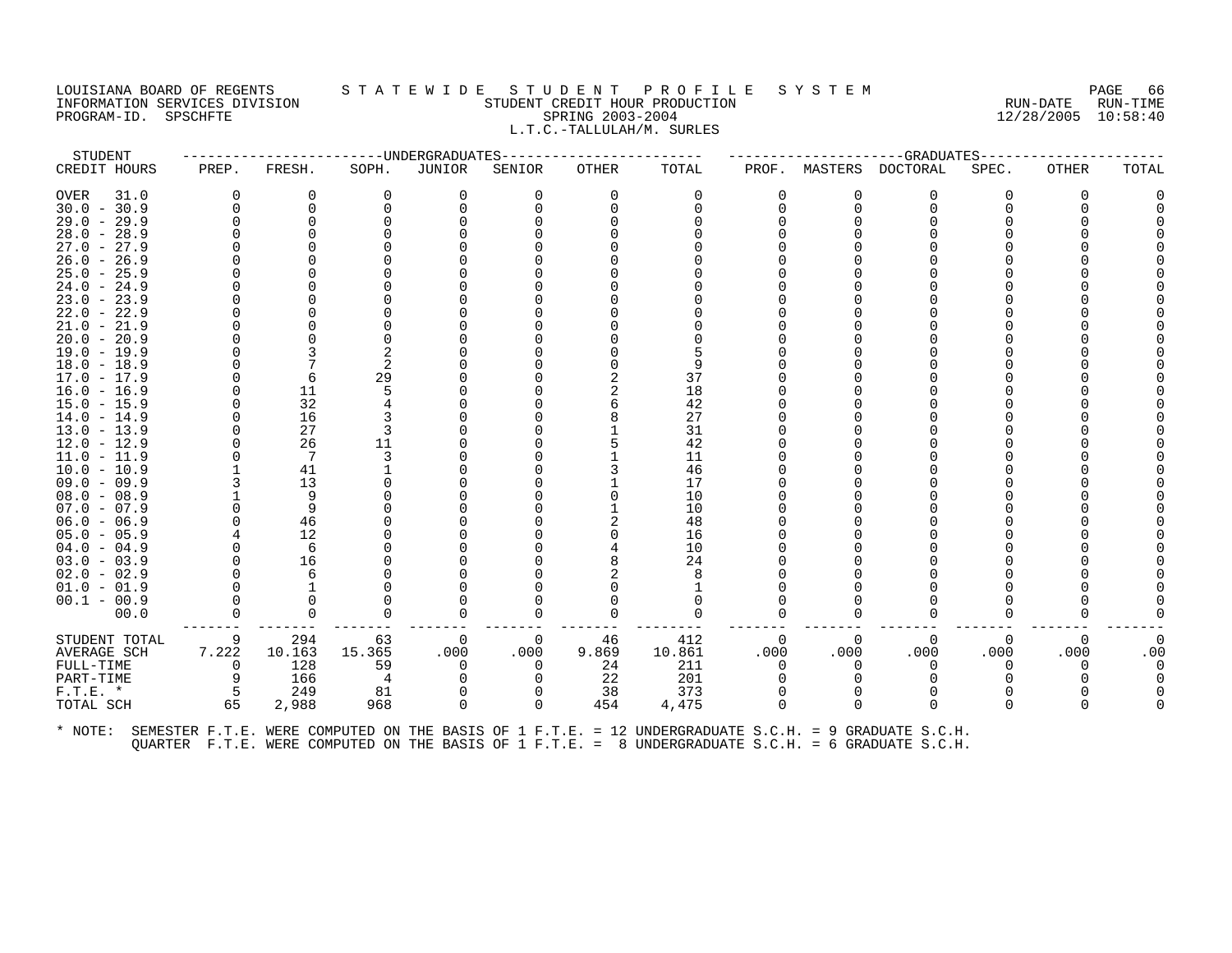#### LOUISIANA BOARD OF REGENTS STATEWIDE STUDENT PROFILE SYSTEM PAGE 67<br>INFORMATION SERVICES DIVISION STATEWIDENT CREDIT HOUR PRODUCTION PRODUCTION 10.000 PATE RUN-END INFORMATION SERVICES DIVISION STUDENT CREDIT HOUR PRODUCTION RUN-DATE RUN-TIME PROGRAM-ID. SPSCHFTE SPRING 2003-2004 12/28/2005 10:58:40 L.T.C.-TECHE AREA

STUDENT ------------------------UNDERGRADUATES------------------------ ---------------------GRADUATES----------------------

| 0<br>0<br>$\Omega$   | $\Omega$     |
|----------------------|--------------|
|                      |              |
|                      |              |
|                      |              |
|                      |              |
|                      |              |
|                      |              |
|                      |              |
|                      |              |
|                      |              |
|                      |              |
|                      |              |
|                      |              |
|                      |              |
|                      |              |
|                      |              |
|                      |              |
|                      |              |
|                      |              |
|                      |              |
|                      |              |
|                      |              |
|                      |              |
|                      |              |
|                      |              |
|                      |              |
|                      |              |
|                      |              |
|                      |              |
|                      |              |
|                      |              |
|                      |              |
|                      |              |
| O                    |              |
|                      |              |
| 0<br>0               | $\mathbf 0$  |
|                      | .000<br>.00  |
| 0<br>0               | O            |
|                      |              |
|                      |              |
| $\Omega$<br>$\Omega$ | 0            |
|                      | .000<br>.000 |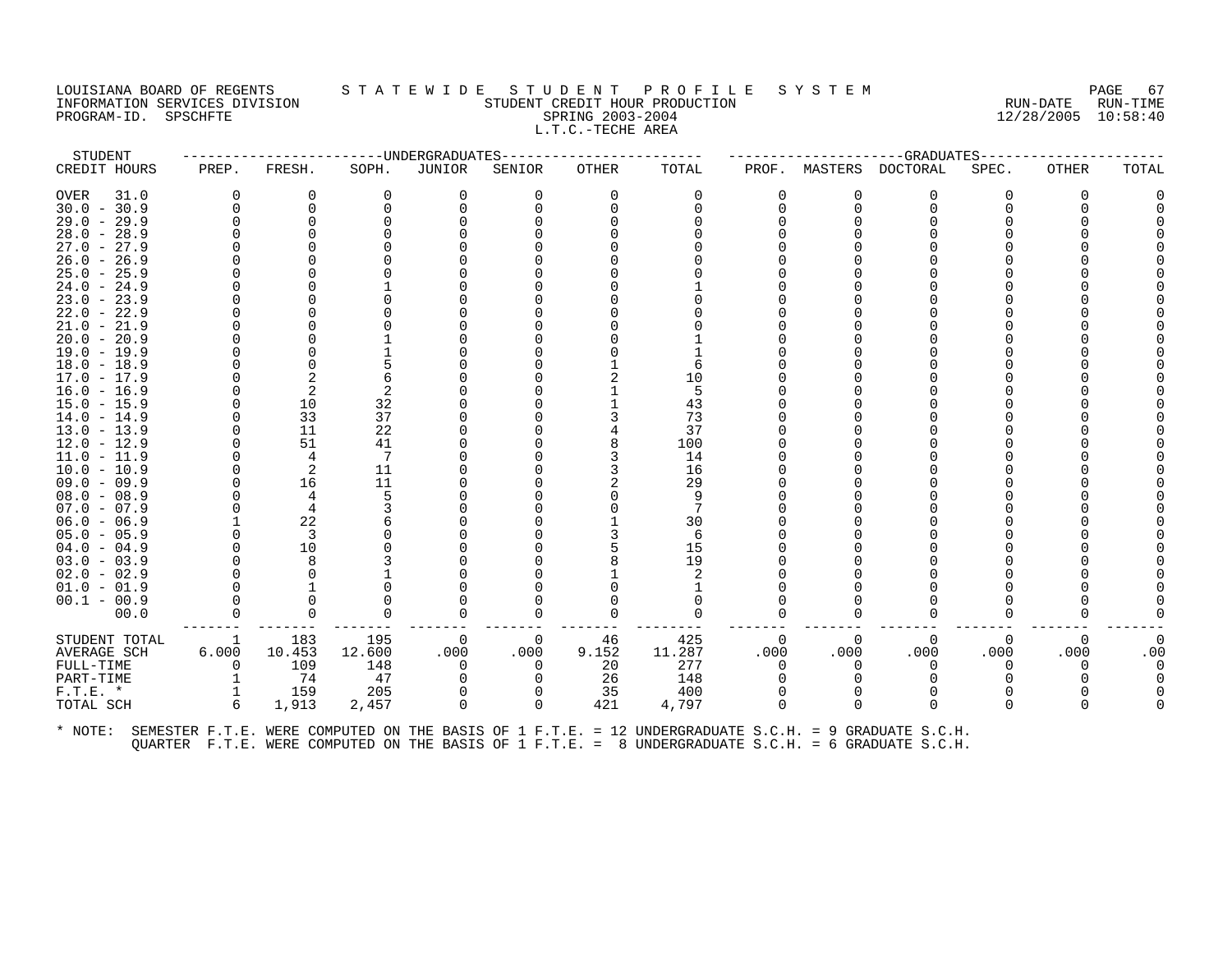#### LOUISIANA BOARD OF REGENTS S T A T E W I D E S T U D E N T P R O F I L E S Y S T E M PAGE 68 INFORMATION SERVICES DIVISION STUDENT CREDIT HOUR PRODUCTION RUN-DATE RUN-TIME PROGRAM-ID. SPSCHFTE SPRING 2003-2004 12/28/2005 10:58:40 U. OF LOUISIANA SYSTEM TOTALS

STUDENT ------------------------UNDERGRADUATES------------------------ ---------------------GRADUATES---------------------- CREDIT HOURS PREP. FRESH. SOPH. JUNIOR SENIOR OTHER TOTAL PROF. MASTERS DOCTORAL SPEC. OTHER TOTAL OVER 31.0 0 0 0 0 0 0 0 0 0 0 0 0 0 30.0 - 30.9 0 0 0 0 0 0 0 0 0 0 0 0 0 29.0 - 29.9 0 0 0 0 0 0 0 0 0 0 0 0 0 28.0 - 28.9 0 0 0 0 1 0 1 0 0 0 0 0 0 27.0 - 27.9 0 0 1 1 0 0 2 0 0 0 0 0 0 26.0 - 26.9 0 0 0 0 1 0 1 0 0 0 0 0 0 25.0 - 25.9 0 1 1 1 3 0 6 0 0 0 0 0 0 24.0 - 24.9 0 1 4 2 16 0 23 0 0 0 0 0 0 23.0 - 23.9 0 2 2 7 14 0 25 0 0 0 0 0 0 22.0 - 22.9 0 11 17 24 64 0 116 1 0 0 0 0 1 21.0 - 21.9 1 60 109 130 354 0 654 3 2 0 0 1 6 20.0 - 20.9 0 124 110 121 215 0 570 4 0 0 0 0 4 19.0 - 19.9 0 382 249 243 393 1 1,268 16 2 0 0 1 19 18.0 - 18.9 2 1,278 1,207 1,271 1,669 0 5,427 122 13 2 1 1 139 17.0 - 17.9 1 1,365 776 525 605 0 3,272 9 12 0 0 0 21 16.0 - 16.9 3 2,171 1,068 766 856 0 4,864 40 20 2 0 1 63 15.0 - 15.9 0 3,791 2,865 2,482 2,772 5 11,915 26 118 15 5 3 167 14.0 - 14.9 1 1,597 914 674 775 1 3,962 73 37 4 0 1 115 13.0 - 13.9 0 1,691 1,011 785 1,427 4 4,918 9 94 17 0 3 123 12.0 - 12.9 1 3,592 2,872 2,349 3,897 25 12,736 78 565 50 14 36 743 11.0 - 11.9 1 512 390 292 485 13 1,693 1 61 6 0 6 74 10.0 - 10.9 2 681 357 248 489 9 1,786 1 187 31 0 7 226 09.0 - 09.9 6 1,164 934 764 1,460 41 4,369 2 1,379 109 27 94 1,611 08.0 - 08.9 1 242 188 155 381 19 986 1 30 1 0 1 33 07.0 - 07.9 2 213 161 138 283 13 810 0 156 27 1 9 193 06.0 - 06.9 96 923 717 570 1,370 132 3,808 1 2,411 128 75 508 3,123 05.0 - 05.9 0 58 56 57 95 35 301 0 25 7 0 3 35 04.0 - 04.9 5 122 51 33 119 24 354 0 32 4 0 24 60 03.0 - 03.9 307 574 320 304 896 639 3,040 0 1,678 129 36 1,425 3,268 02.0 - 02.9 1 20 19 20 29 136 225 0 6 2 0 20 28 01.0 - 01.9 2 21 7 10 38 50 128 0 27 4 1 8 40 00.1 - 00.9 0 0 0 0 0 0 0 0 0 0 0 0 0 00.0 7 20 14 13 51 19 124 0 18 0 1 24 43 ------- ------- ------- ------- ------- ------- -------- ------- ------- ------- ------- ------- ------- STUDENT TOTAL 439 20,616 14,420 11,985 18,758 1,166 67,384 387 6,873 538 161 2,176 10,135<br>AVERAGE SCH 4.111 13.159 13.179 13.301 12.485 4.016 12.787 15 FULL-TIME 13 17,475 12,265 10,196 14,336 93 54,378 385 3,156 355 47 177 4,120 PART-TIME 426 3,141 2,155 1,789 4,422 1,073 13,006 2 3,717 183 114 1,999 6,015 F.T.E. \* 152 23,493 16,566 13,896 20,468 480 75,049 664 5,623 502 119 1,085 7,992 TOTAL SCH 1,776 271,034 189,860 159,247 233,561 4,607 860,085 5,976 47,204 3,938 1,070 9,139 67,327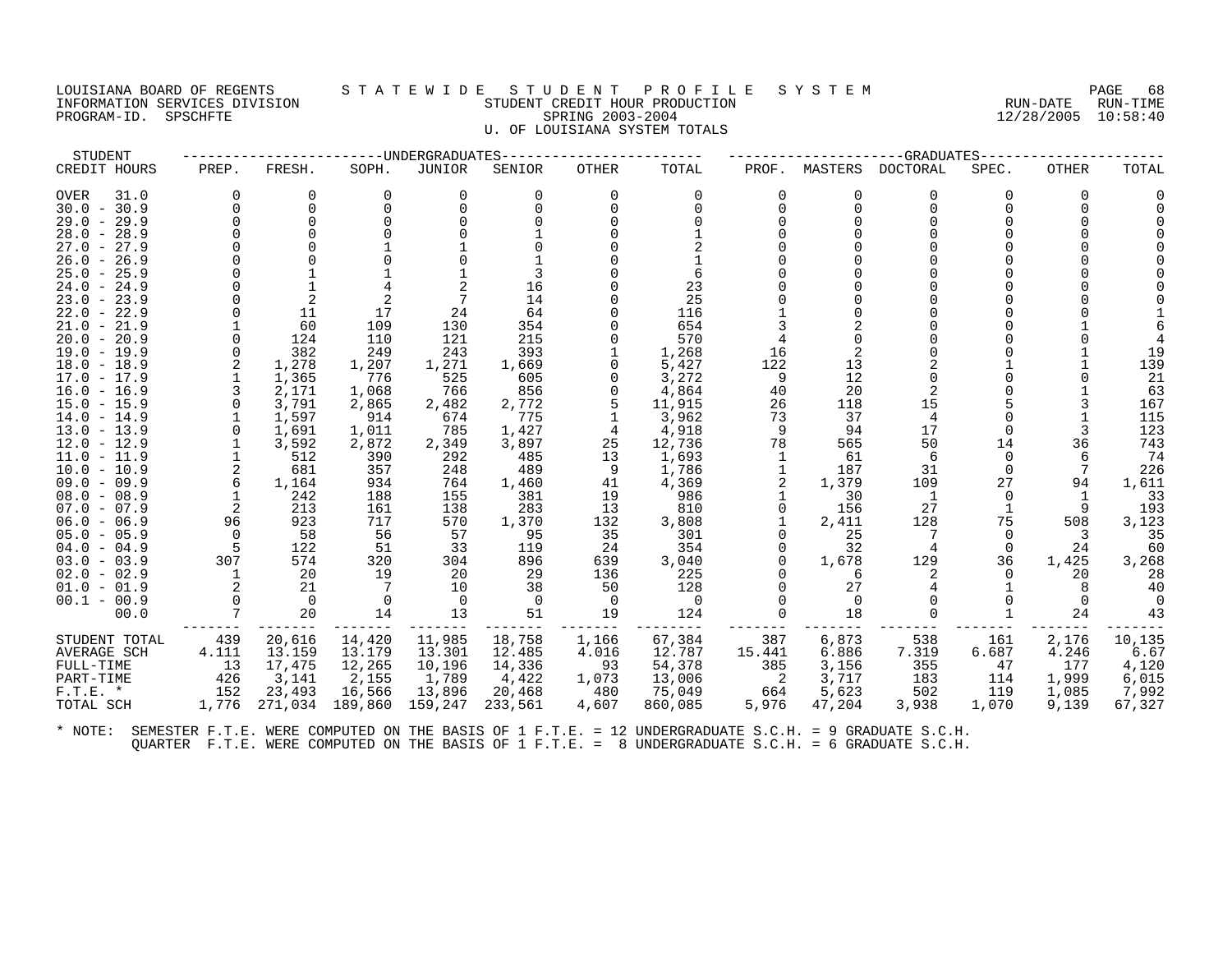# LOUISIANA BOARD OF REGENTS STATEWIDE STUDENT PROFILE SYSTEM PAGE 69<br>INFORMATION SERVICES DIVISION STATEWIST STUDENT CREDIT HOUR PRODUCTION INFORMATION STUDENT CREDIT HOUR PRODUCTION SERVICES AND RUN-DATE RUN-TIME SPRING 2003-2004 PROGRAM-ID. SPSCHFTE SERING 2003-2004 L.S.U. SYSTEM TOTALS

| STUDENT                                  |              |             |          | ---UNDERGRADUATES |           |              |                |          |                | -GRADUATES |       |              |                |
|------------------------------------------|--------------|-------------|----------|-------------------|-----------|--------------|----------------|----------|----------------|------------|-------|--------------|----------------|
| CREDIT HOURS                             | PREP.        | FRESH.      | SOPH.    | JUNIOR            | SENIOR    | <b>OTHER</b> | TOTAL          | PROF.    | MASTERS        | DOCTORAL   | SPEC. | <b>OTHER</b> | TOTAL          |
| OVER<br>31.0                             |              | 0           | 0        | 0                 |           | 0            | 0              | O        | 0              | 0          |       | $\Omega$     |                |
| $30.0 - 30.9$                            |              | $\mathbf 0$ | $\Omega$ | 0                 |           |              | $\Omega$       | $\Omega$ | $\Omega$       | $\Omega$   |       |              |                |
| $29.0 - 29.9$                            |              | ∩           |          |                   |           |              |                |          |                |            |       |              |                |
| $28.0 - 28.9$                            |              | ∩           |          |                   |           |              |                |          |                |            |       |              |                |
| $27.0 - 27.9$                            |              |             |          |                   |           |              |                |          |                |            |       |              |                |
| $26.0 - 26.9$                            |              |             |          |                   |           |              |                |          |                |            |       |              |                |
| $25.0 - 25.9$                            |              |             |          |                   |           |              |                |          |                |            |       |              |                |
| 24.0 -<br>24.9                           |              |             |          |                   |           |              |                | 24       |                |            |       |              | 24             |
| $23.0 - 23.9$                            |              |             |          |                   |           |              |                | 94       |                |            |       |              | 94             |
| $22.0 - 22.9$                            |              |             |          |                   | 14        |              | 19             | 45       |                |            |       |              | 45             |
| 21.0<br>21.9<br>$\overline{\phantom{a}}$ |              |             | 11       | 18<br>17          | 115       |              | 147            |          |                |            |       |              |                |
| $20.0 - 20.9$<br>$19.0 - 19.9$           |              | 175         | 195      | 260               | 67<br>308 |              | 99<br>940      | 12       | $\Omega$<br>33 |            |       |              | 12<br>42       |
| $18.0 - 18.9$                            |              | 538         | 546      | 632               | 934       | 32           | 2,682          | 51       | 19             |            |       |              | 76             |
| 17.0 - 17.9                              | $\Omega$     | 458         | 478      | 427               | 452       | 6            | 1,821          | 12       | 17             | 7          |       |              | 38             |
| $16.0 - 16.9$                            | $\Omega$     | 1,301       | 1,283    | 1,033             | 869       | 23           | 4,509          | 381      | 116            | 13         |       |              | 512            |
| $15.0 - 15.9$                            |              | 3,151       | 2,530    | 2,443             | 2,444     | 100          | 10,668         | 143      | 236            | 51         |       | 14           | 445            |
| 14.0 - 14.9                              |              | 553         | 491      | 492               | 599       | 24           | 2,159          | 128      | 51             | 33         |       | 3            | 215            |
| $13.0 - 13.9$                            |              | 1,034       | 978      | 828               | 938       | 43           | 3,821          | 53       | 125            | 102        |       | 6            | 286            |
| $12.0 - 12.9$                            |              | 2,851       | 2,106    | 1,732             | 2,637     | 207          | 9,533          | 46       | 612            | 226        |       | 53           | 946            |
| $11.0 - 11.9$                            |              | 84          | 71       | 76                | 133       | 63           | 427            | 11       | 65             | 50         |       |              | 129            |
| $10.0 - 10.9$                            |              | 207         | 207      | 162               | 226       | 40           | 843            |          | 260            | 236        |       | 11           | 510            |
| $09.0 - 09.9$                            |              | 667         | 476      | 376               | 688       | 102          | 2,311          |          | 1,269          | 838        |       | 129          | 2,249          |
| $08.0 - 08.9$                            |              | 67          | 55       | 47                | 99        | 27           | 295            |          | 26             | 13         |       | 9            | 49             |
| $07.0 - 07.9$                            |              | 145         | 125      | 79                | 187       | 33           | 570            |          | 53             | 8          |       | 26           | 87             |
| $06.0 - 06.9$                            |              | 733         | 558      | 470               | 944       | 312          | 3,025          |          | 1,285          | 161        | 11    | 443          | 1,904          |
| $05.0 - 05.9$                            | 3            | 25          | 15       | 14                | 34        | 22           | 113            |          | 21             | 24         |       | 23           | 71             |
| $04.0 - 04.9$                            | 5            | 38          | 55       | 40                | 97        | 76           | 311            |          | 37             | -8         |       | 51           | 105            |
| $03.0 - 03.9$                            | 55           | 314         | 264      | 213               | 596       | 506          | 1,948          |          | 836            | 343        | 18    | 980          | 2,186          |
| $02.0 - 02.9$                            | $\mathbf{1}$ | -1          | 5        |                   | 9         | 21           | 42             |          | 37             | 2          | ∩     | 42           | -90            |
| $01.0 - 01.9$                            |              | 29          | 14       |                   | 21        | 30           | 102            |          | 83             | 21         |       | 10           | 116            |
| $00.1 - 00.9$                            |              | $\Omega$    | $\Omega$ | $\Omega$          | $\Omega$  | - 0          | $\overline{0}$ |          | $\Omega$       | $\Omega$   |       | $\Omega$     | $\overline{0}$ |
| 00.0                                     |              | 2           | 21       | 40                | 46        | 12           | 121            |          | 93             | 50         |       |              | 148            |
| STUDENT TOTAL                            | 76           | 12,386      | 10,491   | 9,417             | 12,462    | 1,681        | 46,513         | 1,054    | 5,274          | 2,193      | 49    | 1,812        | 10,382         |
| AVERAGE SCH                              | 3.750        | 12.979      | 13.206   | 13.489            | 12.676    | 7.367        | 12.835         | 16.069   | 8.160          | 8.634      | 6.612 | 4.767        | 8.46           |
| FULL-TIME                                | $\Omega$     | 10,074      | 8,625    | 7,887             | 9,382     | 437          | 36,405         | 1,018    | 2,803          | 1,563      | 18    | 224          | 5,626          |
| PART-TIME                                | 76           | 2,312       | 1,866    | 1,530             | 3,080     | 1,244        | 10,108         | 36       | 2,471          | 630        | 31    | 1,588        | 4,756          |
| $F.T.E. *$                               | 24           | 13,394      | 11,523   | 10,540            | 13,116    | 1,026        | 49,622         | 1,880    | 4,698          | 2,056      | 36    | 958          | 9,628          |
| TOTAL SCH                                | 285          | 160,738     | 138,274  | 126,491           | 157,387   | 12,297       | 595,472        | 16,921   | 42,280         | 18,504     | 324   | 8,619        | 86,648         |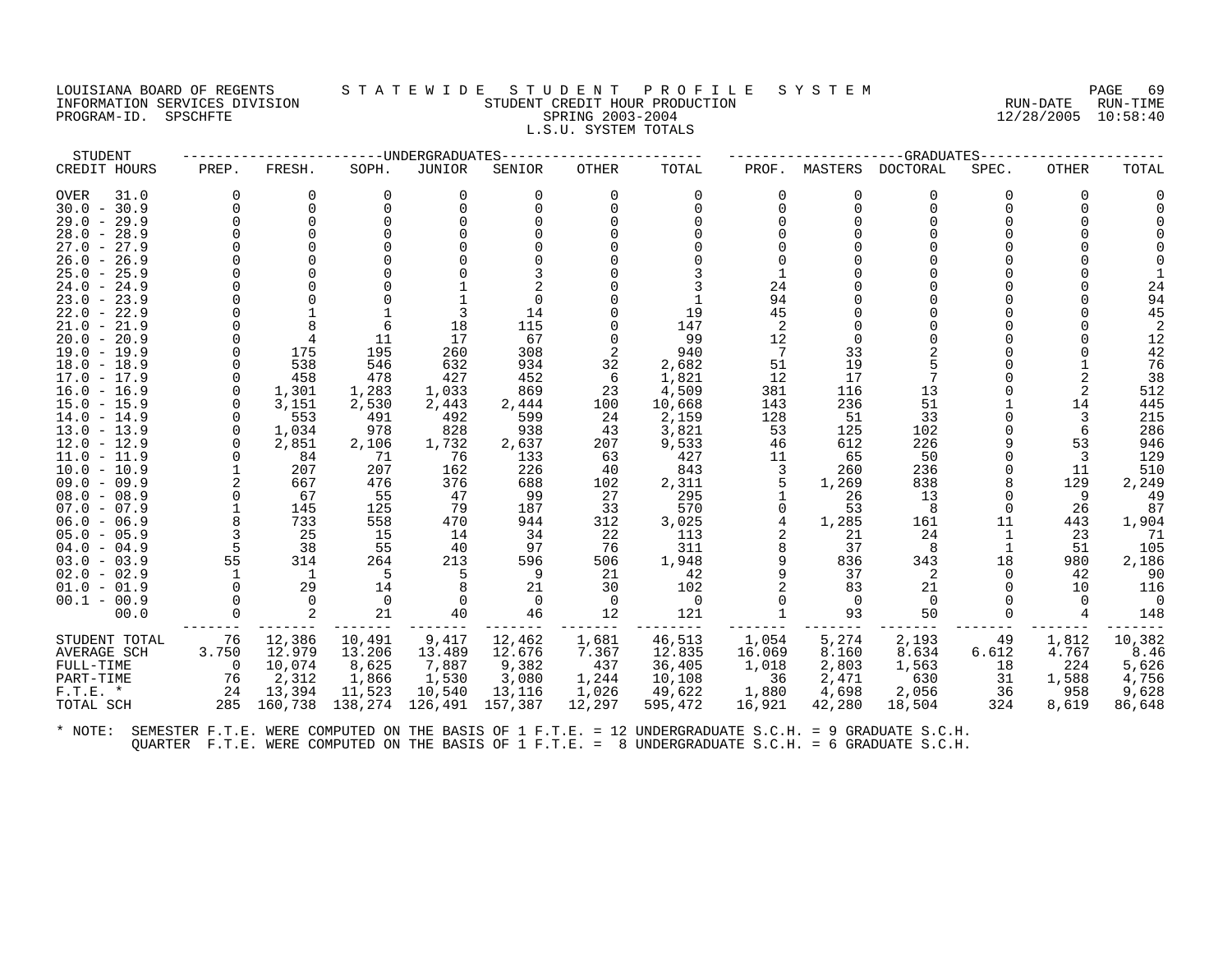# LOUISIANA BOARD OF REGENTS STATEWIDE STUDENT PROFILE SYSTEM PAGE 70<br>INFORMATION SERVICES DIVISION STUDENT CREDIT HOUR PRODUCTION PROFICE RUN-DATE RUN-TIME INFORMATION SERVICES DIVISION STUDENT CREDIT HOUR PRODUCTION RUN-DATE RUN-TIME PROGRAM-ID. SPSCHFTE SPRING 2003-2004 12/28/2005 10:58:40 SOUTHERN U. SYSTEM TOTALS

STUDENT ------------------------UNDERGRADUATES------------------------ ---------------------GRADUATES---------------------- CREDIT HOURS PREP. FRESH. SOPH. JUNIOR SENIOR OTHER TOTAL PROF. MASTERS DOCTORAL SPEC. OTHER TOTAL OVER 31.0 0 0 0 0 0 0 0 0 0 0 0 0 0 30.0 - 30.9 0 0 0 0 0 0 0 0 0 0 0 0 0 29.0 - 29.9 0 0 0 0 0 0 0 0 0 0 0 0 0 28.0 - 28.9 0 0 0 0 0 0 0 0 0 0 0 0 0 27.0 - 27.9 0 0 0 0 0 0 0 0 0 0 0 0 0 26.0 - 26.9 0 0 0 0 0 0 0 0 0 0 0 0 0 25.0 - 25.9 0 0 0 0 1 0 1 0 0 0 0 0 0 24.0 - 24.9 0 0 1 0 2 0 3 0 0 0 0 0 0 23.0 - 23.9 0 0 4 0 3 0 7 0 0 0 0 0 0 22.0 - 22.9 0 0 4 2 18 0 24 0 0 0 0 0 0 21.0 - 21.9 0 1 19 6 46 0 72 0 0 0 0 1 1 20.0 - 20.9 0 4 12 2 37 0 55 2 0 0 0 0 2 19.0 - 19.9 0 81 119 124 257 0 581 29 5 0 0 0 34 18.0 - 18.9 0 199 230 280 454 0 1,163 26 4 0 0 2 32 17.0 - 17.9 0 272 165 115 192 0 744 41 3 0 0 1 45 16.0 - 16.9 0 404 302 197 243 0 1,146 48 44 0 0 2 94 15.0 - 15.9 0 441 489 402 465 0 1,797 155 41 1 0 6 203 14.0 - 14.9 0 360 216 105 191 0 872 20 69 0 0 0 89 13.0 - 13.9 0 633 329 142 242 1 1,347 32 8 0 0 2 42 12.0 - 12.9 0 729 617 393 656 1 2,396 40 139 5 0 41 225 11.0 - 11.9 0 39 33 11 45 0 128 3 9 0 0 4 16 10.0 - 10.9 0 90 44 15 47 0 196 6 5 2 0 5 18 09.0 - 09.9 0 168 112 69 164 1 514 4 317 28 0 56 405 08.0 - 08.9 0 33 20 5 34 1 93 3 29 0 0 11 43 07.0 - 07.9 0 45 36 8 37 0 126 0 15 2 0 12 29  $\begin{array}{cccccccccccc} \bar{0} & \bar{0} & \bar{0} & \bar{0} & \bar{0} & \bar{0} & \bar{0} & \bar{0} & \bar{0} & \bar{0} & \bar{0} & \bar{0} & \bar{0} & \bar{0} & \bar{0} & \bar{0} & \bar{0} & \bar{0} & \bar{0} & \bar{0} & \bar{0} & \bar{0} & \bar{0} & \bar{0} & \bar{0} & \bar{0} & \bar{0} & \bar{0} & \bar{0} & \bar{0} & \bar{0} & \bar{0} & \bar{0} & \bar{0} & \bar{0} & \$ 05.0 - 05.9 0 17 7 2 12 0 38 0 41 0 0 6 47 04.0 - 04.9 0 62 29 5 13 29 138 0 2 0 0 5 7 03.0 - 03.9 0 181 52 24 83 53 393 0 91 28 4 180 303 02.0 - 02.9 0 2 0 0 2 1 5 0 0 0 0 4 4 01.0 - 01.9 0 1 2 0 2 5 10 0 1 0 0 0 1 00.1 - 00.9 0 0 0 0 0 0 0 0 0 0 0 0 0 00.0 0 0 0 0 0 0 0 0 0 0 0 0 0 ------- ------- ------- ------- ------- ------- -------- ------- ------- ------- ------- ------- ------- STUDENT TOTAL 0 3,950 2,925 1,957 3,442 98 12,372 409 1,410 95 6 680 2,600 AVERAGE SCH .000 12.752 13.658 14.391 13.838 3.673 13.456 15.105 8.243 6.515 4.000 6.079 8.68 FULL-TIME 0 3,124 2,507 1,768 2,807 2 10,208 406 644 36 0 120 1,206 PART-TIME 0 826 418 189 635 96 2,164 3 766 59 6 560 1,394 F.T.E. \* 0 4,198 3,330 2,347 3,970 30 13,874 686 1,292 69 3 459 2,508 TOTAL SCH 0 50,371 39,951 28,165 47,633 360 166,480 6,178 11,623 619 24 4,134 22,578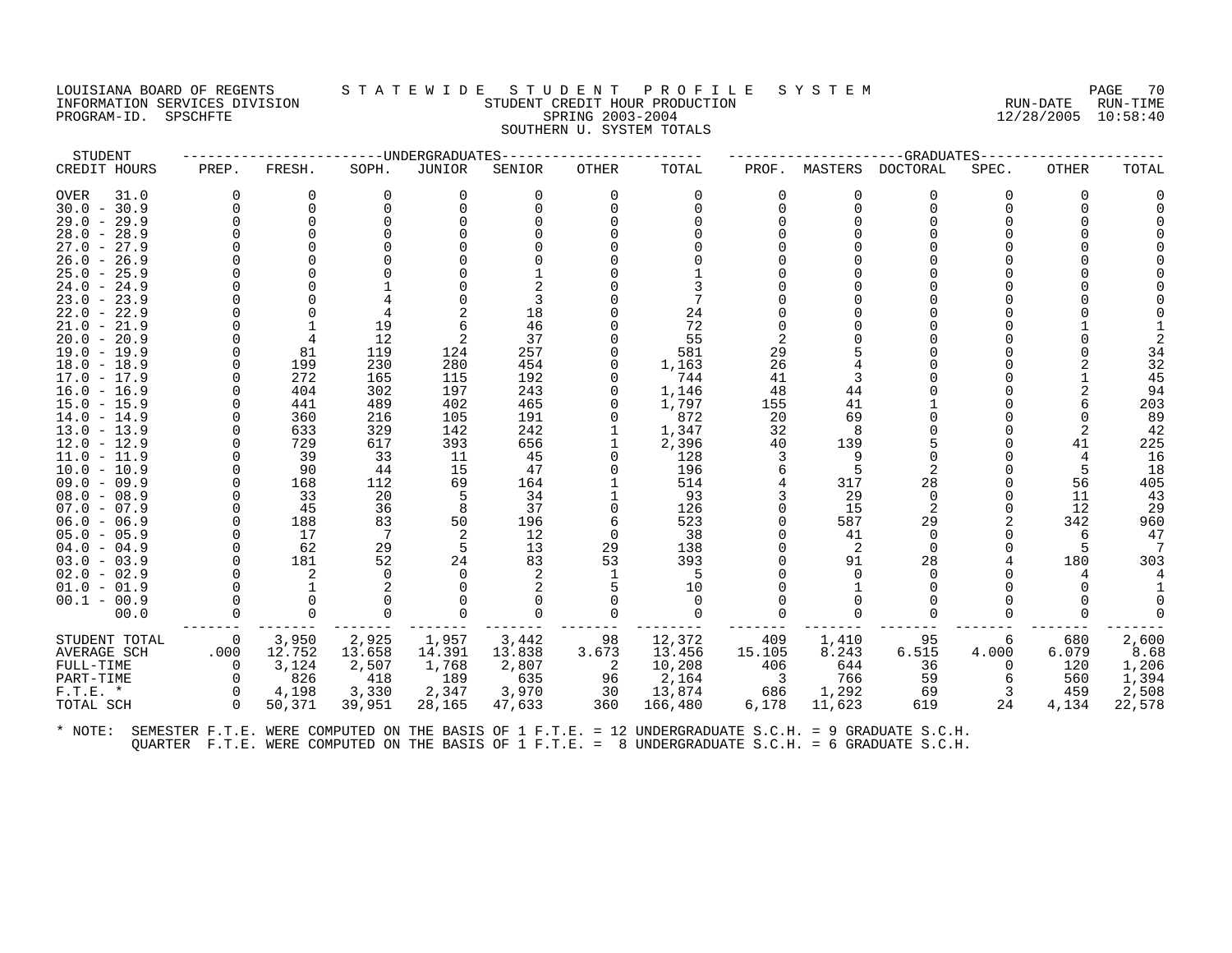# LOUISIANA BOARD OF REGENTS STATEWIDE STUDE STUDENT PROFILE SYSTEM PAGE 71<br>INFORMATION SERVICES DIVISION STATE WITHE STUDENT CREDIT HOUR PRODUCTION INFORMATION SERVICES DIVISION STUDENT CREDIT HOUR PRODUCTION RUN-DATE RUN-TIME PROGRAM-ID. SPSCHFTE SPRING 2003-2004 12/28/2005 10:58:40 LA COMMUNITY & TECH COLLEGE SYST

STUDENT ------------------------UNDERGRADUATES------------------------ ---------------------GRADUATES---------------------- CREDIT HOURS PREP. FRESH. SOPH. JUNIOR SENIOR OTHER TOTAL PROF. MASTERS DOCTORAL SPEC. OTHER TOTAL OVER 31.0 0 0 0 0 0 0 0 0 0 0 0 0 0 30.0 - 30.9 0 0 3 0 0 0 3 0 0 0 0 0 0 29.0 - 29.9 0 0 0 0 0 0 0 0 0 0 0 0 0 28.0 - 28.9 0 0 0 0 0 0 0 0 0 0 0 0 0 27.0 - 27.9 0 0 2 0 0 19 21 0 0 0 0 0 0 26.0 - 26.9 0 0 0 0 0 1 1 0 0 0 0 0 0 25.0 - 25.9 0 3 2 0 0 0 5 0 0 0 0 0 0 24.0 - 24.9 0 3 7 0 0 23 33 0 0 0 0 0 0 23.0 - 23.9 0 17 9 0 0 28 54 0 0 0 0 0 0 22.0 - 22.9 0 36 18 0 0 13 67 0 0 0 0 0 0 21.0 - 21.9 0 117 65 0 0 12 194 0 0 0 0 0 0 20.0 - 20.9 0 48 45 0 0 58 151 0 0 0 0 0 0 19.0 - 19.9 1 223 131 0 0 47 402 0 0 0 0 0 0 18.0 - 18.9 2 592 322 0 0 254 1,170 0 0 0 0 0 0 17.0 - 17.9 6 327 374 0 0 122 829 0 0 0 0 0 0 16.0 - 16.9 4 815 433 0 0 211 1,463 0 0 0 0 0 0 15.0 - 15.9 8 2,273 1,044 0 0 792 4,117 0 0 0 0 0 0 14.0 - 14.9 9 1,279 687 0 0 337 2,312 0 0 0 0 0 0 13.0 - 13.9 14 1,978 1,029 0 0 600 3,621 0 0 0 0 0 0 12.0 - 12.9 20 6,572 2,341 0 0 1,447 10,380 0 0 0 0 0 0 11.0 - 11.9 5 602 290 0 0 174 1,071 0 0 0 0 0 0 10.0 - 10.9 35 845 386 0 0 317 1,583 0 0 0 0 0 0 09.0 - 09.9 20 2,906 937 0 0 1,500 5,363 0 0 0 0 0 0 08.0 - 08.9 16 681 207 0 0 194 1,098 0 0 0 0 0 0 07.0 - 07.9 29 631 401 0 0 398 1,459 0 0 0 0 0 0 06.0 - 06.9 127 3,673 1,213 0 0 1,416 6,429 0 0 0 0 0 0 0<br>05.0 - 05.9 33 323 101 0 0 136 593 0 0 0 0 0 0 04.0 - 04.9 18 392 190 0 0 328 928 0 0 0 0 0 0 03.0 - 03.9 257 2,592 664 0 0 1,703 5,216 0 0 0 0 0 0 02.0 - 02.9 4 148 15 0 0 162 329 0 0 0 0 0 0 01.0 - 01.9 0 144 37 0 0 210 391 0 0 0 0 0 0 00.1 - 00.9 0 13 0 0 0 257 270 0 0 0 0 0 0 00.0 0 0 0 0 0 1 1 0 0 0 0 0 0 ------- ------- ------- ------- ------- ------- -------- ------- ------- ------- ------- ------- ------- STUDENT TOTAL 608 27,233 10,953 0 0 10,760 49,554 0 0 0 0 0 0 AVERAGE SCH 5.893 10.260 11.159 .000 .000 8.860 10.101 .000 .000 .000 .000 .000 .00 FULL-TIME 64 14,283 6,512 0 0 3,964 24,823 0 0 0 0 0 0 PART-TIME 544 12,950 4,441 0 0 6,796 24,731 0 0 0 0 0 0 F.T.E. \* 98 14,389 6,087 0 0 4,551 25,125 0 0 0 0 0 0 TOTAL SCH 3,583 279,419 122,235 0 0 95,331 500,569 0 0 0 0 0 0